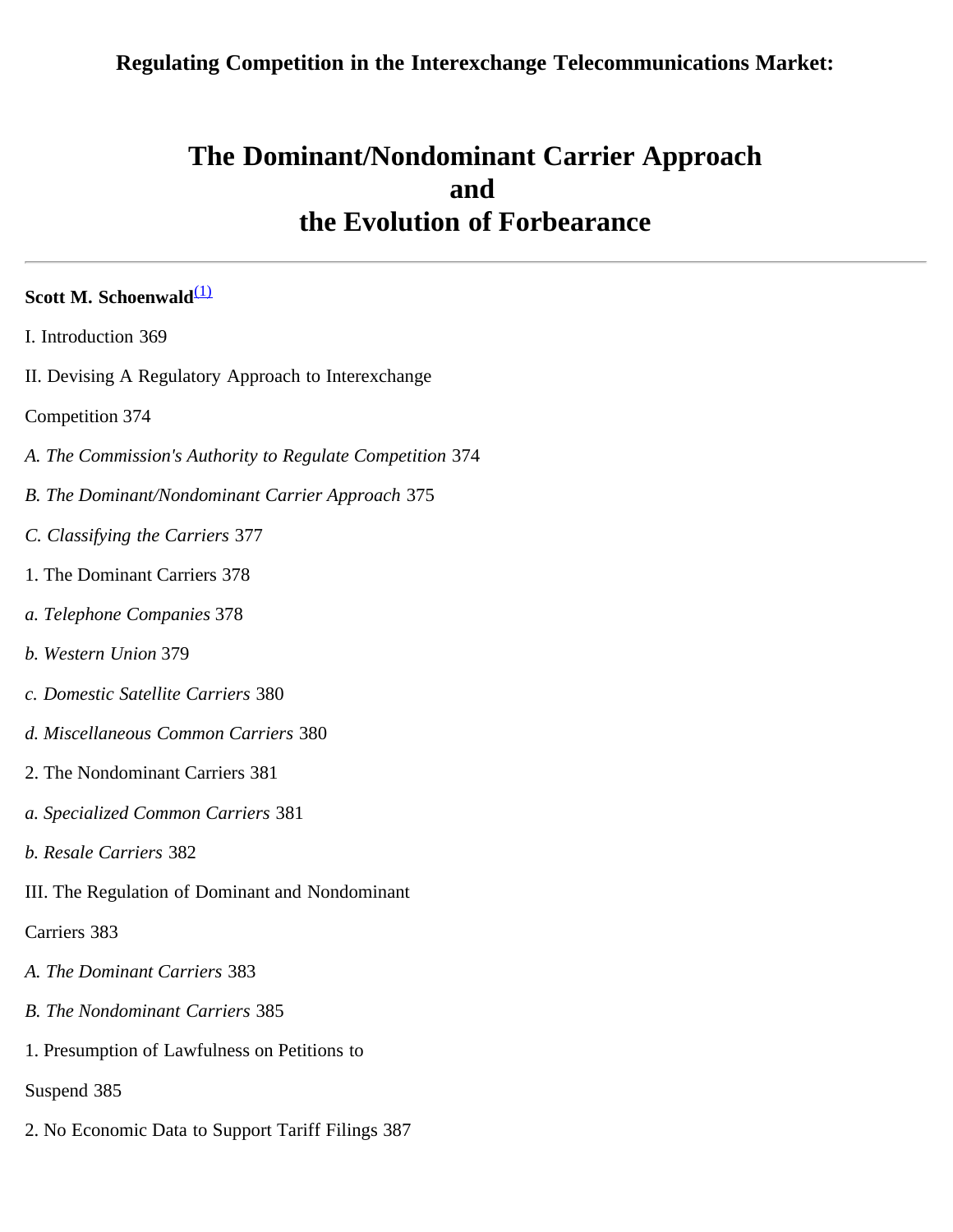- 3. Shortened Notice Periods for Tariff Filings 387
- 4. Facilities Authorizations 388
- IV. The Evolution of the Competitive Common
- Carrier Approach 390
- *A. The Initial Formulation and Application*
- *of Forbearance* 390
- *B. The Extension of Forbearance* 392
- *C. The Reclassification of Carriers* 393
- *D. Carriers with Dominant and Nondominant*
- *Characteristics* 396
- *E. The Further Extension of Forbearance* 397
- *F. The Adoption of Mandatory Forbearance* 399
- *G. Safeguards for Abuses* 401
- *H. The Exclusion of AT&T from Forbearance* 402
- 1. The Modification of Final Judgment 402
- 2. The Significance of AT&T's Large Market Share 405
- 3. *United States v. AT&T* and *Competitive Carrier* 405
- 4. Assessing *Competitive Carrier*'s View
- of *United States v. AT&T* 407
- V. The Effects of Forbearance 409
- *A. The Impact of Forbearance on Nondominant Carriers* 409
- 1. Cost Savings for Nondominant Carriers 409
- 2. New Costs for Nondominant Carriers 411
- *B. The Impact of Forbearance on Dominant Carriers* 411
- 1. Dominant Carriers at a Competitive Disadvantage 411
- 2. Dominant Carriers at a Cost Disadvantage 412
- *C. The Impact of Forbearance on the Commission* 413
- *D. The Impact of Forbearance on the Public* 414
- 1. Advantages of Forbearance for the Public 414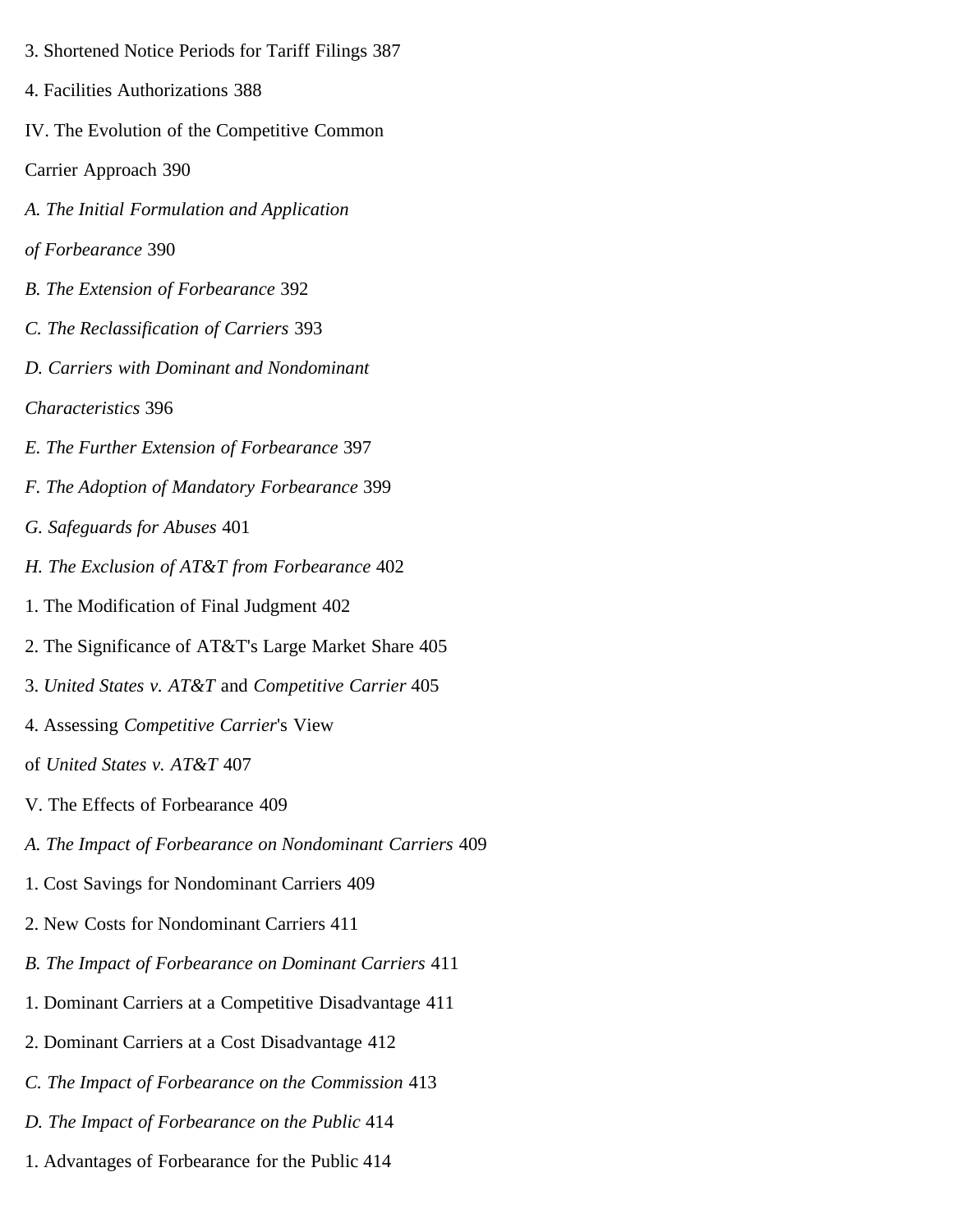- *a. Service Innovation* 414
- *b. Price Competition* 415
- *c. Market Entry by New Firms* 416
- *d. Carrier Response to Market Trends* 416
- 2. Disadvantages of Forbearance for the Public 416
- VI. The Judicial Rejection of Forbearance 417
- *A. The Demise of Mandatory Forbearance* 418
- *B. The Demise of Permissive Forbearance* 421
- 1. The D.C. Circuit's Decision 421
- 2. The United States Supreme Court's Decision 423
- *a. The Majority Opinion* 424
- *b. The Dissenting Opinion* 427
- *C. Evaluation of the Forbearance Decisions* 430
- *D. Continued Viability of Forbearance from*
- *Facilities Regulation* 435
- *E. The Communications Act as an Impediment*
- *to Competition* 436
- VII. Regulatory Policy After the Forbearance Decisions 436
- *A. Nondominant Carrier Regulation* 437
- *B. AT&T Regulation* 441
- 1. Price Caps 441
- 2. Deregulation of AT&T's Business Services 442
- 3. Retention of Other AT&T Regulation 443
- 4. Assessing the Deregulation of AT&T's
- Business Services 443
- 5. The Reclassification of AT&T as a
- Nondominant Carrier 444
- *a. The Commission's Analysis* 444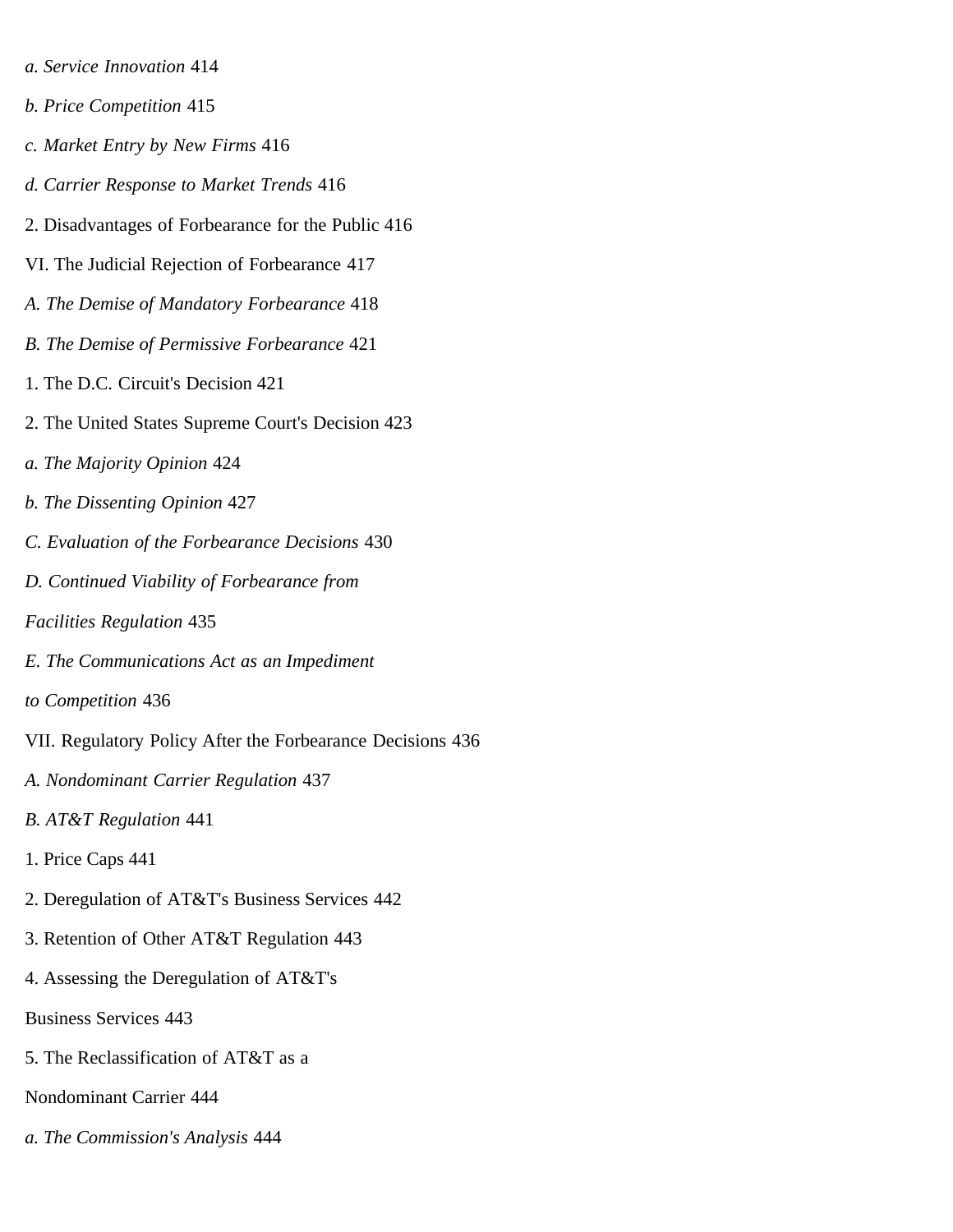*b. The Propriety of AT&T's Reclassification* 448

VIII. The Telecommunications Act and the Rebirth

of Forbearance 449

IX. Conclusion 452

# **I.Introduction**

With the advent of new technologies, competition has developed in many regulated industries once considered natural monopolies. $(2)$  The American telecommunications industry has been one of the most prominent to experience this transformation. Although the American Telephone and Telegraph Company (AT&T) virtually controlled domestic telecommunications for nearly a century,  $\frac{(3)}{2}$  $\frac{(3)}{2}$  $\frac{(3)}{2}$  the Federal Communications Commission (Commission) began to promote competition in the interexchange segment of that industry after technological innovation made possible the offering of rival services by others. The Commission's recent efforts to account for emerging competition in the interexchange market constitute a fundamental change in its long-standing monopoly-based regulatory approach to telecommunications.

The most important of these efforts was the Commission's commencement of a formal inquiry and rulemaking to address the propriety of its proposed *Policy and Rules Concerning Rates for Competitive Common Carrier Services and Facilities Authorizations Therefor* (*Competitive Carrier*).<sup>[\(4\)](#page-36-3)</sup> In this proceeding, commonly referred to as *Competitive Carrier*, the Commission established the first comprehensive framework for regulating competition in the interexchange market. Through its *Competitive Carrier* policies, the Commission sought to address, in the context of interexchange services, an irony of the regulatory process: regulations intended to advance the public interest by restraining the exercise of market power may nevertheless have an anticompetitive effect by, among other things, creating barriers to market entry and encouraging collusion.

The Commission based *Competitive Carrier* on the notion that indiscriminately imposing on all interexchange common carriers the panoply of regulations set forth in Title II of the Communications Act of 1934 (Communications Act) $(5)$ would inhibit competition. Instead, the Commission found that Congress intended for Title II to govern only carriers possessing market power. For this reason, the Commission undertook a progressively deregulatory approach to carriers which it determined lacked market power, initially streamlining its Title II regulation of them and ultimately forbearing from the tariff and facilities regulation of them, while maintaining full Title II regulation of carriers which it concluded had such power. The Commission anticipated that this approach would benefit the public by creating an interexchange market in which all carriers could compete fairly regardless of market power.

Despite the broad mandate it received from Congress in the Communications Act to regulate telecommunications in the public interest, the Commission's approach to competition in the interexchange market has been shaped largely by the courts. The courts created the legal environment necessary for competition to thrive and compelled the Commission to nurture competitive forces during their infancy.  $(6)$  Once these forces began to mature, the need for rules to ensure that they served the public interest became apparent. *Competitive Carrier* was the Commission's primary response to this need, but the courts often intervened to find that its most deregulatory provisions were inconsistent with the Communications Act. As a result, while forbearance from tariff regulation was the heart of the *Competitive Carrier* approach, only streamlined Title II regulation survived judicial review. Because sufficient statutory support existed for upholding *Competitive Carrier* in its entirety, such close judicial scrutiny suggested that the courts had their own agenda for telecommunications policy. Thus, the conflict which characterized the relationship between the Commission and the courts over the regulation of competition in the interexchange market had decisive policy implications.

Nonetheless, even without judicial interference, the viability of *Competitive Carrier* was questionable from the outset. The growth of competition in the interexchange market, and therefore the demise of that market as a natural monopoly, was inevitable once the widespread use of microwave and other technology in communications became practicable.  $(7)$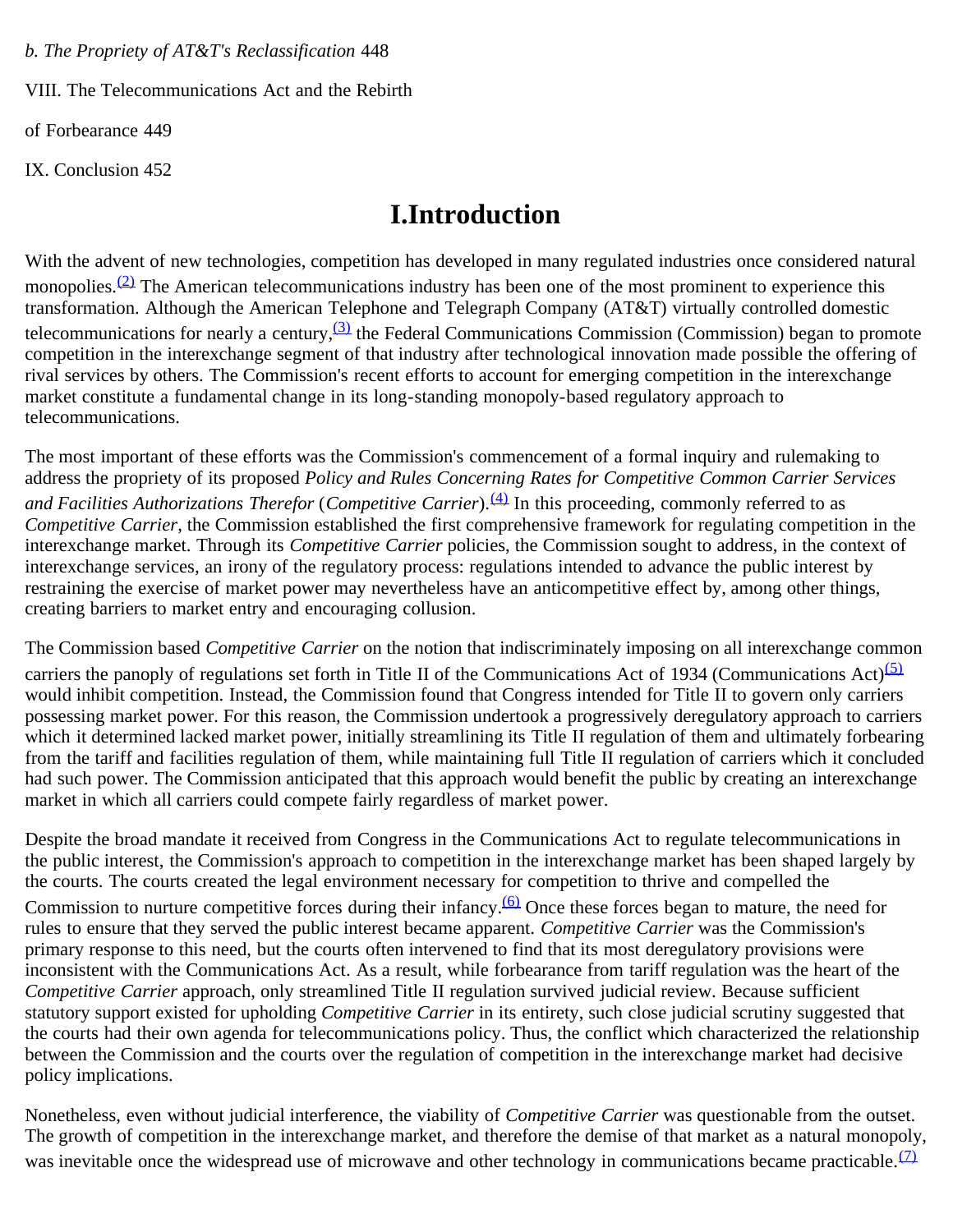A fundamental tenet of *Competitive Carrier*, however, was that the interexchange market would include, for the foreseeable future, some carriers that possessed market power and others that did not. To adhere to this principle, the Commission had to ignore the effects of the judicially supervised breakup of the mammoth Bell System and then regulate AT&T as a carrier with market power long after that power had ceased. In sum, the Commission failed to account fully for market power being largely the result of certain carriers having the ability to deny access to the interexchange network through their control of essential "bottleneck" facilities and to recognize that competition would flourish once this ability no longer existed. Until they more accurately accounted for market realities, the Commission's policies could not enjoy full legitimacy and effectiveness under any circumstances.

By the time the Commission's policies finally began to account more accurately for such realities, Congress was preparing to implement new laws to govern the telecommunications industry. Through its passage of the Telecommunications Act of 1996, which made the achievement of a deregulated, competitive telecommunications industry a national priority,  $\frac{(8)}{8}$  Congress assisted both the Commission and the judiciary by providing needed legislative direction for the development of a coherent regulatory approach to interexchange competition. Most notably, the Telecommunications Act reinvigorated *Competitive Carrier* by resolving the long-debated forbearance issue in the Commission's favor. Thus, while the Commission was dilatory in acknowledging market realities throughout *Competitive Carrier*, the Telecommunications Act has confirmed that the forbearance policies it developed during that proceeding were necessary and proper to foster interexchange competition.

The Telecommunications Act's forbearance provisions, which authorize the Commission to relieve carriers of their duty to comply with statutory and regulatory requirements, facilitate the growth of interexchange competition in three significant ways. First, these provisions enhance the Commission's ability to promote service innovation, competitive pricing, and market entry through both the abolishment of regulatory disclosures that may have anticompetitive effects, such as tariff filings and applications for facilities authorizations, and the reduction of carriers' costs resulting from the easing of regulatory constraints. Second, these provisions afford the Commission the regulatory flexibility necessary to govern an industry, like telecommunications, that is continuously evolving. Third, these provisions enable the Commission to reduce its administrative costs in markets where competitive forces effectively discipline carriers' behavior and to expend its resources only where regulatory oversight is essential, such as in noncompetitive markets still dominated by one or more firms. Consequently, by expressly conferring forbearance authority on the Commission, the Telecommunications Act has given the Commission the tools required to fulfill its statutory mandate and create a competitive interexchange market that is responsive to the public's needs.

To accomplish this goal, however, the Commission must understand existing market conditions and tailor its policies to them. Consistent with its *Competitive Carrier* approach, market power should serve as the determinative factor in the Commission's inquiry into whether forbearance treatment is appropriate for some or all of the activities of a carrier or class of carriers because firms that lack such power necessarily are competitive while those that possess such power are not. In conducting this inquiry, the Commission cannot be reluctant to extend forbearance to carriers that lack market power because any such delay may impede competition as well as cause the affected carriers to suffer dire financial consequences as they, unlike their forborne competitors, must continue to endure the burdens of Title II regulation. By contrast, when evidence on the issue of market power is inconclusive and the existence of competitive forces to control the subject carrier's behavior therefore is uncertain, the Commission must exercise caution in extending forbearance because Title II regulation provides a useful mechanism to monitor market behavior and prevent abuses in the absence of competition. Hence, the effectiveness of the Telecommunications Act's forbearance provisions in advancing interexchange competition depends on the Commission's ability to evaluate accurately and objectively the extent to which carriers have the means to exert market power and to act swiftly and without hesitation when deregulation is in the public interest.

This article analyzes the Commission's recent market power approach to the regulation of competition in the interexchange market, with an emphasis on the arduous administrative, judicial, and legislative course taken to develop and implement forbearance as the primary regulatory policy. Part II introduces the regulatory scheme on which the Commission based *Competitive Carrier*. Part III surveys the Commission's initial *Competitive Carrier* policies, including the development of "streamlined" regulation for carriers that lacked market power. Part IV recounts the evolution of *Competitive Carrier* from streamlined regulation to forbearance from the tariff and facilities regulation of carriers that lacked market power. Part V analyzes the impact of forbearance on telecommunications carriers, the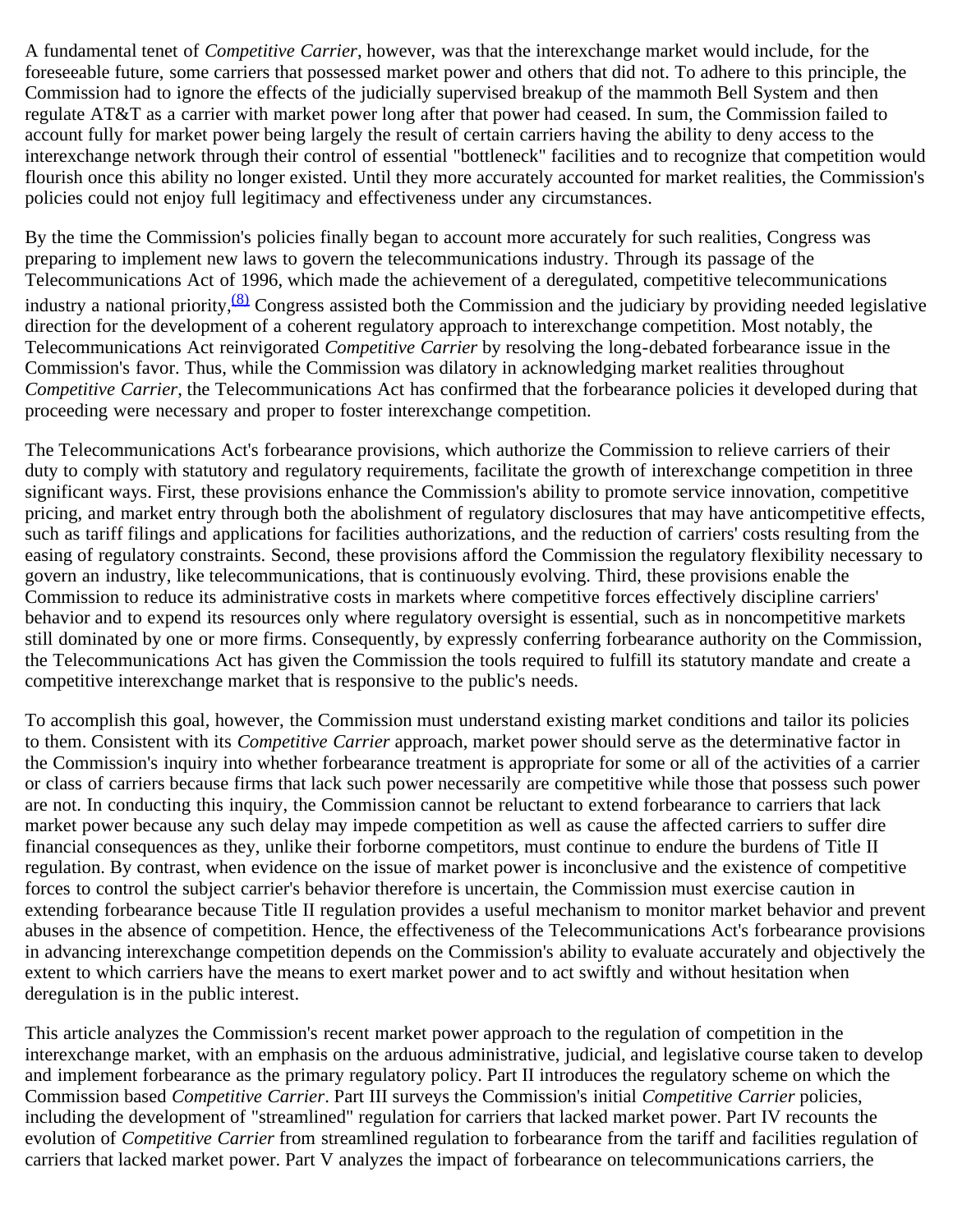Commission, and the public. Part VI evaluates the judicial rejection of forbearance. Part VII examines the Commission's regulatory policies following the judicial rejection of forbearance. Part VIII considers the impact of the Telecommunications Act on the Commission's regulatory approach to competition in the interexchange market. Part IX concludes by recommending that the Commission promote interexchange competition by adopting a forbearance policy which accurately accounts for prevailing market conditions and governing law.

# **II.Devising A Regulatory Approach To Interexchange Competition**

# *A. The Commission's Authority To Regulate Competition*

In the Communications Act, Congress gave the Commission a broad statutory mandate to regulate the telecommunications industry in the public interest.  $\mathcal{Q}$  It created the Commission for the express "purpose of regulating interstate and foreign commerce in communication by wire and radio so as to make available, so far as possible, to all the people of the United States a rapid, efficient, nationwide, and worldwide wire and radio communication service." $(10)$  To facilitate this purpose and thereby further the public interest, Congress empowered the Commission to promulgate all "necessary" rules and regulations. $(11)$  Included within this responsibility was the duty to enforce Title II, which imposed traditional "natural monopoly" rate and service regulation on interstate telecommunications common carriers<sup>[\(12\)](#page-37-5)</sup>

By the late 1970s, the Commission recognized that competition was developing in the domestic interexchange market and determined that regulations to advance it were "necessary." $(13)$  As a result, in September 1979, the Commission commenced *Competitive Carrier* pursuant to its Title II responsibility to regulate the rates and services of telecommunications common carriers.[\(14\)](#page-37-7) According to the Commission, *Competitive Carrier*, which adopted a new approach to rate, tariff, and facilities regulation in order to enhance competition, service diversity, and consumer welfare while reducing regulatory burdens, was a proper exercise of its "broad discretion in choosing how to regulate" under Title II.<sup>[\(15\)](#page-37-8)</sup>

# *B. The Dominant/Nondominant Carrier Approach*

In *Competitive Carrier*, the Commission adopted a bifurcated approach to regulate competition. Under this approach, the Commission oddly did not first define the relevant markets for telecommunications services or consider whether these markets were competitive and then regulate them accordingly. $(16)$  Rather, it examined certain characteristics of the participants in these markets and established two distinct sets of rules to regulate the firms which, based on its assessment of these characteristics, had or lacked the ability and incentive to impede competition. The Commission referred to this categorization of firms as a "dominant/nondominant carrier classification scheme."<sup>[\(17\)](#page-37-10)</sup>

Market power, which enables a firm to control the price of goods and services without effective challenge, was the determinative factor under this classification scheme. $\frac{(18)}{18}$  The Commission explained its significance:

A firm with market power is able to engage in conduct that may be anticompetitive or otherwise inconsistent with the public interest. This may entail setting price above competitive costs in order to earn supranormal profits, or setting price below competitive costs to forestall entry by new competitors or to eliminate existing competitors.<sup>[\(19\)](#page-37-12)</sup>

Such power gives a firm the ability and incentive to subsidize its competitive services with revenue generated from its monopoly or near-monopoly services.<sup>(20)</sup> Perhaps the most striking evidence of market power is a firm's control over "bottleneck facilities."<sup>(21)</sup> According to the Commission, "control of bottleneck facilities [is] prima facie evidence of market power requiring detailed regulatory scrutiny" because nondiscriminatory access to such facilities is essential for competition to thrive.<sup> $(22)$ </sup> Due to the potential detrimental impact of market power on competition, the Commission held that any carrier possessing such power was a "dominant carrier." $(23)$ 

All other carriers, by contrast, were "nondominant carriers." $(24)$  These firms lacked the ability and incentive to price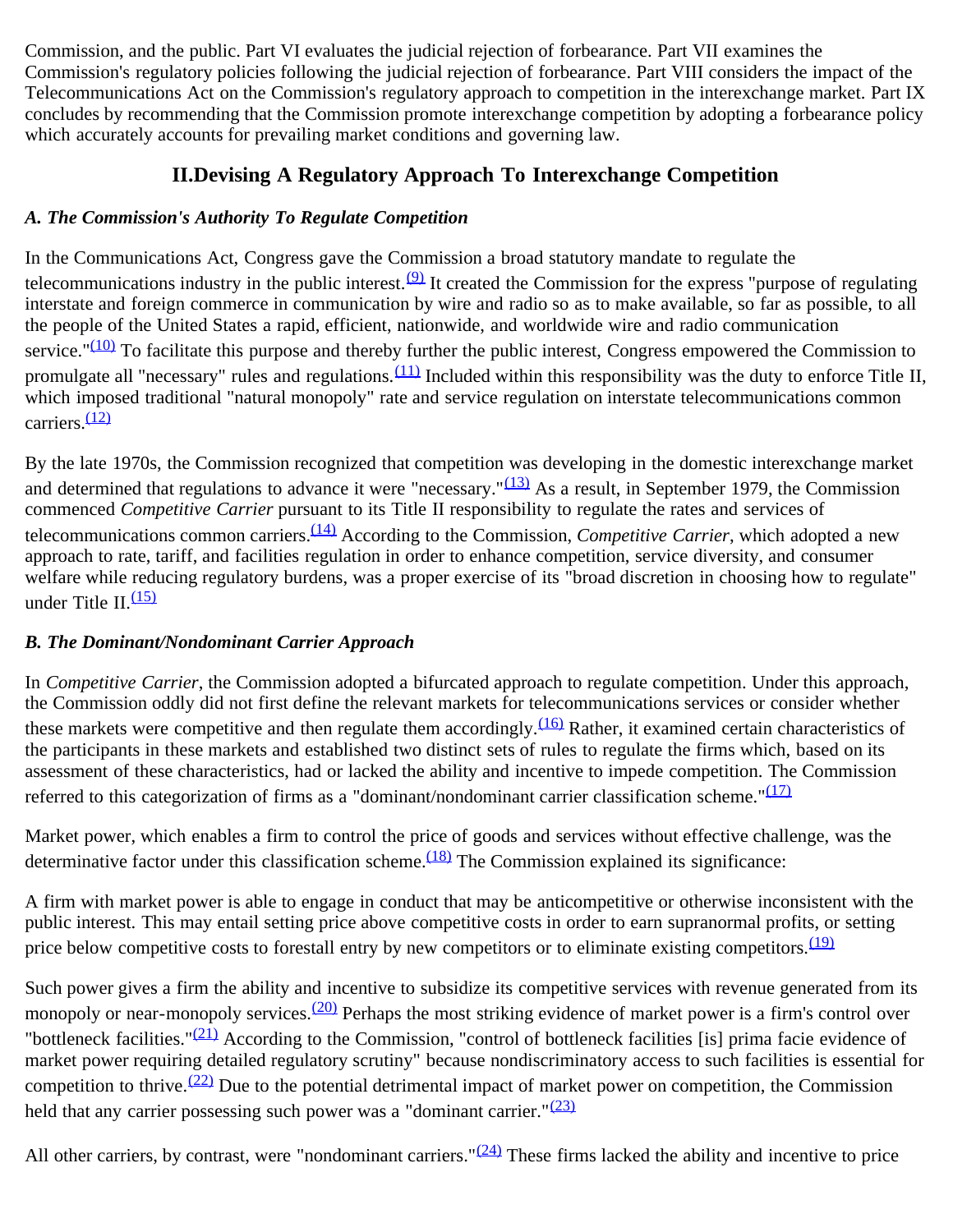their goods and services unjustly or unreasonably because, if they overpriced, they would lose market share to their competitors who set price equal to marginal cost and, if they underpriced, they would never have the opportunity to recoup their losses.  $(25)$  These firms likewise could not unjustly or unreasonably discriminate against certain customers, terminate or reduce service, or overbuild facilities without placing themselves at a competitive disadvantage.  $(26)$ Finally, these firms could not exert anticompetitive control over any service markets because they controlled no bottleneck facilities.<sup>[\(27\)](#page-38-7)</sup>

Although some carriers had market power as to certain services and were competitive as to others, the Commission declined to create a third classification that recognized such hybrids.<sup>(28)</sup> Instead, it treated all carriers as "single output firms." $(29)$  When a carrier had market power in at least one service market, it was a dominant carrier for all regulatory purposes.<sup>(30)</sup> The Commission described this scheme as "a conservative approach to regulation."<sup>(31)</sup> In addition to being conservative, however, this approach greatly simplified the Commission's regulatory burden.

The Commission made clear in the *First Report* that, of the two classifications of firms it recognized, only nondominant carriers would benefit from *Competitive Carrier*. It determined that applying existing "regulatory procedures to non-dominant carriers impose[d] unnecessary and counterproductive regulatory constraints" because such competitive carriers "could not rationally engage in the activities proscribed by the operative provisions of Title II of the Communications Act, *viz*. Sections 201-205 and 214."[\(32\)](#page-38-12) By contrast, the Commission regulated dominant carriers as if they were the foes of competition. It determined that substantial regulation of dominant carriers remained necessary to "insure that they did not exploit their market power to the detriment of the public." $(33)$  With this predisposition, the Commission undertook the classification of the disparate carriers composing the telecommunications industry.

# *C. Classifying The Carriers*

To implement its dominant/nondominant classification scheme, the Commission divided the telecommunications industry into six categories of carriers.<sup>(34)</sup> These categories included telephone companies, Western Union, domestic satellite carriers (Domsats), miscellaneous common carriers (MCCs), specialized common carriers (SCCs), and resale carriers.<sup>(35)</sup> The Commission concluded that the first four were dominant carriers and the latter two were not.<sup>[\(36\)](#page-38-16)</sup>

# **1. The Dominant Carriers**

# *a. Telephone Companies*

The telephone company category included AT&T, along with its operating companies and Long Lines Department, and the approximately fifteen hundred independent telephone companies located throughout the United States.<sup>[\(37\)](#page-38-17)</sup> According to the Commission, all telephone companies were dominant carriers.<sup>[\(38\)](#page-38-18)</sup>

The Commission found that AT&T was the quintessential dominant carrier for five reasons.<sup>(39)</sup> First, AT&T controlled access to more than 80 percent of the domestic telephone market through its operating companies and Long Lines Department.<sup>(40)</sup> Second, AT&T's network constituted a bottleneck facility, at both the local exchange and interexchange levels, to which other carriers required access in order to compete successfully because of the financial and logistical impediments to constructing alternative networks.<sup>(41)</sup> Third, AT&T had an "overwhelming share" of the long-distance telephone service market.<sup>(42)</sup> Fourth, AT&T was "dominant in virtually every private line service where other common carriers also compete<sup>[d]".</sub><sup>(43)</sup> Finally, AT&T regularly overpriced its private line services in violation of</sup> the Commission's cost standards.<sup>(44)</sup> Based on these factors, the Commission concluded that AT&T indisputably had the market power necessary for classification as a dominant carrier. $\frac{(45)}{2}$  $\frac{(45)}{2}$  $\frac{(45)}{2}$ 

Although the Commission determined that the independent telephone companies were also dominant carriers, their market power derived from the franchises they held to provide local telephone service in their assigned exchange areas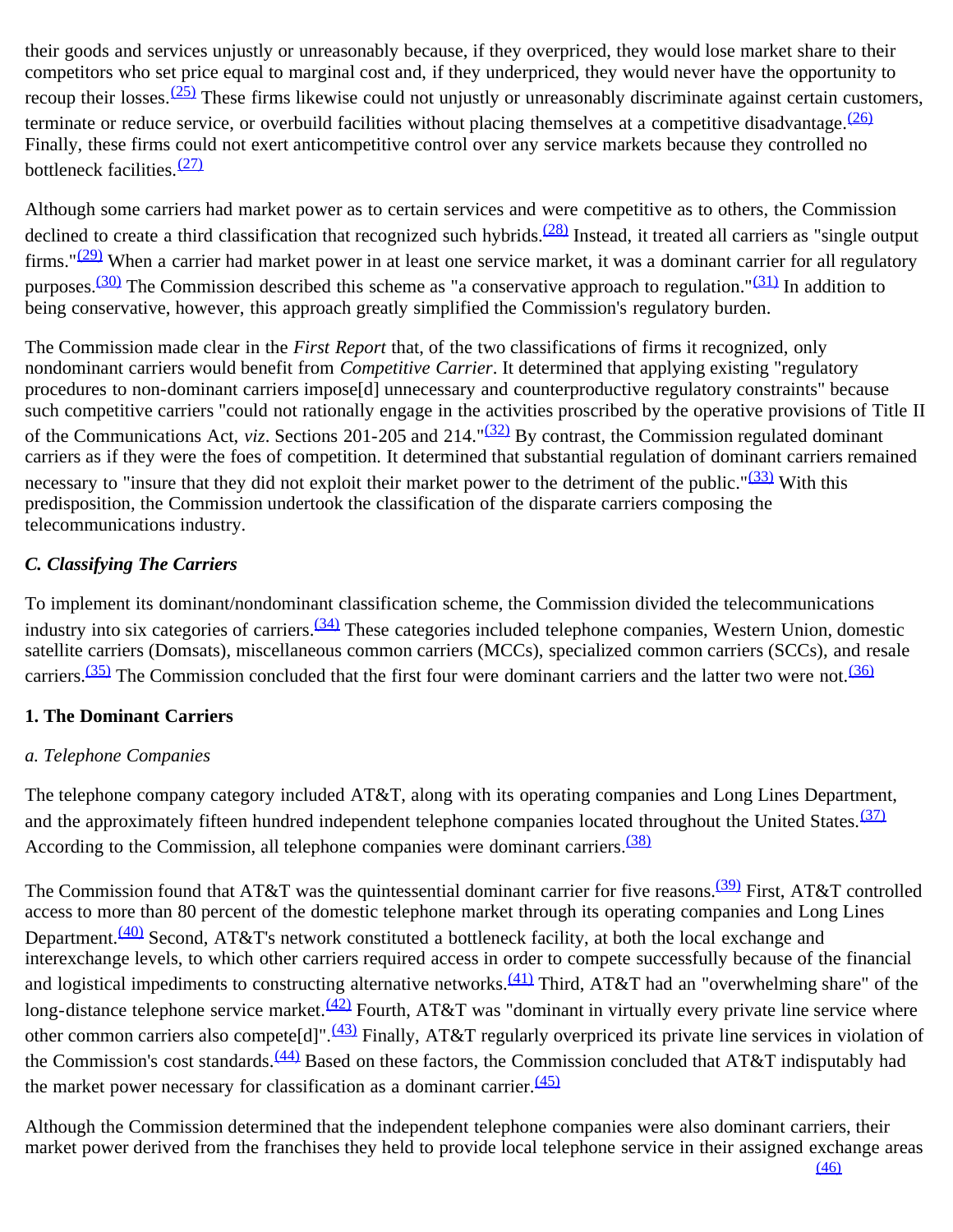coupled with their association with AT&T to provide long-distance telephone service to their customers. The exchange facilities owned by the independent telephone companies, like AT&T's operating companies, were "essential facilities" to which competitors needed access in order to provide comparable alternative service to the same areas.<sup>[\(47\)](#page-39-4)</sup> In addition, the independent telephone companies "share[d] in AT&T's market power" because their agreements with AT&T had "the effect of tying all telephone companies together in a joint venture providing basic service."<sup>[\(48\)](#page-39-5)</sup> Consequently, all of these companies required similar regulatory treatment.  $(49)$ 

#### *b. Western Union*

The Commission classified Western Union as a dominant carrier on the grounds that it held a "virtual de facto monopoly" over Telex and TWX services.<sup>(50)</sup> In opposition, Western Union argued that these services comprised an insignificant share of the business communications market, which it claimed was the relevant market for classification purposes, and that many substitute services were available.<sup> $(51)$ </sup> Observing that "Telex and TWX were the only significant domestic switched networks dedicated to teletypewriter, [which was] written record service on an exchange basis," $(52)$  the Commission disagreed.<sup>(53)</sup> It noted that facsimile was the only comparable alternative, but pointed out that reliance on that service was unreasonable because it was in the early stages of development.  $(54)$  The Commission also concluded that Western Union had defined the relevant market too broadly and that the anticipated market entry of firms with competitive services was irrelevant to Western Union's existing market power.<sup>(55)</sup> Thus, the Commission held that there was an "[in]sufficient restraining effect on [Western Union's] pricing and marketing conduct to justify a finding of non-dominance at this time." $(56)$ 

#### *c. Domestic Satellite Carriers*

Domsats "transmit signals between earth stations and satellites in geostationary orbit."<sup>(57)</sup> Some provide service over their own facilities, including earth stations and satellites, while others do so by combining their own earth stations with satellite capacity obtained from resellers.<sup>(58)</sup> Although the Commission speculated that regulating Domsats could disserve the public interest,  $(59)$  it nevertheless classified them as dominant carriers in order to maintain a consistent regulatory policy.[\(60\)](#page-39-17) The limited number of operational satellites caused the demand for Domsat service to exceed the available supply and therefore gave Domsats the ability and incentive to raise their prices until demand equaled supply.<sup>(61)</sup> As a result, Domsats had market power,<sup>(62)</sup> requiring the Commission to classify them as dominant carriers or create an exception to the principles underlying its classification scheme. The Commission chose the former option. $\frac{(63)}{2}$  $\frac{(63)}{2}$  $\frac{(63)}{2}$ 

#### *d. Miscellaneous Common Carriers*

Like Domsats, the Commission classified MCCs, which relayed video and audio signals by terrestrial microwave links throughout the United States and particularly in remote areas, as dominant carriers even though it questioned the propriety of doing so.<sup>(64)</sup> MCCs generally competed with Domsats in providing video interconnection service except that Domsats did not relay the major broadcast networks' signals.<sup>(65)</sup> Consequently, in areas where over-the-air reception was poor, MCCs had market power because they had the ability to overprice their service.<sup>(66)</sup> The Commission recognized, however, that "terrestrial video interconnection is a technology that has been, and will continue to be, faced with declining demand." $(67)$  For this reason, although MCCs were dominant carriers by definition, the Commission agreed to reconsider its regulatory approach to them in order to design regulations that "promote[d] more efficient service to the public." $(68)$ 

#### **2. The Nondominant Carriers**

#### *a. Specialized Common Carriers*

SCCs provide terrestrial point-to-point voice communications and analog and digital data transmissions primarily over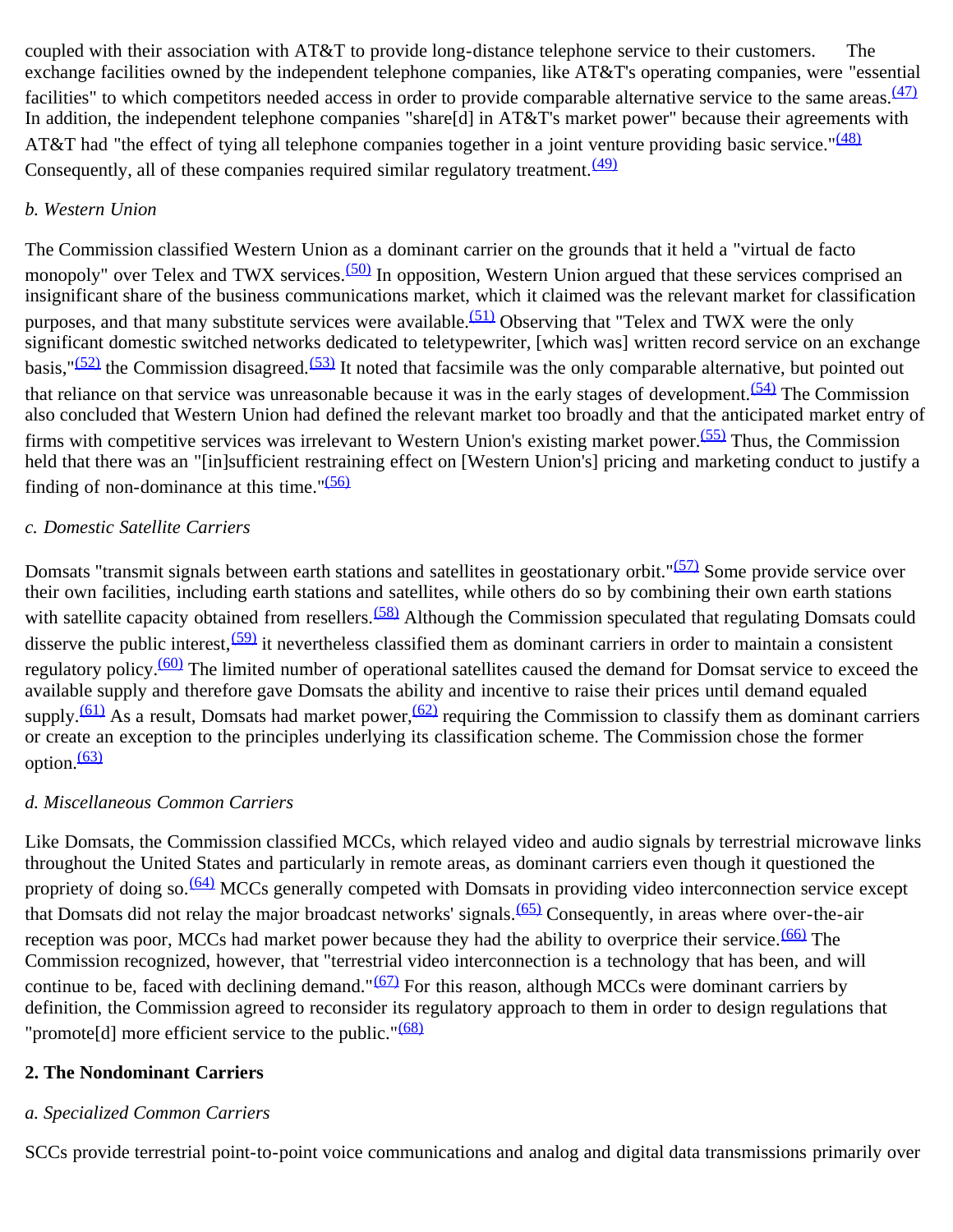their own facilities.[\(69\)](#page-40-3) At the time *Competitive Carrier* commenced, most SCCs also offered switched services and some provided long-distance services equivalent to MTS/WATS.<sup>(70)</sup> Even though they offered terrestrial voice and data services like the telephone companies, however, the Commission classified SCCs as nondominant carriers.<sup>(71)</sup> It based this determination on SCCs' small market share, AT&T's ability to set an "umbrella price" for the market which constrained the rates that SCCs could charge, the availability of AT&T's "readily substitutable service" if SCCs behaved anticompetitively, the existence of low entry barriers that encouraged new carriers to enter the market if SCCs overpriced their services, and SCCs' inability to drive AT&T out of the market through underpricing and then recouping their resultant losses through overpricing.<sup> $(72)$ </sup> In sum, the Commission held that SCCs were nondominant carriers because "the likelihood of a predatory pricing campaign by a SCC ending up with the predator as monopolist is virtually nonexistent." $\frac{(73)}{2}$  $\frac{(73)}{2}$  $\frac{(73)}{2}$ 

#### *b. Resale Carriers*

Resale carriers lease facilities from other carriers in order to provide services to their own customers.<sup> $(74)$ </sup> In general, they employ these facilities "to make available through the use of their own switches and computers a special purpose network that can transmit data and facsimile with special features that are often attractive for business use." $(75)$  Certain resale carriers offer, for example, long-distance service in competition with AT&T, MCI, and Sprint, while others lease satellite capacity from Domsats to resell the transmission of broadcast signals to cable television systems.<sup>[\(76\)](#page-40-10)</sup> Often, when desired services are not available to the public from underlying carriers, resale carriers meet that need. $\frac{(77)}{2}$  $\frac{(77)}{2}$  $\frac{(77)}{2}$ 

Because the Commission found that resale carriers were apparently subject to more actual and potential competition than any other carrier, it classified them as nondominant.  $(78)$  Like SCCs, resale carriers encountered few entry barriers, lacked the ability to overprice their services without encouraging the entry of new competition, and confronted a variety of competitive services from other carriers that were reasonably substitutable for their own.<sup>(79)</sup> Resale carriers therefore were nondominant because they had no market power. $(80)$ 

# **III.The Regulation of Dominant and Nondominant Carriers**

The retention of existing Title II regulation for dominant carriers and gradual deregulation for nondominant carriers characterized the Commission's *Competitive Carrier* approach.<sup>(81)</sup> While the Commission continued to impose traditional Title II regulation on dominant carriers, it commenced *Competitive Carrier* with the adoption of a "streamlined" approach to the regulation of nondominant carriers. $(82)$  Thereafter, the Commission further liberalized its regulatory approach to nondominant carriers, adopting initially a permissive forbearance policy regarding tariff and facilities regulation and later a mandatory forbearance policy regarding tariff regulation.<sup>(83)</sup> As this deregulation evolved, the Commission included new firms within the category of nondominant carriers.<sup>(84)</sup> By the time it concluded *Competitive Carrier*, the Commission classified as nondominant almost all interexchange carriers.<sup>[\(85\)](#page-40-19)</sup>

#### *A. The Dominant Carriers*

Because dominant carriers had the ability and incentive to exercise their market power contrary to the public interest, the Commission concluded in the *First Report* that retaining its existing regulatory approach to them was necessary.<sup>[\(86\)](#page-40-20)</sup> This approach imposed the gamut of common carrier regulations set forth in Title II, as supplemented by the Commission's rules, on dominant carriers.<sup>[\(87\)](#page-41-0)</sup>

Title II placed numerous restrictions on dominant carriers' exercise of market power.<sup>(88)</sup> First, dominant carriers had to provide services to all creditworthy customers on reasonable request.<sup>(89)</sup> Second, dominant carriers could only impose just and reasonable charges, terms, and conditions for their services and could not engage in unjust or unreasonable discrimination.<sup>(90)</sup> Third, dominant carriers could only offer services on a tariffed basis and any changes to established services or to charges, terms, or conditions for service could only take effect after ninety-day advance notice to the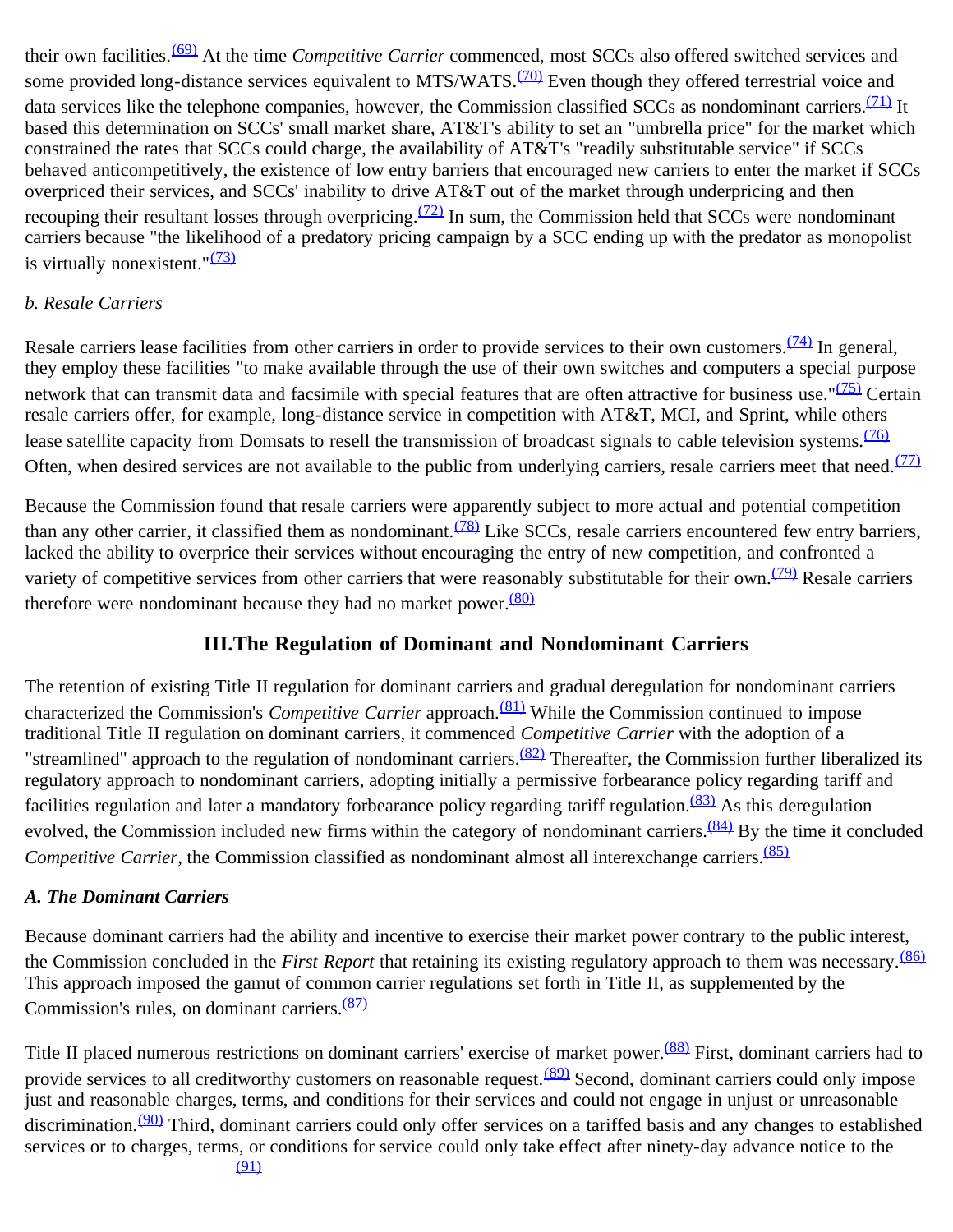Commission and the public. Fourth, dominant carriers were vulnerable to having their tariffs suspended for as many as five months by the Commission, on its own initiative or pursuant to complaints filed by members of the public, pending an investigation into their legality. $(92)$  Fifth, when dominant carriers committed statutory violations, the Commission had jurisdiction to prescribe just and reasonable charges, terms, and conditions for their services, to issue cease and desist orders against them, and to award damages against them.<sup>(93)</sup> Finally, dominant carriers could not construct, acquire, or operate any facilities or "discontinue, reduce, or impair" their services without Commission authorization.<sup>[\(94\)](#page-41-7)</sup>

Through its rules implementing Title II, the Commission sought to restrain dominant carriers' exercise of market power by burdening them with a regulatory regime designed to substitute for the competition they lacked.<sup>(95)</sup> This regulation eliminated dominant carriers' flexibility as the primary service providers in their markets and subjected them to substantial costs, delays, and oversight.<sup>(96)</sup> The premise of this approach was that the public would benefit more as a result of such intrusive regulation than if dominant carriers operated unimpeded in their own self-interest.

#### *B. The Nondominant Carriers*

In contrast to its continued traditional Title II regulation of dominant carriers, the Commission adopted a "streamlined" approach to regulate nondominant carriers in the *First Report*.<sup>(97)</sup> Under this approach, the Commission substantially reduced or eliminated many of the Title II regulations still governing dominant carriers.<sup>(98)</sup> It anticipated that, unlike traditional Title II regulation, this "streamlined regulation" would facilitate nondominant carriers' response "to the demands of the competitive marketplace with a minimum of regulatory interference." $(99)$ 

## **1. Presumption of Lawfulness on Petitions to Suspend**

Because section 204 challenges to tariffs burdened the filing carriers and delayed the availability of new services to the public,<sup>(100)</sup> the Commission adopted as a fundamental principle of streamlined regulation the presumption that all nondominant carrier tariffs were lawful.<sup>[\(101\)](#page-41-14)</sup> Accordingly, the Commission announced that it would forego its statutory right to suspend tariff filings "except for the most compelling reasons" $(102)$  and promulgated a four-part test, analogous to the requirements for issuing a preliminary injunction, which petitioners had to satisfy in order to rebut the presumption of lawfulness and establish grounds for suspension pending an investigation.  $(103)$  Although the Commission stated that it might give some deference to customers bringing such petitions because they "do not usually file petitions merely as a form of competitive harassment as do competing carriers," $(104)$  it warned that "competitors" should devote their time and energies to devising new and innovative services and pricing strategies rather than complaining about each other's tariffs.  $\frac{(105)}{2}$  $\frac{(105)}{2}$  $\frac{(105)}{2}$ 

Relying on the same principles it used to define the class of nondominant carriers, the Commission discounted the possibility that this presumption of lawfulness would cause nondominant carriers to shirk their continuing statutory obligations as common carriers not to impose unjust and unreasonable charges, terms, or conditions for service  $(106)$  or to discriminate unjustly or unreasonably in providing services.<sup>(107)</sup> The Commission concluded that nondominant carriers could not rationally violate these mandates because they operated in a competitive market.<sup>(108)</sup> If nondominant carriers overcharged or demanded unreasonable terms or conditions, the Commission expected the market to punish them by encouraging customers to seek services elsewhere. $(109)$  The Commission also contended that nondominant carriers could not rationally engage in predatory pricing because they could never recover their losses or force dominant firms like AT&T out of the market.<sup>[\(110\)](#page-42-6)</sup> Under these circumstances, the Commission predicted that it would rarely have to initiate proceedings against nondominant carriers to enforce sections 201 or 202.<sup>[\(111\)](#page-42-7)</sup>

# **2. No Economic Data To Support Tariff Filings**

Unlike dominant carrier tariffs, which reflected the exercise of market power tempered by regulation, nondominant carrier tariffs were primarily the products of competition. $(112)$  As a result, although the Commission concluded that the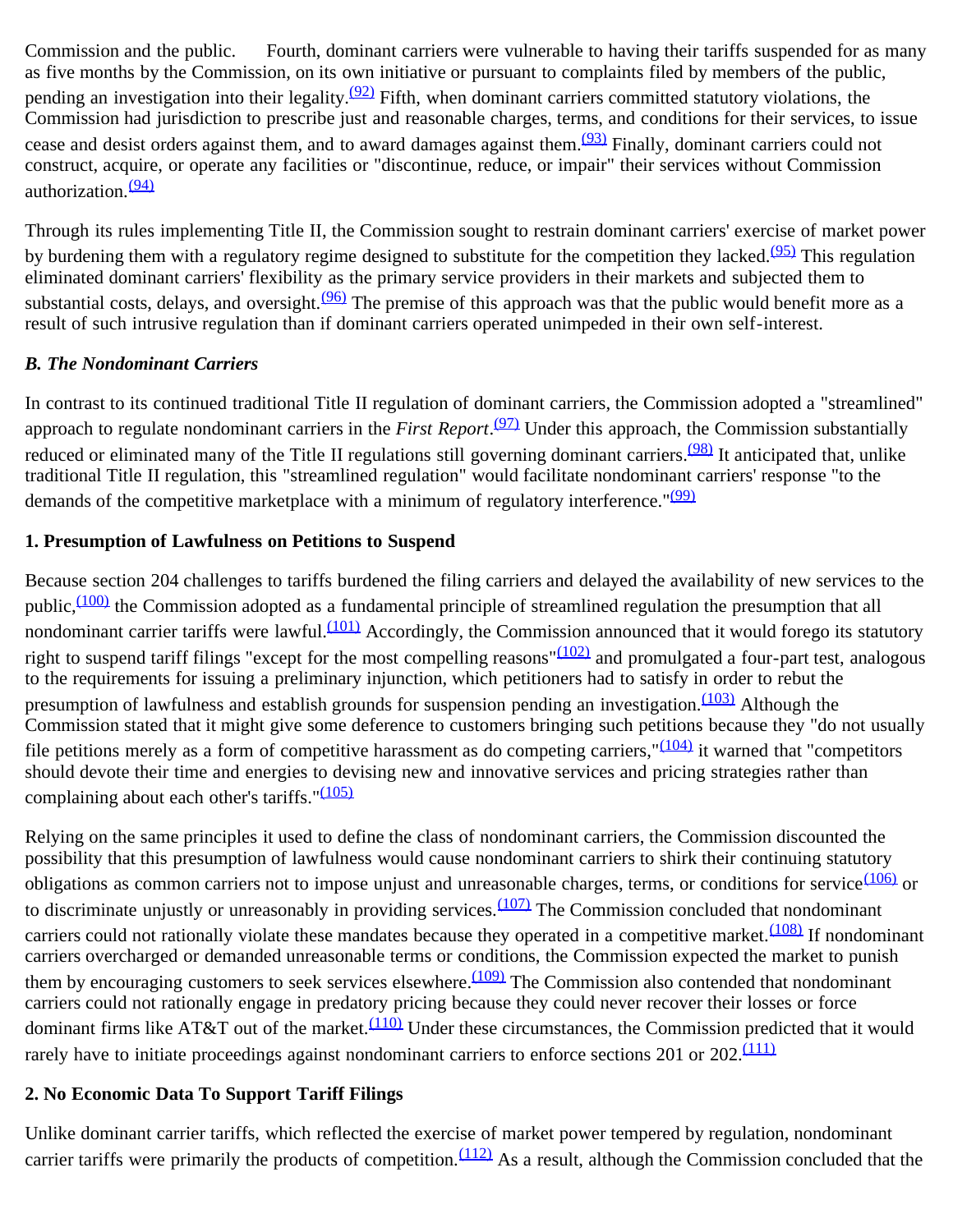filing of "extensive cost and other economic data" by dominant carriers was necessary to ensure that their tariffs comported with their statutory responsibilities, it found that the submission of such supporting information by nondominant carriers was unnecessary and potentially harmful to the public interest.  $(113)$  The Commission elaborated:

Because the cost of developing this information is relatively great for a nondominant carrier, the rates paid by its ultimate users are likely to be higher than if all competitive carriers were free from this unnecessary regulatory burden. Further, the required submission of these data forces a carrier to reveal to its competitors in advance the fruits of its own analysis and initiative, thereby discouraging the introduction of new innovative service offerings.  $\frac{(114)}{2}$  $\frac{(114)}{2}$  $\frac{(114)}{2}$ 

This requirement also gave competitors the opportunity to use Commission procedures to harass each other "by permitting challenges not to the merits of the [tariff] filing but to the technical details of the accompanying cost support materials." $(115)$  For these reasons, the Commission exempted nondominant carriers from its rules mandating the submission of these materials. $\frac{(116)}{1}$  $\frac{(116)}{1}$  $\frac{(116)}{1}$ 

#### **3. Shortened Notice Periods for Tariff Filings**

The Commission found that the traditional ninety-day notice period for tariff filings impeded competition among nondominant carriers.<sup>(117)</sup> Competition demands "flexibility" and a mandatory three-month delay in the effectiveness of new services and rates substantially reduced nondominant carriers' versatility to respond quickly to changing market conditions.<sup>[\(118\)](#page-42-14)</sup> The Commission therefore eliminated nearly 85 percent of that delay, allowing nondominant carrier tariffs to become effective on fourteen-day notice.  $(119)$  In doing so, it dismissed claims that such a short period would give the public inadequate time to evaluate the propriety of nondominant carrier tariffs on the grounds that "complainants do not have a statutory right to suspension or rejection." $(120)$  It nevertheless did not eliminate the notice requirement because it "recognize[d] that some period of review may be justified" and wanted to study market performance before making more substantial changes.  $\frac{(121)}{2}$  $\frac{(121)}{2}$  $\frac{(121)}{2}$ 

#### **4. Facilities Authorizations**

The section 214 requirement that common carriers obtain Commission approval before entering and exiting service markets fulfills several purposes. It certifies that carriers are acting in the public interest, establishes carriers' service areas, controls the number of circuits and facilities that carriers may construct or lease to provide their authorized services, and ensures that carriers do not arbitrarily discontinue, reduce, or impair their services in areas that primarily rely on them.<sup>(122)</sup> Despite the apparent applicability of section 214 to all carriers, the Commission determined that Congress intended to regulate thereunder only carriers possessing market power.  $(123)$ 

In support of this conclusion, the Commission argued that "non-dominant carriers are unable to sustain the kind of business practices Congress was concerned about in adopting Section 214."<sup>[\(124\)](#page-42-20)</sup> It emphasized that "Congress enacted section 214 and subsequent amendments to serve primarily as a protection against excessive expenditures on plant by rate-base regulated common carriers and against service discontinuance by carriers in areas where customers had no reasonable alternative service available."<sup>(125)</sup> Nondominant carriers, however, had no incentive to overinvest in facilities because they were not subject to rate-base regulation. $(126)$  In addition, because they were competitive and lacked market power, any termination, reduction, or impairment of service by nondominant carriers left other carriers ready and willing to fill the resulting service gap with their reasonably substitutable services.  $(127)$  Under these circumstances, the Commission concluded that traditional section 214 regulation of nondominant carriers was inappropriate.

Although this reasoning justified the elimination of all section 214 regulation of nondominant carriers, the Commission instead adopted streamlined section 214 regulations to govern them. $\frac{(128)}{128}$  These new regulations authorized nondominant carriers to serve the entire continental United States once they received initial certification from the Commission, $\frac{(129)}{2}$  required them to report circuit additions to the Commission semiannually rather than at each instance,  $\frac{(130)}{131}$  and relaxed the procedures they had to follow in order to terminate, reduce, or impair service.  $\frac{(131)}{131}$  These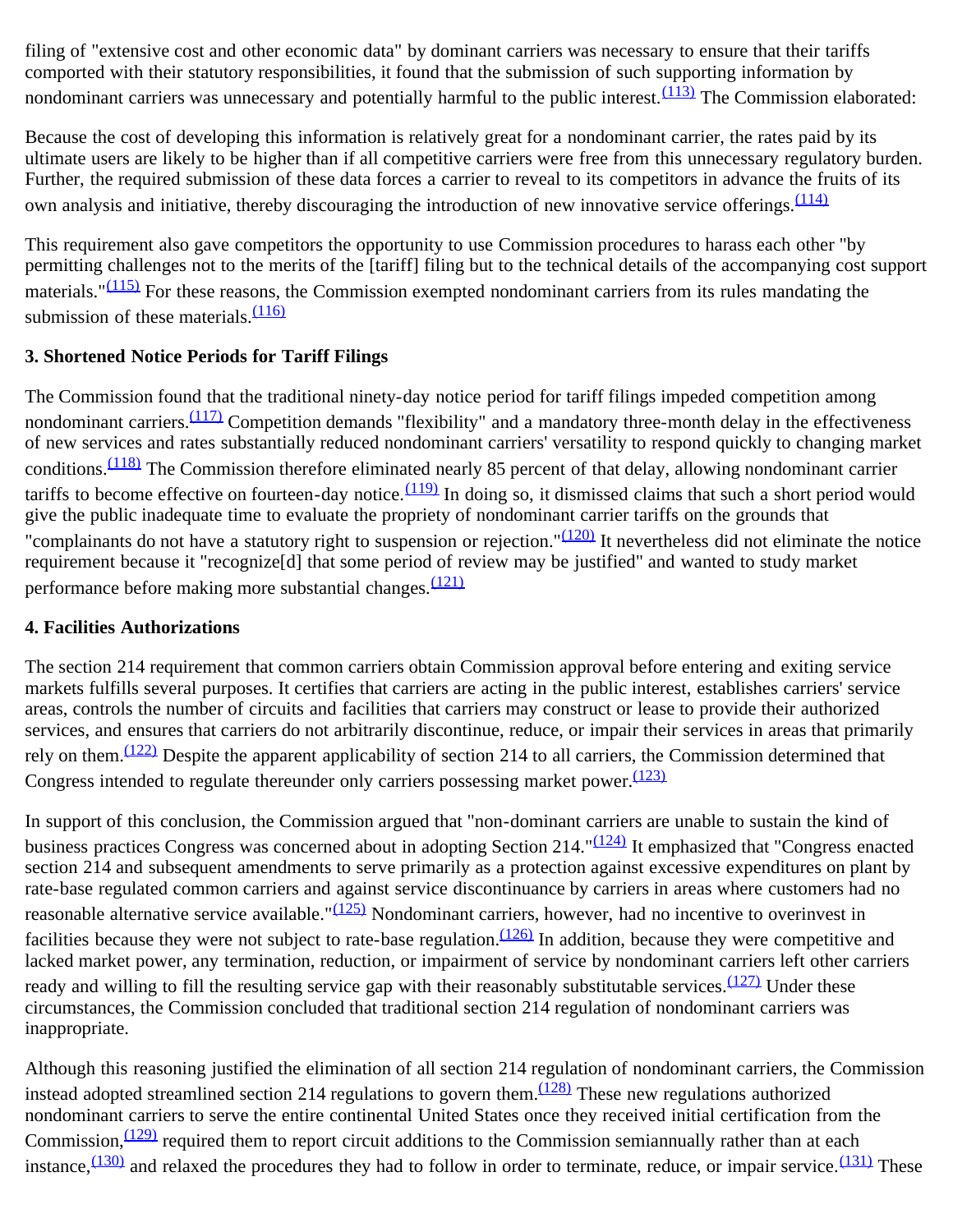regulations also exempted from section 214 certification all carriers that relayed video and audio signals over terrestrial radio facilities or by satellite pursuant to authorizations previously granted in accordance with Title III of the Communications Act.<sup>(132)</sup> Streamlined section 214 regulation therefore gave nondominant carriers greater flexibility in providing services.

# **IV.The Evolution of the Competitive Carrier Approach**

### *A. The Initial Formulation and Application of Forbearance*

The Commission suggested at the outset of *Competitive Carrier* that its adoption of streamlined regulation for nondominant carriers was only an interim step in its development of a comprehensive approach to regulate competition in the interexchange market. $(133)$  At that time, it postulated that it had "discretion to forbear from the exercise of its full regulatory authority under the [Communications] Act.<sup>"(134)</sup> The fundamental principle underlying forbearance, like streamlined regulation, was that Title II regulations were "unnecessary and counterproductive" in a competitive market. $\frac{(135)}{2}$  Although the Commission had not decided whether to adopt a forbearance policy by the time it released the *First Report*, [\(136\)](#page-43-9) it had done so nearly two years later when it released the *Second Report*. [\(137\)](#page-43-10)

The *Second Report* set forth the Commission's initial forbearance policy, which focused on the Title II requirements that common carriers file tariffs with the Commission and receive Commission authorization before entering and exiting service markets. The Commission found that section 203's "tariff regulation of non-dominant carriers is at odds with the purposes of the Act because it inhibits price competition, service innovation and the ability of firms to respond quickly to market trends."<sup>[\(138\)](#page-43-11)</sup> The Commission similarly determined that in a competitive market, section 214's "entry and exit requirements do little to serve the purposes of the Act and . . . [instead] actually deterred the introduction of innovative and useful services as well as new market entrants." $(139)$  On these grounds, the Commission concluded that allowing nondominant carriers to forego compliance with these two sections was "appropriate." $(140)$ 

The Commission offered its legal justification for such forbearance from tariff and facilities regulation in the *Further Notice*, which preceded the *Second Report*.<sup>[\(141\)](#page-44-1)</sup> There, the Commission asserted that section 203(b)(2) gave it discretion to "modify" any of the tariff filing requirements.  $(142)$  Despite the lack of similar language in section 214 and the Commission's recognition that its "authority with respect to total forbearance from 214 regulation of competitive carriers remains unanswered," the Commission found that forbearance from facilities regulation was consistent with the "overriding goals of the [Communications] Act." $(143)$  It later justified forbearance from facilities regulation on the grounds that "[t]he Communications Act does not specify the amount or type of information to be obtained from applications or procedures under Section 214(a)." $\frac{(144)}{2}$  $\frac{(144)}{2}$  $\frac{(144)}{2}$ 

While the rationale underlying the Commission's determination in favor of permissive forbearance seemingly applied to all nondominant carriers, the *Second Report* limited the policy to terrestrial resellers of basic communication services for three reasons.  $(145)$  First, the Commission decided to test forbearance on these carriers because of its previous favorable regulatory experience with them. It noted that it "had few, if any, occasions to reject, suspend, or even investigate tariff filings for resale services [and that] rarely, if ever, [has it] had occasion to deny or condition reseller applications for facilities certification pursuant to Section 214." $(146)$  It found that under these circumstances traditional Title II regulation of resale carriers was "especially onerous." $(147)$  Second, the hundreds of applications seeking permission to offer terrestrial resale services filed after the Commission's decision to authorize the unlimited resale of MTS and WATS services<sup>[\(148\)](#page-44-8)</sup> and the low capital requirements necessary to commence providing those services confirmed the competitiveness of the resale market.  $(149)$  Third, the application of forbearance to terrestrial resale carriers had "evoked the least controversy."<sup>(150)</sup> This limited application of forbearance, however, was shortlived.

#### *B. The Extension of Forbearance*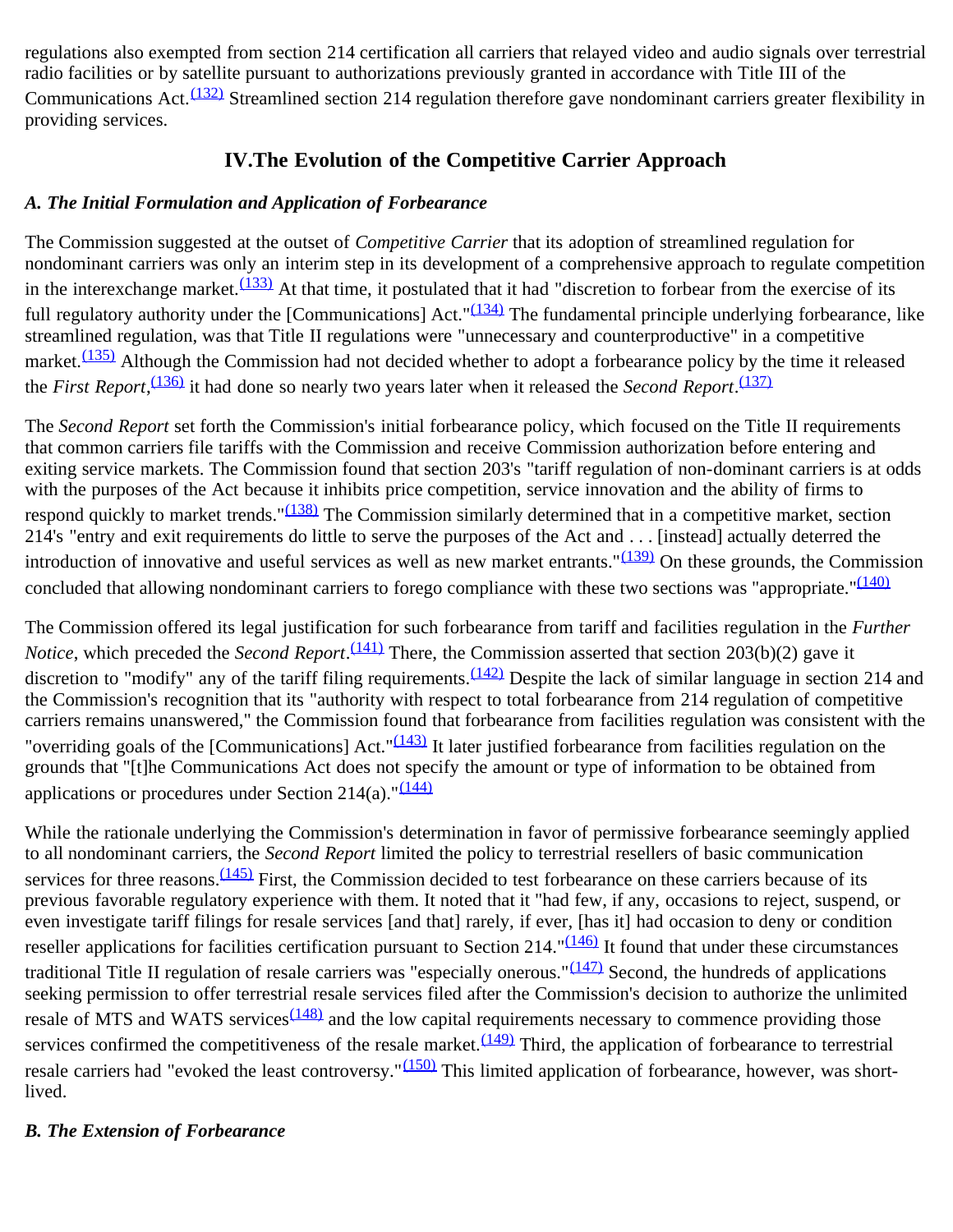One year after it released the *Second Report*, the Commission reevaluated its application of permissive forbearance to only terrestrial resale carriers. The Commission pointed out in the *Fourth Report*[\(151\)](#page-44-11) that, since it had adopted streamlined regulation for nondominant carriers, there had been "no evidence that it is in the public interest for [it] to continue . . . receiving tariff and Section 214 filings from certain [SCCs] to prevent them from charging unjust or unreasonable rates or making service unavailable." $(152)$  Consequently, the Commission found no need to regulate SCCs and terrestrial resale carriers differently and included SCCs within its forbearance policy.<sup>[\(153\)](#page-44-13)</sup>

The Commission also reclassified as nondominant all remaining resale carriers, "including domsat resellers, resellers owned by or affiliated with an exchange telephone company, and domestic record-carrier resellers not covered by the interconnection requirements of the Record Carrier Competition Act [of 1981]," and applied permissive forbearance to them as well.<sup>(154)</sup> It determined that all resale carriers were particularly suited for forbearance because, unlike other nondominant carriers, they did not own their communications facilities, could not control the use of the underlying communications facilities in a manner that was inconsistent with the public interest, and by necessity could not exceed the rates charged by their underlying carriers.  $(155)$ 

## *C. The Reclassification of Carriers*

Concurrent with its extension of permissive forbearance to all SCCs and resale carriers, the Commission reconsidered its classification of certain dominant carriers in the *Fourth Report* in order to make it possible to extend forbearance to some or all of them in the future.  $(156)$  To justify this reclassification, the Commission conducted an extensive market power analysis of the telecommunications industry and offered a more thorough explanation of the dangers of market power to support its regulatory approach than it had earlier in *Competitive Carrier*. [\(157\)](#page-45-2)

The Commission examined two aspects of market power. First, it noted that a firm with market power has "'the ability to raise prices by restricting output'" and thereby increase its profits at the expense of its customers, who have no option except to pay higher prices for the scarce goods and services they require.<sup>(158)</sup> A firm without market power, by contrast, cannot behave similarly and achieve such a self-serving result because its action would not significantly diminish the market's total output and lead to a price increase.  $(159)$  Second, the Commission observed that "market" power focuses on the ability to raise and maintain price above the competitive level without driving away so many customers as to make the increase unprofitable." $(160)$  It pointed out, however, that it considered monopoly profits and not economic rents as evidence of market power.<sup>(161)</sup> Once it set forth this understanding of market power, the Commission undertook the task of defining the relevant product and geographic markets in which to apply it.  $(162)$ 

The Commission defined the relevant product market at issue in *Competitive Carrier* as "all interstate, domestic, interexchange telecommunications services" and did not recognize any relevant submarkets. $(163)$  It found that voice, data, record, and video telecommunications services could be transmitted in many diverse ways, such as through the terrestrial microwave systems of MCCs, the satellite services of Domsats and Domsat resellers, the expanding high capacity facilities of SCCs, and the vast national network of  $AT&T.\frac{(164)}{1}$  It also found that consumers often substituted from "MTS/WATS to private line and public switched record services" and "that, within very broad limits, telecommunications transmission media--wire pairs, coaxial cable, terrestrial microwave, fiber optics, or satellite transponders and earth stations--can be adjusted readily to provide virtually any service efficiently." $(165)$  Under these circumstances, the Commission held that this compelling evidence of supply and demand substitutability validated its definition of the relevant product market.  $\frac{(166)}{2}$  $\frac{(166)}{2}$  $\frac{(166)}{2}$ 

Consistent with its broad definition of the relevant product market, the Commission defined the relevant geographic market to include the entire United States and its territories and again did not recognize any relevant submarkets.<sup>[\(167\)](#page-45-12)</sup> It observed that "[t]he relevant geographic market includes the locations of the suppliers (1) to which buyers in any one area practicably can turn for alternative sources of supply, or (2) which otherwise check the prices charged to those buyers." $(168)$  It pointed out that customers had substantial supply substitutability because they had the option of using, for example, the many nationwide services of AT&T, the flexible satellite offerings of Domsats and Domsat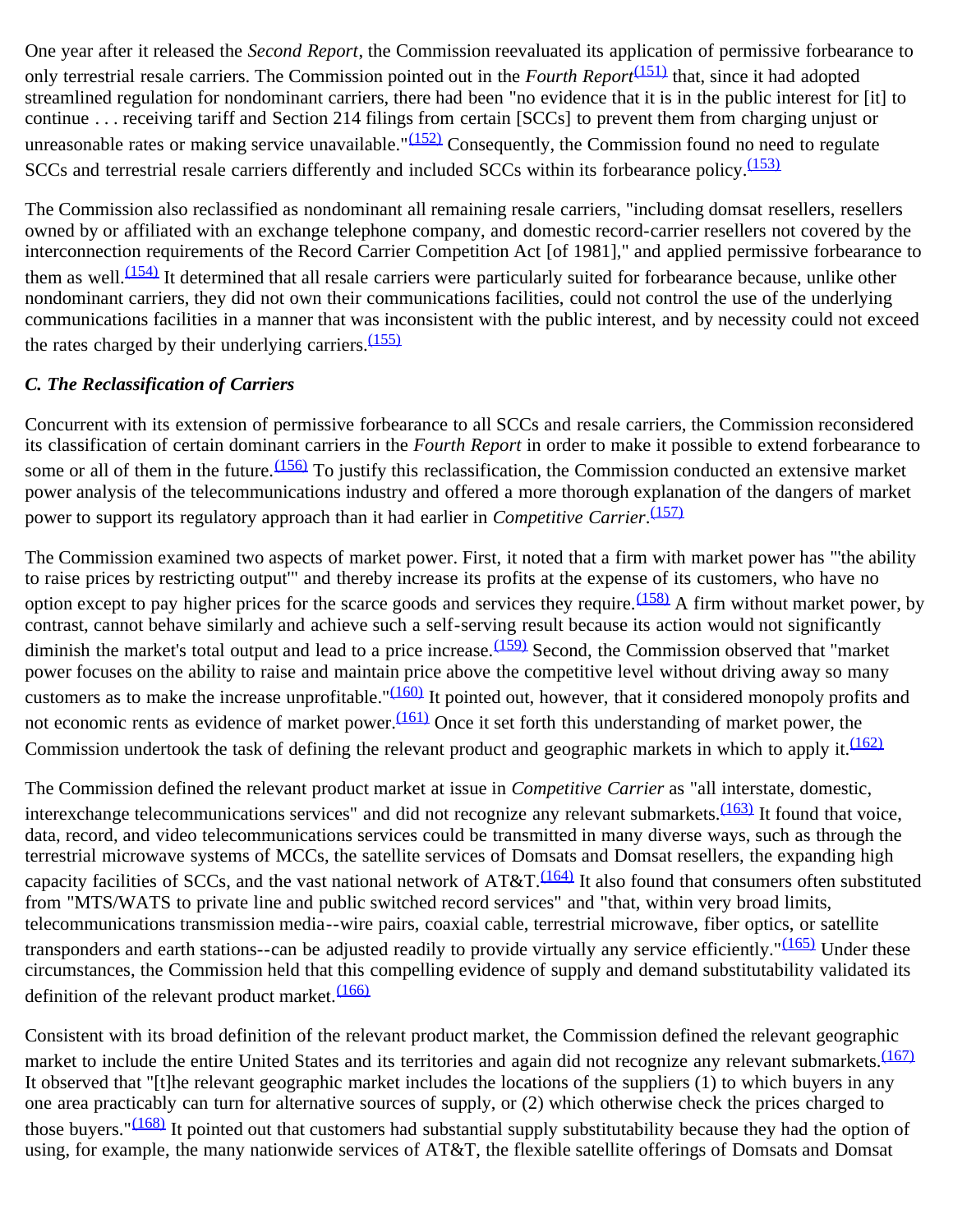resellers, and the developing networks of SCCs.<sup>(169)</sup> It also noted that customers had substantial demand substitutability because they had the ability to shop among numerous carriers in order to find the best price and service alternatives.  $(170)$  Because supply and demand "cannot be segmented into distinct city pairs or even regions," $(171)$  the Commission concluded that its definition of the geographic market was appropriate. $\frac{(172)}{2}$  $\frac{(172)}{2}$  $\frac{(172)}{2}$ 

Based on this market power analysis, the Commission determined that its original classifications, derived from technology-specific criteria,  $(173)$  were no longer viable.  $(174)$  It conceded that it erroneously had focused on carriers' market power, without first defining the relevant service markets, when it devised the *Competitive Carrier* classification scheme. $\frac{(175)}{175}$  It pointed out that, because of the reasonable substitutability of their services and low barriers to entry, MCCs, Domsats, Domsat resellers, Western Union's domestic operations, record carriers, SCCs, terrestrial resellers, and interexchange carriers affiliated with exchange telephone companies each had shares of the relevant product and geographic markets that were too small to confer market power on them.<sup>[\(176\)](#page-45-21)</sup> All of these carriers, therefore, were now, by definition, nondominant carriers. $(177)$  As a result, only AT&T and the independent telephone companies remained dominant carriers subject to traditional Title II regulation.

While the Commission extended permissive forbearance to SCCs and resale carriers, it applied streamlined regulation to all other nondominant carriers. Like when it classified SCCs as nondominant and applied streamlined regulation to them in the First Report, the Commission took this approach because it wanted to examine these carriers' performance under streamlined regulation before extending forbearance to them. $\frac{(178)}{178}$  $\frac{(178)}{178}$  $\frac{(178)}{178}$  The Commission intended to impose forbearance "after a carrier's petition when the costs and benefits of forbearance for that carrier are more attractive than those of streamlined regulation." $(179)$ 

#### *D. Carriers With Dominant And Nondominant Characteristics*

As it developed its progressively deregulatory policy toward nondominant carriers, the Commission also evolved a more liberal approach to regulating carriers that had a mixture of dominant and nondominant characteristics.<sup>[\(180\)](#page-46-3)</sup> Initially, the Commission adopted a "conservative approach" to regulate these carriers,  $\frac{(181)}{181}$  $\frac{(181)}{181}$  $\frac{(181)}{181}$  holding that "[a] finding of dominance [requires] a continuation of [traditional Title II] treatment of all of the activities of that firm [and that] carriers are eligible for streamlined regulatory procedures only if they are not dominant in the provision of any services." $(182)$  Although the Commission retained this rule for "single entities" that had some nondominant characteristics, it held that it would regulate dominant carriers' "separate affiliates" as nondominant carriers provided that they had only nondominant characteristics.  $(183)$  Such affiliates would then be subject to streamlined regulation or forbearance depending upon their individual characteristics.<sup>(184)</sup> As a result, some nondominant separate affiliates of the same dominant carriers could be subject to streamlined regulation while others were subject to forbearance.  $(185)$ When nondominant single entities had a mixture of streamlined regulation and forbearance characteristics, they would be subject to streamlined regulation unless they received a Commission waiver.<sup>[\(186\)](#page-46-9)</sup> Thus, "for a single entity with mixed characteristics, all of its services would be subject to the heaviest burden of regulation applicable to any of its services."<sup>[\(187\)](#page-46-10)</sup>

#### *E. The Further Extension Of Forbearance*

It took the Commission little time to extend permissive forbearance again. In its *Fifth Report*, adopted only nine months after the *Fourth Report*, the Commission decided that permissive forbearance was appropriate for interexchange carriers affiliated with exchange telephone companies, <sup>(188)</sup> Domsats, <sup>(189)</sup> MCCs, <sup>(190)</sup> and digital electronic message service carriers (DEMS). $\frac{(191)}{4}$  As a result, all carriers, except AT&T and the independent telephone companies, had now become subject to permissive forbearance. [\(192\)](#page-47-2)

The Commission's explanation for taking this action was similar to its earlier rationale for extending permissive forbearance.<sup>(193)</sup> It observed that forbearance: (1) reduces costs and delays associated with the introduction of new services or rates, thereby enabling carriers to meet customer needs more quickly and with less expense, and (2)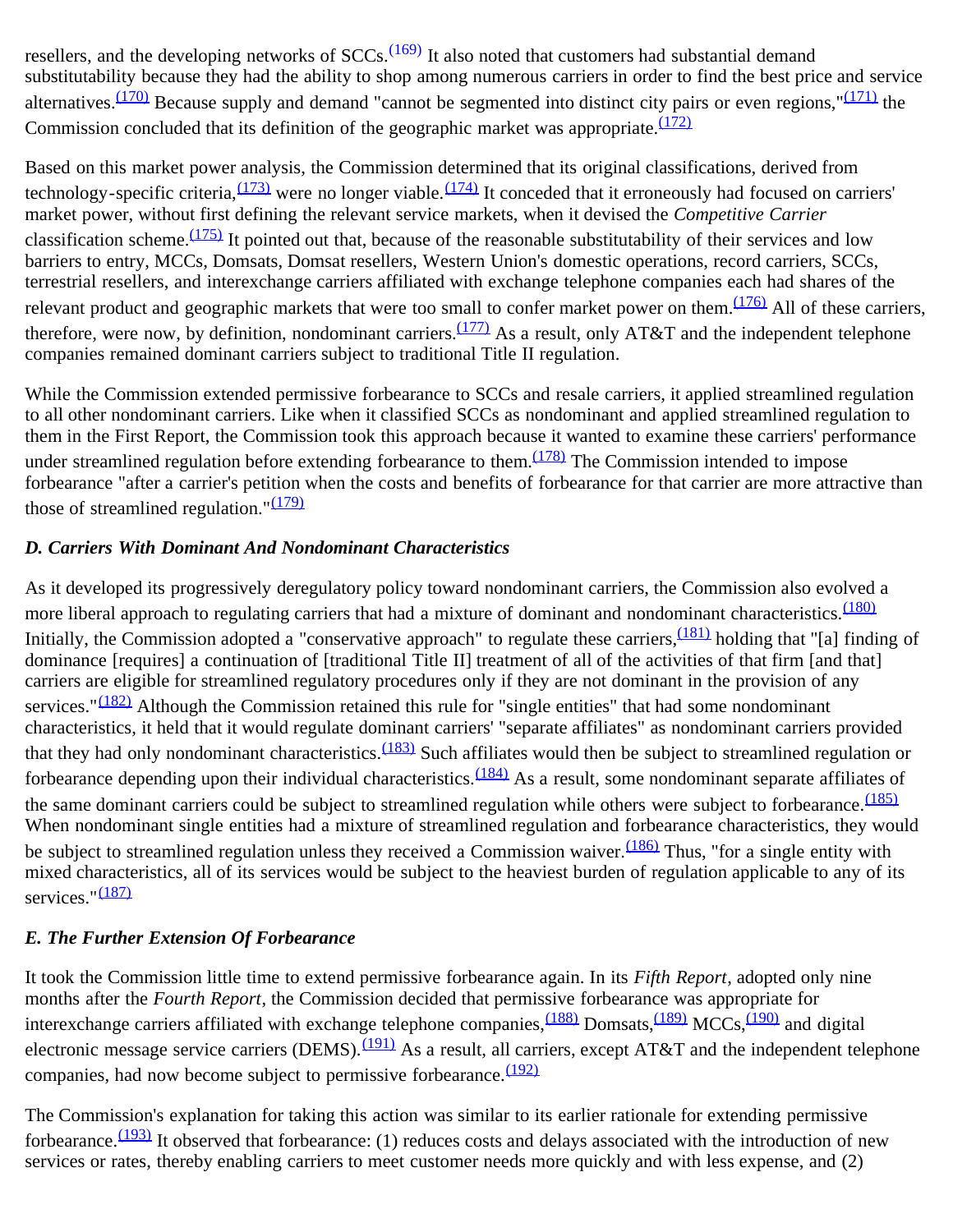facilitates and stimulates competition and innovation by reducing entry barriers, lowering carrier costs and consumer prices, and minimizing the disclosure of business strategy and technological information to rivals.<sup>(194)</sup> It also expressed satisfaction with the performance of carriers already subject to permissive forbearance, noting that only minor complaints had been filed against them, as well as with the performance of interexchange carriers affiliated with exchange telephone companies, MCCs, and Domsats during the short time they were under streamlined regulation.<sup>[\(195\)](#page-47-5)</sup> In sum, the Commission found that, for these carriers as well as  $DEMS$ ,  $\frac{(196)}{196}$  "the costs/benefits of forbearance are more in the public interest than those of streamlined regulation." $(197)$ 

#### *F. The Adoption of Mandatory Forbearance*

The evolution of *Competitive Carrier* culminated with the release of the *Sixth Report* in January 1985.<sup>(198)</sup> The Commission announced therein that "the public interest and the goals of the Communications Act would best be promoted by cancellation of all forborne carrier tariffs on file at the Commission within six months of the effective date of this Order" $(199)$  and therefore implemented this policy.<sup>(200)</sup> Rebuffing allegations that it was "abdicating its oversight responsibility with regard to forborne carriers," $(201)$  the Commission asserted that this decision advanced its regulatory objectives "to assure that communications service is widely available to the public, efficiently produced and reasonably priced," $(202)$  was consistent with its "broad discretion in choosing how to regulate," $(203)$  and was the next logical step following the three successful years it had experienced employing permissive forbearance.<sup>[\(204\)](#page-48-3)</sup>

The Commission cited three statutory grounds as support for its imposition of mandatory forbearance. First, reiterating its rationale for adopting permissive forbearance,  $(205)$  the Commission stated that Title II, which Congress enacted "to control monopoly abuse or imprudent investments by the carriers which could impose increased costs on consumers," was inapplicable to nondominant carriers because they lack the market power necessary to engage in the conduct it regulates.<sup>(206)</sup> Second, the Commission asserted that section 203(b)(2) grants it "express authority to exempt carriers from tariff filing requirements where appropriate" by allowing it "to modify any requirement of the section." $(207)$ Finally, the Commission cited the "broad exemptive language" of section 203(c)(1) as "authority for forborne carrier tariff cancellation." $(208)$  Thus, according to the Commission, its imposition of mandatory forbearance was a legitimate exercise of its broad statutory discretion to regulate the telecommunications industry in the public interest.

Although the Commission cited no negative impact on competition from section 214's facilities authorization requirements, it nevertheless concluded that tariff filing by nondominant carriers pursuant to section 203 needlessly encouraged anticompetitive behavior.<sup>(209)</sup> Tariff filing had the potential to harm carriers and the public by "'(1) taking away carriers' ability to make rapid, efficient responses to changes in demand and cost; (2) impeding and removing incentives for competitive price discounting; (3) imposing costs on carriers that attempt to make new offerings; and (4) increasing the costs of the Commission's operation." $(210)$  The Commission expressed particular concern about the potential for price collusion resulting from carriers' ability to study the tariffs filed by their competitors,  $(211)$  the likelihood that its continued supervision of competitive carriers' tariff filings would result in the wasteful spending of public funds which it could more appropriately use to monitor dominant carriers,  $(212)$  the possibility that tariff filings would discourage consumers from seeking customized service arrangements and thereby impede technological innovation,  $\frac{(213)}{213}$  and the chance that its acceptance of tariff filings would mislead other government agencies into believing that it had approved them.  $(214)$  Thus, the Commission held that mandatory forbearance was necessary because voluntary tariff filings would, like traditional Title II regulation, impede competition.

#### *G. Safeguards For Abuses*

Although the Commission maintained throughout *Competitive Carrier* that market forces would discipline nondominant carriers and thereby advance the goals of its streamlined regulation and forbearance policies, <sup>(215)</sup> it nevertheless repeatedly asserted that adequate safeguards existed to protect the public in the unlikely event it was wrong. $(216)$  For example, it pointed out that it retained the section 204 right to suspend and investigate tariff filings by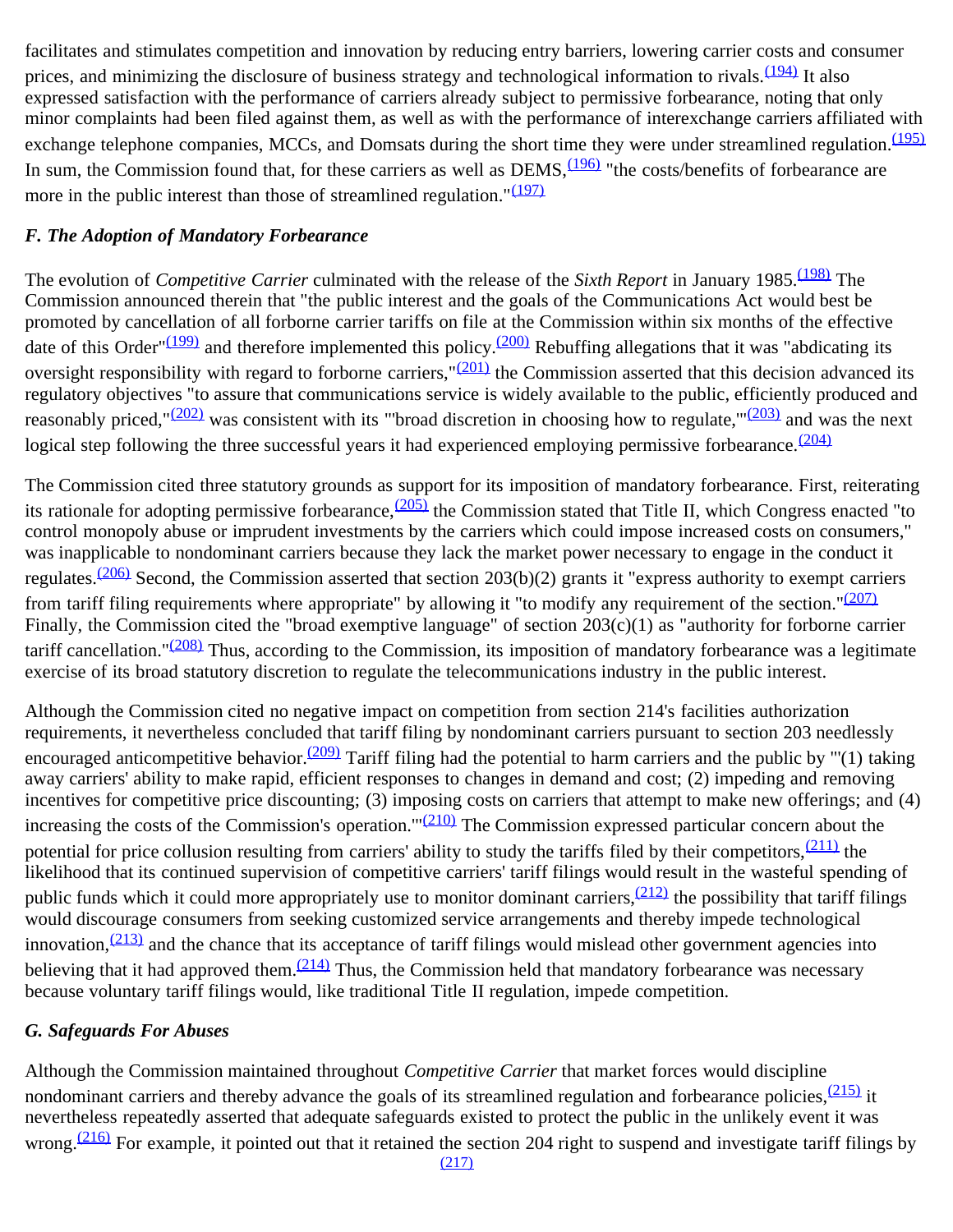nondominant carriers subject to streamlined regulation. Likewise, it argued that it could reimpose both the section 203 tariff-filing requirements and the section 214 facilities authorization requirements on forborne carriers that went astray. $\frac{(218)}{218}$  $\frac{(218)}{218}$  $\frac{(218)}{218}$  In addition, it noted that it still relied on the section 208 complaint process and its authority to require carriers to submit cost data to support their rates as well as to produce documents setting forth the terms under which they provide services.<sup>(219)</sup> Finally, it observed that a finding of unlawful acts still subjected nondominant carriers to damages under sections 206 and 207.<sup>(220)</sup> The Commission therefore concluded that nondominant carriers' customers "retain[ed] regulatory protection for those few cases in which they may need it." $(221)$ 

### *H. The Exclusion of AT&T from Forbearance Treatment*

The Commission commenced *Competitive Carrier* while the federal government's antitrust action against AT&T, Western Electric, and Bell Laboratories was pending (*United States v. AT&T*).<sup>(222)</sup> Although the federal government often amended its requests for relief, it consistently sought the divestiture of some or all of the BOCs from AT&T.<sup>[\(223\)](#page-49-5)</sup> That outcome would fundamentally restructure the telecommunications industry and facilitate competition by eliminating AT&T's control over critical local exchange facilities. *United States v. AT&T* therefore had important implications for the Commission's *Competitive Carrier* approach.

## **1. The** *Modification of Final Judgment*

While the Commission was developing its forbearance policy in *Competitive Carrier*,<sup>[\(224\)](#page-49-6)</sup> United States v. AT&T concluded with the entry of a consent decree with certain modifications imposed by the presiding district judge, Harold H. Greene.[\(225\)](#page-49-7) The "key feature" of this modified decree, commonly referred to as the *Modification of Final Judgment* (*MFJ*), was AT&T's divestiture of the BOCs.<sup>[\(226\)](#page-49-8)</sup> Citing the Commission's historical inability to halt AT&T's allegedly anticompetitive practices through traditional regulatory policies and the Department of Justice's previous inability to accomplish that goal in the courts,  $(227)$  Judge Greene held that divestiture was the most effective remedy then available to promote the public interest.  $(228)$  He explained that "[t]his divestiture will sever the relationship between this local monopoly and the other, competitive segments of AT&T, and it will thus ensure--certainly better than could any other type of relief--that the practices which allegedly have lain heavy on the telecommunications industry will not recur." $(229)$ 

Judge Greene recognized two significant benefits accruing to AT&T's competitors, and consequently the public, from divestiture. First, he pointed out that, in order to preserve its market dominance, AT&T allegedly had used its control over local exchange facilities to delay, prevent, or otherwise impair the access of competing long-distance carriers and equipment manufacturers to the overwhelming majority of American telephone subscribers.<sup>(230)</sup> By eliminating AT&T's ability to engage in such discriminatory tactics, divestiture enhanced the viability of AT&T's competitors and concomitantly expanded the public's service and equipment options.<sup>(231)</sup> Second, he observed that AT&T allegedly had subsidized its competitive long-distance and equipment enterprises with profits earned from its monopoly local telephone business.<sup>(232)</sup> Without the ability to engage in this cross-subsidization, all firms gained the opportunity to compete on equal terms with AT&T, offering the public legitimate telecommunications alternatives.<sup>[\(233\)](#page-49-15)</sup>

To enable AT&T to compete in this manner without creating the risk that it could successfully resume predatory behavior, Judge Greene fashioned the *MFJ* so that AT&T's monopoly power over local exchanges would be transferred to the divested BOCs. This arrangement required the imposition of substantial restrictions on the BOCs to ensure that they had neither the ability nor the incentive to engage in the same anticompetitive conduct that led to *United States v. AT&T* and necessitated the *MFJ*.<sup>(234)</sup> These restrictions, subject to removal upon the petition of one or more BOCs,  $(235)$  included a prohibition against the provision of interexchange services.  $(236)$  In addition, to guarantee that AT&T and other firms competed on equal terms, the *MFJ* prohibited the BOCs from "discriminat[ing] between AT&T and its affiliates and their products and services and other persons and their products and services" $(237)$  and required the BOCs to "provide to all interexchange carriers and information service providers exchange access, information access, and exchange services for such access on an unbundled, tariffed basis, that is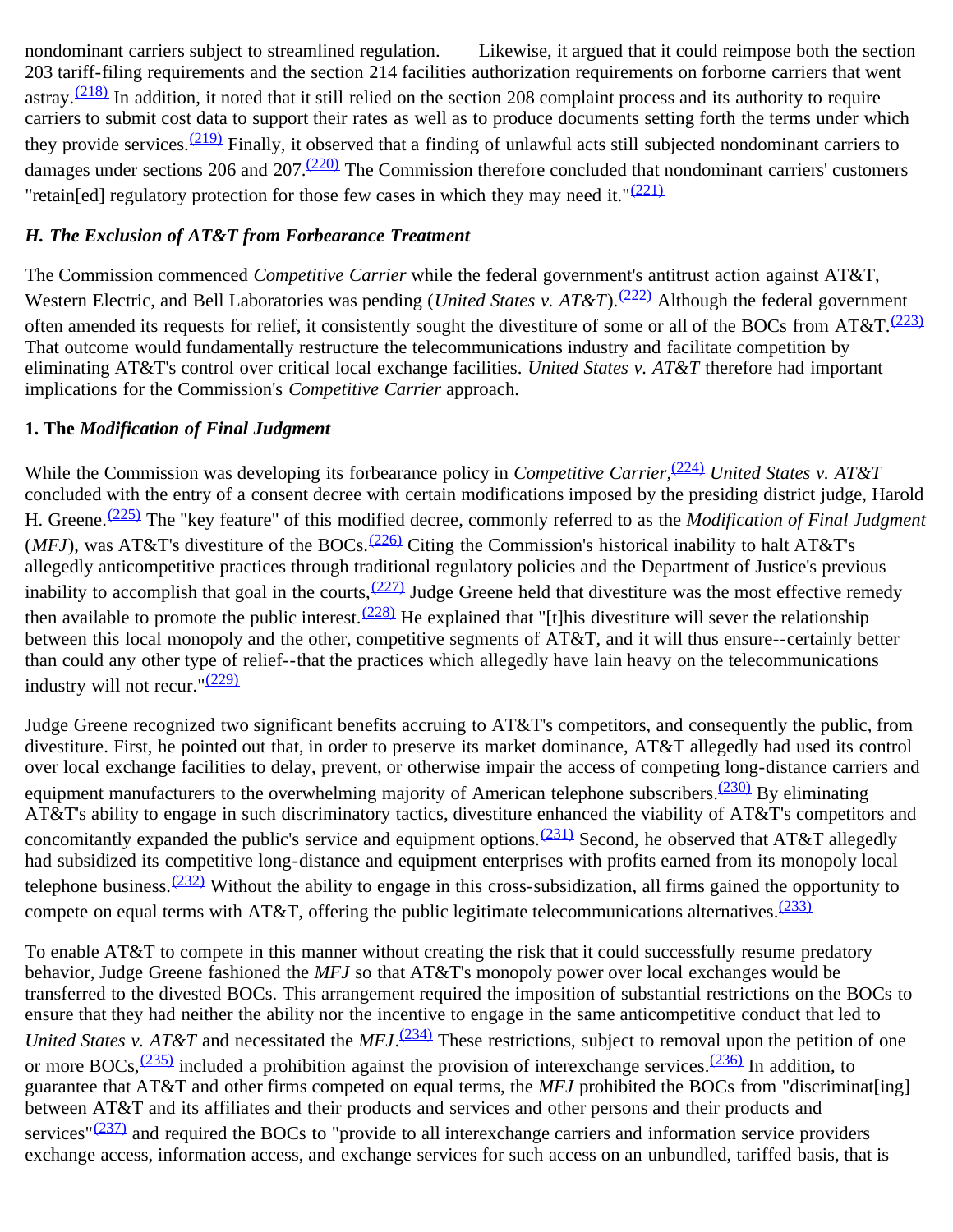equal in type, quality, and price to that provided to AT&T and its affiliates." $(238)$  Thus, these restrictions made clear that while AT&T was a "competitive" carrier under the *MFJ*, the BOCs were not.

# **2. The Significance of AT&T's Large Market Share**

According to Judge Greene, AT&T lacked monopoly power in the interexchange market even though it had received more than three-quarters of the revenue generated in that market as late as  $1981 \frac{(239)}{239}$  He pointed out that while "monopoly power may be inferred from a firm's predominant share of the market, size alone is not synonymous with market power, particularly where entry barriers are not substantial."<sup>(240)</sup> Because of the divestiture, which eliminated AT&T's ability to provide discriminatory interconnection and to engage in cross-subsidization, and technological developments, which allowed market entry with relatively small capital expenditures, barriers to enter the interexchange market were not substantial. $(241)$  As a result, Judge Greene anticipated that market forces would drive prices down to competitive levels if AT&T attempted to engage in monopoly pricing.<sup>[\(242\)](#page-50-5)</sup> He therefore concluded that, despite its large market share, "AT&T should be unable to engage in monopoly pricing in any market." $(243)$ 

## **3.** *United States v. AT&T* **and** *Competitive Carrier*

In devising its *Competitive Carrier* policies, the Commission gave little consideration to *United States v. AT&T*. [\(244\)](#page-50-7) Although that litigation had been in progress for nearly five years when *Competitive Carrier* commenced, the Commission did not even mention it until the *Fourth Report*, released more than one year after Judge Greene entered the *MFJ*. [\(245\)](#page-50-8) At that time, the Commission only noted that the regulatory policies promulgated in *Competitive Carrier* would not apply to the BOCs' interstate intraLATA services until the BOCs faced substantial competition in those services,  $\frac{(246)}{247}$  that AT&T controlled approximately 77 percent of the interexchange market in 1981,  $\frac{(247)}{247}$  and that AT&T received the overwhelming share of toll service revenues in 1982.[\(248\)](#page-50-11) Subsequently, in the *Fifth Report*, the Commission acknowledged that the *MFJ* limited the BOCs' ability to offer interexchange services<sup> $(249)$ </sup> and stated that it would regulate the BOCs' interstate interLATA services as dominant, whenever Judge Greene removed the *MFJ* prohibition against BOCs providing such services, until it determined whether structural separation from their monopoly local telephone businesses would qualify those services for nondominant treatment.[\(250\)](#page-50-13) Finally, in the *Sixth Report*, the Commission observed that the *MFJ* and its own decisions "drastically" changed the telecommunications industry during the half-century since Congress passed the Communications Act. $(251)$  Despite these few references to *United States v. AT&T*, however, the Commission otherwise ignored that litigation for purposes of *Competitive Carrier*.

The Commission's failure to rely on *United States v. AT&T* while formulating its *Competitive Carrier* policies has two possible explanations. First, the Commission may have felt contempt for the entire proceeding. The federal government's determination that it was necessary to file such a lawsuit, Judge Greene's opinion, and the *MFJ* were all evidence of the Commission's inability over the years to restrain AT&T from engaging in anticompetitive activities. Reliance on any facet of that litigation under these circumstances would have constituted an admission by the Commission of its own shortcomings. Second, the Commission may have concluded that *United States v. AT&T* was too narrow in scope and therefore had little relevance to the regulatory goals it sought to achieve in *Competitive Carrier*. *United States v. AT&T* considered only the terms under which AT&T and the BOCs were to operate. In contrast, the Commission undertook *Competitive Carrier* to establish rules for governing the conduct of *all* telecommunications carriers.<sup>(252)</sup> To accomplish this goal, the Commission accounted for AT&T and the BOCs through its classification and regulatory treatment of all telephone companies as dominant carriers.  $(253)$  Because *United States v. AT&T* did not involve all carriers or establish a regulatory framework for the entire interexchange market, the Commission most likely viewed *Competitive Carrier* as a complement to the *MFJ*. In essence, *Competitive Carrier* was the Commission's "*MFJ*" for the entire telecommunications industry.

# **4. Assessing** *Competitive Carrier***'s View of** *United States v. AT&T*

Even though *Competitive Carrier* was more comprehensive than the *MFJ*, the Commission's failure to account for the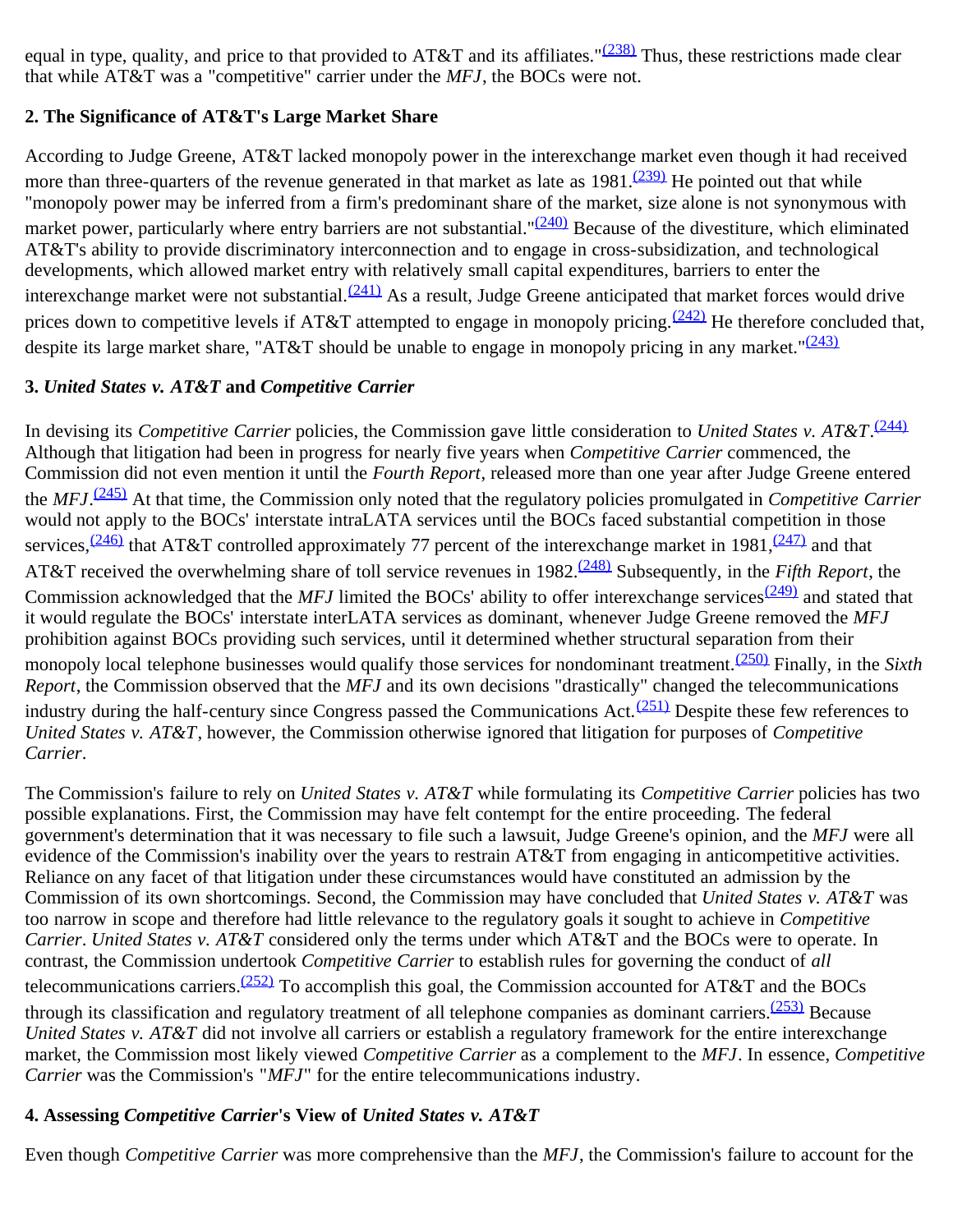*MFJ*'s impact on AT&T made suspect the principles underlying its policies to regulate competition in the interexchange market.<sup>[\(254\)](#page-50-17)</sup> AT&T was by far the largest, and therefore the most important, telecommunications firm in the United States at the time of the *MFJ*. [\(255\)](#page-51-0) A major change in AT&T's corporate structure, such as the divestiture of the BOCs, necessarily affected the way all telecommunications firms conducted business. Nonetheless, the Commission never addressed whether such a change required it to reevaluate the criteria on which it based its *Competitive Carrier* classification scheme.

The Commission originally determined that "AT&T must be treated as dominant" because it controlled the network access of more than 80 percent of American telephone subscribers through its ownership of the most vital local exchange "bottlenecks."<sup>[\(256\)](#page-51-1)</sup> Following the divestiture, however, AT&T no longer owned these local exchanges and consequently controlled no essential bottleneck facilities.<sup>(257)</sup> Although the Commission acknowledged that the *MFJ* contributed to the restructuring of the telecommunications industry,<sup>(258)</sup> it never explained in *Competitive Carrier* how AT&T remained a dominant carrier when the conditions on which it based that classification had ceased to exist.  $(259)$ 

The Commission also maintained throughout *Competitive Carrier* that AT&T had market power in long-distance telephone service because it enjoyed an "overwhelming share of the MTS and WATS market." $(260)$  Less than two years after the Commission first stated this proposition, however, Judge Greene found that AT&T lacked market power even though it had a large market share.<sup>(261)</sup> Despite these conflicting conclusions, the Commission never attempted to reconcile its heavy reliance on market share when assessing whether AT&T had market power with Judge Greene's rejection of market share as the decisive factor in that inquiry.

Moreover, after the *MFJ* took effect, AT&T lacked the ability to engage in cost-shifting and the incentive to engage in other anticompetitive conduct. AT&T could not shift costs from its competitive businesses to its monopoly local telephone exchanges because it no longer controlled these exchanges.<sup>(262)</sup> AT&T also had neither the incentive to overprice its remaining competitive services because it would lose market share to other firms, nor the incentive to underprice these services because it could never recoup its losses. The Commission nevertheless still held that "concerns about cost-shifting and anticompetitive conduct lead [it] to regulate all of the common carrier services of AT&T Communications as dominant at this time." $(263)$  Once again, however, the Commission failed to explain the basis for this holding.

These failures to explain how AT&T remained a dominant carrier, even after the *MFJ*, constitute admissions by the Commission that *Competitive Carrier* established an inadequate framework for regulating competition in a telecommunications industry lacking a vertically integrated Bell System. For example, the Commission could have challenged Judge Greene's analysis and argued that traditional Title II regulation of AT&T was still necessary, despite the *MFJ*, on the grounds that AT&T's large share of the interexchange market gave it "the ability to raise prices by restricting output." $(264)$  By not making such a market power argument, however, the Commission gave no justification for its continued dominant classification of AT&T. Hence, the Commission's retention of that classification, with its attendant traditional Title II regulation, had no obvious legal or factual basis. Under these circumstances, the Commission's own rationale suggested that mandatory forbearance from tariff and facilities regulation was appropriate for all interexchange carriers, including AT&T.

# **V.The Effects of Forbearance**

Forbearance was a rational, though not flawless, approach to facilitate the development of competition in the interexchange market. Its effects were far-reaching, touching nondominant and dominant carriers, the Commission, and the public.

#### *A. The Impact of Forbearance on Nondominant Carriers*

# **1. Cost Savings for Nondominant Carriers**

One of the primary benefits offered to nondominant carriers by forbearance was the opportunity to save certain costs.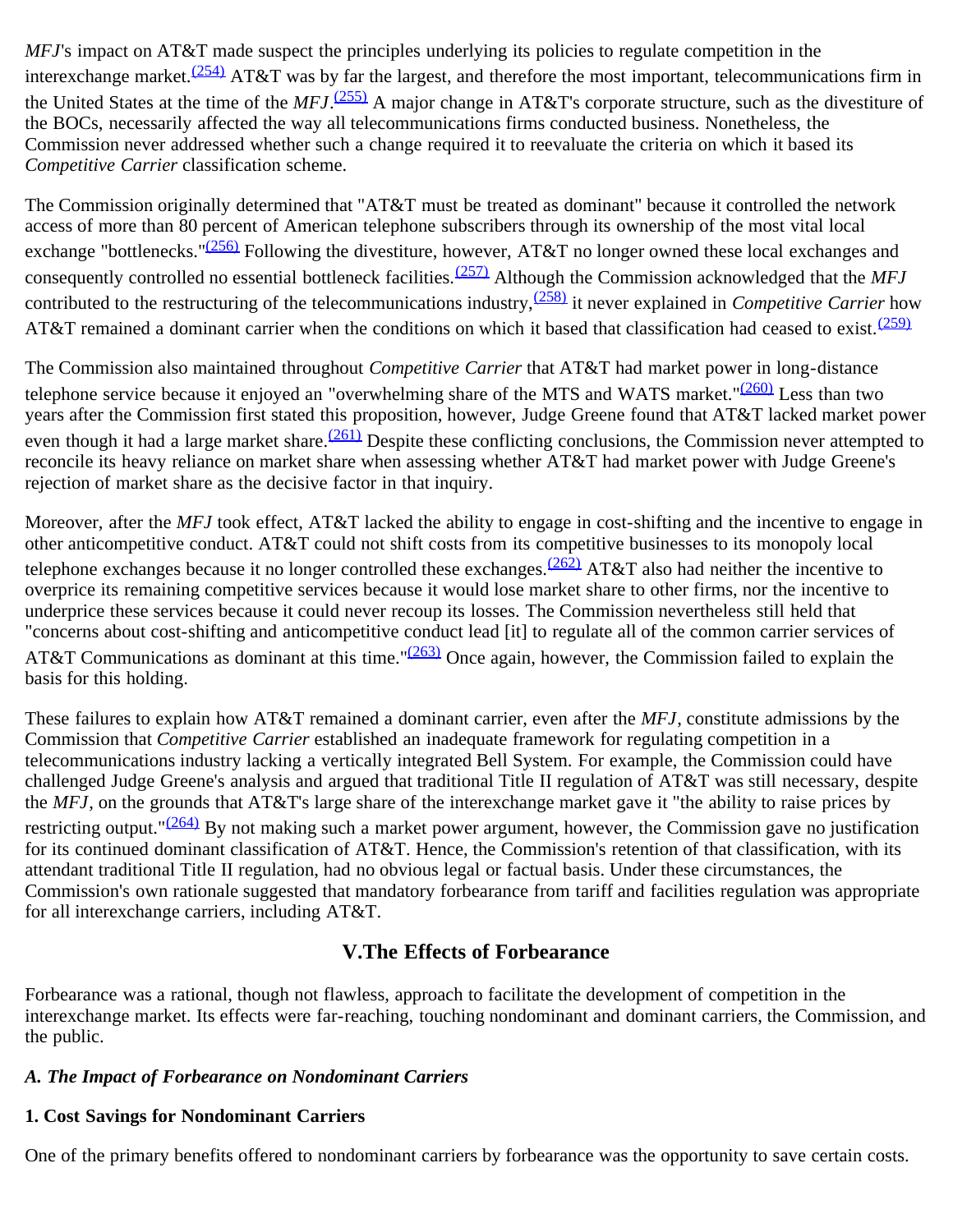The costs related to defending tariff filings were among the most significant. The Commission noted:

The requirement that firms file tariffs, in practice, immediately subjects them to petitions from competitors for rejection or suspension and investigation of the tariffs. Should a competitor be successful in persuading the regulatory agency to order a hearing, the firm can face substantial legal costs in defending its proposed prices. As a result, it may find it less expensive to withdraw the new rate. $\frac{(265)}{265}$  $\frac{(265)}{265}$  $\frac{(265)}{265}$ 

Because forbearance abolished their duty to file tariffs, nondominant carriers no longer had to endure the challenges to tariff filings that competitors made in an effort to raise their rivals' costs and delay the availability of their rivals' new rates and services. The resources saved by not having to defend tariff filings could be substantial, particularly for carriers that often filed new or revised tariffs.

Forbearance from the section 214 facilities authorization requirements also offered nondominant carriers significant cost savings. These carriers no longer had to submit to the Commission applications that satisfied the "public convenience and necessity" standard in order to obtain permission to enter or exit service areas.<sup>(266)</sup> Instead, forbearance gave them flexibility to enter lucrative markets as soon as practicable and to exit unprofitable markets whenever appropriate. Thus, forbearance allowed these carriers to forego the expense of preparing section 214 applications and to avoid unacceptable losses from having to serve unprofitable areas.

Less significant were the cost savings resulting from forborne carriers not having to prepare and file tariffs. Most of the tariff costs incurred by carriers related to the preparation of their first tariffs.  $(267)$  Consequently, nondominant carriers that had not yet offered tariffed services, but had intended to do so, enjoyed the greatest savings as a result of forbearance. All nondominant carriers, however, still had to gather for their own use much of the same economic data and other information, which they previously had submitted to the Commission to support their tariff filings, in order to assess whether existing and proposed services were economically viable and to determine appropriate charges and terms for such services. Forbearance, therefore, did not offer most nondominant carriers meaningful cost benefits in this regard.

# **2. New Costs for Nondominant Carriers**

Forbearance also created certain new costs for nondominant carriers that at least partially offset their cost savings. By abolishing their duty to set forth their services, rates, and service terms in tariffs, forbearance required nondominant carriers to negotiate service contracts with their customers. Consequently, while tariffs simplified nondominant carriers' task by specifying the kinds of services offered, the prices for them, and the terms under which they were available, forbearance complicated matters by requiring nondominant carriers to tailor their service offerings to the individual needs of their customers or risk losing business. The transaction costs for negotiating agreements on an individual basis, therefore, were potentially high. $(268)$ 

# *B. The Impact of Forbearance on Dominant Carriers*

# **1. Dominant Carriers at a Competitive Disadvantage**

The Commission neither stated nor suggested in *Competitive Carrier* that it intended for its forbearance policies to place dominant carriers at a competitive disadvantage. Rather, the Commission implied that forbearance, coupled with the continued traditional Title II regulation of dominant carriers, would neutralize dominant carriers' market power and enable all carriers to compete on equal terms. Contrary to this goal, however, forbearance allowed nondominant carriers to exploit their exemption from Title II regulation to the detriment of dominant carriers and the public.

Forbearance inadvertently encouraged nondominant carriers to abuse the right, conferred on all members of the public by section 204, to challenge tariff filings by lodging complaints with the Commission. Nondominant carriers could file these complaints "[w]henever [other firms] filed with the Commission *any* new or revised charge, classification, regulation, or practice." $(269)$  Nondominant carriers therefore had a statutory right to oppose all changes in the status quo proposed by dominant carriers. If nondominant carriers regularly interposed such objections, they would force dominant carriers to expend substantial resources to defend their tariff filings and could delay the availability of new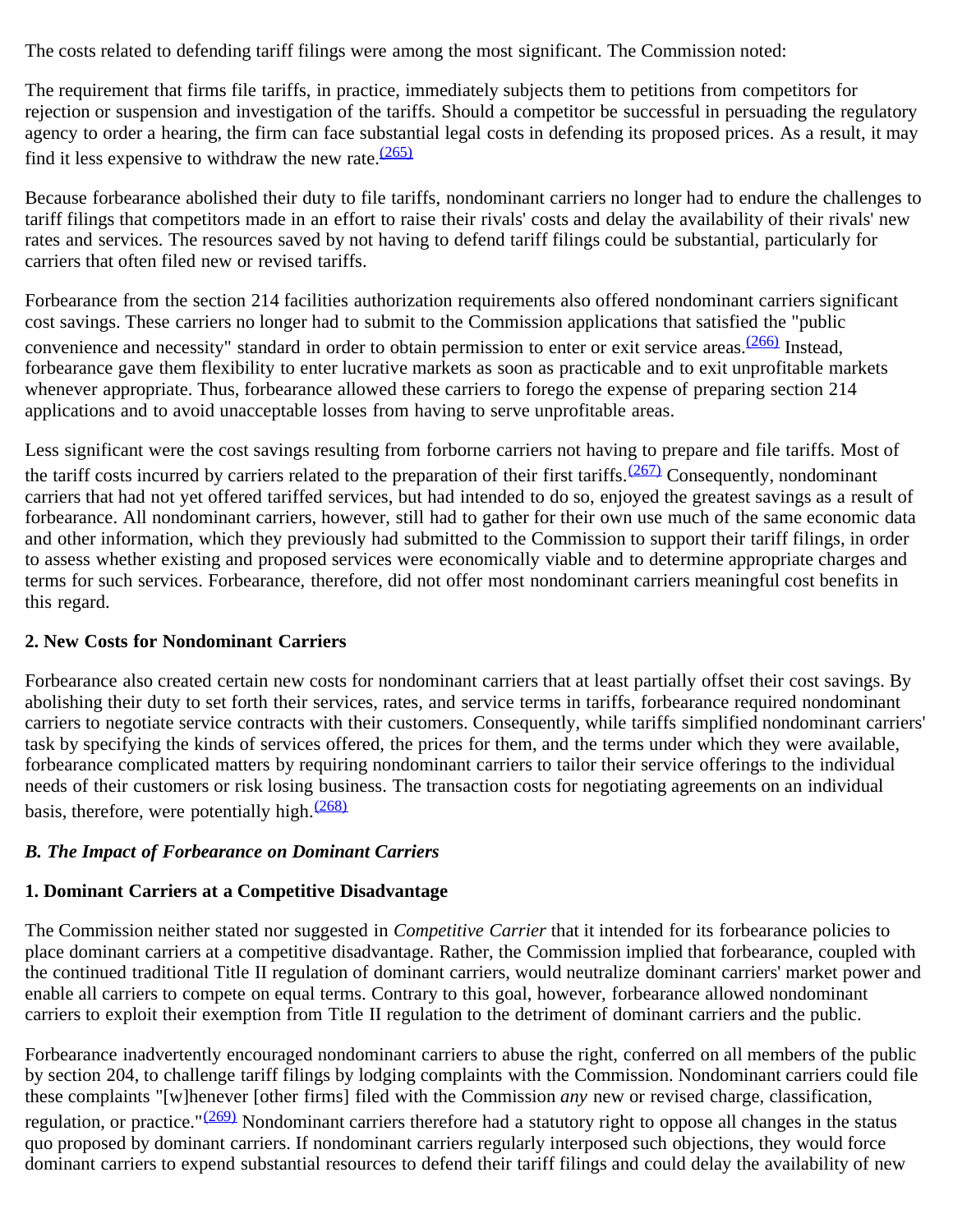rates, services, and service terms for as much as five months. $(270)$  In the meantime, nondominant carriers could develop, offer, and promote their own alternative services and products. Thus, forbearance made the adoption of such a strategy by nondominant carriers a rational business decision.

Even though these anticompetitive tactics conflicted with the rationale and spirit underlying forbearance, the Commission had no mechanism to deter them. The Communications Act imposed no penalty on carriers that used the Section 204 complaint process to harass their competitors. Furthermore, the Commission did not adopt any rules to address that possibility. $(271)$  The Commission also could not rely on the threat of retaliation by dominant carriers to serve as a deterrent. These firms lacked the ability to retaliate in kind against transgressing forborne carriers because the latter did not file tariffs. Under these circumstances, the Commission apparently did not anticipate the abuses that forbearance invited.

## **2. Dominant Carriers at a Cost Disadvantage**

By retaining the tariff and facilities regulation of dominant carriers, the Commission placed these carriers at a cost disadvantage relative to forborne carriers. Although the Commission subjected the interexchange affiliates of exchange telephone companies to forbearance, provided that they maintained separate books of account and did not jointly own transmission and switching facilities,  $(272)$  the interexchange and local exchange businesses still generally were under common ownership.<sup>[\(273\)](#page-52-4)</sup> As a result, the expenditures on behalf of the local exchange businesses for purposes of tariff filings and obtaining facilities authorizations necessarily diminished the total funds available for the interexchange businesses.  $(274)$  Thus, the costs imposed by such regulation could give forborne carriers a financial advantage over certain dominant carriers, such as the small independent telephone companies, that competed in the interexchange market. $(275)$ 

# *C. The Impact of Forbearance on the Commission*

Forbearance also reduced the Commission's administrative costs and thereby promoted the public interest.<sup>(276)</sup> For example, under forbearance, the Commission no longer had to devote substantial resources to adjudicate disputes over the propriety of nondominant carriers' tariff filings or to consider these carriers' applications for facilities authorizations. In addition, forbearance eliminated certain incidental costs:

Maintaining [the] documents [relating to tariffs and facilities authorizations] at the Commission's offices entails certain costs such as the cost of storage space and the cost of staff time necessary to review the form of filed tariffs, to organize the materials for public inspection, to review special permission requests and to respond to questions from members of the public concerning the tariffs. $(277)$ 

Because it determined that the disciplining effects of competitive forces on nondominant carriers would be at least as effective as tariff and facilities regulation,  $(278)$  the Commission recognized that it could more appropriately use its limited resources elsewhere.<sup>[\(279\)](#page-52-10)</sup> In particular, it found that "[t]he public interest can be better served by the Commission devoting these resources to determine the most effective regulation of carriers having market power."<sup>[\(280\)](#page-52-11)</sup>

With few complaints having been filed against nondominant carriers,  $(281)$  most of the regulatory oversight of their activities necessarily related to tariff filings and facilities authorizations. By eliminating the administrative costs associated with these procedures, the Commission would eliminate most of the costs of regulating nondominant carriers. Forbearance therefore allowed the Commission to streamline its operations.

# *D. The Impact of Forbearance on the Public*

# **1. Advantages of Forbearance for the Public**

Consistent with its mandate to regulate the American telecommunications industry in the public interest,  $\frac{(282)}{282}$  the primary beneficiary of the Commission's forbearance policies was the public. Forbearance promoted service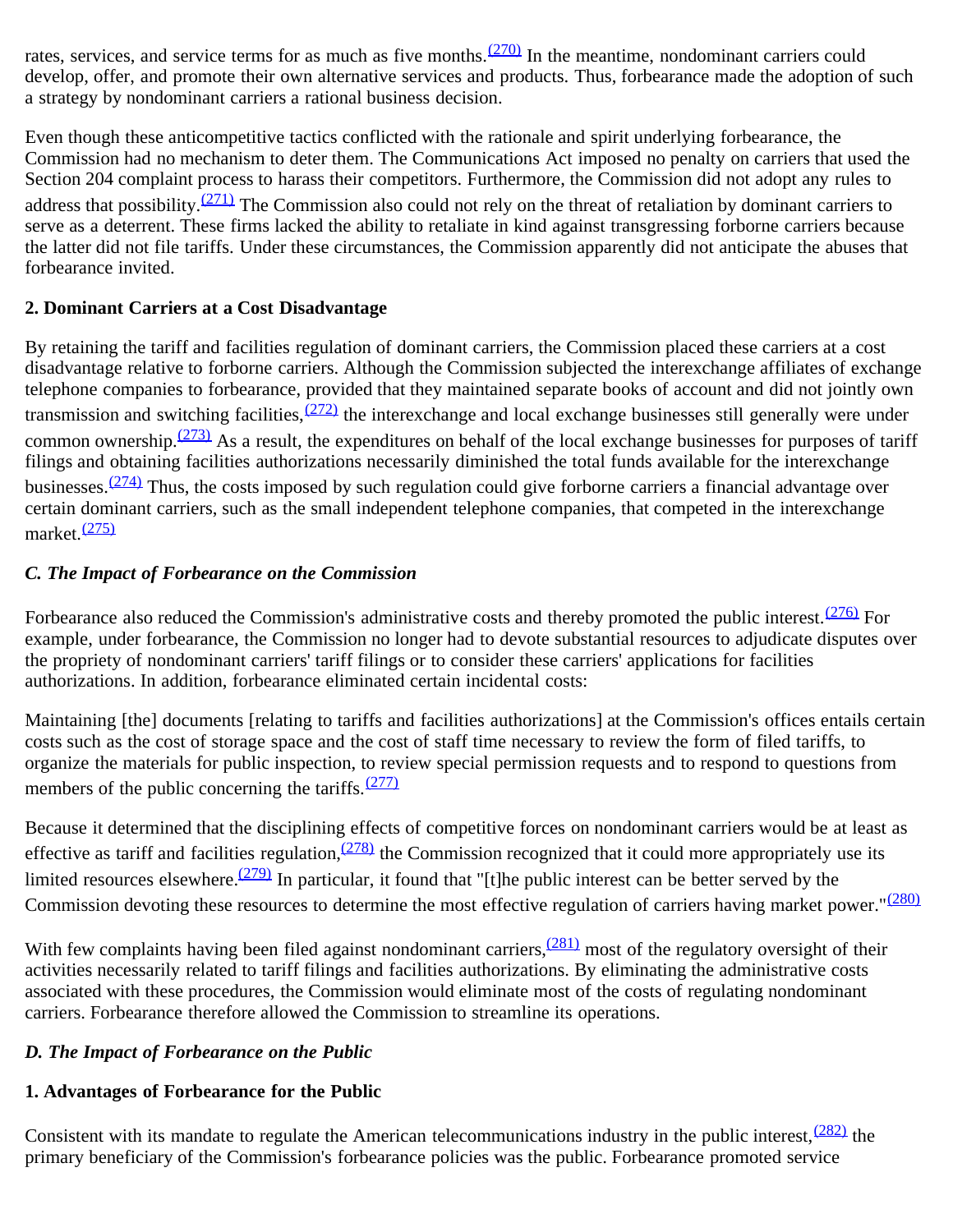innovation, price competition, entry of new firms into the market, and the rapid response by firms to market trends.<sup> $(283)$ </sup> All of these factors contributed to the development of a telecommunications industry that was more responsive to the public's need.

## *a. Service Innovation*

Tariff and facilities regulation generally has inhibited innovation in telecommunications services. The Commission has observed with regard to tariffs:

A tariff may be restrictive because it fosters an image that all possible service arrangements are defined within its text. Customers may be reluctant to ask for arrangements outside of the tariff because they may think specific arrangements are unavailable or technically not feasible or are not willing to wait for the required lengthy tariff update procedures to be completed. $\frac{(284)}{284}$  $\frac{(284)}{284}$  $\frac{(284)}{284}$ 

Likewise, the Commission has pointed out with regard to applications for facilities authorizations:

If the application calls for new technology or a new service, the proposing firm not only is required to give its competitors an early blueprint of such technological innovations but also its exact plan for deployment. Because such early warning does not take place in markets not subject to price and entry controls, technological innovation by existing competitors or new entrants is discouraged in regulated markets compared with unregulated ones.<sup>[\(285\)](#page-52-16)</sup>

By removing these artificial constraints, forbearance from tariff and facilities regulation fostered service innovation.

Forbearance made service innovation a necessity for nondominant carriers to remain competitive. Without forbearance, nondominant carriers could review the tariffs and applications for facilities authorizations filed by others and then offer comparable services. Customers would then have few alternatives. Although this approach would not distinguish these carriers from their competition, it would allow them to remain competitive without risking substantial losses. By eliminating such regulation, forbearance kept the services offered by other carriers a secret until they went into effect. All forborne carriers therefore had increased incentive to develop new services and be responsive to customer needs because: (1) they alone reaped the rewards of their ingenuity while their competitors sought to overtake them, and (2) they had to take such action in order to retain or improve their market share and remain competitive.

# *b. Price Competition*

Likewise, the tariff system may have discouraged firms from engaging in price competition by serving as a support structure for oligopolistic pricing led by firms with market power. As with service offerings, the tariff system enabled firms to study their competitors' filings and price their services comparably. This process left the public with few pricing options. The Commission explained this phenomenon:

Tariff posting . . . provides an excellent mechanism for inducing noncompetitive pricing. Since all price reductions are public, they can be quickly matched by competitors. This reduces the incentive to engage in price cutting. In these circumstances firms may be able to charge prices higher than could be sustained in an unregulated market. Thus, regulated competition all too often becomes cartel management.<sup>[\(286\)](#page-53-0)</sup>

When firms without market power deviated from the norm, firms with market power had the ability to punish them through predatory pricing. By eliminating tariff filing by nondominant carriers, however, forbearance removed the capacity of the tariff system to encourage oligopolistic pricing and instead promoted pricing determined by competitive market forces.<sup>[\(287\)](#page-53-1)</sup>

#### *c. Market Entry by New Firms*

Forbearance from tariff and facilities regulation promoted the market entry of new firms for two reasons. First, tariff and facilities regulation placed new firms at a competitive disadvantage to their established rivals because it required them to disclose their business plans before they were even able to offer their initial services. This requirement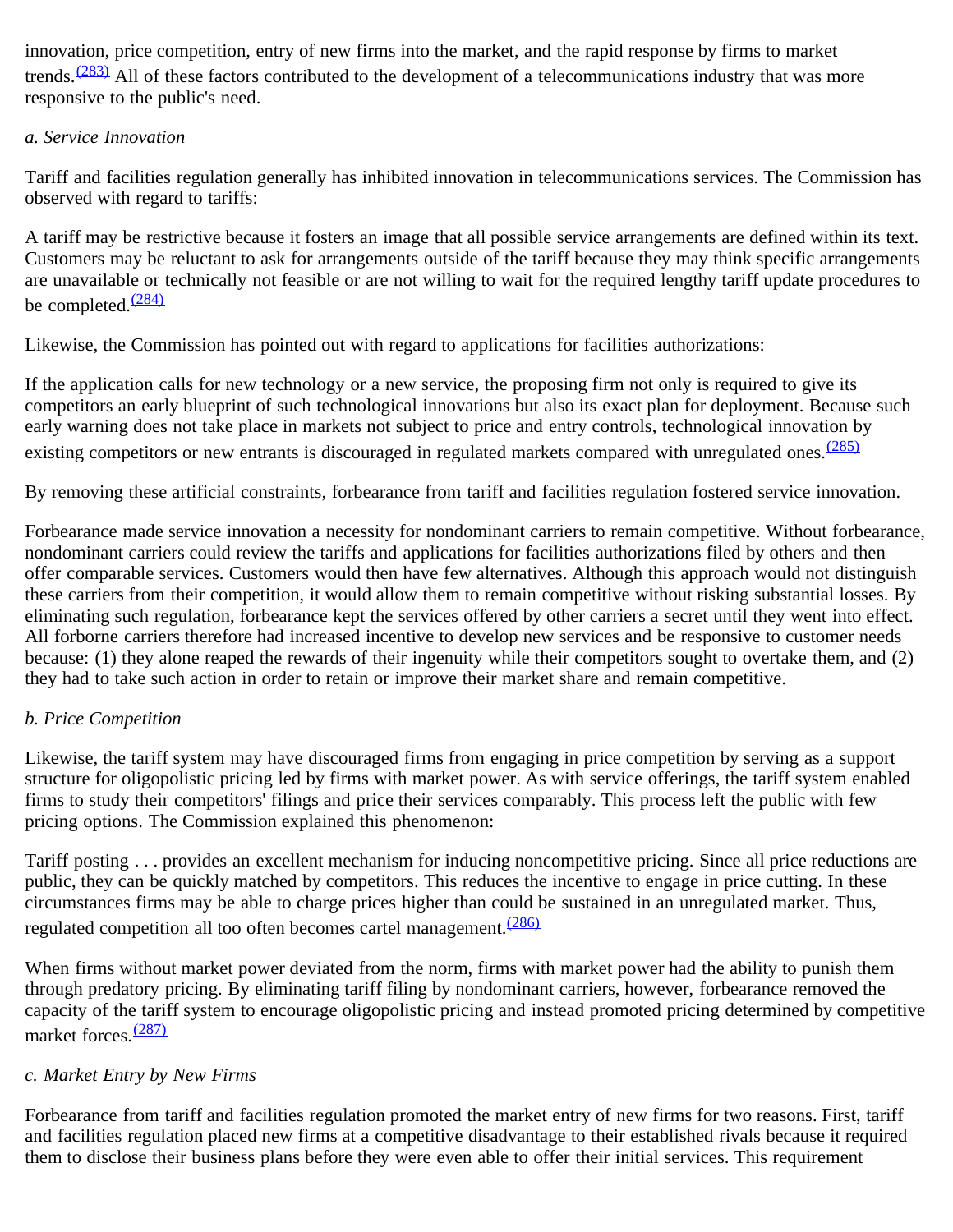"reduc[ed] any time-related advantages that a new firm would have over existing firms by giving the latter more opportunity to react to the entrant." $(288)$  Second, as forbearance stimulated service innovation, firms were more likely to develop and specialize in services not offered by their competitors. $(289)$  Securing their own small industry niche enabled new firms to enhance their viability. Thus, forbearance motivated new firms to enter the industry by removing the most substantial obstacle to their success and, in doing so, gave the public a wider variety of service options.

## *d. Carrier Response to Market Trends*

Forbearance from tariff and facilities regulation also advanced the public interest by enabling firms to respond rapidly to industry developments. Because tariff and facilities regulation imposed a mandatory delay in the availability of new services, rates, and service terms,  $\frac{(290)}{25}$  firms could not immediately react to new market conditions or meet the changing needs of their customers. Forbearance eliminated that delay.

## 2. Disadvantages of Forbearance for the Public

Regardless of these benefits, forbearance posed several disadvantages for the public. For example, although forborne carriers still had a statutory obligation not to discriminate unjustly or unreasonably, monitoring their compliance with this mandate was more difficult without published tariffs. In addition, by allowing forborne carriers to discontinue, reduce, or otherwise impair their service without a prior Commission finding that such action was consistent with the public convenience and necessity, these carriers could terminate their service to areas that primarily relied on them and leave their customers without adequate alternatives. Finally, because dominant carriers did not enjoy the flexibility afforded by forbearance, such firms, which could otherwise use their more substantial resources to serve as industry leaders in service innovation, were vulnerable to losing their technological initiative and becoming relegated to a secondary role in the research and development of new services.<sup>(291)</sup> Forbearance therefore had certain drawbacks which diminished its benefits to the public.

# **VI.The Judicial Rejection of Forbearance**

Despite the Commission's determination that forbearance was necessary to achieve its regulatory objectives and consistent with the Communications Act, the D.C. Circuit, and eventually the United States Supreme Court, found otherwise. Initially, in *MCI v. FCC* (*MCI Forbearance*),<sup>[\(292\)](#page-53-6)</sup> the D.C. Circuit vacated the Commission's mandatory forbearance policy. More than seven years later, in *AT&T v. FCC* (*AT&T Forbearance*),<sup>(293)</sup> that same court invalidated the Commission's permissive forbearance policy. These two decisions substantially limited the Commission's discretion to adopt the policies it considered most appropriate to regulate competition in the telecommunications industry.

Even more significant, however, was the United States Supreme Court's decision to involve itself in this controversy. Although the Court denied certiorari in *AT&T Forbearance*,<sup>(294)</sup> it agreed to resolve finally the propriety of permissive forbearance when that issue again arose in *MCI v. AT&T* (*AT&T Forbearance Affirmed*).[\(295\)](#page-53-9) There, a divided Court held that this policy was contrary to the Communications Act. $(296)$  In so doing, the Court eliminated any possibility that it would ultimately validate mandatory and permissive forbearance and thereby vindicate the regulatory scheme adopted in *Competitive Carrier*.

# *A. The Demise of Mandatory Forbearance*

One day after the Commission published the *Sixth Report*, MCI filed a petition for review with the D.C. Circuit alleging that section 203(a) of the Communications Act precludes mandatory forbearance.  $(297)$  That section provides:

*Every* common carrier, except connecting carriers, *shall*, within such reasonable time as the Commission shall designate, file with the Commission and print and keep open for public inspection schedules showing all charges for itself and its connecting carriers . . . and showing the classifications, practices, and regulations affecting such charges.[\(298\)](#page-53-12)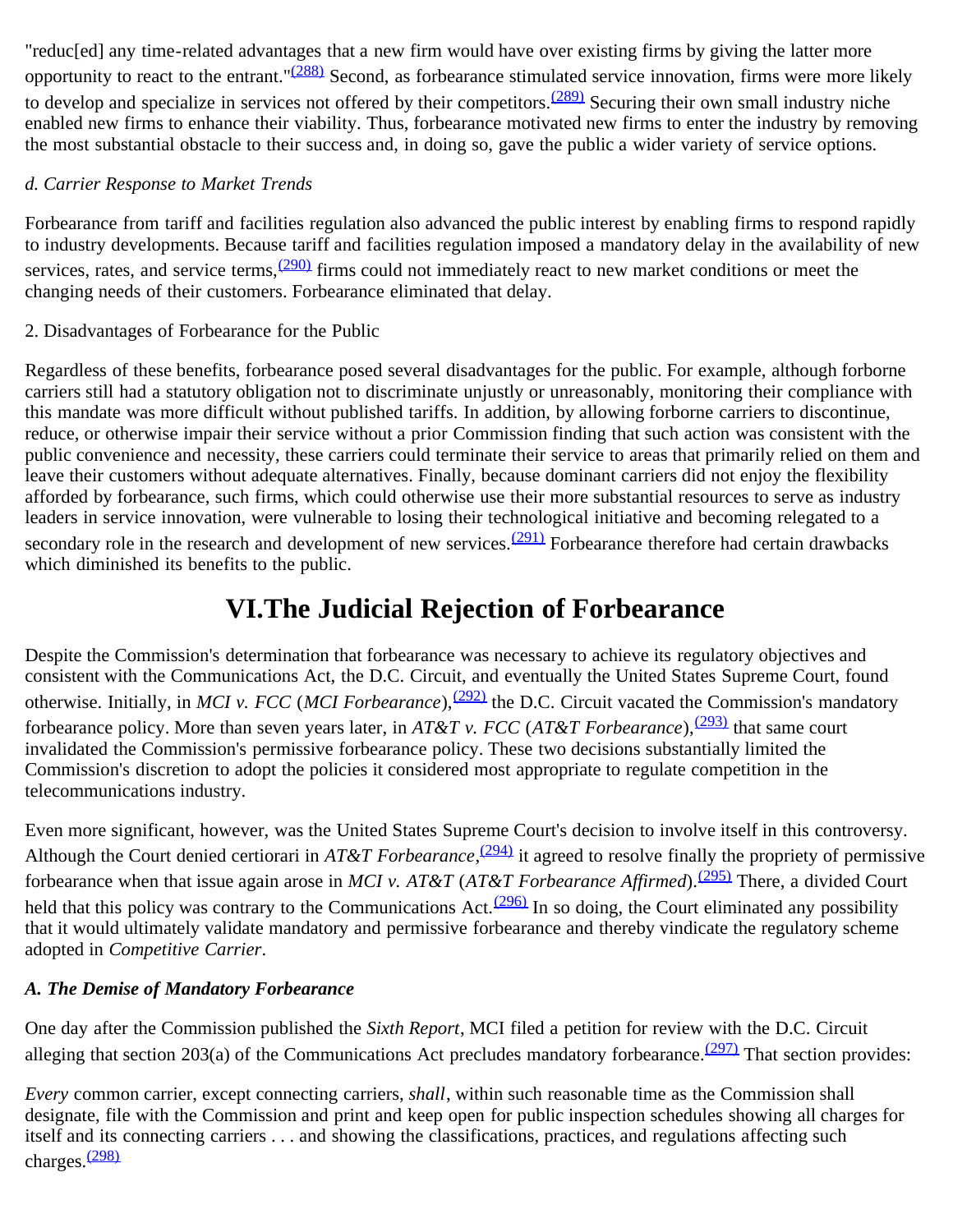According to MCI, Congress' use of "shall" in section 203(a) mandated tariff filing and its omission of any exceptions indicated that the Commission had no discretion to abrogate that requirement. $(299)$ 

The D.C. Circuit adopted MCI's analysis. Like MCI, the court focused on the terms of section 203(a), observing that "the starting point for interpreting a statute is the language of the statute itself."<sup>(300)</sup> The court then agreed with MCI's interpretation of that provision, noting that "[s]hall" "is the language of command" and that "`[a]bsent a clearly expressed legislative intention to the contrary,' courts ordinarily regard such statutory language as conclusive."<sup>[\(301\)](#page-53-15)</sup>

The Commission asserted that the "plain meaning" of section 203(b)(2) constituted such a "clearly expressed legislative intention to the contrary." $\frac{(302)}{2}$  That section states:

The Commission may, in its discretion and for good cause shown, *modify* any requirement made by or under the authority of this section either in *particular instances* or by general order applicable to *special circumstances or conditions* except that the Commission may not require the notice period  $\ldots$  to be more than ninety days.<sup>[\(303\)](#page-54-1)</sup>

The Commission therefore contended, as it had in the *Sixth Report*, that its adoption of mandatory forbearance was a permissible "modification" of section 203's tariff filing requirements in response to "particular instances" or "special circumstances or conditions"--the development of competition in the telecommunications industry.[\(304\)](#page-54-2)

The D.C. Circuit, however, rejected this contention for three reasons. First, the court pointed out that the word "modify" suggests "circumscribed alterations" and not, as the Commission asserted, "wholesale abandonment or elimination of a requirement."<sup>[\(305\)](#page-54-3)</sup> Second, the court cited Second Circuit precedents that purportedly limited the Commission's discretion under section 203.[\(306\)](#page-54-4) Third, and most importantly, the court cited the Commission's statements from previous cases that all common carriers had to file tariffs in order to offer telecommunications services to the public regardless of whether market conditions no longer justified such regulation.  $\frac{(307)}{207}$  $\frac{(307)}{207}$  $\frac{(307)}{207}$ 

The court also rejected the Commission's alternative argument that it has general authority to impose mandatory forbearance pursuant to its broad statutory power to regulate the telecommunications industry in the public interest.  $(308)$  The Commission asserted that its mandatory forbearance policy was analogous to previous orders by other agencies detariffing certain airline, railroad, and trucking services which the D.C. Circuit had upheld.<sup>(309)</sup> The court disagreed, concluding that these precedents were inapposite because "Congress had supplied explicit deregulatory authority."<sup>(310)</sup> The court further noted that, in the Record Carrier Competition Act of 1981, Congress had expressly granted the Commission forbearance authority when it provided that "[i]n order to meet the purposes of this section, the Commission *shall* forbear from exercising its authority under [Title II of the Communications Act] as the development of competition among record carriers reduces the degree of regulation necessary to protect the public."<sup>[\(311\)](#page-54-9)</sup> Under these circumstances, the court suggested that Congress would have specified the Commission's authority to forbear from tariff regulation if it intended to confer such authority. $\frac{(312)}{2}$  $\frac{(312)}{2}$  $\frac{(312)}{2}$ 

In sum, it was irrelevant to the D.C. Circuit whether mandatory forbearance was a reasonable regulatory response to the development of competition. According to the court, the Commission simply had no authority to adopt such a policy.  $(313)$  Thus, if the Commission insisted on pursuing mandatory forbearance to achieve its regulatory objectives, its only option was to obtain the necessary authority from Congress. $\frac{(314)}{2}$  $\frac{(314)}{2}$  $\frac{(314)}{2}$ 

# *B. The Demise of Permissive Forbearance*

# **1. The D.C. Circuit's Decision**

In contrast to MCI's direct challenge to mandatory forbearance through its petition for review of the *Sixth Report*, [\(315\)](#page-54-13) AT&T indirectly challenged permissive forbearance through a complaint filed with the Commission seeking damages and a cease and desist order against MCI.<sup>[\(316\)](#page-54-14)</sup> AT&T asserted that it was sustaining injury as a result of MCI's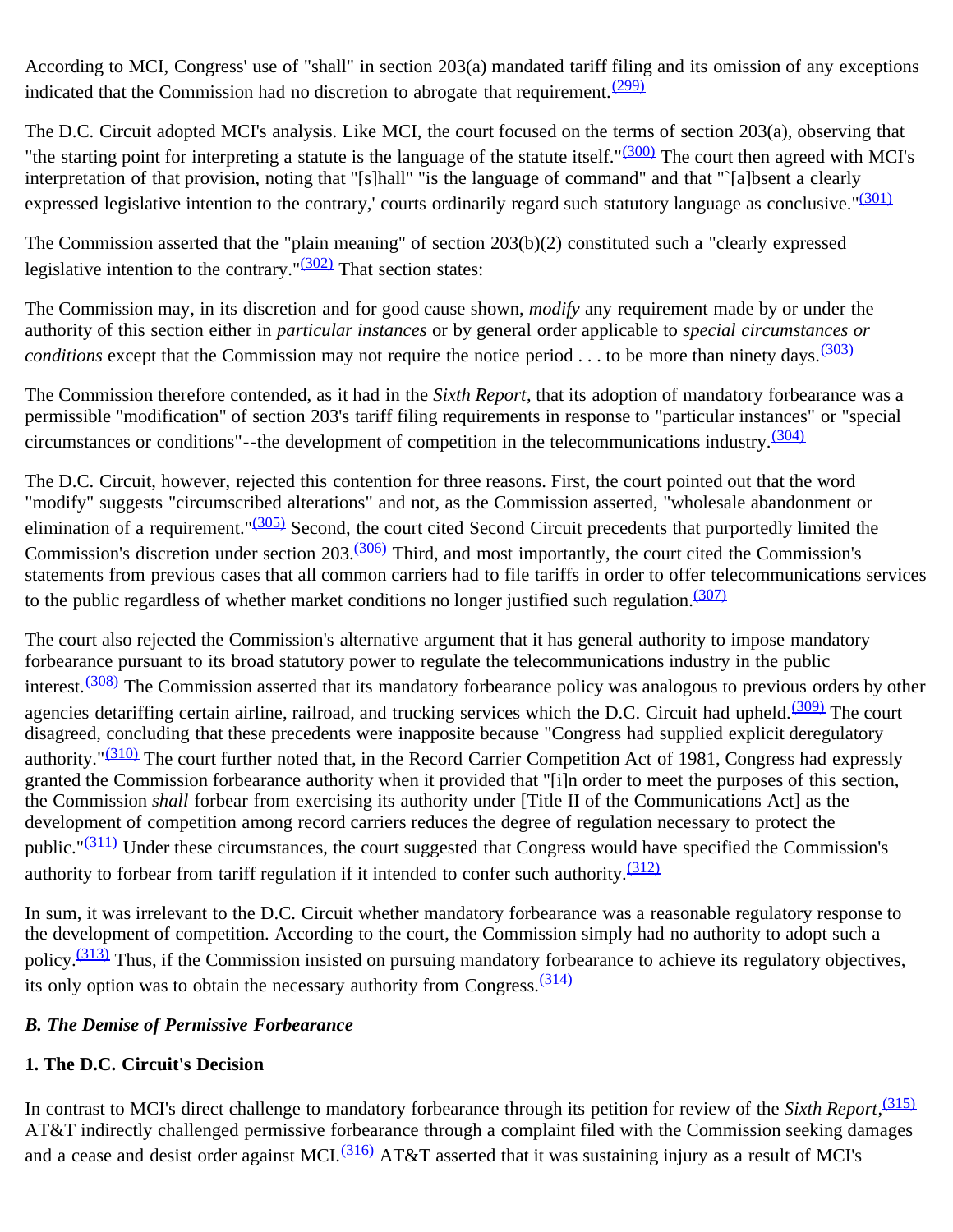continuing violations of section 203(a), which consisted of charging certain customers unfiled "special negotiated rates."[\(317\)](#page-55-0) This MCI practice allegedly placed AT&T at a competitive disadvantage because *Competitive Carrier* still required AT&T to file all of its rates with the Commission, thereby impeding AT&T's ability to match MCI's rates promptly and subjecting AT&T to costly and time consuming defenses of its tariffs in response to challenges raised by competitors like MCI.<sup>[\(318\)](#page-55-1)</sup> MCI conceded that it had not filed all of its rates, but asserted that as a nondominant carrier it was properly acting pursuant to the *Fourth Report*, which it claimed was a substantive rule that terminated the mandatory application of section 203(a) to nondominant carriers.<sup>(319)</sup> After substantial delay,<sup>(320)</sup> the Commission adopted MCI's position, dismissed AT&T's complaint without assessing whether MCI's actions violated the Communications Act, and stated that it would only consider the validity of the *Fourth Report* in future rulemakings.[\(321\)](#page-55-4) The Commission concurrently commenced such a rulemaking, *Tariff Filing Requirements for Interstate Common Carriers* (*Tariff Filing Rulemaking*).<sup>[\(322\)](#page-55-5)</sup>

On review, the D.C. Circuit reprimanded the Commission for the manner in which it had disposed of this matter. Describing the Commission's actions as an "administrative law shell game" $(323)$  and "troubling tactics," $(324)$  the court pointed out:

It is rather apparent that, because the Commission fears the Fourth Report cannot withstand judicial scrutiny (at least in our court), it wants to avoid judicial review of the rule [in order to] allow the Fourth Report to continue to govern the conduct of carriers for as long as possible. $\frac{(325)}{2}$  $\frac{(325)}{2}$  $\frac{(325)}{2}$ 

The court noted that agencies like the Commission "cannot avoid their responsibilities in an adjudication properly before them by looking to a rulemaking, which operates only prospectively,"<sup>(326)</sup> and held that "the Commission had an obligation to answer the questions raised [by AT&T's complaint] and to decide whether MCI had violated the statute." $(327)$  The Commission's failure to do so therefore was arbitrary and capricious and constituted a further delaying tactic to avoid formally examining the validity of its permissive forbearance policy.<sup>[\(328\)](#page-55-11)</sup>

Rejecting as spurious the Commission's claim that judicial review of the *Fourth Report* was premature,<sup>[\(329\)](#page-55-12)</sup> the D.C. Circuit then invalidated that report on the same basis that it had vacated the *Sixth Report*. [\(330\)](#page-55-13) In addressing arguments identical to those made by the Commission in support of its mandatory forbearance policy, the court quoted extensively from, and reaffirmed its reasoning in, MCI Forbearance.<sup>(331)</sup> It again "concluded that the language of the statute was not susceptible to the Commission's reading" $(332)$  and, as with mandatory forbearance, held that the Commission had no statutory authority to "modify" section 203 to allow for permissive forbearance from tariff filing.<sup>[\(333\)](#page-55-16)</sup>

Although the court stated that it "understood" the Commission's desire for regulatory flexibility and did not "quarrel with the Commission's policy objectives," it reiterated that Congress had neither granted such flexibility nor authorized permissive forbearance.[\(334\)](#page-55-17) Under these circumstances, the court vacated the *Fourth Report*[\(335\)](#page-55-18) and remanded the case for adjudication of AT&T's complaint on the merits.<sup>[\(336\)](#page-55-19)</sup>

# **2. The United States Supreme Court's Decision**

Less than two weeks after the D.C. Circuit decided *AT&T Forbearance*, the Commission reaffirmed its permissive forbearance policy in a Report and Order promulgated during the *Tariff Filing Rulemaking* (*Tariff Filing Report*).[\(337\)](#page-56-0) In so doing, the Commission failed to acknowledge the decision against it in *AT&T Forbearance* and reiterated its determination that permissive forbearance advanced the purposes of the Communications Act by eliminating impediments to competition.<sup>(338)</sup> It also directly attributed the growth of competition in the interexchange market to its permissive forbearance policy.<sup>(339)</sup> Based on this "successful practical experience with permissive detariffing," the Commission concluded that "it would be unreasonable to disturb [that policy] in the absence of Congressional or judicial commands."<sup>(340)</sup> Although the D.C. Circuit seemed to have issued such a "command" when it vacated the *Fourth Report* in *AT&T Forbearance*, <sup>[\(341\)](#page-56-4)</sup> the United States Supreme Court made clear that the Communications Act did not authorize permissive forbearance when it invalidated the *Tariff Filing Report* in *AT&T Forbearance*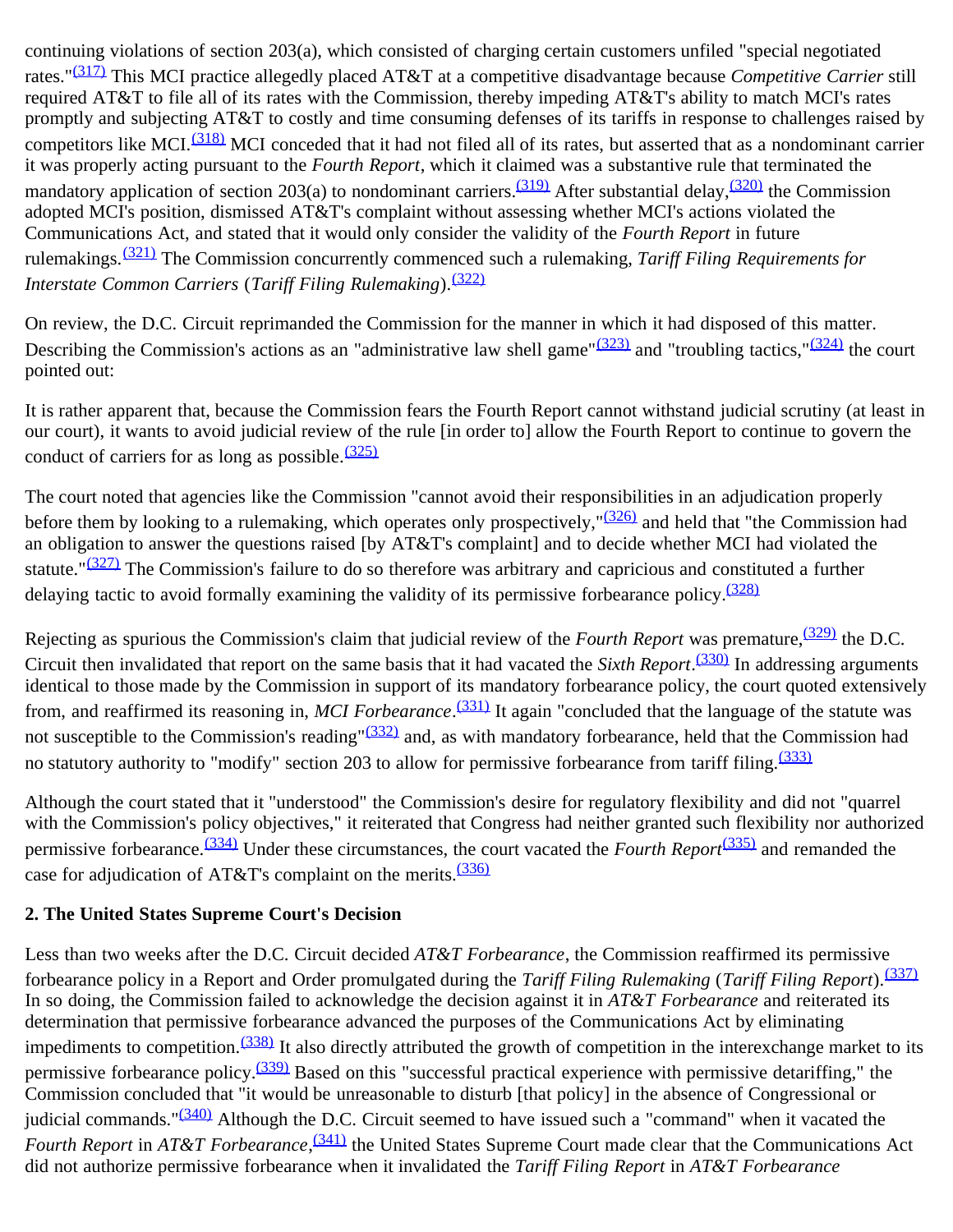# *Affirmed*. [\(342\)](#page-56-5)

The majority and dissenting opinions in *AT&T Forbearance Affirmed* reveal, however, diametrically opposite views of statutory construction. The majority opinion so strictly construed the Communications Act that a forbearance policy in any form could not prevail. By contrast, the dissenting opinion so liberally construed the Communications Act that a forbearance policy in any form could not fail. Thus, the composition of the Supreme Court was crucial and made the result predictable.

### *a. The Majority Opinion*

Like the D.C. Circuit, a majority of the Supreme Court ("Majority") first found that this dispute "turns on the meaning of the phrase 'modify any requirement' in 203(b)(2)" $\frac{(343)}{4}$  and then narrowly construed it.<sup>(344)</sup> The Majority explained:

The word 'modify'--like a number of other English words employing the root 'mod-' (deriving from the Latin word for 'measure'), such as 'moderate,' 'modulate,' 'modest,' and 'modicum,'--has a connotation of increment or limitation. Virtually every dictionary we are aware of says that 'to modify' means to change moderately or in minor fashion.  $(345)$ 

In making this finding, the Majority rejected the notion that the Commission's adoption of a more expansive definition of "modify" deserved deference because certain dictionary definitions broadly state that "modify" means "to make a basic or important change in."<sup>[\(346\)](#page-56-9)</sup> The Majority reasoned that the availability of several dictionary definitions does not create "sufficient ambiguity" requiring courts to defer to an administrative agency's choice as to which one to follow.<sup>(347)</sup> The Majority also noted that when the Communications Act became law in 1934, "the most relevant time for determining a statutory term's meaning,"[\(348\)](#page-57-0) "*all* English dictionaries provided the narrow definition of 'modify." $\frac{(349)}{2}$  $\frac{(349)}{2}$  $\frac{(349)}{2}$ 

The limitation on the Commission's authority to extend the notice period for changes to filed tariffs established by section 203(b)(2) was equally significant to the Majority.<sup>(350)</sup> Section 203(b)(2) provides that the Commission cannot require this notice period to exceed 120 days.<sup>( $351$ )</sup> The Majority asked whether it is "conceivable that the statute is indifferent to the Commission's power to eliminate the tariff-filing requirement entirely for all except one firm in the long-distance sector, and yet strains out the gnat of extending the waiting period for tariff revision beyond 120 days?  $\frac{(352)}{2}$  $\frac{(352)}{2}$  $\frac{(352)}{2}$  To the Majority, the obvious answer was "no." $\frac{(353)}{2}$  $\frac{(353)}{2}$  $\frac{(353)}{2}$ 

Under these circumstances, the Majority concluded that permissive forbearance could survive judicial scrutiny only if it did not radically or fundamentally change the Communication Act's tariff filing requirements.<sup>[\(354\)](#page-57-6)</sup> Finding that mandatory rate filing was the "heart" of the statutory scheme and "the essential characteristic of a rate-regulated industry," $(355)$  the Majority doubted that Congress had intended for the Commission to implement a regulatory policy like permissive forbearance:

It is highly unlikely that Congress would leave the determination of whether an industry will be entirely, or even substantially, rate-regulated to agency discretion--and even more unlikely that it would achieve that through such a subtle device as permission to "modify" rate-filing requirements. $\frac{(356)}{256}$  $\frac{(356)}{256}$  $\frac{(356)}{256}$ 

Even if Congress had granted the Commission some regulatory flexibility in this regard, the Majority could not conceive of permissive forbearance, which eliminated the tariff-filing requirements for carriers serving 40 percent of interexchange consumers and all but one interexchange carrier, as being merely a "modification."<sup>(357)</sup> Rather, the Majority found that permissive forbearance was an impermissible "fundamental revision of the statute, changing it from a scheme of rate regulation in long-distance common-carrier communications to a scheme of rate regulation only where effective competition does not exist." $(358)$ 

According to the Majority, permissive forbearance failed for three additional reasons. First, the Majority pointed out that when the Commission seeks to make a modification under section 203(b)(2) "by general order," as it attempted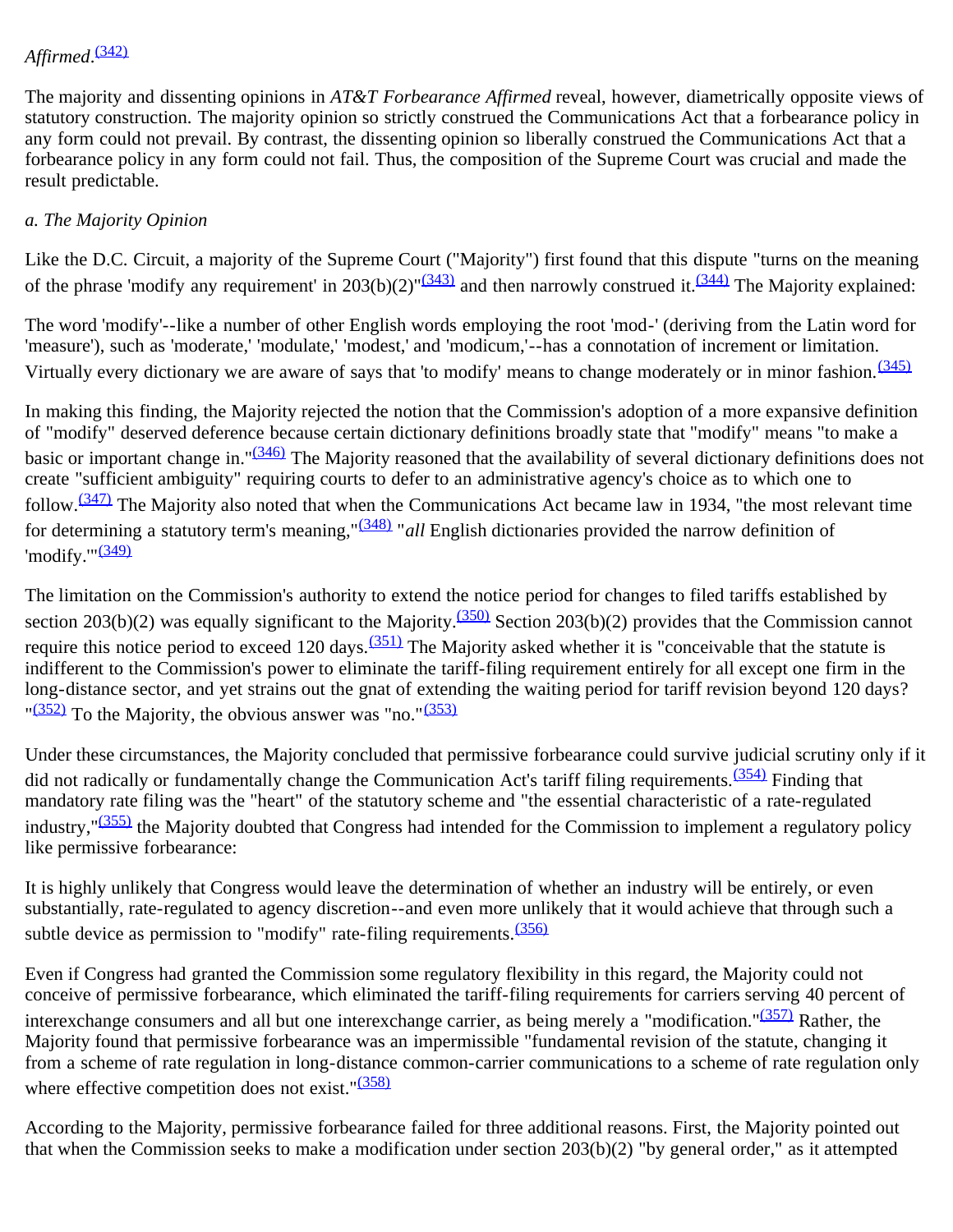here, the order must apply "to special circumstances or conditions" and relatedly observed that "[i]t is hard to imagine that a condition shared by 40% of all long-distance customers, and by all long-distance carriers except one, qualifies as 'special' within the intent of this limitation." $(359)$  Second, the Majority found no evidence that Congress had, in effect, ratified the Commission's permissive forbearance policy through subsequent legislation.<sup>(360)</sup> Third, the Majority rejected the argument that permissive forbearance was an appropriate exercise of the Commission's broad mandate to promote efficient service by eliminating a competitive barrier.<sup>(361)</sup> In sum, like the D.C. Circuit, the Majority believed that Congress, not the courts, was the appropriate forum in which to debate the propriety of forbearance.  $(362)$ 

The Majority nevertheless did not preclude the Commission from exercising its section 203(b)(2) "modification" powers in the future. Although the Majority struck down permissive forbearance, it acknowledged that Congress had authorized the Commission to change the tariff-filing requirement on a more limited basis.<sup>(363)</sup> The Majority failed, however, to specify the extent of this limited "modification" authority.

#### *b. The Dissenting Opinion*

Liberally construing the Commission's powers under the Communications Act, three Justices ("Dissent") vigorously disagreed with the Majority.<sup>[\(364\)](#page-57-16)</sup> The Dissent recognized that, because the "communications industry has an unusually dynamic character,"[\(365\)](#page-57-17) Congress granted the Commission "unusually broad discretion" to regulate it in the public interest.[\(366\)](#page-57-18) The Dissent also noted that, consistent with this grant, the Supreme Court previously had facilitated the Commission's exercise of discretion in fulfilling its regulatory responsibilities.  $(367)$  For this reason, the Dissent sharply criticized the Majority for now "abandon[ing] that approach in favor of a rigid literalism that deprives the FCC of the flexibility Congress meant it to have in order to implement the core policies of the [Communications] Act in rapidly changing conditions." $\frac{(368)}{2}$  $\frac{(368)}{2}$  $\frac{(368)}{2}$ 

Contrary to the Majority, the Dissent contended that "the heart of. . . the . . . Communications Act" was the Commission's "substantive duty of [guaranteeing] reasonably priced and nondiscriminatory service," not "the mere process of filing rate schedules." $(369)$  The Dissent found support for this viewpoint in section 203(c), which requires carriers to file tariffs before offering services "unless otherwise provided by or under authority of [the Communications] Act,  $\frac{(370)}{20}$  coupled with section 203(b)(2), which "is plainly one provision that 'otherwise provides' and thereby authorizes service without a filed schedule." $(371)$  Moreover, the Dissent pointed out that the sole statutory restriction on the Commission's modification authority was that it could not extend the 120-day notice period established by section 203(b)(1).<sup>(372)</sup> Thus, according to the Dissent, "[i]t was no stretch for the FCC to draw from this single, unidirectional statutory limitation on its modification authority the inference that its authority is otherwise unlimited." $\frac{(373)}{2}$  $\frac{(373)}{2}$  $\frac{(373)}{2}$ 

The Dissent further argued that the Majority's substantial reliance on, and use of, certain narrow dictionary definitions of "modify" was disingenuous because it ignored "another, long-established meaning that fully supports the Commission's position." $(374)$  Observing that dictionaries "are no substitute for close analysis of what words mean as used in a particular statutory context," $\frac{(375)}{2}$  $\frac{(375)}{2}$  $\frac{(375)}{2}$  the Dissent explained that the Commission's permissive forbearance policy should nevertheless survive even under the narrow definitions of "modify." $\frac{(376)}{276}$  Consistent with these definitions, the Dissent viewed the Commission's staged implementation of permissive forbearance as a "measured" regulatory approach designed to advance the statutory goal of constraining monopoly power and thereby remain "faithful" to the primary purpose of section 203's tariff-filing requirements.  $(377)$  The Dissent cited the development of meaningful competition in the interexchange market since *Competitive Carrier* commenced as compelling evidence that the Commission, rather than the Majority, best understood the legislative intent underlying section 203.<sup>[\(378\)](#page-58-11)</sup>

In concluding, the Dissent effectively summarized its disagreement with the Majority's decision and supporting rationale:

The filed tariff provisions of the Communications Act are not ends in themselves, but are merely one of several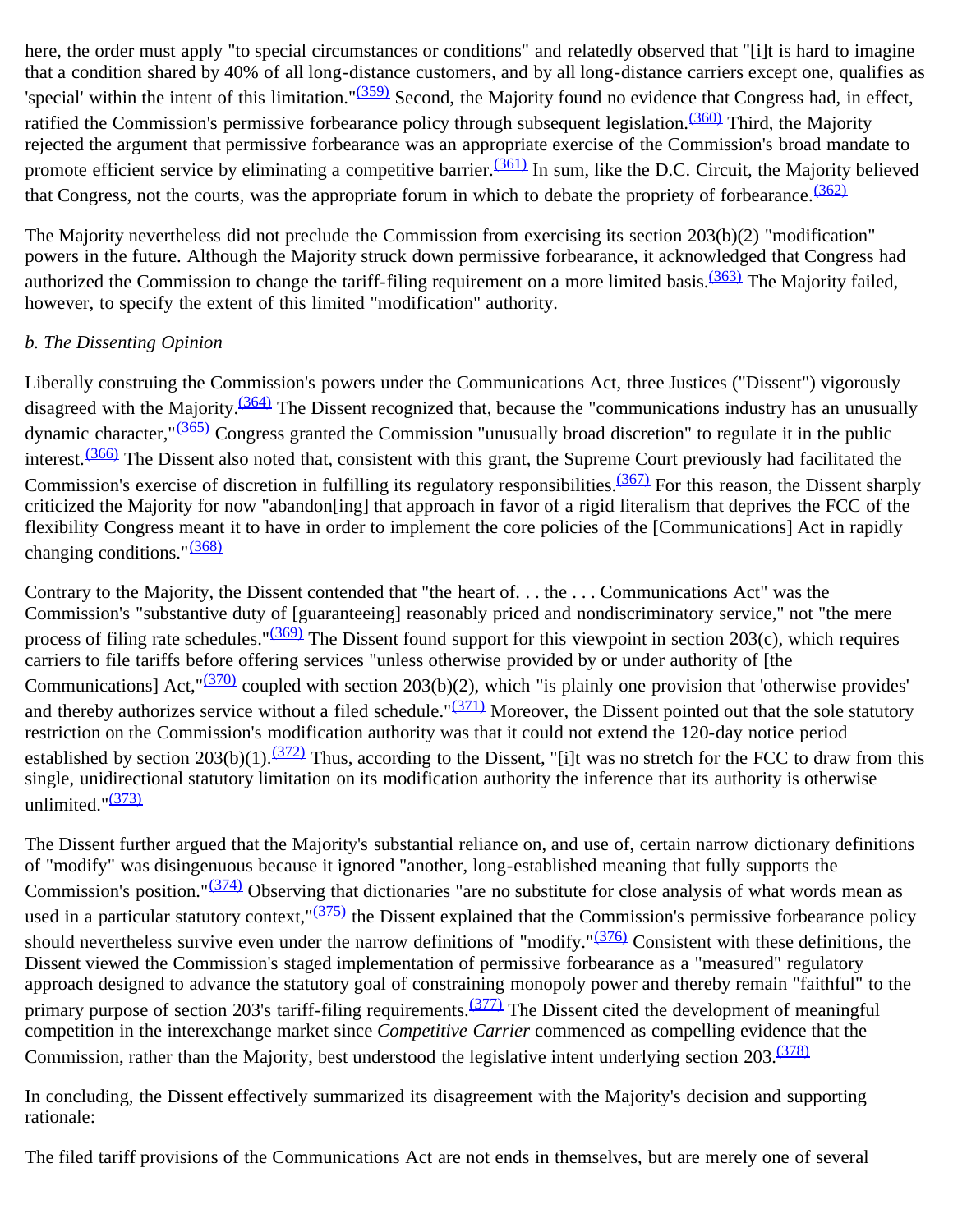procedural *means* for the Commission to ensure that carriers do not charge unreasonable or discriminatory rates. . . . Even if the 1934 Congress did not define the scope of the Commission's modification authority with perfect scholarly precision, this is surely a paradigm case for judicial deference to the agency's interpretation, particularly in a statutory regime so obviously meant to maximize administrative flexibility. Whatever the best reading of 203(b)(2), the Commission's reading cannot . . . be termed unreasonable. It is informed (as ours is not) by a practical understanding of the role (or lack thereof) that filed tariffs play in the modern regulatory climate and in the telecommunications industry. $\frac{(379)}{2}$  $\frac{(379)}{2}$  $\frac{(379)}{2}$ 

This rebuke of the Majority made clear that the Dissent had a different vision of the judiciary's role in construing the statutorily-defined powers of regulatory agencies. Nevertheless, while the Dissent would have sustained the Commission's "eminently sound, experience-tested, and uncommonly well explained judgment,"<sup>(380)</sup> the Majority's rejection of permissive forbearance prevailed.

#### *C. Evaluation of the Forbearance Decisions*

The judicial repudiation of permissive and mandatory forbearance from tariff filing limited substantially the Commission's discretion to adopt policies which it considered most appropriate to regulate competition. Although the Commission cannot pursue policies that are contrary to law, the Supreme Court and the D.C. Circuit undertook a strict construction of section 203 to find that permissive and mandatory forbearance exceeded the Commission's statutory mandate. That interpretive approach, therefore, calls into question the legitimacy of the courts' assertions that they based their decisions on the statutory language in dispute and not on their own misgivings about the merits of the Commission's forbearance policies.<sup>(381)</sup> More importantly, however, the practical effect of the courts' actions was that, by denying the Commission maximum flexibility under the statutory language to adapt its policies to an ever-changing industry,<sup>(382)</sup> the Commission could have lost its ability to enact innovative regulatory policies that addressed previously unforeseen developments in telecommunications.

The downfall of the Commission's forbearance policies came as a result of the adoption, by both the Supreme Court and the D.C. Circuit, of a narrow definition of "modify" as used in section  $203(b)$ .  $\frac{(383)}{10}$  $\frac{(383)}{10}$  $\frac{(383)}{10}$  In holding that "modify" "suggest[s] circumscribed alterations"<sup>(384)</sup> and "means to change moderately or in minor fashion,"<sup>(385)</sup> the courts were in accord with certain authorities that define "modify" as "to change in incidental or subordinate features"<sup>(386)</sup> and "[t]o make minor changes in the form or structure..." $(387)$  However, the courts also conflicted with other authorities that broadly define "modify" as "[t]o change in form or character," $\frac{(388)}{2}$ "[t]o alter," $\frac{(389)}{2}$ "[t]o make less extreme, severe, or strong," $\frac{(390)}{1}$ "[t]o make more temperate," $\frac{(391)}{1}$  $\frac{(391)}{1}$  $\frac{(391)}{1}$ " to increase or decrease," $\frac{(392)}{1}$  to "amend," $\frac{(393)}{1}$  to "limit," $\frac{(394)}{1}$  $\frac{(394)}{1}$  $\frac{(394)}{1}$ and to "reduce."<sup>(395)</sup> Permissive and mandatory forbearance were consistent with the Commission's statutory power to *"modify* any requirement made by or under the authority of [section 203]"<sup>(396)</sup> as broadly defined, because they constitute the utmost forms of altering, amending, limiting, and reducing the tariff-filing requirements.  $(397)$  Under any of the narrower definitions, by contrast, these policies could not survive. The courts' selection of the governing definition therefore was outcome determinative.<sup>[\(398\)](#page-59-13)</sup>

Although permissive and mandatory forbearance by definition were not "modifications" according to the Supreme Court and D.C. Circuit, the extent of the Commission's authority to implement other novel regulatory strategies without violating section 203 remained uncertain. The courts provided no guidelines to assist the Commission in evaluating whether proposals to change section 203's tariff-filing requirements pursuant to the power to "modify" constituted permissible "circumscribed alterations" or changes in "minor fashion." For example, while the D.C. Circuit "note[d]" that "the Commission could further streamline the regulation of nondominant carriers without encountering any contrary congressional prescription"<sup>(399)</sup> and the Supreme Court explained that the tariff-filing requirement was not "so inviolate that the Commission's existing modification authority does not reach it at all,"<sup>(400)</sup> both courts failed to define the parameters of such possible Commission action. That omission only invited further controversy and impaired the Commission's confidence in its ability to develop comprehensive regulatory policies that could withstand judicial scrutiny.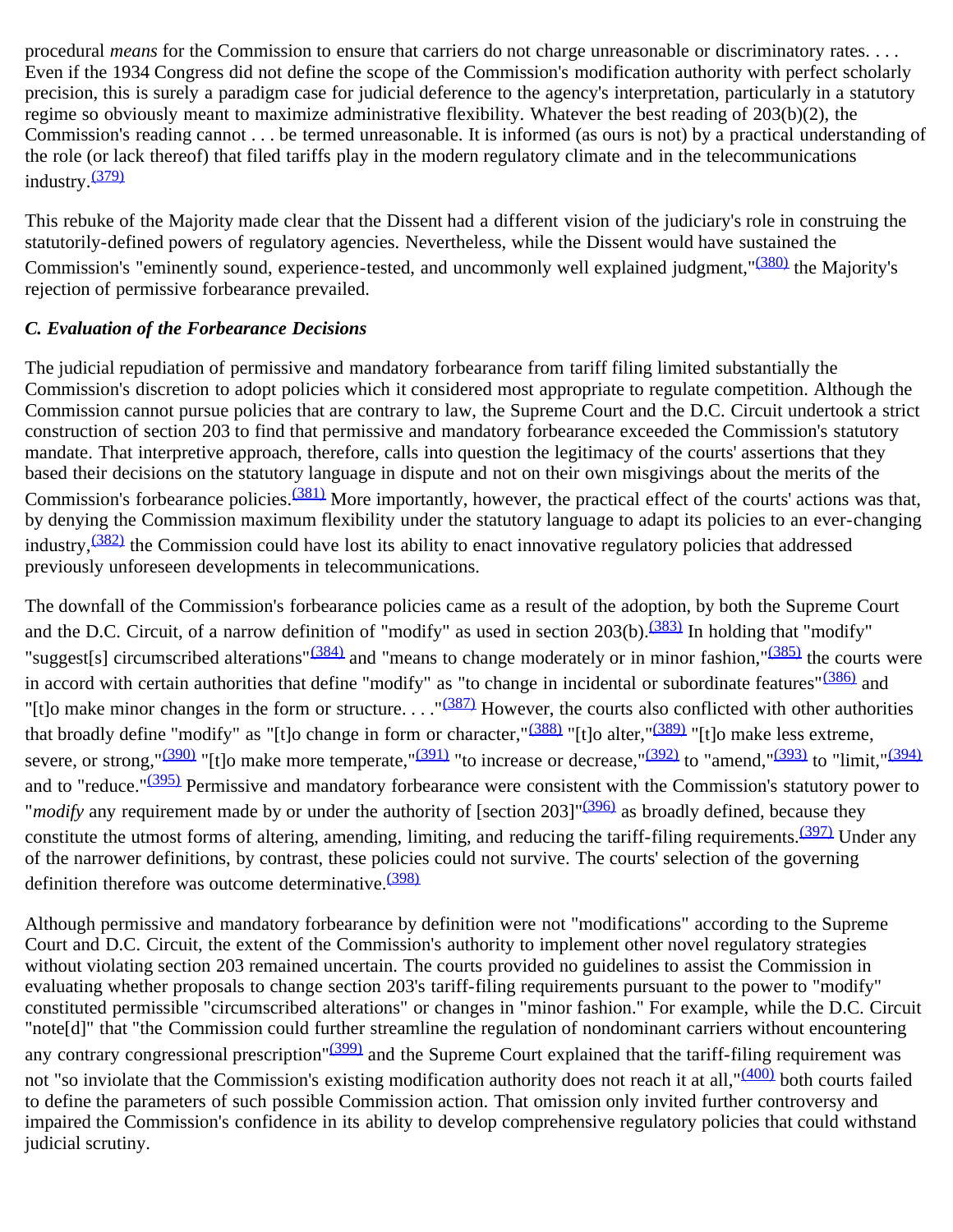Moreover, the D.C. Circuit's suggestion that the Commission could further streamline its regulation of nondominant carriers without violating section 203(b) contradicted the narrow definition of "modify" it adopted to invalidate permissive and mandatory forbearance. According to the court, the streamlined regulation previously adopted by the Commission, which permitted nondominant carriers to file tariffs on fourteen-day instead of ninety-day notice, was a proper statutory "modification."<sup>(401)</sup> That "modification" constituted, however, an 85 percent reduction in the notice period, hardly a "circumscribed alteration." Rather, such a reduction was a "modification" only under a broad definition. The court's support for additional reductions in the notice period therefore compounded the inconsistency of its position. In essence, the court was advising the Commission that it would affirm the elimination of the notice period as an acceptable "modification" provided that nondominant carriers continued to file tariffs.<sup>(402)</sup> This selective invocation of the broad definition of "modify" in support of streamlined regulation and the narrow definition of the word in opposition to permissive and mandatory forbearance demonstrates the tenuous rationale underlying the court's forbearance holdings.

The Supreme Court's conclusion that "[c]ertainly the Commission can modify the form, contents, and location of required filings, and can defer filing or even waive it altogether in limited circumstances" $(403)$  was similarly flawed. After adopting a narrow definition of "modify," the Majority provided no explanation as to how the Commission's occasional elimination of the tariff-filing requirement could constitute an acceptable exercise of its modification authority.  $(404)$  In fact, the elimination of the tariff-filing requirement under any circumstances would conflict with the rationale of the Majority's opinion. The Majority's failure to specify the scope of the Commission's modification authority after a decade of litigation therefore fostered uncertainty by again leaving the Commission to define the breadth of its powers.

The adoption of a narrow definition of "modify" to invalidate permissive and mandatory forbearance also was inconsistent with the judicial interpretation of that word as used in another provision of the Communications Act. $\frac{(405)}{2}$  $\frac{(405)}{2}$  $\frac{(405)}{2}$ In *Transcontinent Television Corp. v. FCC*, <sup>(406)</sup> the D.C. Circuit considered whether the Commission's *deletion* of a VHF television station after a broadcaster's license was to expire constituted a "modification" of a station license requiring a public evidentiary hearing pursuant to section  $316(a)$  of the Communications Act.<sup>(407)</sup> Noting that a station license does not vest a property right in the holder or confer a right to use the frequencies referenced therein beyond its term, the court held that the Commission's action was not a "modification" within the statutory language. $\frac{(408)}{100}$  The court instead "construe[d] section 316(a) as having reference to a modification which interferes with rights of a licensee during the term of its license." $(409)$  The deletion of the station under those circumstances would constitute a "modification."<sup>[\(410\)](#page-60-8)</sup> Because deletion of a station is the "wholesale abandonment or elimination" of a station and not a "circumscribed alteration" of license terms, the definition of "modify" adopted by the court in this case was the opposite of the definition it adopted in its forbearance decisions.

In rejecting the Commission's forbearance policies, the Supreme Court and D.C. Circuit also disregarded well-settled principles governing judicial review of statutory interpretations by administrative agencies. Ordinarily, courts show "great deference" to the interpretations of statutes by the agencies charged with their administration. $\frac{(411)}{2}$  $\frac{(411)}{2}$  $\frac{(411)}{2}$  The Commission is such an agency and therefore typically receives judicial deference in its interpretations of the Communications Act, which it administers by Congressional mandate. $\frac{(412)}{2}$  The D.C. Circuit explained this deference:

'To sustain the Commission's application of [a] statutory term, we need not find that its construction is the only reasonable one or even that it is the result we would have reached had the question arisen in the first instance in iudicial proceedings. $(413)$ 

It further recognized the need for deference to an agency that regulates an evolving industry like telecommunications:

Congress in passing the Communications Act in 1934 could not, of course, anticipate the variety and nature of methods of communication by wire or radio that would come into existence in the decades to come. In such a situation, the expert agency entrusted with administration of a dynamic industry is entitled to latitude in coping with new developments in that industry.  $\frac{(414)}{4}$  $\frac{(414)}{4}$  $\frac{(414)}{4}$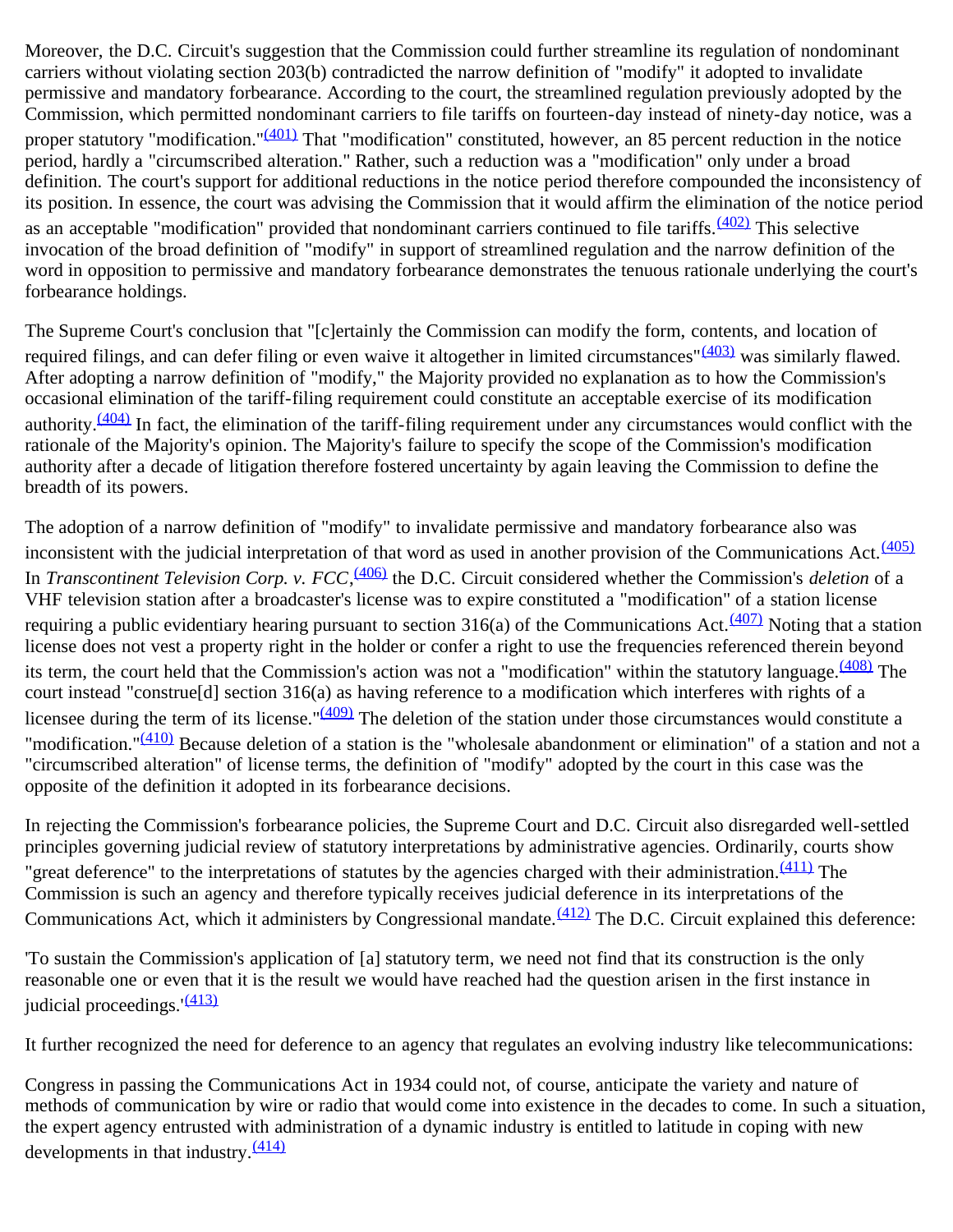By failing to adhere to these principles in the forbearance cases, the Supreme Court and D.C. Circuit diminished the Commission's independence as an expert agency and placed into doubt the propriety of its policies implemented to regulate competition in the interexchange market during the nine-year period that elapsed between the release of the *Sixth Report* in 1985 and the demise of permissive forbearance in 1994.

# *D. Continued Viability of Forbearance from Facilities Regulation*

Despite the D.C. Circuit's order in *AT&T Forbearance* vacating the entire *Fourth Report*<sup>[\(415\)](#page-60-13)</sup> and the lack of express statutory authority for the Commission to forbear from enforcing the section 214 facilities authorization requirements,  $\frac{(416)}{10}$  the Commission nevertheless decided to retain its section 214 forbearance policy.  $\frac{(417)}{10}$  In explaining this decision, the Commission noted that it took "various actions" in the *Fourth Report*, including the adoption of the permissive detariffing policy invalidated in *AT&T Forbearance* and the granting to "forborne carriers [of] blanket section 214 authority to install new facilities or remove existing facilities from service."<sup>(418)</sup> The Commission concluded that the latter action was "unaffected by the court's decision" in *AT&T Forbearance*. [\(419\)](#page-61-3) Because section 214 forbearance was not at issue in *AT&T Forbearance*, this conclusion was reasonable.

## *E. The Communications Act as an Impediment to Competition*

Regardless of whether the Communications Act truly was broad enough to authorize the Commission's forbearance policies, the courts nevertheless held to the contrary. This rejection made clear that the Communications Act, as judicially interpreted, could hinder the Commission in achieving its goal of establishing a comprehensive regulatory approach to interexchange competition. Whether such a hindrance adversely affects the public, however, depends on the soundness of the Commission's policies at issue. While forbearance was an appropriate deregulatory measure to stimulate competition, the Commission poorly executed it by failing to justify the exclusion of AT&T from its coverage. Had the courts upheld forbearance, the Commission's questionable retention of AT&T's dominant classification following the *MFJ* eventually could have damaged AT&T and deprived the public of the benefits of fair competition. Under such circumstances, however, the Commission could have reclassified AT&T or otherwise changed its regulatory approach. By contrast, once the courts found that the Communications Act did not permit forbearance, they did not enjoy the same flexibility to change their position. Thus, the Commission's failure to account for market realities in *Competitive Carrier* ultimately did not present as potentially severe consequences for competition as the judicial construction of the Communications Act.

# **VII.Regulatory Policy After the Forbearance Decisions**

Confronted with the inability to exercise meaningful regulatory flexibility under *Competitive Carrier* as a result of the forbearance decisions, the Commission had no alternative except to supplement its existing regulatory approach or devise a new one. Instead of casting aside its long-standing regulatory approach, the Commission maintained that *Competitive Carrier* still governed and adopted new policies to achieve its goals. Unlike its earlier *Competitive Carrier* policies, which focused exclusively on liberating nondominant carriers from Title II constraints, the Commission's new policies primarily focused on AT&T, which still endured the burdens of extensive Title II regulation. While the Commission sought to streamline further its regulation of nondominant carriers within the limitations imposed by the courts, its most significant new policies included the adoption of "price cap" regulation for  $AT&T\frac{(420)}{420}$  $AT&T\frac{(420)}{420}$  $AT&T\frac{(420)}{420}$  followed by the commencement of a new interexchange rulemaking, entitled *In re Competition in the Interexchange Marketplace* (*Interexchange Rulemaking*).[\(421\)](#page-61-5) Initiating the *Interexchange Rulemaking* to adopt appropriate policies for regulating the growth of competition in long-distance business services since *Competitive Carrier*, [\(422\)](#page-61-6) the Commission essentially conceded that its existing *Competitive Carrier* policies were inadequate to govern a telecommunications industry that included a competitive AT&T. Despite its conclusion that the interexchange market was "not perfectly competitive," the Commission determined in the *Interexchange Rulemaking* that competition in the business services segment of that market had become "sufficiently effective" to warrant AT&T's deregulation.<sup>(423)</sup> It would take five more years, however, for the Commission to conclude that AT&T was no longer a dominant carrier.<sup>[\(424\)](#page-61-8)</sup>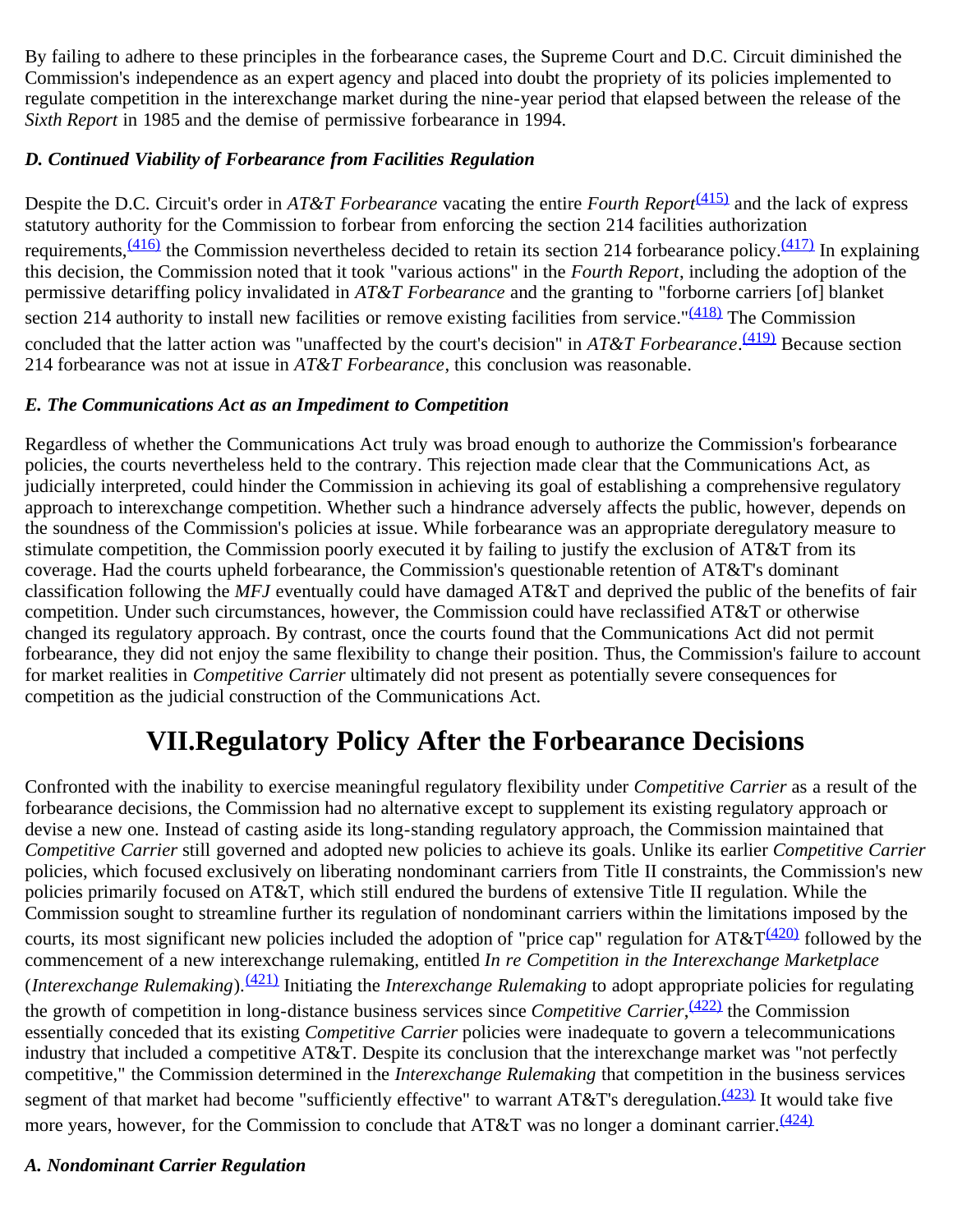Both the Supreme Court and the D.C. Circuit suggested that, as a permissible "modification" of section 203's tariff filing requirements, the Commission could further streamline the regulation of nondominant carriers adopted in the *First Report*.<sup>(425)</sup> Because the Commission's original streamlined regulation policy already included a presumption that nondominant carrier tariffs were lawful on petitions to suspend, the elimination of economic data to support nondominant carrier tariff filings, a reduction in the notice period for tariff filings from ninety to fourteen days, and the granting of broad certifications for the construction and use of telecommunications facilities,  $\frac{(426)}{100}$  the opportunity to further streamline the regulation of nondominant carriers left the Commission with little flexibility in developing its policies to govern an evolving telecommunications industry. Additional streamlining could at most allow for the filing of nondominant carrier tariffs without notice, rather than the minimum fourteen-day period established in the *First Report*, and changes in the kinds of information that nondominant carriers had to disclose in their tariff filings.

Three months after the D.C. Circuit decided *AT&T Forbearance*, the Commission proposed such further streamlined regulation in a new rulemaking, *In re Tariff Filing Requirements for Nondominant Common Carriers*. [\(427\)](#page-61-11) Relying on its section 203 authority to "modify" tariff filing requirements, the Commission proposed a one-day notice period for nondominant carrier tariffs. $\frac{(428)}{2}$  The Commission explained:

[T]he current fourteen-day notice period, although an improvement over long notice periods, will have, in the absence of permissive detariffing, an anticompetitive impact on nondominant carrier competition. The advance notice period allows competitors to begin, and possibly complete, development and implementation of a market response before the tariff becomes effective. As such, the notice period delays the benefits customers receive from new offerings, and discourages carriers from taking pro-consumer actions.  $\frac{(429)}{6}$  $\frac{(429)}{6}$  $\frac{(429)}{6}$ 

The Commission justified this shortened notice period on the grounds that it never had suspended or investigated a nondominant carrier's tariff before the effective date and only once had rejected such a tariff while streamlined regulation was in effect.<sup>(430)</sup> It also pointed out that adequate safeguards existed to deter nondominant carriers from abusing a one-day-notice period, citing both its own statutory authority to investigate nondominant carrier tariffs after they become effective $\frac{(431)}{2}$  and the statutory right of aggrieved parties to challenge unlawful tariff filings and seek redress for damages caused by such filings. $\frac{(432)}{2}$  $\frac{(432)}{2}$  $\frac{(432)}{2}$ 

The Commission concurrently proposed to "modify" its tariff content rules for nondominant carriers.<sup>[\(433\)](#page-61-17)</sup> Noting that "section 203(a) of the Act requires only that carriers file 'schedules showing all charges for itself and its connecting carriers . . . and showing the classifications, practices, and regulations affecting such charges," $\frac{(434)}{4}$  the Commission suggested that its existing tariff filing rules required nondominant carriers to disclose more information than section 203 demanded.<sup>(435)</sup> For this reason, the Commission proposed to allow nondominant carriers to set forth in their tariffs only a maximum rate or a range of rates. $\frac{(436)}{1}$  It concluded that this rule change would eliminate nondominant carriers' burden to file new tariffs whenever their new rates were below the maximum rate or within the range of rates specified in their tariffs already on file $\frac{(437)}{2}$  and "would lessen the potential for tacit collusion among carriers by withholding from competitors the exact rate being charged by competitors at any given time." $(438)$  Thus, this further streamlined regulation, which the Commission formally adopted six months later, $\frac{(439)}{2}$  would reduce nondominant carriers' costs and promote price competition, two of the primary concerns that led to the Commission's adoption of permissive and mandatory forbearance.<sup>[\(440\)](#page-62-0)</sup>

Although this further streamlined regulation advanced some of the same goals that the Commission sought to achieve through its failed forbearance policies, the Commission could have anticipated that this approach also would not survive judicial review intact. While the shortened notice period was consistent with the forbearance decisions,  $(441)$  the rule that nondominant carriers had to publish only their maximum rates or a range of rates violated the general principle that a rate agreed upon for service must "be published in" or "readily ascertainable from" a tariff on file with the Commission.<sup>(442)</sup> That rule also essentially constituted an exemption from the section 203 tariff-filing requirement in contravention of the forbearance decisions. Because of their lack of specificity, such tariff filings would provide the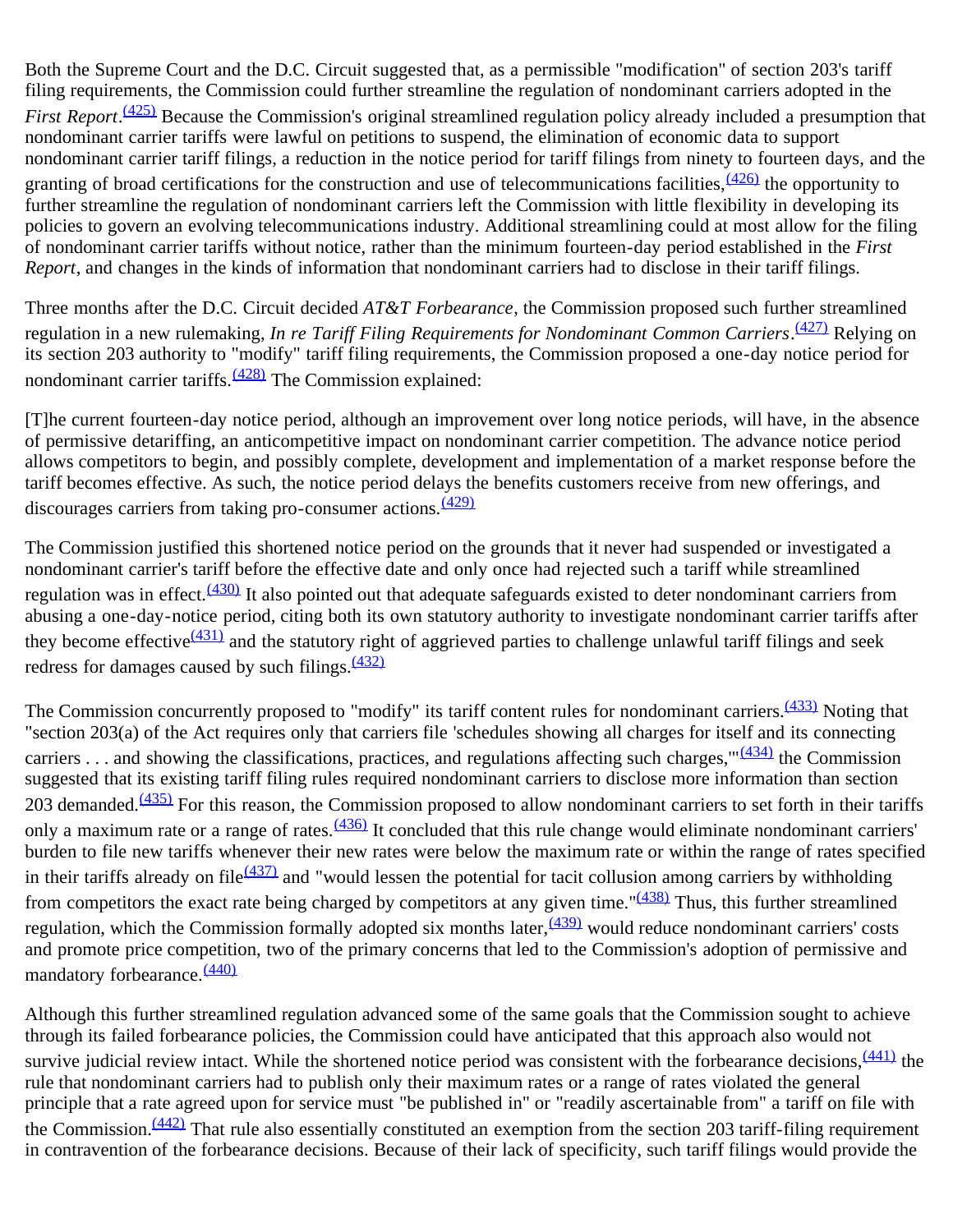public with no useful information about the rates nondominant carriers charged customers for particular services. The public could not make informed challenges to nondominant carriers' tariff filings because it could not ascertain whether these carriers were engaging in unjust or unreasonable price discrimination. It therefore is not surprising that the D.C. Circuit eventually invalidated this range tariff filing policy as an evasion of section  $203 \frac{(443)}{3}$  $203 \frac{(443)}{3}$  $203 \frac{(443)}{3}$ 

As a result of the narrow judicial construction of section 203, courts likely would only uphold, as consistent with section 203's rate and service disclosure requirements, a further streamlined regulatory approach that established a shortened notice period for nondominant carrier tariff filings $(444)$  and that limited the information which nondominant carriers had to include in these filings. $\frac{(445)}{2}$  The primary benefit of further streamlined regulation would be lost, however, by requiring nondominant carriers to continue publishing their specific rates.<sup>(446)</sup> Once nondominant carriers revealed their exact rates to their rivals, they decreased the likelihood of price competition and increased the risk of oligopolistic pricing.  $\frac{(447)}{2}$  Forbearance, by contrast, had the opposite result.  $\frac{(448)}{2}$  Thus, further streamlined regulation was not an effective alternative to forbearance. [\(449\)](#page-62-9)

#### *B. AT&T Regulation*

## **1. Price Caps**

The adoption of price cap regulation for AT&T's services constituted another attempt by the Commission to control AT&T's "dominance" even though the *MFJ* had restructured the telecommunications industry and seemingly eliminated AT&T's market power.<sup>(450)</sup> The Commission's price cap scheme created an incentive system designed "to replicate more accurately than rate of return [regulation] the dynamic, consumer-oriented process that characterizes a competitive market." $(451)$  Under rate of return regulation, carriers have an incentive to operate inefficiently and "'pad' their costs, regardless of whether additional investment is necessary or efficient[, because] they are limited to earning a particular percentage return on investment during a fixed period." $(452)$  By contrast, under the incentive system established by the Commission's price cap regulation, carriers have a limit on the rates they may charge and therefore must increase their efficiency and engage in service innovation in order to increase their profits.<sup>(453)</sup> Thus, if AT&T still had market power, price cap regulation would substantially restrain its ability to exercise that power in its pricing policies.

#### **2. Deregulation of AT&T's Business Services**

In the *First Interexchange Report*, the Commission made several findings that facilitated the deregulation of AT&T's business services. First, the Commission determined that business customers were largely demand elastic and would readily switch to other carriers in order to obtain better prices and services.<sup>(454)</sup> Second, the Commission concluded that AT&T's competitors had enough available supply capacity to discipline AT&T's behavior.<sup>(455)</sup> Third, the Commission observed that AT&T's rates for business services had been consistent with the price cap regulation that governed dominant carriers.<sup>(456)</sup> Fourth, the Commission noted that AT&T's market share of business services was declining.<sup>(457)</sup> Finally, substantially changing its *Competitive Carrier* viewpoint, the Commission held that AT&T's size, resources, financial strength, and technical capabilities were not "necessarily" indicia of market power.<sup>[\(458\)](#page-63-7)</sup> Rather, the Commission found that "competition in business services is thriving, that AT&T's competitors are growing, and that consumers are benefiting from these occurrences.  $\frac{1459}{1459}$ 

Based on these findings, the Commission stated that it was in the public interest to proceed with the deregulation of AT&T's business services.<sup>(460)</sup> To advance this goal, the Commission streamlined its tariff regulation of AT&T by allowing business tariff filings on fourteen-day notice without cost support and abolishing all price cap ceilings, service bands, and rate floors.<sup>(461)</sup> The Commission also allowed AT&T to offer the business services subject to further streamlined regulation on an individually negotiated contract basis.<sup>(462)</sup> While it determined that competition in business services was substantial and decided that this deregulatory approach to AT&T was appropriate, the Commission still did not hold that AT&T had become a "nondominant carrier."<sup>[\(463\)](#page-63-12)</sup>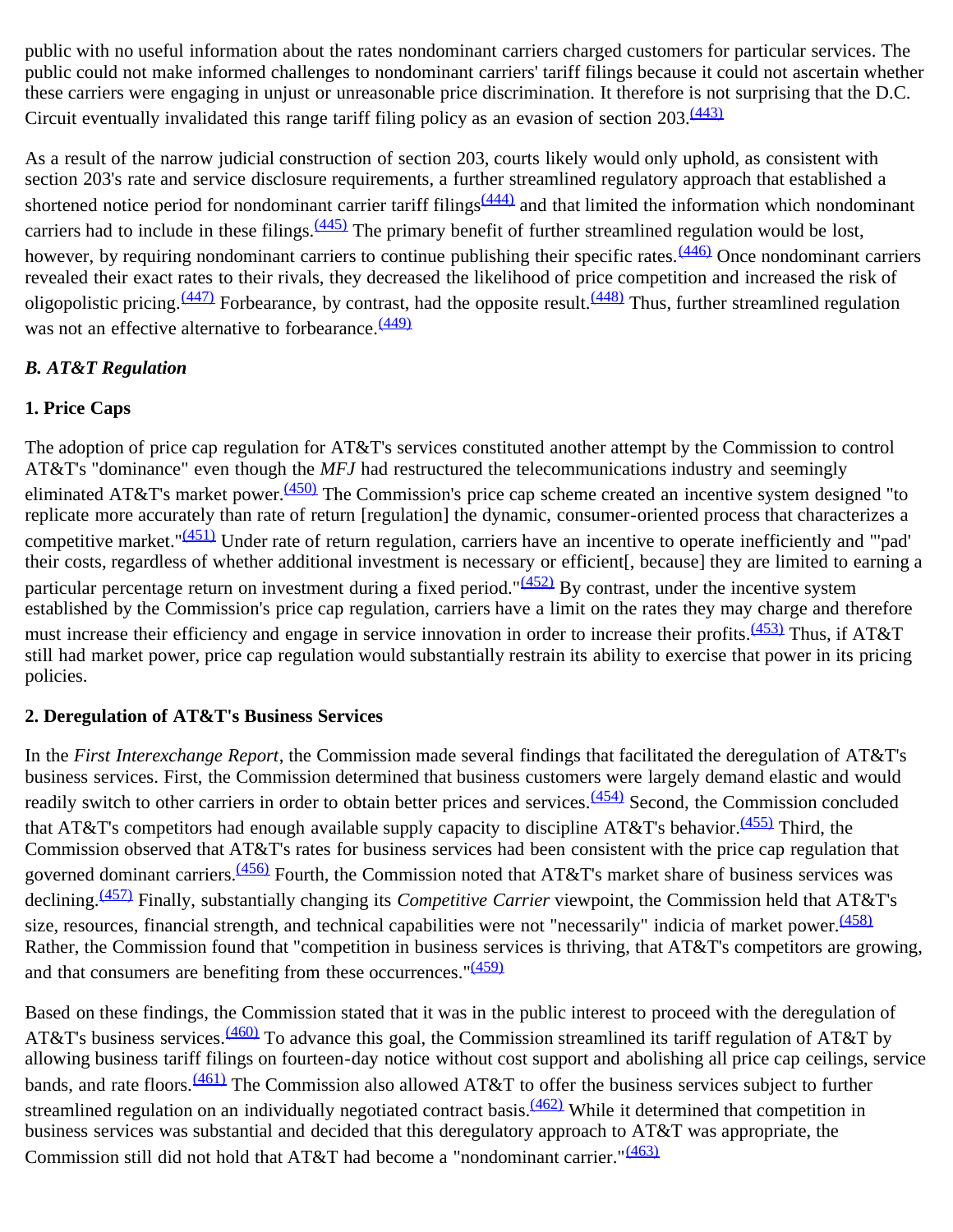#### **3. Retention of Other AT&T Regulation**

Even though it recognized that changed market conditions warranted the deregulation of AT&T's business services, the Commission determined that competition had not sufficiently developed in certain other service markets in order to justify AT&T's deregulation there. For example, the Commission concluded that there was insufficient evidence to hold that competition in operator services, residential and small business services, and international services was substantial enough to allow for further streamlined regulation.  $(464)$  Similarly, the Commission found that 800 services would not be fully competitive until 800 numbers were "portable."<sup>[\(465\)](#page-63-14)</sup> Once these numbers became portable, the Commission found that 800 services were substantially competitive, eliminated price cap regulation of AT&T's 800 services, and applied further streamlined regulation to those  $AT&T$  services.<sup>[\(466\)](#page-64-0)</sup> Thus, the Commission took a deliberately slow approach to AT&T's deregulation.

## **4. Assessing The Deregulation of AT&T's Business Services**

Although it retained its dominant classification of AT&T, the Commission finally acknowledged in the *Interexchange Rulemaking* that competition generated by the *MFJ* and the implementation of equal access for interstate long-distance telephone service had diminished AT&T's status in the interexchange market.<sup>[\(467\)](#page-64-1)</sup> However, the Commission did not have to address in this proceeding the issues raised by the judicial rejection of forbearance because the streamlined regulatory approach it adopted to govern AT&T's business services still required compliance with all Title II procedures, such as tariff filing.<sup>(468)</sup> Consequently, the Commission reasonably could have expected its pronouncements in the *Interexchange Rulemaking* to withstand judicial scrutiny.

More importantly, the gradual deregulation of AT&T coupled with the invalidation of forbearance narrowed the substantial gap in the Commission's regulatory policies toward dominant and nondominant carriers that began with the *First Report* in *Competitive Carrier*. For example, following the *Interexchange Rulemaking*, the regulation of AT&T's business services was virtually identical to the regulation of nondominant carriers' business services. [\(469\)](#page-64-3) Nevertheless, based on the extent to which competitive forces had become entrenched in the interexchange market since the Commission commenced *Competitive Carrier*, the regulation of all interexchange carriers, including AT&T, on the same terms was long overdue.

#### **5. The Reclassification of AT&T As A Nondominant Carrier**

#### *a. The Commission's Analysis*

Despite the *MFJ* and the growth of substantial competition in the interexchange market since the early 1980s, the Commission did not respond favorably to AT&T's efforts to obtain a reclassification of its dominant status until October 1995.<sup>(470)</sup> At that time, the Commission finally held that "the record evidence demonstrates that AT&T lacks market power in the interstate, domestic, interexchange market" and therefore warrants that AT&T "be reclassified as a non-dominant carrier with respect to that market." $(471)$  To reach this conclusion, the Commission relied on the same market power analysis which had served as the cornerstone of its *Competitive Carrier* classification scheme.

The first step in undertaking this analysis was to define the relevant product and geographic markets for evaluating whether AT&T still possessed market power.<sup>(472)</sup> Citing the *Fourth Report*, AT&T argued that "'interstate, domestic, interexchange services'" constituted the relevant product and geographic markets for determining whether an interexchange carrier has market power.<sup>[\(473\)](#page-64-7)</sup> The Commission acknowledged that it had applied this standard, treating all interexchange carriers as single output firms for classification purposes and recognizing no relevant submarkets, when it had classified AT&T's competitors as nondominant carriers years earlier. $\frac{(474)}{124}$  Furthermore, while the Commission conceded that demand substitutability is typically considered in making such a market definition, it observed that an examination of supply substitutability was instead appropriate here because no significant difference existed between the facilities required to provide interexchange services.  $(475)$  Under these circumstances, the Commission agreed with  $AT&T.\frac{(476)}{476}$  $AT&T.\frac{(476)}{476}$  $AT&T.\frac{(476)}{476}$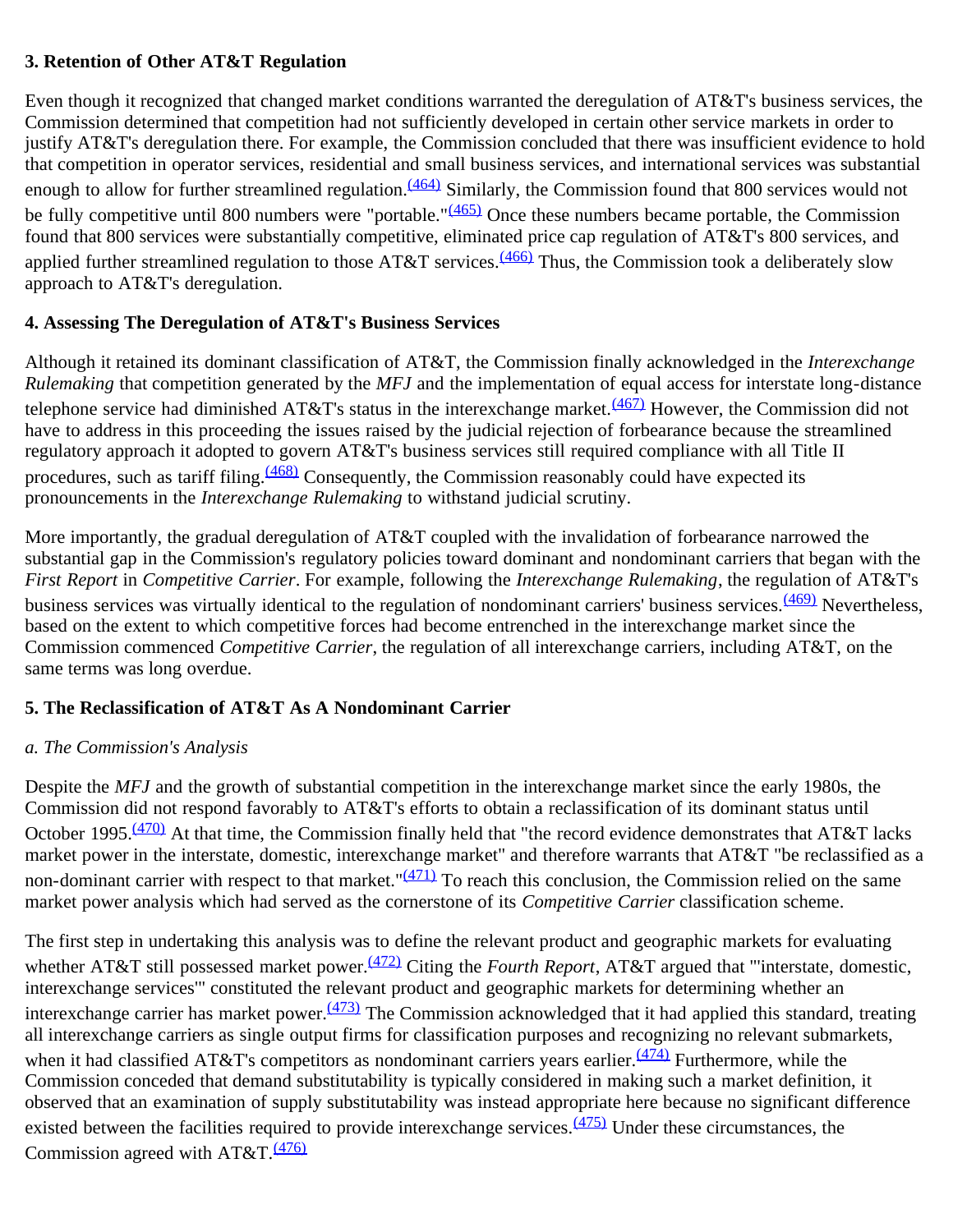The next step was to determine the standard for assessing whether AT&T retained market power within the relevant product and geographic markets.<sup>(477)</sup> Specifically, the issue for the Commission was whether AT&T had to lack the ability to control prices for each of its services before it became eligible for reclassification or whether AT&T only had to lack the ability to control prices in the overall interstate, domestic, interexchange market before reclassification could occur. According to the Commission, the evidence demonstrated that reclassification was in the public interest even though AT&T may have been able to control prices for a limited number of services because AT&T lacked that ability with respect to the overall interstate, domestic, interexchange market. $\frac{(478)}{100}$  The Commission explained:

AT&T does not have the ability unilaterally to control prices in the overall interstate, domestic, interexchange market. . . . [T]o the extent AT&T has the ability to control price at all, it is only with respect to specific service segments that are either *de minimus* to the overall . . . market, or are exposed to increasing competition so as not to materially affect the overall market. . . . [M]ost major segments of the interexchange market are subject to substantial competition today, and the vast Majority of interexchange services and transactions are subject to substantial competition. Accordingly, . . . assessing AT&T's market power by an 'all-services' standard . . . would result in a situation where the economic cost of regulation outweighs its public benefits.  $\frac{(479)}{2}$  $\frac{(479)}{2}$  $\frac{(479)}{2}$ 

In sum, the Commission concluded that the absence of perfect competition in the interstate, domestic, interexchange market did not require retention of AT&T's dominant classification.<sup>[\(480\)](#page-64-14)</sup>

Consistent with its *Competitive Carrier* approach, the Commission incorporated fundamental antitrust and economic principles into its market power analysis.<sup>(481)</sup> For example, the Commission found that the supply and demand elasticity of the interstate, domestic, interexchange market supported the conclusion that AT&T lacked market power.<sup>(482)</sup> Similarly, while acknowledging that AT&T still enjoyed a market share of nearly 60 percent,  $\frac{(483)}{100}$  the Commission found that AT&T's 33 percent decline in market share during the preceding decade, coupled with its loss of local bottleneck facilities as a result of the divestiture and the maturity of MCI and Sprint as nationwide competitors, "suggest[ed]" that AT&T now lacked market power.<sup>(484)</sup> Finally, the Commission rejected claims that AT&T's cost structure, size, and resources gave it market power, pointing out that these advantages alone did not establish AT&T's ability to control price.<sup>(485)</sup> Thus, according to the Commission, a traditional market power analysis favored AT&T's reclassification.

In addition, despite arguments that AT&T still had the ability to control prices for certain services within the overall interstate, domestic, interexchange market and therefore continued to enjoy overall market dominance, the Commission found otherwise. Refuting claims that AT&T maintained market power over residential services, the Commission cited the increasing availability of discounted residential rates, the steady decrease in prices for discount plans, the growing number of consumers selecting discount plans over basic residential rates, and the leading role MCI and Sprint often played in offering discounted residential rates as evidence of AT&T's inability to raise and sustain residential rates over a competitive level.<sup>(486)</sup> The Commission likewise determined that business, 800, operator, and calling card services were substantially competitive and that AT&T's declining portion of the resale submarket indicated its lack of dominance there.<sup>[\(487\)](#page-65-4)</sup> The only services over which AT&T retained the ability to control price, analog private line and 800 directory assistance services, were "so small and insignificant relative to the overall interstate, domestic, interexchange market (accounting for only .02 percent (0.0002) of AT&T's total interstate revenues) as to be *de minimus*."<sup>(488)</sup> Consequently, the Commission held that AT&T's market position with respect to these services did not require retention of its dominant classification.<sup>[\(489\)](#page-65-6)</sup>

Reclassification meant that AT&T no longer had to comply with the Commission's burdensome rules governing dominant carriers.<sup>(490)</sup> The Commission observed, however, that it had been relying on the detailed information submitted by AT&T to monitor competition in the interexchange market. $(491)$  As a result, the Commission recognized that, without such information in the future, maintaining the existing minimal reporting requirements for nondominant carriers might prove insufficient to ensure unimpeded competition.  $(492)$  To avert any adverse developments in this regard, the Commission recommended the implementation of additional "limited and non-burdensome" reporting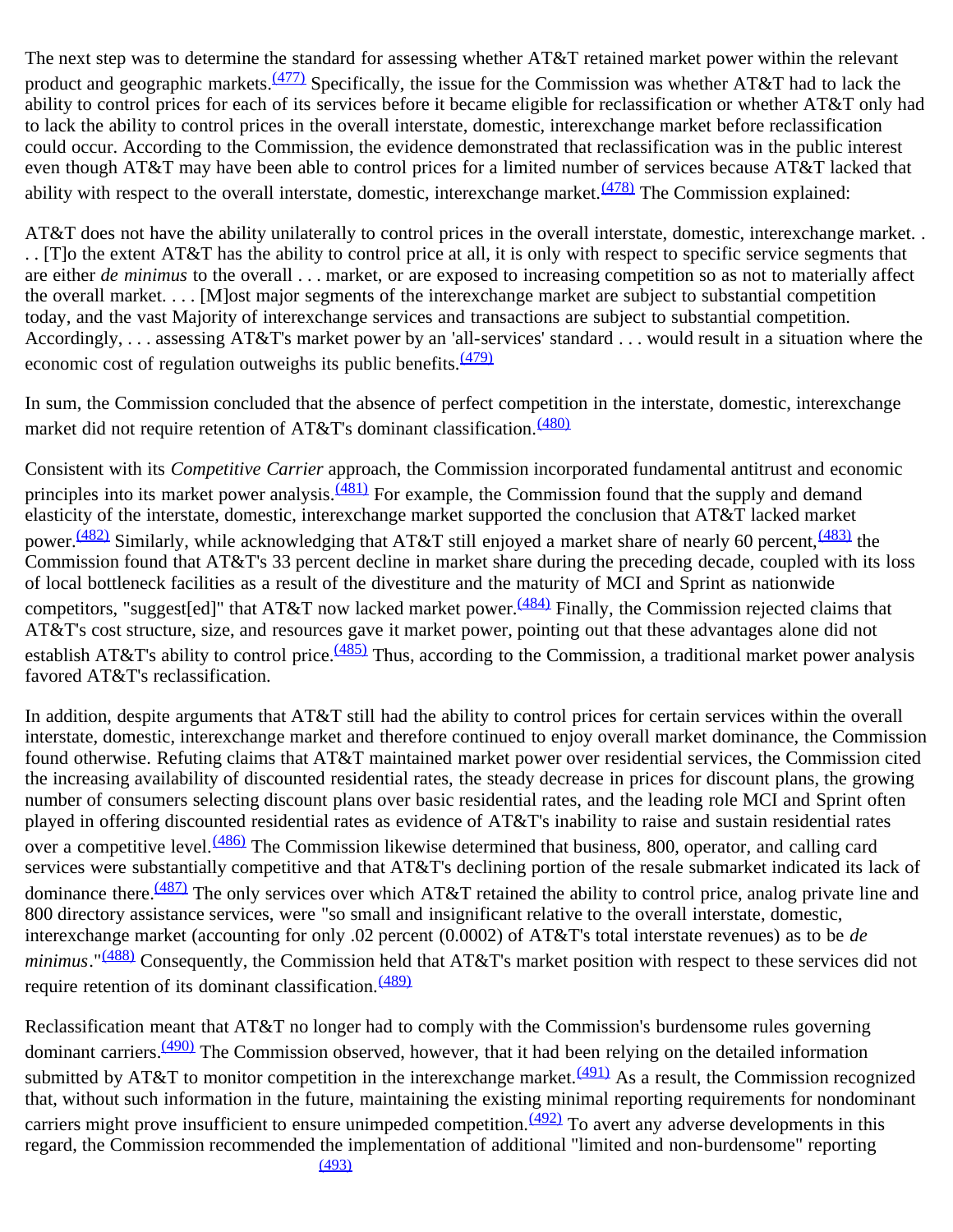requirements for nondominant carriers. Thus, in addition to its obvious impact on competition, the reclassification of AT&T imposed some real costs on nondominant carriers.<sup>[\(494\)](#page-65-11)</sup>

## *b. The Propriety of AT&T's Reclassification*

The reclassification of AT&T was long overdue. By its earlier failure to account for the divestiture of the "bottleneck" BOCs from AT&T in formulating its policies to promote competition in the interexchange market, the Commission made its entire regulatory approach suspect. Once AT&T also lost significant market share, however, the Commission had no legitimate excuse for not reclassifying AT&T as a nondominant carrier. Throughout the decade preceding the *Reclassification Order*, the Commission's failure to proffer meaningful evidence to support its position that AT&T remained a dominant carrier or to cite meaningful benefits accruing to the public from the imposition of more regulatory burdens on AT&T than its rivals suggested that the Commission was not adequately fulfilling its statutory mandate to serve the public interest. The *Reclassification Order*, though belated, therefore was a prerequisite to the restoration of the Commission as the authority on telecommunications policy in the wake of *United States v. AT&T* and the forbearance decisions.

Because of its past reluctance to reclassify AT&T, the Commission's real motivation to do so in October 1995 is uncertain. While the Commission's delay could have been the result of a desire to err on the side of caution and not reclassify AT&T until overwhelming evidence mandated such action, market realities had not changed that dramatically between the conclusion of *Competitive Carrier* and the adoption of the *Reclassification Order*. Moreover, contrary to its rationale for retaining AT&T's dominant classification, which implied that market conditions would prohibit a change in AT&T's status indefinitely, the Commission suggested in the *Reclassification Order* that virtually any justification for changing AT&T's status immediately was acceptable. The most rational explanation for this sudden reversal is that the Commission anticipated the passage of the Telecommunications Act, considered AT&T's reclassification necessary to advance Congress' expressed goal of further enhancing competition in the telecommunications industry, and sought to preempt congressional action. Nonetheless, regardless of the reason, AT&T's reclassification was necessary to validate the Commission's regulatory approach and promote the public interest.

# **VIII.The Telecommunications Act and the Rebirth of Forbearance**

While the forbearance decisions placed the Commission's flexibility to regulate interexchange competition in substantial doubt for the foreseeable future, the legislative process surprisingly restored that versatility with relative swiftness as the 104th Congress sought to restructure the telecommunications industry through its passage of the Telecommunications Act. The stated purpose of these new laws was "to provide for a pro-competitive, deregulatory national policy framework designed to accelerate rapidly private sector deployment of advanced telecommunications and information technologies and services to all Americans by opening all telecommunications markets to competition."<sup>[\(495\)](#page-65-12)</sup> To accomplish this lofty goal, the Telecommunications Act conferred on the Commission primary responsibility for devising appropriate regulations to make Congress' intent a reality. The Telecommunications Act therefore has expressly expanded the Commission's mandate from ensuring "a rapid, efficient, Nation-wide, and world-wide wire and radio communication service"<sup>(496)</sup> to promoting a deregulated, competitive telecommunications industry.<sup>(497)</sup> For the Commission to fulfill this broadened mandate, however, it needed expansive power. Congress recognized that forbearance authority constituted such power.

Unlike the 73rd Congress which passed the Communications Act, the 104th Congress made clear its intent with respect to forbearance by specifically vesting the Commission with that authority and mandating its exercise under enumerated circumstances. Section 401 of the Telecommunications Act, in relevant part, provides:

REGULATORY FLEXIBILITY--Notwithstanding section 332(c)(1)(A) of this Act, the Commission *shall* forbear from applying any regulation or any provision of [the Communications Act of 1934, as amended] to a telecommunications carrier or telecommunications service, or class of telecommunications carriers or telecommunications services, in any or some of its or their geographic markets, if the Commission determines that--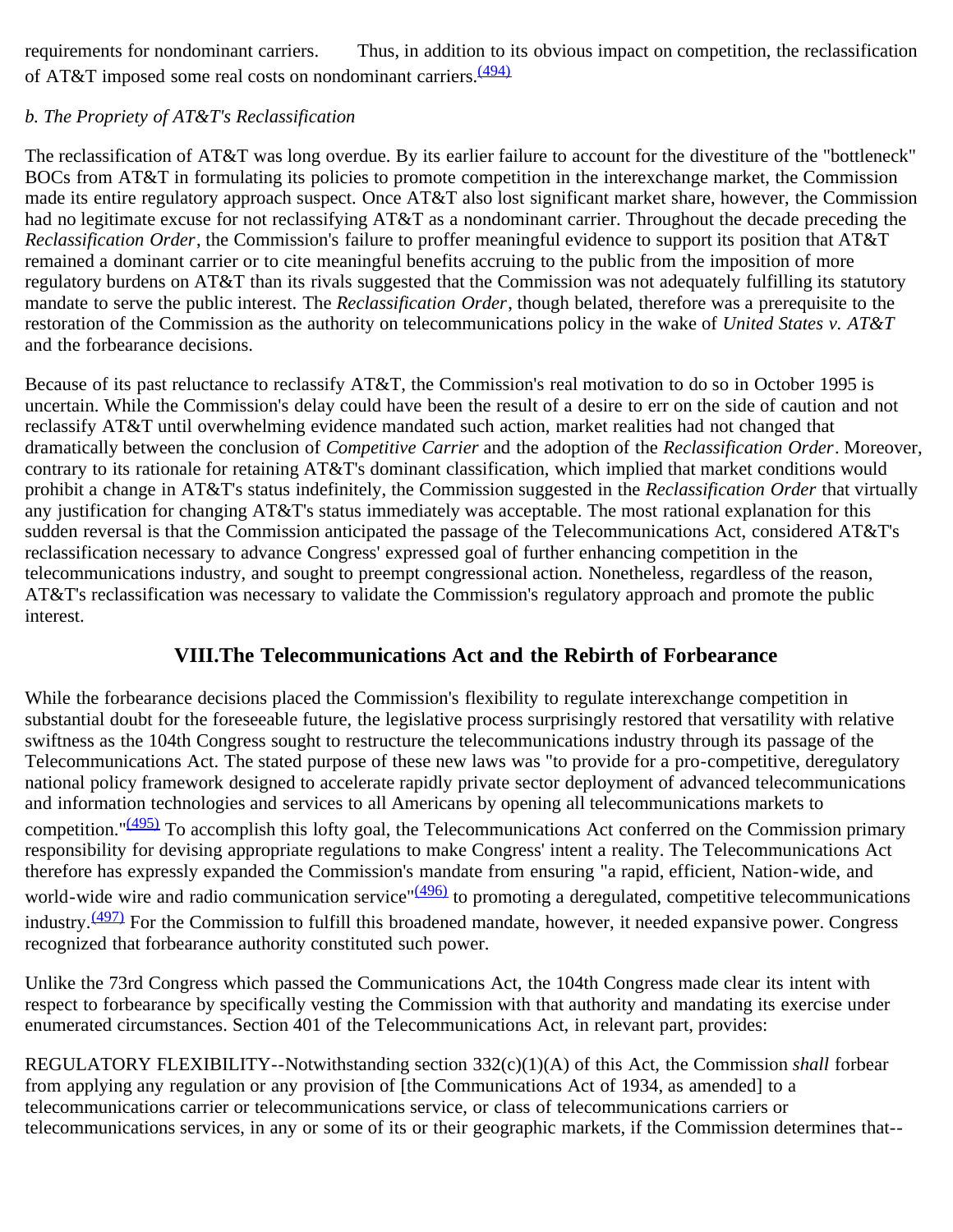(1) enforcement of such regulation or provision is not necessary to ensure that the charges, practices, classifications, or regulations by, for, or in connection with that telecommunications carrier or telecommunications service are just and reasonable and are not unjustly or unreasonably discriminatory;

(2) enforcement of such regulation or provision is not necessary for the protection of consumers; and

(3) forbearance from applying such provision or regulation is consistent with the public interest.  $\frac{(498)}{2}$  $\frac{(498)}{2}$  $\frac{(498)}{2}$ 

Regardless of whether the courts correctly or even reasonably construed the Communications Act, Congress legislatively has overturned them.[\(499\)](#page-66-3) Because this section requires "forbear[ance] from applying *any* regulation or *any* provision of this Act,"<sup>(500)</sup> its coverage is much more expansive than the forbearance from tariff and facilities regulation which the Commission had attempted to implement under its section 203 modification authority.<sup>[\(501\)](#page-66-5)</sup> Consequently, if this section had been in effect during *Competitive Carrier*, the courts would have had no basis for vacating either permissive or mandatory forbearance.

Nonetheless, the language of the Telecommunications Act's forbearance provisions suggests that, according to Congress, the courts were correct when they narrowly construed the word "modify" as used in section 203. For example, section 402 of the Telecommunications Act requires the Commission to "*repeal* or *modify* any regulation it determines to be no longer in the public interest" during mandatory biennial reviews $\frac{(502)}{2}$  and specifies that its provisions "shall [not] be construed to limit the authority of the Commission to *waive*, *modify*, or *forbear* from applying" any of the streamlined procedures for changes in charges, classifications, regulations, or practices set forth therein.<sup>(503)</sup> This statutory language reveals Congress' perception that modifying a regulation is a less severe act than repealing, waiving, or forbearing from applying one. Otherwise, its use of "repeal," "waive," and "forbear" in addition to "modify" would have lacked purpose.

Congress' express adoption of forbearance in the Telecommunications Act vindicates the positions taken by both the Commission and the courts during the forbearance cases. Congress' action constitutes a recognition, consistent with the Commission's position, that forbearance authority is essential to regulate effectively competition among telecommunications carriers and ultimately create a deregulated telecommunications industry. The language employed in taking this action nevertheless indicates that, like the courts, Congress did not construe section 203 to confer such authority.<sup>(504)</sup> Congress' resolution of the forbearance issue, therefore, was both diplomatic and practical.

Congress' diplomatic adroitness aside, the practical implications of its decision to codify forbearance are most significant for competition in the telecommunications industry. Unlike other portions of the Telecommunications Act, the forbearance provisions make sweeping structural changes in the interexchange market possible immediately. The Commission now has the opportunity, within the minor constraints imposed by Congress,  $(505)$  to implement a regulatory approach that it deems most appropriate to promote competition in the interexchange market with much less risk of judicial interference. For this reason, the Telecommunications Act's forbearance provisions, with its potentially radical policy implications, are likely to have the greatest impact on interexchange competition.

# **IX.Conclusion**

Few regulatory policies have an administrative, judicial, and legislative history like forbearance. Now that Congress has expressly conferred forbearance authority on the Commission through the Telecommunications Act, its viability is secure. Moreover, Congress' imposition of mandatory forbearance under certain circumstances coupled with the Commission's substantial reliance on forbearance policies in *Competitive Carrier* suggest that forbearance will serve a central role in the Commission's regulatory approach to competition in the interexchange market. While such a role is appropriate because of the many ways that forbearance advances the public interest, including its promotion of service innovation, competitive pricing, market entry, regulatory flexibility, and the conservation of administrative resources, the success of this approach will depend on the Commission's ability to account accurately for market realities and to adapt effectively its policies to them.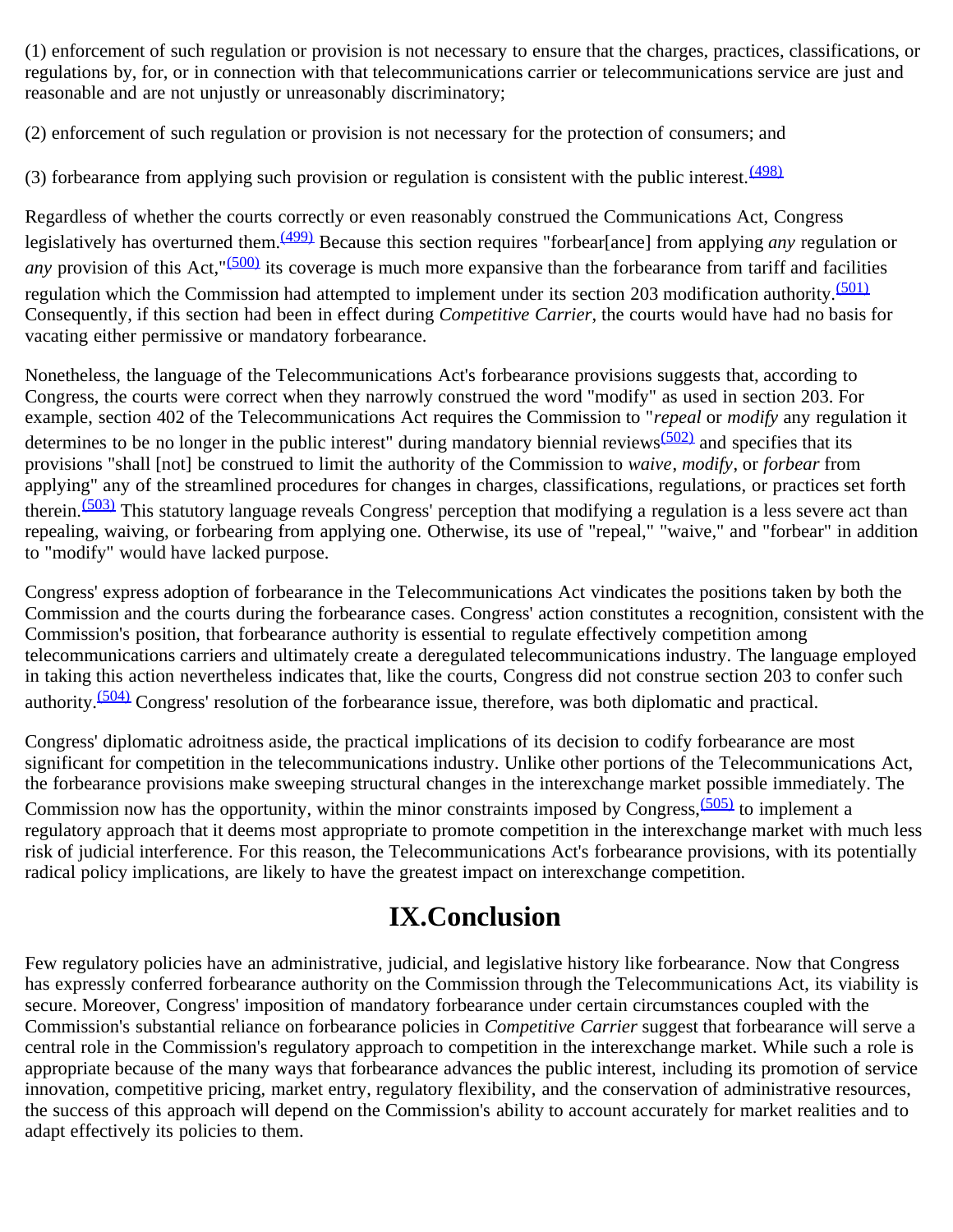Two factors indicate that the Commission will more accurately account for existing market conditions in its regulatory approach than it has in the past. First, with its reclassification of  $AT&T$ , the Commission is finally in accord with the basic principle, which it stated at *Competitive Carrier*'s inception, that the ability to control critical bottleneck facilities creates market power and thereby acts as the primary impediment to competition. Second, Congress has reinforced this principle through its limitations on the Commission's exercise of forbearance authority with respect to local exchange carriers and BOCs, the firms which retain the ability to control access to the telecommunications network. As a result, having been made apparent to the Commission, this fundamental flaw of the *Competitive Carrier* approach seemingly has been resolved.

In addition, however, the Commission's regulatory approach must have the versatility to adapt to the dynamism of the telecommunications industry. Although market power should remain the focus of the Commission's approach because it is an effective indicator of competitiveness, the Commission should not merely reinstate the dominant/nondominant carrier approach it adopted in *Competitive Carrier*. Contrary to *Competitive Carrier*'s premise that the interexchange market will have dominant and nondominant carriers for the foreseeable future, the extent and pace of technological development in telecommunications require that the Commission's approach recognize that this market may soon have no dominant carriers. Congress has acknowledged this possibility, for example, by establishing conditions for lifting the restriction on BOC participation in the interexchange market. $(506)$  Consequently, even if the Commission continues to classify and regulate carriers according to principles of "dominance," a scheme which may still have usefulness, its approach must anticipate the eventual reclassification of all dominant carriers and endure when only firms with nondominant characteristics remain. Unlike its experience with AT&T, the Commission must demonstrate a willingness to reclassify dominant carriers, including the BOCs, whenever circumstances warrant their immediate deregulation. To facilitate this result and comply with the new regulatory regime established by the Telecommunications Act, the Commission must adopt an approach that promptly extends forbearance treatment to as many activities of interexchange carriers as appropriate and has the goal of extending such treatment to the entire interexchange market as soon as practicable.

The Commission's initial implementation of the Telecommunications Act's forbearance provisions suggests that it intends to pursue such a deregulatory approach. Determining that section 203's tariff-filing requirements are unnecessary to ensure that nondominant carriers' charges, practices, classifications, or regulations for interstate, domestic, interexchange services are just and reasonable and not unjustly or unreasonably discriminatory, the Commission recently has found that forbearing from the tariff regulation of these carriers is in the public interest and therefore required by the Telecommunications Act.<sup> $(507)$ </sup> When deciding which type of forbearance policy to adopt, the Commission further reasonably concluded that mandatory, rather than permissive, forbearance would most effectively achieve its goal of creating a competitive interexchange market because it understood that permitting nondominant carriers to file tariffs at their own discretion could ultimately undermine the benefits of forbearance.<sup>[\(508\)](#page-67-0)</sup> By taking this action less than one year after the enactment of the Telecommunications Act, the Commission has timely begun the process of deregulating the interexchange market through forbearance principles.

The Commission also recently has indicated that it is amenable to reclassifying and extending forbearance treatment to the remaining dominant carriers, including the BOCs, when they participate in the interexchange market. Although the Telecommunications Act authorized BOCs to offer out-of-region interLATA services upon its effective date without prior Commission approval,<sup>(509)</sup> they remained subject to dominant carrier regulation pursuant to *Competitive Carrier*. [\(510\)](#page-67-2) Until it more fully considers this matter, however, the Commission has held that the BOCs' separate affiliates may now offer such services as nondominant carriers as long as they comply with the *Fifth Report*'s rules governing interexchange carriers affiliated with independent local exchange telephone companies.[\(511\)](#page-67-3) This action constitutes the Commission's essential first steps to extending forbearance treatment to the remaining dominant carriers.

Thus, the Telecommunications Act has given the Commission a valuable opportunity to restore the credibility of its regulatory approach to competition in the interexchange market. The Commission will take advantage of this opportunity as long as it has learned from its mistakes and does not repeat them. To date, the Commission's implementation of the Telecommunications Act indicates that it better understands the interexchange market and will take such advantage. By doing so, the Commission will not only enhance its own prestige, but will also fulfill its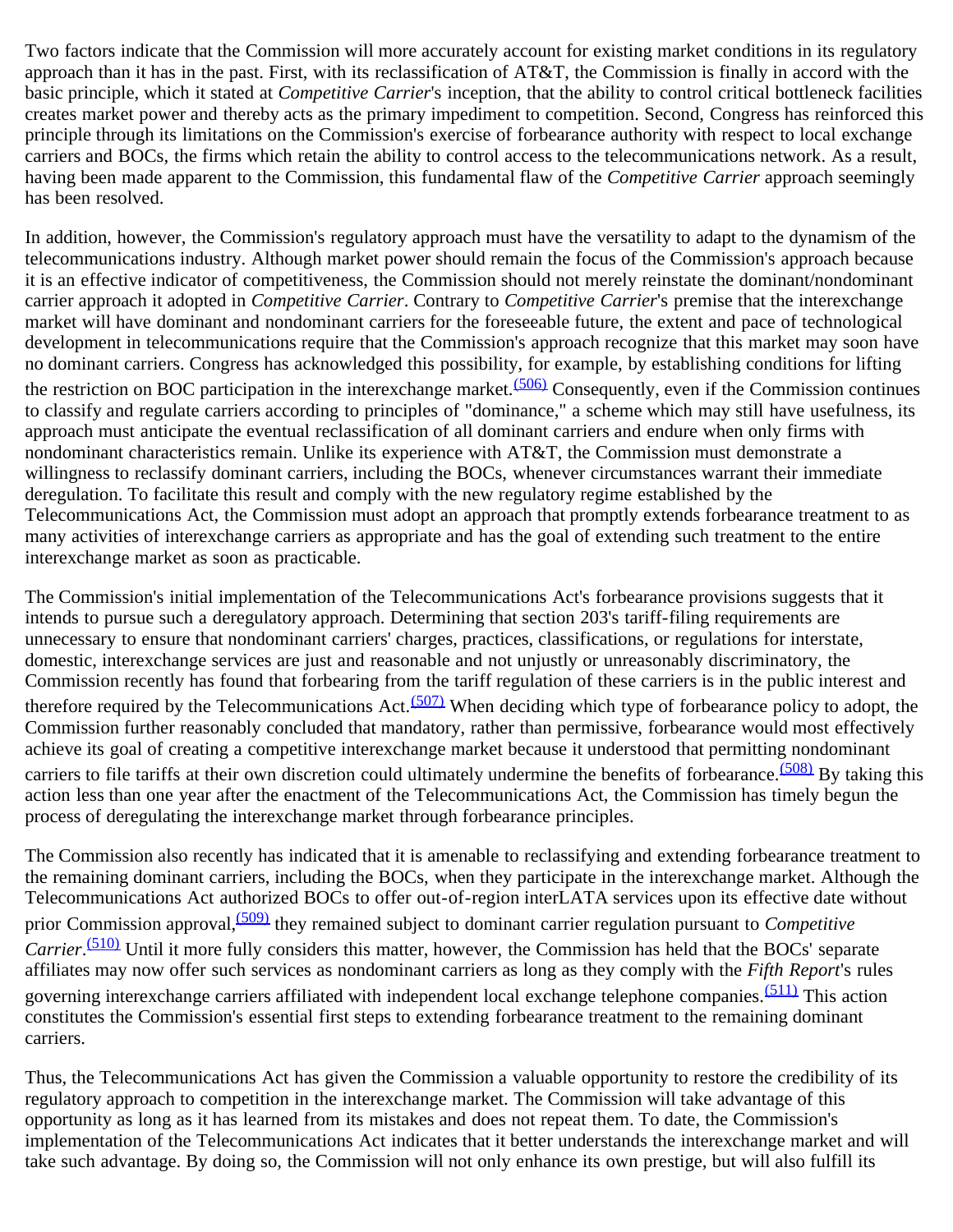statutory mandate to create a deregulated, competitive telecommunications industry that is responsive to the public's needs.

<span id="page-36-0"></span>1. A.B., University of California at Berkeley, 1984, J.D., Vanderbilt University School of Law, 1987, LL.M., Georgetown University Law Center, 1993. The author is a member of the State Bars of California and Nevada.

<span id="page-36-1"></span>2. "A natural monopoly is one resulting where one firm of efficient size can produce all or more than [the] market can take at remunerative price . . . [and] is created from circumstances over which the monopolist has no power." Black's Law Dictionary 1007 (6th ed. 1990).

<span id="page-36-2"></span>3. During the first three-quarters of the twentieth century, the American telecommunications industry was essentially AT&T's vertically integrated Bell System. *See infra* notes 38-41 and accompanying text. Although more than fifteen hundred independent telephone companies operated in the United States during that period, AT&T dominated domestic telecommunications through its 22 Bell Operating Companies (BOCs) that provided telephone service to most of the nation's subscribers, its Long Lines Department that controlled most of the nation's long-distance telephone service market, its Western Electric subsidiary that manufactured the telephones and wires used by its subscribers as well as the transmission and switching equipment necessary to operate its telecommunications network, and its Bell Laboratories that served as its research and development operation and prescribed the technical standards under which its network functioned. *See infra* note 36 and accompanying text; United States v. AT&T, 552 F. Supp. 131, 135 n.3, 136 n.6, 139 n.19, 170-172 (D.D.C. 1982), *aff'd sub nom.* Maryland v. United States, 460 U.S. 1001 (1983). In sum, "[t]he total package was bundled together as an end-to-end service with ownership of all facilities by [AT&T]." A. Michael Noll, Introduction to Telephones & Telephone Systems 208 (2d ed. 1991).

<span id="page-36-3"></span>4. *See In re* Policy and Rules Concerning Rates for Competitive Common Carrier Services and Facilities Authorizations Therefor, *Notice of Inquiry and Proposed Rulemaking*, 77 F.C.C.2d 308 (1979) [hereinafter *Competitive Carrier Notice of Inquiry*]; *First Report and Order*, 85 F.C.C.2d 1, 52 Rad. Reg. 2d (P & F) 215 (1980) [hereinafter *Competitive Carrier First Report*]; *Further Notice of Proposed Rulemaking*, 84 F.C.C.2d 445 (1981) [hereinafter *Competitive Carrier Further Notice*]; *Second Report and Order*, 91 F.C.C.2d 59, 52 Rad. Reg. 2d (P & F) 187 (1982) [hereinafter *Competitive Carrier Second Report*]; *Second Further Notice of Proposed Rulemaking*, 47 Fed. Reg. 17,308 (1982) (to be codified at 47 C.F.R. ch.1) (proposed Apr. 22, 1982) [hereinafter *Competitive Carrier Second Further Notice*]; *Order on Reconsideration*, 93 F.C.C.2d 54, 53 Rad Reg. 2d (P & F) 735 (1983) (denying petitions to reconsider the *Second Report*) [hereinafter *Competitive Carrier Reconsideration Order*]; *Third Report and Order*, 48 Fed. Reg. 46,791 (1983) (to be codified at 47 C.F.R. pts. 61, 63) (proposed Oct. 14, 1983) [hereinafter *Competitive Carrier Third Report*]; *Third Further Notice of Proposed Rulemaking*, 48 Fed. Reg. 28,292 (1983) (to be codified at 47 C.F.R. pts. 61, 63) (proposed June 21, 1983) [hereinafter *Competitive Carrier Third Further Notice*]; *Fourth Report and Order*, 95 F.C.C.2d 554, 56 Rad. Reg. 2d (P & F) 1219 (1983) [hereinafter *Competitive Carrier Fourth Report*]; *Fourth Further Notice of Proposed Rulemaking*, 96 F.C.C.2d 922 (1984) [hereinafter *Competitive Carrier Fourth Further Notice*]; *Fifth Report and Order*, 98 F.C.C.2d 1191, 56 Rad. Reg. 2d (P & F) 1204 (1984) [hereinafter *Competitive Carrier Fifth Report*]; *Sixth Report and Order*, 99 F.C.C.2d 1020, 57 Rad. Reg. 2d (P & F) 1391 (1985) [hereinafter *Competitive Carrier Sixth Report*].

<span id="page-36-4"></span>5. Communications Act of 1934, Title II, 47 U.S.C. 201-229.

<span id="page-36-5"></span>6. AT&T's virtual monopoly first eroded in the market for customer premises telephone equipment (CPE). *See* Hush-A-Phone Corp. v. United States, 238 F.2d 266 (D.C. Cir. 1956) (invalidating AT&T tariffs that created "unwarranted interference with the telephone subscriber's right reasonably to use his telephone in ways which are privately beneficial without being publicly detrimental"); Hush-A-Phone v. AT&T, 22 F.C.C. 112, 114 (1957) (prohibiting AT&T tariffs that infringed on a customer's use of any "device which does not injure  $[AT&T]$  employees,  $[AT&T]$  facilities,  $[or]$  the public in its use of [AT&T's] services, or impair the operation of the telephone system"); *In re* Use of the Carterfone Device in Message Toll Telephone Service, *Decision,* 13 F.C.C.2d 420, 423-426 (1968), *recon. denied*, 14 F.C.C.2d 571, para. 8, 14 Rad. Reg. 2d (P & F) 185 (1968) (invalidating AT&T tariffs that permitted network interconnection only via AT&T equipment); *In re* Proposals for New or Revised Classes of Interstate and Foreign Message Toll Telephone Service (MTS) and Wide Area Telephone Service (WATS), *First Report and Order*, 56 F.C.C.2d 593, paras. 17-59 (1975) (establishing registration program that allowed interconnection of all CPE complying with certain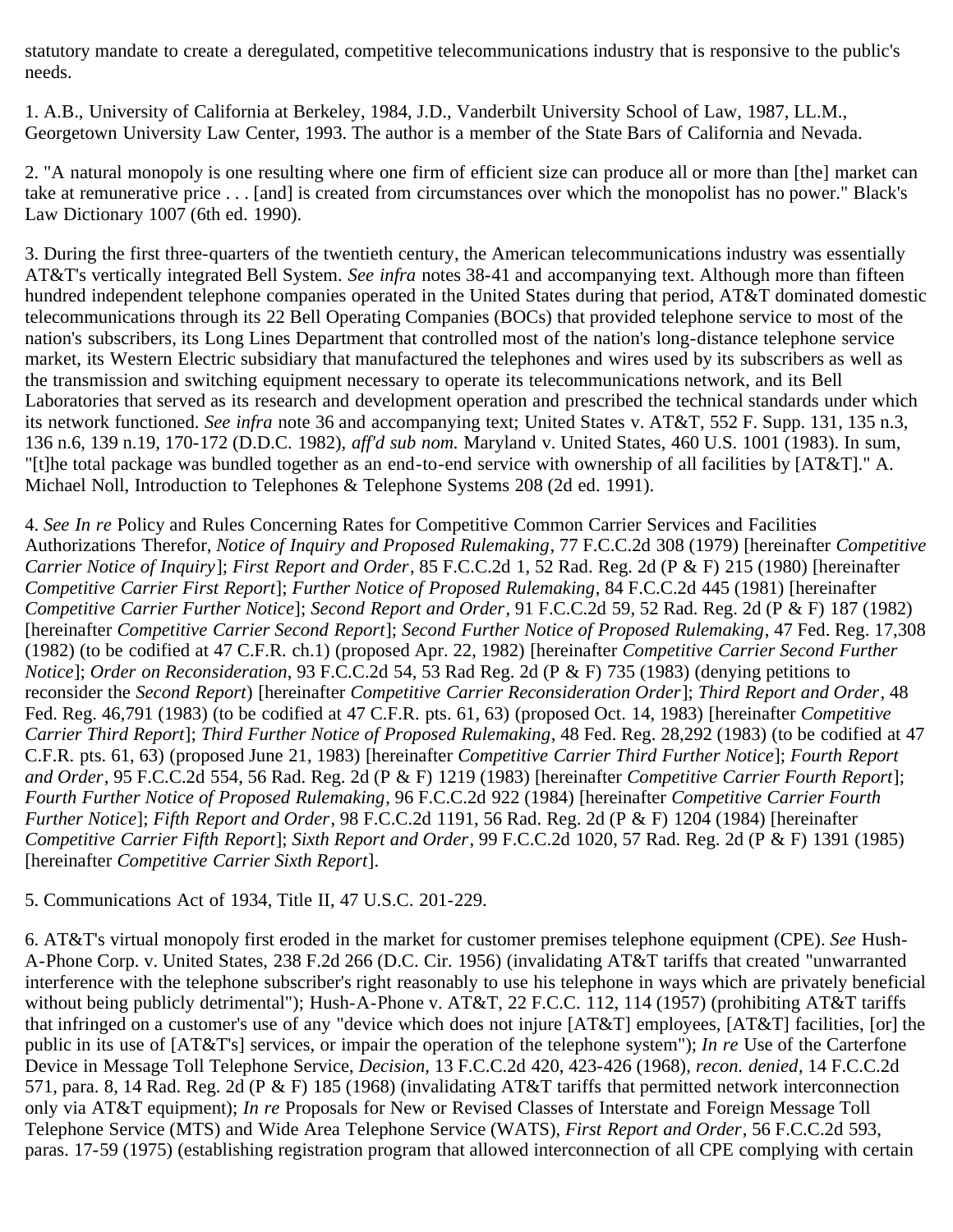technical standards). Spurred by the development of a competitive CPE market, competition began to evolve in the interexchange market. *See In Re* Allocation of Frequencies in the Bands Above 890 Mc., *Report and Order*, 27 F.C.C. 359 (1959) (allocating spectrum for, and authorizing the use of, private point-to-point microwave systems that operated outside AT&T's network); In Re Microwave Communications, Inc., *Decision*, 18 F.C.C.2d 953, 16 Rad. Reg. 2d (P & F) 1037 (1969) (granting request to offer small businesses interoffice and interplant communications on a limited common carrier microwave basis); *In re* Establishment of Policies and Procedures for Consideration of Application to Provide Specialized Common Carrier Services in the Domestic Public Point-to-Point Microwave Radio Service and Proposed Amendments to Parts 21, 43, and 61 of the Commission's Rules, *First Report and Order,* 29 F.C.C.2d 87, 22 Rad. Reg. (P & F) 1501 (1971) (approving provision of specialized common carrier services to various parts of United States via microwave and stating policy in favor of equal exchange access), *aff'd*, 31 F.C.C.2d 1106, 23 Rad. Reg. (P & F) (1971), *aff'd sub nom.* Washington Utils. & Transp. Comm'n v. FCC, 513 F.2d 1142 (9th Cir. 1975); Bell Tel. Co. v. FCC, 503 F.2d 1250 (3rd Cir. 1974) (affirming Commission order directing AT&T to permit specialized common carriers to interconnect with its network on a nondiscriminatory basis to provide certain services); MCI v. FCC, 561 F.2d 365 (D.C. Cir. 1977) (authorizing the offering of a metered telephone service that competed with AT&T's long-distance telephone services).

<span id="page-37-0"></span>7. For example, the introduction of satellite systems, the advancement of computer science and methods of data transmission, and the expansion of resale and shared use of common carrier services and facilities.

<span id="page-37-1"></span>8. *See* Telecommunications Act of 1996, Pub. L. No. 104-104, 110 Stat. 56 (to be codified in scattered sections at 47 U.S.C.); H.R. Conf. Rep. No. 104-458, at 113 (1996), *reprinted in* 1996 U.S.C.C.A.N. 124.

<span id="page-37-2"></span>9. 47 U.S.C. 151 (1994); *see also* United States v. Southwestern Cable Co., 392 U.S. 157, 168 (1967) (recognizing that the Commission received "broad authority" to "serve as the 'single Government agency' with 'unified jurisdiction' and 'regulatory power over all forms of electrical communication, whether by telephone, telegraph, cable, or radio'").

<span id="page-37-3"></span>10. *See* 47 U.S.C. 151.

<span id="page-37-4"></span>11. *See id.* 154(i), 201(b).

<span id="page-37-5"></span>12. *See infra* notes 87-93 and accompanying text (discussing Title II regulation); *supra* note 1 (defining "natural monopoly").

<span id="page-37-6"></span>13. *Competitive Carrier Notice of Inquiry*, 77 F.C.C.2d 308, para. 6; *see also* United States v. AT&T, 552 F. Supp. 131, 161-62 (D.D.C. 1982) (observing that, "at least by the mid-1970s, the FCC had clearly begun to promote competition in telecommunications").

<span id="page-37-7"></span>14. *See Competitive Carrier Notice of Inquiry*, 77 F.C.C.2d 308, para. 6 (1979); *see also* Geller v. FCC, 610 F.2d 973, 979 (D.C. Cir. 1979) (pointing out that "an agency normally possesses a generous measure of discretion respecting the launching of rulemaking proceedings").

<span id="page-37-8"></span>15. AT&T v. FCC, 572 F.2d 17, 26 (2d Cir. 1978).

<span id="page-37-9"></span>16. The Commission later concluded that it had to define the relevant markets for telecommunications services in order for its *Competitive Carrier* classification scheme to remain viable. *See infra* notes 155-174 and accompanying text.

<span id="page-37-10"></span>17. *Competitive Carrier First Report,* 85 F.C.C.2d 1, para. 54, 52 Rad. Reg. 2d (P & F) 215 (1980). Except for AT&T and the United States Independent Telephone Association, which raised legal, economic, and policy objections, most parties "enthusiastically endorse[d]" this two-tiered classification scheme. *Id*. para. 22. Some parties, such as Western Union, opposed the Commission's classification of them. *Id*. para. 23; *see also infra* notes 49-55 and accompanying text.

<span id="page-37-11"></span>18. *See Competitive Carrier First Report*, 85 F.C.C.2d 1, para. 54, 52 Rad. Reg. 2d (P & F) 215.

<span id="page-37-12"></span>19. *Id.* para. 56.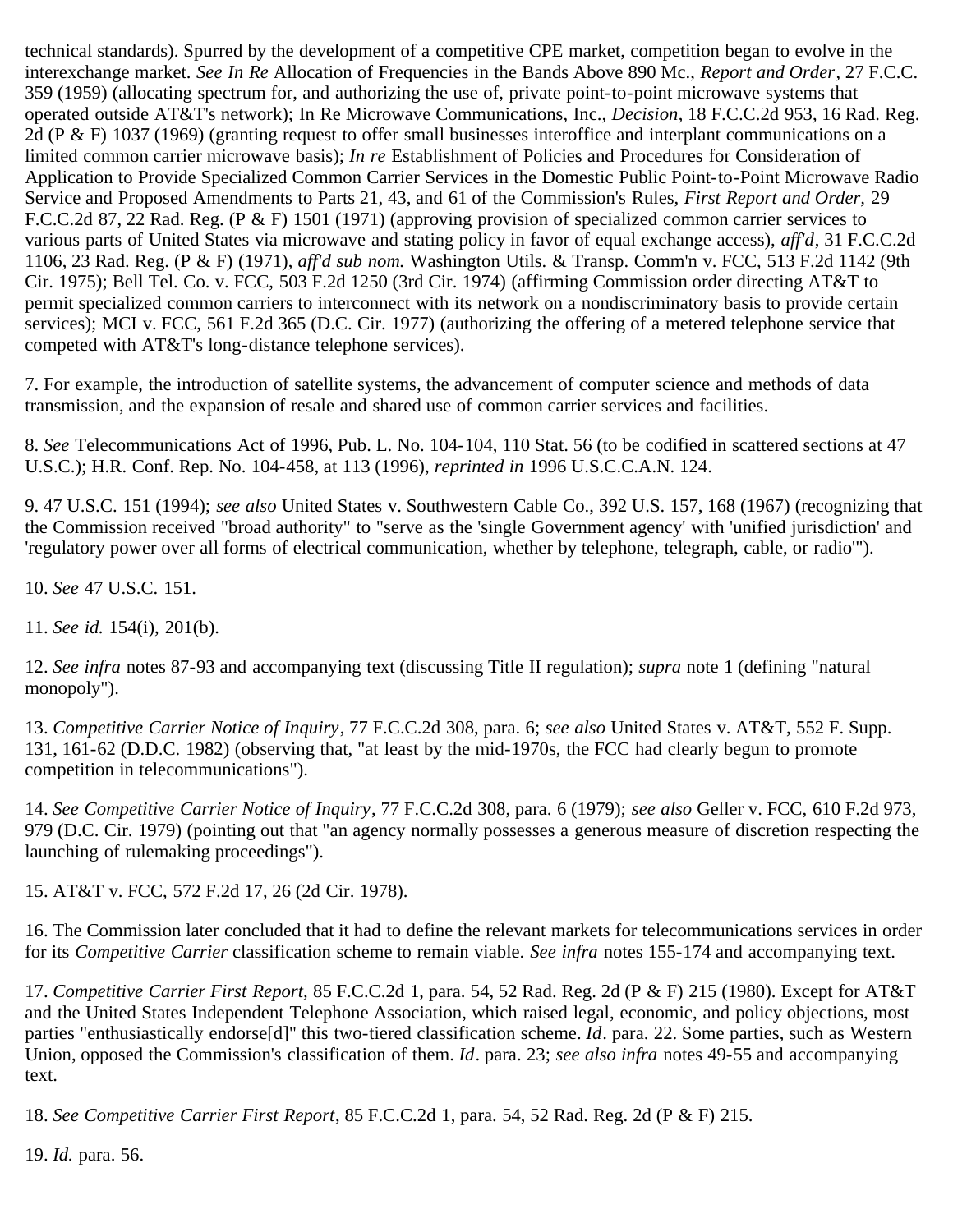<span id="page-38-0"></span>20. *Id.* para. 15.

<span id="page-38-1"></span>21. *Id.* The Commission stated that "[c]ontrol of bottleneck facilities is present when a firm or group of firms has sufficient command over some essential commodity or facility in its industry or trade to be able to impede new entrants." *Id*. para. 59 (footnote omitted). The existence of only a few minor competitors, barriers inhibiting market entry, and few reasonably substitutable goods and services are evidence that a firm controls bottleneck facilities. *Id*. para. 57.

<span id="page-38-2"></span>22. *Id*. paras. 58-59.

<span id="page-38-3"></span>23. *Id*. paras. 54-55.

<span id="page-38-4"></span>24. *Id*.

<span id="page-38-5"></span>25. *Id.* para. 55.

<span id="page-38-6"></span>26. *Id.* para. 56.

<span id="page-38-7"></span>27. *Id.* paras. 58-59.

<span id="page-38-8"></span>28. *Id.* at 22 n.55, 52 Rad. Reg. 2d (P & F) at 230 n.55.

<span id="page-38-9"></span>29. *Id.*

<span id="page-38-10"></span>30. *Id*. The Commission modified this position as its *Competitive Carrier* policies evolved. *See infra* notes 179-86 and accompanying text.

<span id="page-38-11"></span>31. The Commission stated that it would address "the much more complex issue of the regulation of multi-output carriers" in subsequent rulemakings. *See id.*

<span id="page-38-12"></span>32. *Id.* para. 54.

<span id="page-38-13"></span>33. *Id.* para. 15 (footnote omitted).

<span id="page-38-14"></span>34. *Id.* para. 61. The Commission retained this classification scheme with six categories of carriers throughout *Competitive Carrier*. As the Commission developed its policies, however, it reclassified certain categories of carriers from dominant to nondominant. *See infra* notes 155-176 and accompanying text.

<span id="page-38-15"></span>35. *Id.* para. 15. The Commission initially excluded radio common carriers, which competed with telephone companies in the mobile radio telephone service market, and multipoint distribution service carriers, which provided mostly local distribution of closed circuit video signals, from *Competitive Carrier*. *See Competitive Carrier Notice of Inquiry*, 77 F.C.C.2d 308, 319 n.15 (1979).

<span id="page-38-16"></span>36. *Competitive Carrier First Report*, 85 F.C.C.2d 1, paras. 62-84, 52 Rad. Reg. 2d 115.

<span id="page-38-17"></span>37. *Id.* paras. 62-65.

<span id="page-38-18"></span>38. *Id.*

<span id="page-38-19"></span>39. *Id.*

<span id="page-38-20"></span>40. *Id.* para. 62.

<span id="page-38-21"></span>41. *Id.*

<span id="page-38-22"></span>42. *Id.* para. 63.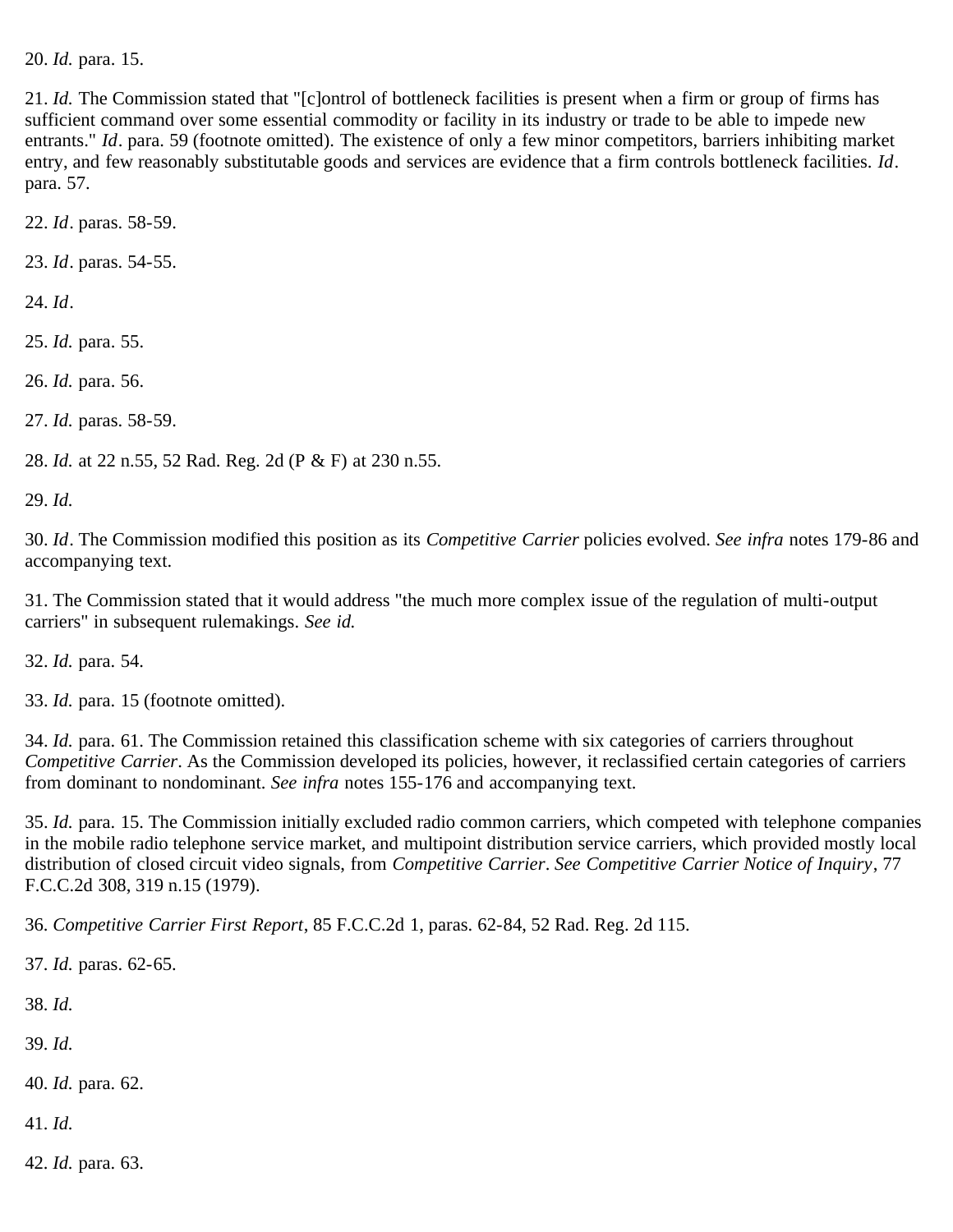<span id="page-39-0"></span>43. *Id.*

<span id="page-39-1"></span>44. *Id.*

<span id="page-39-2"></span>45. *Id*.

<span id="page-39-3"></span>46. *Id.* para. 65.

<span id="page-39-4"></span>47. *Id.*

<span id="page-39-5"></span>48. *Id.*

<span id="page-39-6"></span>49. *Id*. The Commission noted, however, that certain independent telephone companies could enter new service or geographic markets in which they were not dominant. *See id.* at 24 n.61, 52 Rad. Reg. 2d (P & F) at 232 n.61.

<span id="page-39-7"></span>50. *Id.* para. 66. For an explanation of Telex and TWX services, *see infra* note 51 and accompanying text.

<span id="page-39-8"></span>51. *Id.* para. 68.

<span id="page-39-9"></span>52. *Id.* para. 66.

<span id="page-39-10"></span>53. *Id*. para. 69

<span id="page-39-11"></span>54. *Id.*

<span id="page-39-12"></span>55. *Id.* paras. 70-71.

<span id="page-39-13"></span>56. *Id.* para. 71.

<span id="page-39-14"></span>57. *Competitive Carrier Notice of Inquiry*, 77 F.C.C.2d 308, para. 23 (1979).

<span id="page-39-15"></span>58. *Id.* para. 22.

<span id="page-39-16"></span>59. *Competitive Carrier First Report*, 85 F.C.C.2d 1, para. 75, 52 Rad. Reg. 2d (P & F) 215. The Commission hypothesized that if it regulated the price for transponder space, then Domsats' market power would shift to Domsat resellers. *Id*. It pointed out, however, that if it similarly regulated the prices of Domsat resellers, then cable systems and program suppliers, not the public, would enjoy the economic rewards. *Id.* Thus, "[u]nder such conditions, the benefits of regulation are questionable." *Id.*

<span id="page-39-17"></span>60. *Id.* para. 76. The Commission noted that, to regulate Domsats properly, it would have to reassess its cost-based approach to evaluating whether charges, terms, and conditions for service were "just and reasonable" as required by section 201(b). *Id.* para. 75.

<span id="page-39-18"></span>61. *Id.* para. 76.

<span id="page-39-19"></span>62. *Id.*

<span id="page-39-20"></span>63. *See id.*

<span id="page-39-21"></span>64. *Id*. paras. 77-78. Although MCCs were dominant carriers under *Competitive Carrier*, the Commission decided to continue regulating them under the principles set forth in *In Re American Television Relay, Inc*. (ATR), *Decision and Order*, 63 F.C.C.2d 911, *Memorandum Opinion and Order*, 65 F.C.C.2d 792 (1977), *modified sub nom.* Las Cruces TV Cable v. FCC, 645 F.2d 1041 (D.C. Cir. 1981).

<span id="page-39-22"></span>65. *Competitive Carrier First Report*, 85 F.C.C.2d 1, para. 77, 52 Rad. Reg. 2d (P & F) 215.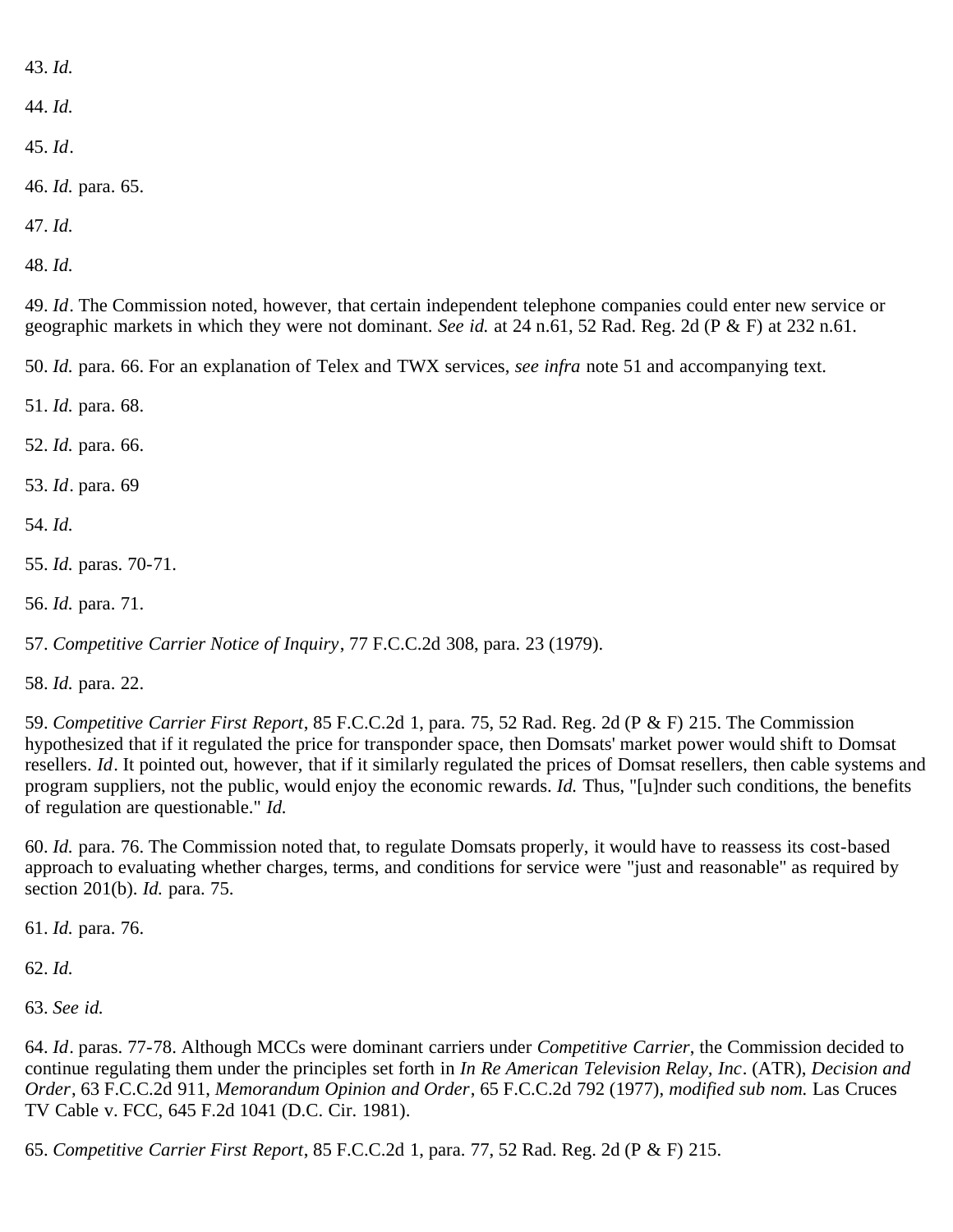<span id="page-40-0"></span>66. *Id.* The Commission acknowledged that potential competition from Cable Television Relay Stations (CARS) could limit the ability of MCCs to overprice, but noted that CARS were not yet operational in areas served by MCCs. *Id.*

<span id="page-40-1"></span>67. *Id.*

<span id="page-40-2"></span>68. *Id.*

<span id="page-40-3"></span>69. *Competitive Carrier Notice of Inquiry*, 77 F.C.C.2d 308, para. 20 (1979). SCCs included national firms, such as MCI and Southern Pacific Communications Corporation (Sprint), and regional firms. *Id.* In 1979, SCCs still delivered most of their transmissions over microwave facilities. *See id.*

<span id="page-40-4"></span>70. *Id.* MTS (Message Telecommunications Service) and WATS (Wide Area Telecommunications Service) were the switched interstate long distance telephone services offered by AT&T. *See In re* Matter of Investigation of Access and Divestiture Related Tariffs: AT&T Communications, *Memorandum Opinion and Order*, 98 F.C.C.2d 989, para. 1 (1984).

<span id="page-40-5"></span>71. *See Competitive Carrier First Report,* 85 F.C.C.2d 1, para. 79, 52 Rad. Reg. 2d (P & F) 215.

<span id="page-40-6"></span>72. *Id*. paras. 79-81. Comparing the capacity of AT&T with SCCs' as a group, the Commission found that "[i]n 1979 the SCCs owned approximately 30,000 voice-grade circuits in the top 100 markets . . . [while] AT&T alone owned 2.3 million individual interexchange circuits and more than 80 million exchange loops." *Id*. para. 79.

<span id="page-40-7"></span>73. *Id.* para. 81.

<span id="page-40-8"></span>74. *Id.* para. 82. Resale carriers leased most of their circuits from AT&T. *Competitive Carrier Notice of Inquiry*, 77 F.C.C.2d 308, para. 24.

<span id="page-40-9"></span>75. *Competitive Carrier Notice of Inquiry*, 77 F.C.C.2d 308, para. 24. The Second Circuit upheld the Commission's treatment of resale carriers as common carriers under Title II. *See* AT&T v. FCC, 572 F.2d 17, 24-27 (2d Cir. 1978).

<span id="page-40-10"></span>76. *Competitive Carrier Notice of Inquiry,* 77 F.C.C.2d 308, para. 24.

<span id="page-40-11"></span>77. *Competitive Carrier First Report*, 85 F.C.C.2d 1, para. 82, 52 Rad. Reg. 2d (P & F) 215.

<span id="page-40-12"></span>78. *See id.* The Commission determined that only Domsat resellers were dominant carriers for the same reasons that Domsats themselves were dominant. *Id.* para. 83; *see also supra* notes 56-62 and accompanying text.

<span id="page-40-13"></span>79. *Id.* para. 80-81. The Commission pointed out that resale carriers had the lowest investment requirements and the fewest construction delays. *Competitive Carrier Notice of Inquiry*, 77 F.C.C.2d 308, para. 24. Resale carriers also had the ability to engage in arbitrage and defeat dominant carriers' efforts to discriminate when pricing services. *Competitive Carrier First Report*, 85 F.C.C.2d 1, para. 82, 52 Rad. Reg. 2d (P & F) 215.

<span id="page-40-14"></span>80. *Competitive Carrier First Report*, 85 F.C.C.2d 1, para. 82.

- <span id="page-40-15"></span>81. *See infra* notes 85-178 and 187-213 and accompanying text.
- <span id="page-40-16"></span>82. *See infra* notes 85-131 and accompanying text.
- <span id="page-40-17"></span>83. *See infra* notes 132-78 and 187-213 and accompanying text.

<span id="page-40-18"></span>84. *See infra* notes 155-76 and accompanying text.

- <span id="page-40-19"></span>85. *See id.*
- <span id="page-40-20"></span>86. *See Competitive Carrier First Report*, 85 F.C.C.2d 1, paras. 54-58, 52 Rad. Reg. 2d (P & F) 215.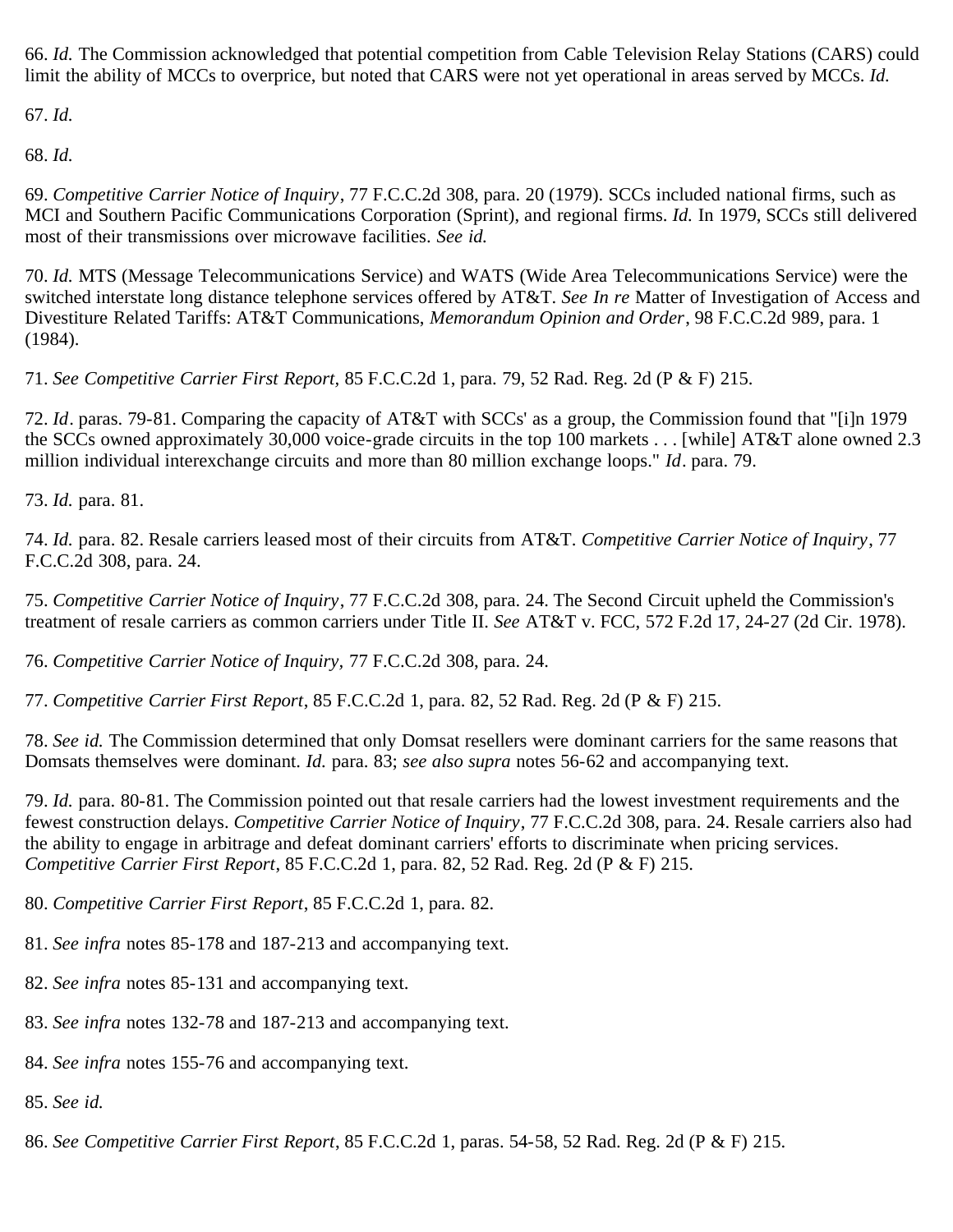<span id="page-41-0"></span>87. *See id*. The Commission referred to such regulation as "'traditional Title II regulation,'" meaning "control over price, publication of terms and conditions of service, control over investments and the obligation to serve all." *Competitive Carrier Second Report*, 91 F.C.C.2d 59, 60 n.3, 52 Rad. Reg. 2d (P & F) 187 (1982) (citing 47 U.S.C. 201-203, 214).

<span id="page-41-1"></span>88. The following list is not exclusive, but rather identifies the Title II regulations that are most onerous for dominant carriers.

<span id="page-41-2"></span>89. *See* 47 U.S.C. 201(a) (1994).

<span id="page-41-3"></span>90. *See* 47 U.S.C. 201(b), 202(a).

<span id="page-41-4"></span>91. *See* 47 U.S.C. 203(a), (b)(1); *see also* MCI v. FCC, 627 F.2d 322, 333-334 (D.C. Cir. 1980) (discussing Commission's section 204 authority). A tariff "is not a mere contract," but rather "is the law." Carter v. AT&T, 365 F.2d 486, 496 (5th Cir. 1966); *see also* AT&T v. Florida-Texas Freight, Inc., 357 F. Supp. 977, 979 (S.D. Fla.) (stating that "tariffs validly filed in accordance with 47 U.S.C. 203 operate to conclusively and exclusively control the rights and liabilities between the parties"), *aff'd*, 485 F.2d 1390 (5th Cir. 1973).

<span id="page-41-5"></span>92. *See* 47 U.S.C. 204(a)(1), 208(a).

<span id="page-41-6"></span>93. *See* 47 U.S.C. 205(a), 206, 207, 209.

<span id="page-41-7"></span>94. *See* 47 U.S.C. 214(a).

<span id="page-41-8"></span>95. *See*, *e.g*., 47 C.F.R. 61 (1995).

<span id="page-41-9"></span>96. *See id.*

<span id="page-41-10"></span>97. *Competitive Carrier First Report*, 85 F.C.C.2d 1, paras. 85-147, 52 Rad. Reg. 2d (P & F) 215 (1980). Although the Commission initially limited the application of this streamlined regulation to nondominant carriers serving the continental United States, it subsequently extended this policy to such carriers serving "Hawaii, Puerto Rico, the U.S. Virgin Islands, and other domestic offshore points" in the *Third Report* released nearly three years later. *See Competitive Carrier Third Report*, 48 Fed. Reg. 46,791, para. 5 (1983).

<span id="page-41-11"></span>98. *Competitive Carrier First Report*, 85 F.C.C.2d 1, paras. 85-147, 52 Rad. Reg. 2d (P & F) 215.

<span id="page-41-12"></span>99. *Id.* para. 85; *see also* Wold Comm., Inc. v. FCC, 735 F.2d 1465, 1475 (D.C. Cir. 1984) (stating that "the public interest touchstone of the Communications Act, beyond question, permits the FCC to allow the marketplace to substitute for direct Commission regulation in appropriate circumstances").

<span id="page-41-13"></span>100. *See supra* note 91 and accompanying text.

<span id="page-41-14"></span>101. *See Competitive Carrier First Report,* 85 F.C.C.2d 1, paras. 88-96, 52 Rad. Reg. 2d (P & F) 215. This presumption only applied, however, to petitions to suspend tariffs and not to challenges made through the Commission's formal complaint and investigation process. *See id*. para. 94; *Competitive Carrier Notice of Inquiry*, 77 F.C.C.2d 308, para. 59.

<span id="page-41-15"></span>102. *See Competitive Carrier Notice of Inquiry,* 77 F.C.C.2d 308, para. 59; *see also* 47 U.S.C. 204(a)(1) (1994).

<span id="page-41-16"></span>103. *See Competitive Carrier First Report*, 85 F.C.C.2d 1, para. 107, 52 Rad. Reg. 2d (P & F) 215; *Competitive Carrier Notice of Inquiry*, 77 F.C.C.2d 308, para. 59. Under this test, the petitioner must show: "(1) that there is a high probability that the tariff would be found to be unlawful after an investigation (likelihood of success on the merits); (2) that any harm alleged to competition (which [the Commission] believe[s] accomplishes public interest benefits) would be more substantial than that to the public arising from unavailability of the service pursuant to the rates and conditions proposed in the tariff filing (*e.g.*, that the proposed rate is predatory); (5) [sic] that irreparable injury would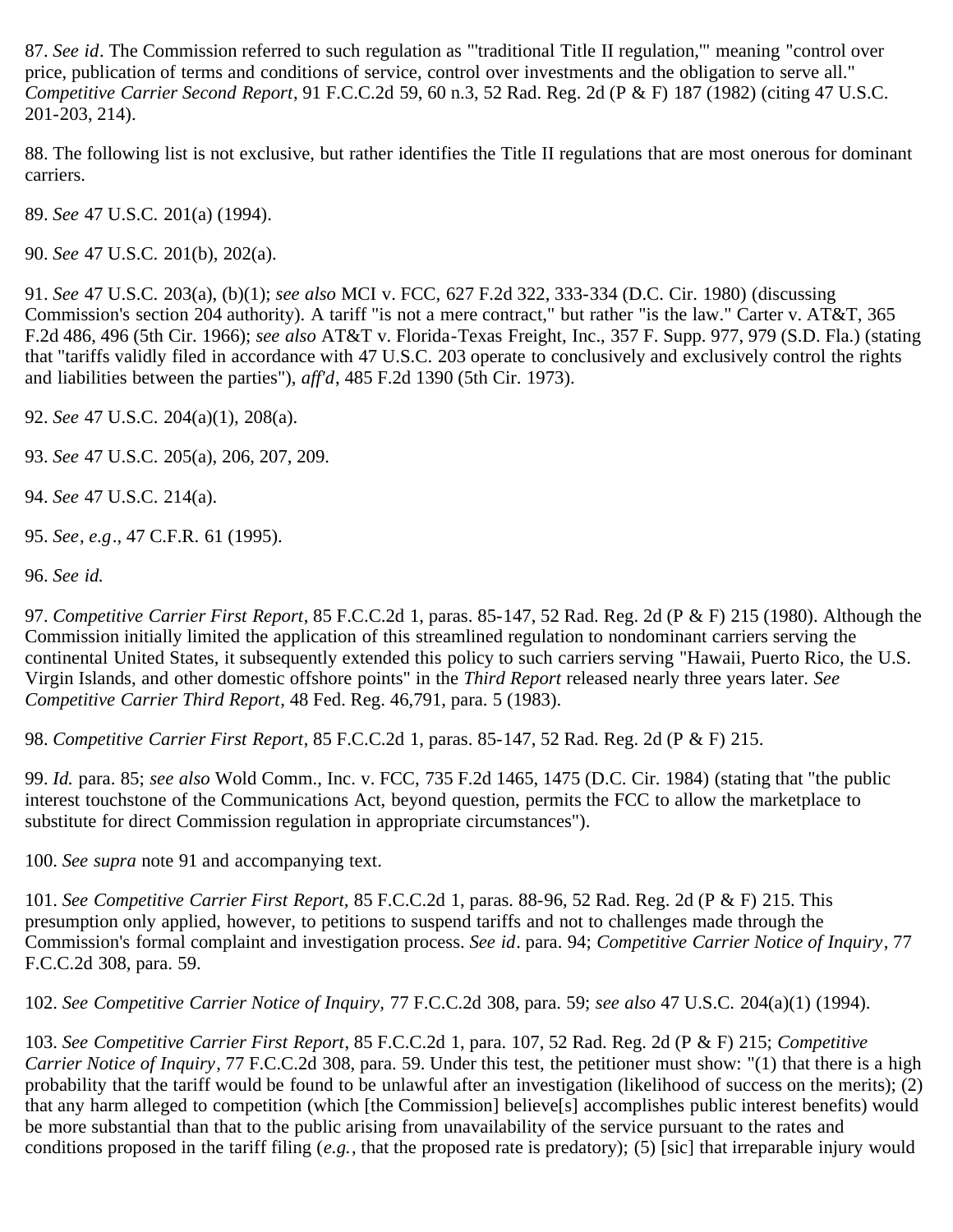be suffered if suspension does not issue; and (4) that the suspension would not otherwise be contrary to the public interest." *Competitive Carrier First Report*, 85 F.C.C.2d 1, para. 107, 52 Rad. Reg. 2d (P & F) 215 (footnote omitted); *Competitive Carrier Notice of Inquiry*, 77 F.C.C.2d para. 59.

<span id="page-42-0"></span>104. *See Competitive Carrier Notice of Inquiry*, 77 F.C.C.2d 308, para. 60. The Commission subsequently acknowledged that customers have an interest in maintaining low rates and therefore may file petitions challenging new tariffs. *See Competitive Carrier First Report*, 85 F.C.C.2d 1, para. 110, 52 Rad. Reg. 2d (P & F) 215. It is unclear how much deference the Commission intended to grant to customers during this process. *See id*.

<span id="page-42-1"></span>105. *See Competitive Carrier First Report*, 85 F.C.C.2d 1, para. 110, 52 Rad. Reg. 2d (P & F) 215.

<span id="page-42-2"></span>106. *See* 47 U.S.C. 201(b) (1994).

<span id="page-42-3"></span>107. *See* 47 U.S.C. 202(b). Nondominant carriers also continued to have the common carrier obligation to provide service to all creditworthy customers on reasonable request. *See* 47 U.S.C. 201(a).

<span id="page-42-4"></span>108. *See Competitive Carrier First Report*, 85 F.C.C.2d 1, para. 88, 52 Rad. Reg. 2d (P & F) 215.

<span id="page-42-5"></span>109. *See id.*

<span id="page-42-6"></span>110. *Id.*

<span id="page-42-7"></span>111. *Id.*

- <span id="page-42-8"></span>112. *See id*. para. 99.
- <span id="page-42-9"></span>113. *See id*. paras. 97-102.
- <span id="page-42-10"></span>114. *Id.* para. 99.
- <span id="page-42-11"></span>115. *Id.* (footnote omitted.)
- <span id="page-42-12"></span>116. *See id.* para. 101.
- <span id="page-42-13"></span>117. *See id*. paras. 102-06.

<span id="page-42-14"></span>118. *See id*. para. 102.

<span id="page-42-15"></span>119. *See id.* The Commission proffered no evidence suggesting how 14 days, rather than any other period shorter than 90 days, would address the problems it sought to solve.

<span id="page-42-16"></span>120. *See id.* para. 104.

<span id="page-42-17"></span>121. *See id.* para. 102. Although the Commission stated that a one-day notice period had "some appeal," it postponed serious consideration of that option. *See id.* para. 105.

<span id="page-42-18"></span>122. *Competitive Carrier Notice of Inquiry,* 77 F.C.C.2d 308, para. 64 (1979).

<span id="page-42-19"></span>123. *See Competitive Carrier First Report,* 85 F.C.C.2d 1, paras. 114-16, 52 Rad. Reg 2d (P & F) 215.

<span id="page-42-20"></span>124. *See id.* para. 114.

<span id="page-42-21"></span>125. *Id*.

<span id="page-42-22"></span>126. *Competitive Carrier Notice of Inquiry*, 77 F.C.C.2d 308, para. 66. Even if they were subject to such regulation, the Commission pointed out that these "carriers do not possess sufficient control over price to recognize any reward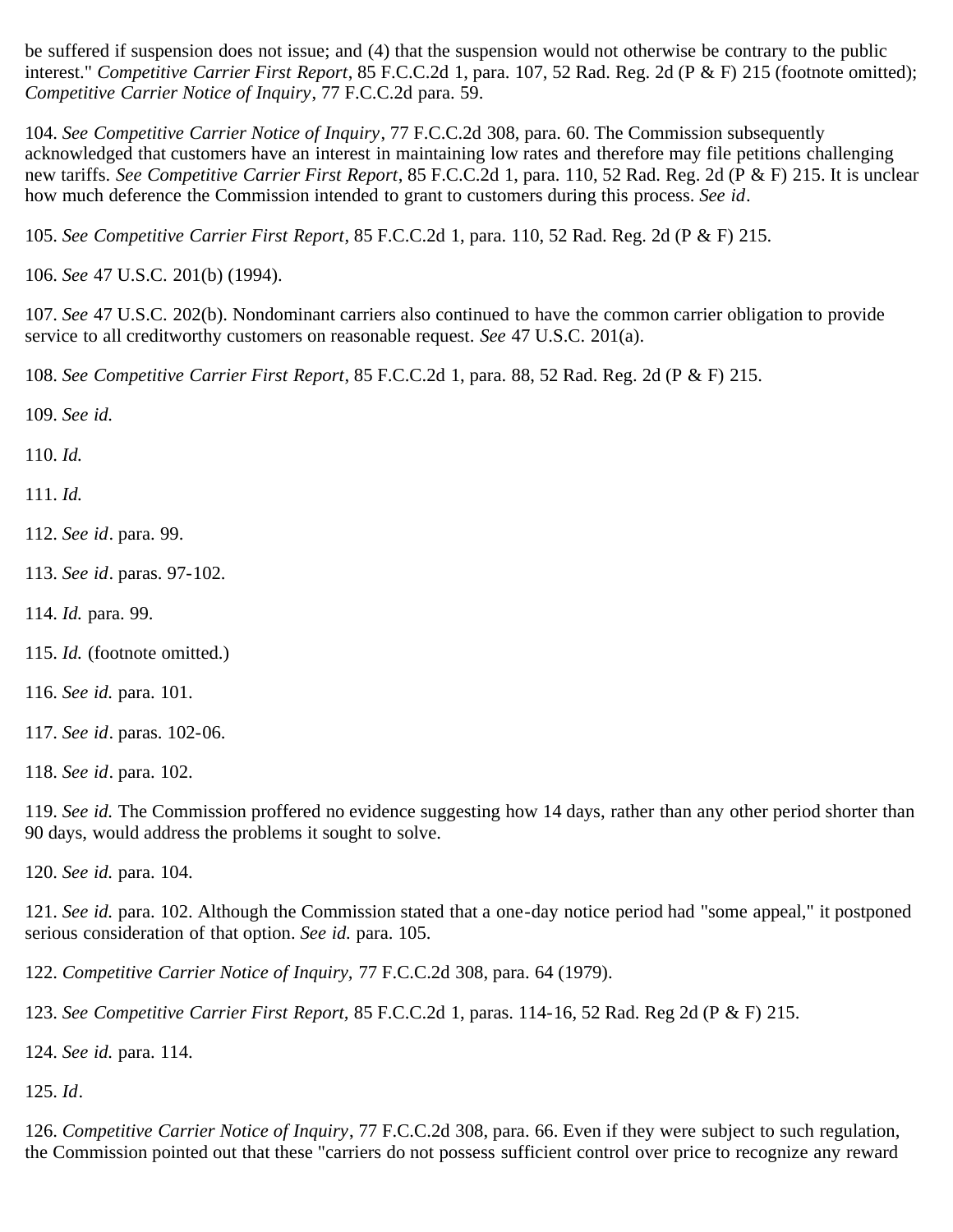from overbuilding." *Id.*

<span id="page-43-0"></span>127. *Id.* para. 67. Even when a carrier possessed a monopoly in a small geographic region or over a specific service route, it could still be classified as a nondominant carrier because of low barriers to market entry. *See id.*

<span id="page-43-1"></span>128. *See Competitive Carrier First Report*, 85 F.C.C.2d 1, paras. 117-47, 52 Rad. Reg. 2d (P & F) 215.

<span id="page-43-2"></span>129. *Id.* para. 133. The Commission adopted this rule to eliminate carriers' filing burdens as they expanded their service areas following their initial certification. *Id.* It pointed out that it limited this rule to the continental United States because it had not yet considered whether domestic offshore points raised unique concerns. *Id.* If it found that they did not, it intended to extend this policy to include them. *Id.* In the meantime, the Commission required nondominant carriers to apply for additional certification to serve such areas as well as to construct interstate nonradio transmission media in excess of 10 miles. *Id.* Eventually, in the *Third Report*, the Commission extended this rule's coverage to domestic offshore points. *See Competitive Carrier Third Report,* 48 Fed. Reg. 46,791, 46,792-93 (1983); *see also supra* note 95.

<span id="page-43-3"></span>130. *Competitive Carrier First Report*, 85 F.C.C.2d 1, paras. 138-42, 52 Rad. Reg. 2d (P & F) 215. The Commission retained the right to demand supplemental information, but stated that this limited reporting requirement would ease carriers' as well as its own burdens. *Id.*

<span id="page-43-4"></span>131. *See id.* paras. 143-47. Under these new rules, the Commission would "ordinarily automatically grant" nondominant carriers' requests to terminate, reduce, or impair service 30 days after it received them. *Id.* In their requests, carriers had to describe their proposed changes in service, identify when and where those changes would take effect, and set forth the dates and methods of notice to affected customers. *Id.* The Commission reserved the right to delay the discontinuation of service when "an unreasonable degree of customer hardship would result." *Id*. para. 147. Although these procedures imposed some burden on nondominant carriers, it was less severe than the burden imposed on dominant carriers through traditional section 214 regulation. *See supra* note 93 and accompanying text.

<span id="page-43-5"></span>132. *Id*. paras. 133-37. The Commission believed that including satellite transmissions within this streamlined section 214 regulation was consistent with its classification of Domsats as dominant carriers. *See id.* para. 137. It pointed out that "[g]iven [the] inherent flexibility in satellite communications, a requirement for prior circuit-by-circuit section 214 authorizations would only delay or inhibit satellite service to customers without any countervailing regulatory benefits." *Id*. Consequently, it "concluded that a separate section 214 certification requirement applicable only to video and on a transponder by transponder or circuit-by-circuit basis can also be removed for domestic satellite carriers where present procedures result in duplicative regulation." *Id.*

<span id="page-43-6"></span>133. *See Competitive Carrier Notice of Inquiry*, 77 F.C.C.2d 308, para. 97.

<span id="page-43-7"></span>134. *Id.* para. 99.

<span id="page-43-8"></span>135. *See id.* para. 97; *Competitive Carrier Second Report*, 91 F.C.C.2d 59, para. 15, 52 Rad. Reg. 2d (P & F) 187 (1982). The Commission subsequently noted that "[f]orbearance involves less disclosure to competitors of carriers' rates and tariff conditions than streamlined regulation [and,] [c]onsequently, forbearance eliminates a potential vehicle for collusive conduct and facilitates price discounting." *Competitive Carrier Fourth Report*, 95 F.C.C.2d 554, 556 n.3, 56 Rad. Reg. 2d (P & F) 1219 (1983).

<span id="page-43-9"></span>136. *See Competitive Carrier First Report*, 85 F.C.C.2d 1, para. 4, 52 Rad. Reg. 2d (P & F) 215.

<span id="page-43-10"></span>137. *See Competitive Carrier Second Report,* 91 F.C.C.2d 59, para. 1, 52 Rad. Reg. 2d (P & F) 187.

<span id="page-43-11"></span>138. *Id.* para. 12.

<span id="page-43-12"></span>139. *Id.* In *Further Notice*, the Commission suggested that its forbearance policy might exempt nondominant carriers from the traditional common carrier obligation to provide service to any creditworthy customer on reasonable request. *See Competitive Carrier Further Notice*, 84 F.C.C.2d 445, para. 70 (1981).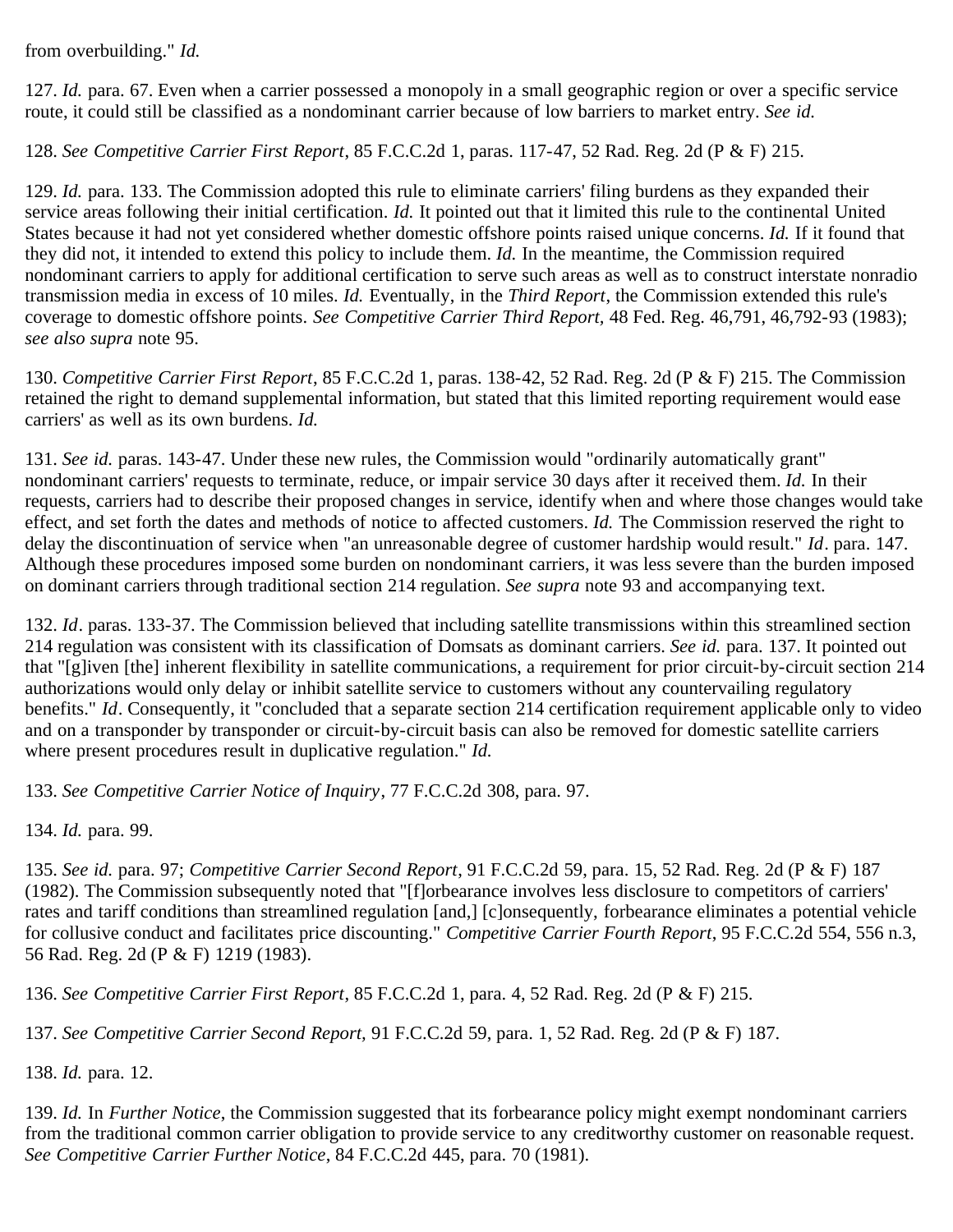<span id="page-44-0"></span>140. *See Competitive Carrier Second Report*, 91 F.C.C.2d 59, paras. 12, 30, 52 Rad. Reg. 2d (P & F) 187.

<span id="page-44-1"></span>141. *See Competitive Carrier Further Notice*, 84 F.C.C.2d 445, paras. 87-119.

<span id="page-44-2"></span>142. *Id.* para. 88. For the text of section 203(b)(2), *see infra* note 302 and accompanying text.

<span id="page-44-3"></span>143. *See id.* para. 117.

<span id="page-44-4"></span>144. *See Competitive Carrier Fourth Report*, 95 F.C.C.2d 554, para. 38 & 580 n.84, 56 Rad. Reg. 2d (P & F) 1219 (1983) (citing ITT World Comm. v. FCC, 595 F.2d 897, 900 (2d Cir. 1979)).

<span id="page-44-5"></span>145. Some comments submitted to the Commission suggested that resale carriers were not common carriers, but rather were "private carriers" exempt from Title II regulation. *See Competitive Carrier Second Report*, 91 F.C.C.2d 59, para. 10, 52 Rad. Reg. 2d (P & F) 187.

<span id="page-44-6"></span>146. *Id.* para. 5.

<span id="page-44-7"></span>147. *Id.*

<span id="page-44-8"></span>148. *Id.* para. 6; *see also In re* Regulatory Policies Concerning Resale and Shared Use of Common Carrier Domestic Public Switched Network Services, *Report and Order*, 83 F.C.C.2d 167 (1980).

<span id="page-44-9"></span>149. *See Competitive Carrier Second Report*, 91 F.C.C.2d 59, paras. 6, 16, 52 Rad. Reg. 2d (P & F) 187.

<span id="page-44-10"></span>150. *Id.* para. 7. For example, rather than oppose forbearance for resale carriers, AT&T requested permission to offer its own unregulated resale services through a separate subsidiary. *See id.* at 63 n.13, 52 Rad. Reg. 2d (P & F) at 220 n.13. AT&T nevertheless argued that, while reducing unnecessary regulation for all carriers was appropriate, the Commission was exceeding its discretion because Congress intended the regulation of all carriers regardless of their market power. *Id.* para. 9 (Southern Pacific Communications Corporation (Sprint) and others agreed). Some carriers "agree[d] in principle" with the Commission's deregulatory efforts, but favored retention of certain Title II regulations. *See id.* at 63 n.13.

<span id="page-44-11"></span>151. For a discussion of the *Third Report*, released less than one month before the *Fourth Report*, *see supra* notes 96 and 128.

<span id="page-44-12"></span>152. *Competitive Carrier Fourth Report*, 95 F.C.C.2d 554, para. 36, 56 Rad. Reg. 2d (P & F) 1219 (1983) (footnote omitted). The Commission noted that it only had received five challenges to SCC tariff filings and a "couple" of baseless oppositions to SCC service terminations. *Id.* at 578 n.79, 56 Rad. Reg. 2d at 1237 n.79. Although it stated that continued tariff and facilities regulation of "certain" SCCs was no longer necessary, the Commission apparently erroneously used the word "certain" because it extended permissive forbearance to all SCCs in the *Fourth Report*.

<span id="page-44-13"></span>153. *See id.* para. 36. The Commission included GTE Sprint with the other SCCs subject to forbearance because it was a structurally separate affiliate of GTE, a dominant telephone carrier, under the GTE consent decree. *Id.* at 579 n.80, 56 Rad. Reg. 2d (P & F) at 1237 n.80.; *see also* United States v. GTE Corp., 603 F. Supp. 730 (D.D.C. 1984) (approving consent decree permitting GTE to acquire the Sprint long distance telephone service from Southern Pacific Communications Corporation).

<span id="page-44-14"></span>154. *Competitive Carrier Fourth Report*, 95 F.C.C.2d 554, para. 35, 56 Rad. Reg. 2d (P & F) 1219. In the Record Carrier Competition Act of 1981, Congress ordered the Commission to "promote the development of fully competitive domestic and international markets in the provision of record communications service, so that the public may obtain record communications service and facilities (including terminal equipment) the variety and price of which are governed by competition." *See* 47 U.S.C. 222(b)(1) (1994). "The term 'record communications service' means those services traditionally offered by telegraph companies, such as telegraph, telegram, telegram exchange, and similar services involving an interconnected network of teletypewriters." 47 U.S.C. 222(a)(3) (repealed 1994).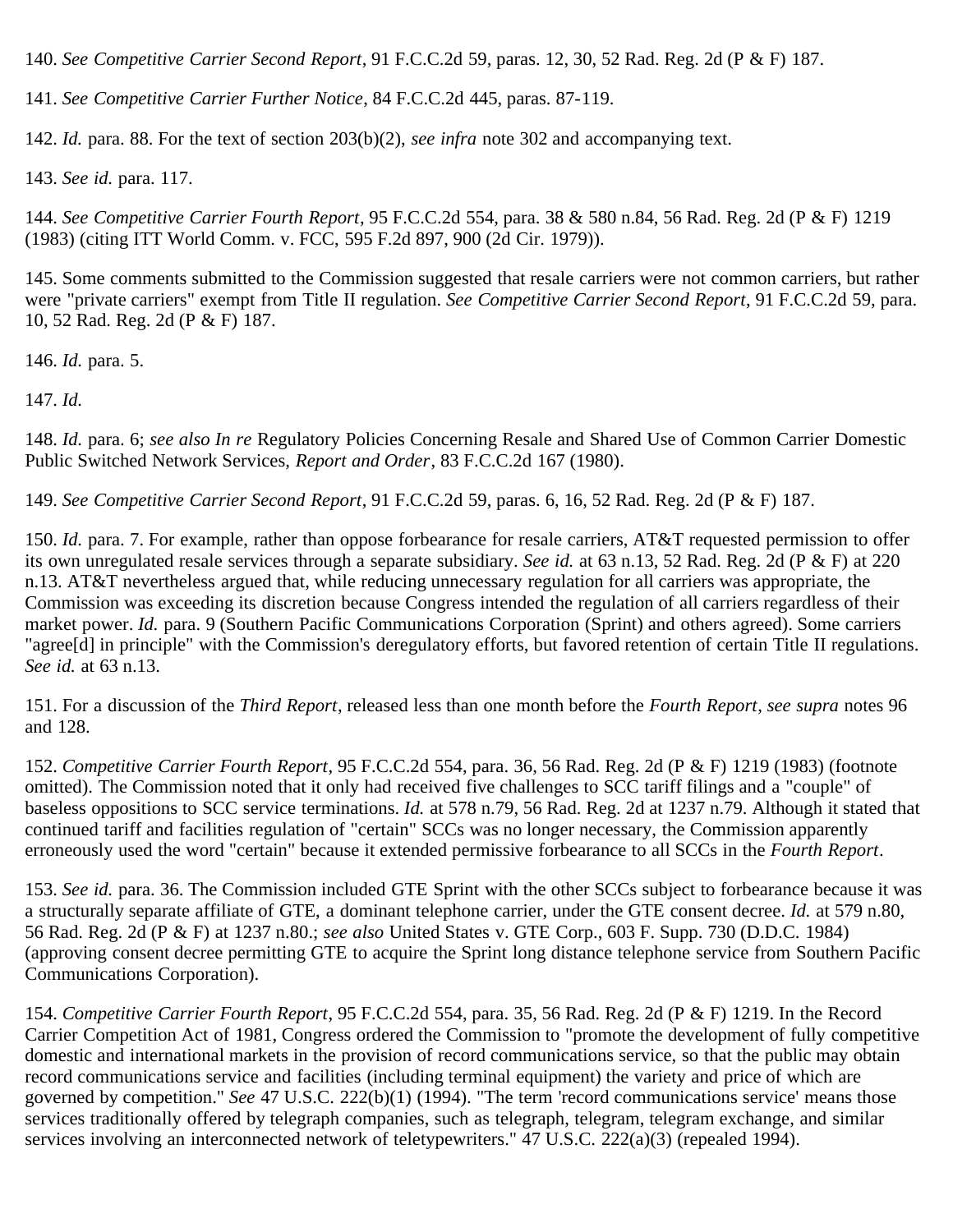<span id="page-45-0"></span>155. *See Competitive Carrier Fourth Report*, 95 F.C.C.2d 554, para. 35, 56 Rad. Reg. 2d (P & F) 1219.

<span id="page-45-1"></span>156. *See infra* notes 175-76 and accompanying text.

<span id="page-45-2"></span>157. *See Competitive Carrier Fourth Report*, 95 F.C.C.2d 554, paras. 6-30, 56 Rad. Reg. 2d (P & F) 1219.

<span id="page-45-3"></span>158. *Id.* para. 7 (quoting Reiter v. Sonotone Corp., 442 U.S. 330, 343 (1979)).

<span id="page-45-4"></span>159. *Id.*

<span id="page-45-5"></span>160. *Id.* para. 8.

<span id="page-45-6"></span>161. *See id*. paras. 8-12. The Commission distinguished between monopoly profits, which generally result from a firm's ability to limit market output artificially, and economic rents, which generally result from a firm's acquisition of a scarce resource at a cost below its current market value. *See id.* para. 8. It concluded that "regulation of firms that can earn economic rents does not promote the public interest in efficient allocation of resources as may regulation of firms able to earn monopoly profits by restricting output [because it] does not increase output; does not decrease prices to consumers when unregulated intermediate suppliers are present; and can create difficult allocation problems and resulting inefficiencies." *Id.* para. 12.

<span id="page-45-7"></span>162. *See id.* paras. 13-30.

<span id="page-45-8"></span>163. *Id.* para. 14.

<span id="page-45-9"></span>164. *See id.* para. 17.

<span id="page-45-10"></span>165. *Id.* paras. 15-16 (footnote omitted).

<span id="page-45-11"></span>166. *Id*.

<span id="page-45-12"></span>167. *See id.* paras. 25-30.

<span id="page-45-13"></span>168. *Id.* para. 25. The Commission stated that "[l]ocations are included in a relevant market because either buyers in one area practicably can go there to purchase from a supplier as an alternative to purchasing from a given firm (demand substitutability), or a supplier there readily could sell to these buyers by employing existing capacity or developing new plant (supply substitutability)." *Id.* (footnote omitted).

<span id="page-45-14"></span>169. *Id.* paras. 26-28.

<span id="page-45-15"></span>170. *Id.* para. 29.

<span id="page-45-16"></span>171. *Id.* para. 26.

<span id="page-45-17"></span>172. *See id.* para. 30.

<span id="page-45-18"></span>173. *See supra* notes 33-79 and accompanying text.

<span id="page-45-19"></span>174. *See Competitive Carrier Fourth Report*, 95 F.C.C.2d 554, para. 31, 56 Rad. Reg. 2d (P & F) 1219.

<span id="page-45-20"></span>175. *See supra* notes 33-79 and accompanying text.

<span id="page-45-21"></span>176. *Competitive Carrier Fourth Report,* 95 F.C.C.2d para. 31, 56 Rad. Reg. 2d (P & F) 1219. The Commission recognized that exchange telephone companies had the ability to acquire market power in the interstate service market by providing their affiliated interexchange carriers with more favorable interconnections than their competitors. *Id.* para. 32. As a result, it vowed to "scrutinize" such arrangements as well as to maintain Title II regulation of local exchange companies and exchange access tariffs. *Id.*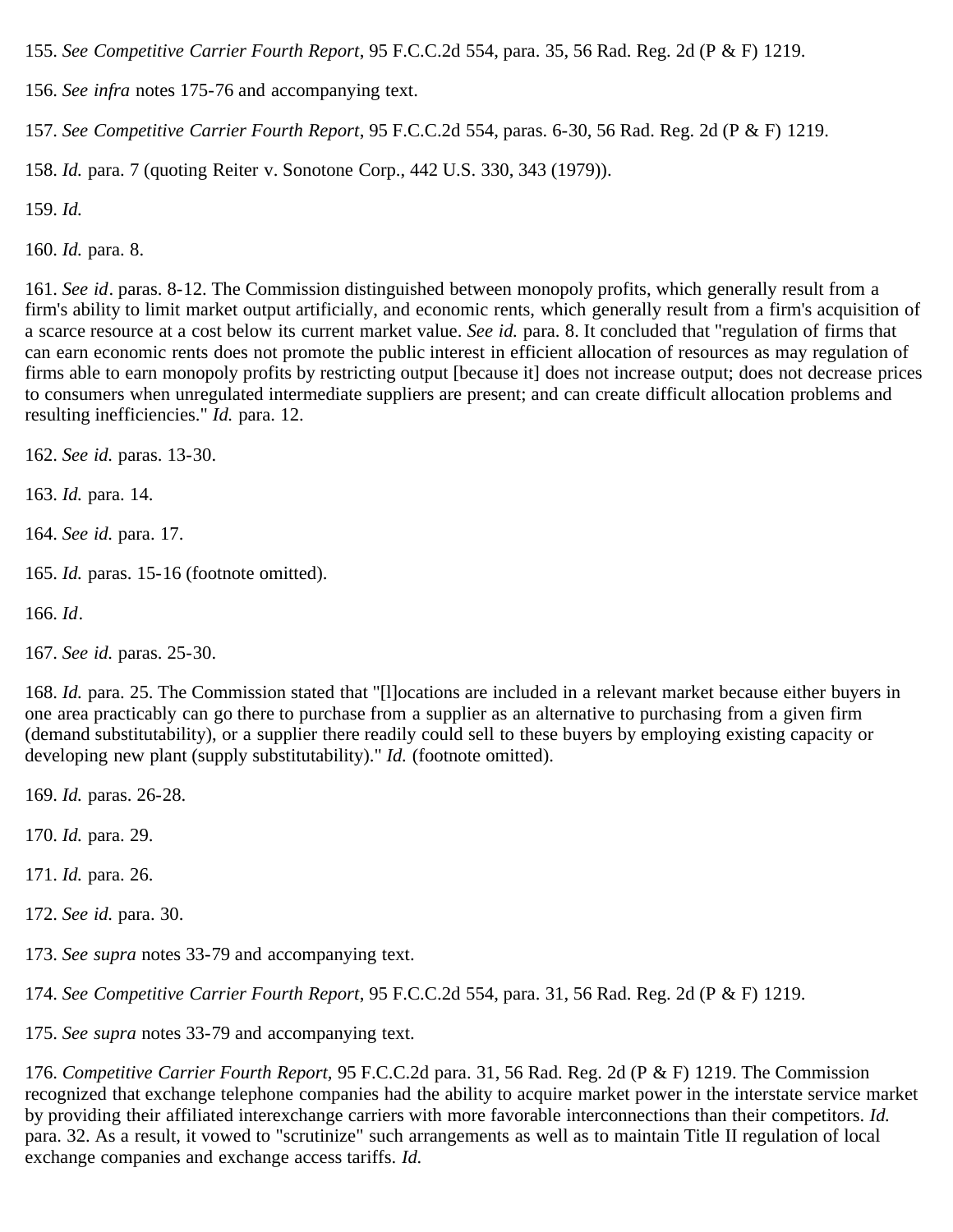<span id="page-46-0"></span>177. In the *First Report*, the Commission had rejected this broad definition of the relevant product and geographic markets in response to Western Union's opposition to its classification as a dominant carrier. *See supra* notes 50 and 54 and accompanying text. If the Commission had adopted this market definition then, Western Union would have been classified initially as a nondominant carrier. *See id.*

<span id="page-46-1"></span>178. *See id.* para. 37. The Commission expected to review the performance of these new nondominant carriers within 18 months in order to assess whether continuing streamlined regulation was appropriate. *See id.*

<span id="page-46-2"></span>179. *Id.*

<span id="page-46-3"></span>180. For example, "a carrier providing international services (subject to full regulation), domestic record carrier services with international interconnections (subject to streamlined regulation), and domestic resale services (subject to forbearance)." *See Competitive Carrier Fifth Report,* 98 F.C.C.2d 1191, para. 17, 56 Rad. Reg. 2d (P & F) 1204 (1984) (footnote omitted).

<span id="page-46-4"></span>181. *Competitive Carrier First Report*, 85 F.C.C.2d 1, 22 n.55, 52 Rad. Reg. 2d (P & F) 215, at 230 n.55 (1980); *see also supra* notes 27-30 and accompanying text.

<span id="page-46-5"></span>182. *Id.* at 22 n.55, 52 Rad. Reg. 2d (P & F) at 230 n.55.

<span id="page-46-6"></span>183. *Competitive Carrier Fourth Report*, 95 F.C.C.2d 554, para. 37, 56 Rad. Reg. 2d (P & F) 1219. The Commission did not define "separate affiliate" at this time. It later explained that, by referring to "separate affiliates," it did not intend to require carriers to establish the kind of structurally separate subsidiaries ordered in the *Second Computer Inquiry. See Competitive Carrier Fifth Report,* 98 F.C.C.2d 1191, para. 18, 56 Rad. Reg. 2d (P & F) 1204; *see also infra* note 187. The Commission decided, however, to subject GTE Sprint to forbearance because it was a "structurally separated affiliate" of GTE. *See supra* note 152.

<span id="page-46-7"></span>184. *See Competitive Carrier Fourth Report,* 95 F.C.C.2d 554, para. 37, 56 Rad. Reg. 2d (P & F) 1219.

<span id="page-46-8"></span>185. *See id*.

<span id="page-46-9"></span>186. *See id.*

<span id="page-46-10"></span>187. *Competitive Carrier Fifth Report,* 98 F.C.C.2d 1191, para. 17, 56 Rad. Reg. 2d (P & F) 1204 (1984). AT&T was the leading example of a carrier with mixed characteristics. *See Competitive Carrier Fourth Report,* 95 F.C.C.2d 554, para. 40, 56 Rad. Reg. 2d (P & F) 1219.

<span id="page-46-11"></span>188. The Commission defined "'affiliate' of an exchange telephone company" as "a carrier that is owned (in whole or part) or controlled by, or under common ownership (in whole or part) or control with, an exchange telephone company." *Competitive Carrier Fifth Report*, 98 F.C.C.2d 1191, para. 9, 56 Rad. Reg. 2d 1204. Although it acknowledged that exchange telephone companies with affiliated interexchange carriers had the ability and incentive to engage in anticompetitive conduct, such as cross-subsidization and discriminatory interconnection, the Commission did not find that the total structural separation ordered in the *Second Computer Inquiry* was necessary here. *See id*. Rather, it provided that "an exchange telephone company's affiliate qualifying for nondominant treatment must have separate books of account, and must not jointly own transmission or switching facilities with that exchange telephone company." *Id.* While it recognized that structural separation had been imposed successfully on "large exchange telephone companies," it concluded that the costs could outweigh the benefits if the same requirement applied to "smaller exchange telephone companies." *See id.* at 1198 n.23; *see also* Illinois Bell Tel. Co. v. FCC, 740 F.2d 465, 476 (7th Cir. 1984) (stating that "most of the independent companies, apart from GTE, are quite small firms that might find it very costly to establish separate subsidiaries"). By contrast, any exchange telephone company that offered its own "interstate services" was subject to regulation as a dominant carrier. *See Competitive Carrier Fifth Report,* 98 F.C.C.2d 1191, para. 9, 56 Rad. Reg. 2d 1204.

<span id="page-46-12"></span>189. A Domsat petition for forbearance by waiver filed pursuant to the *Fourth Report* led the Commission to consider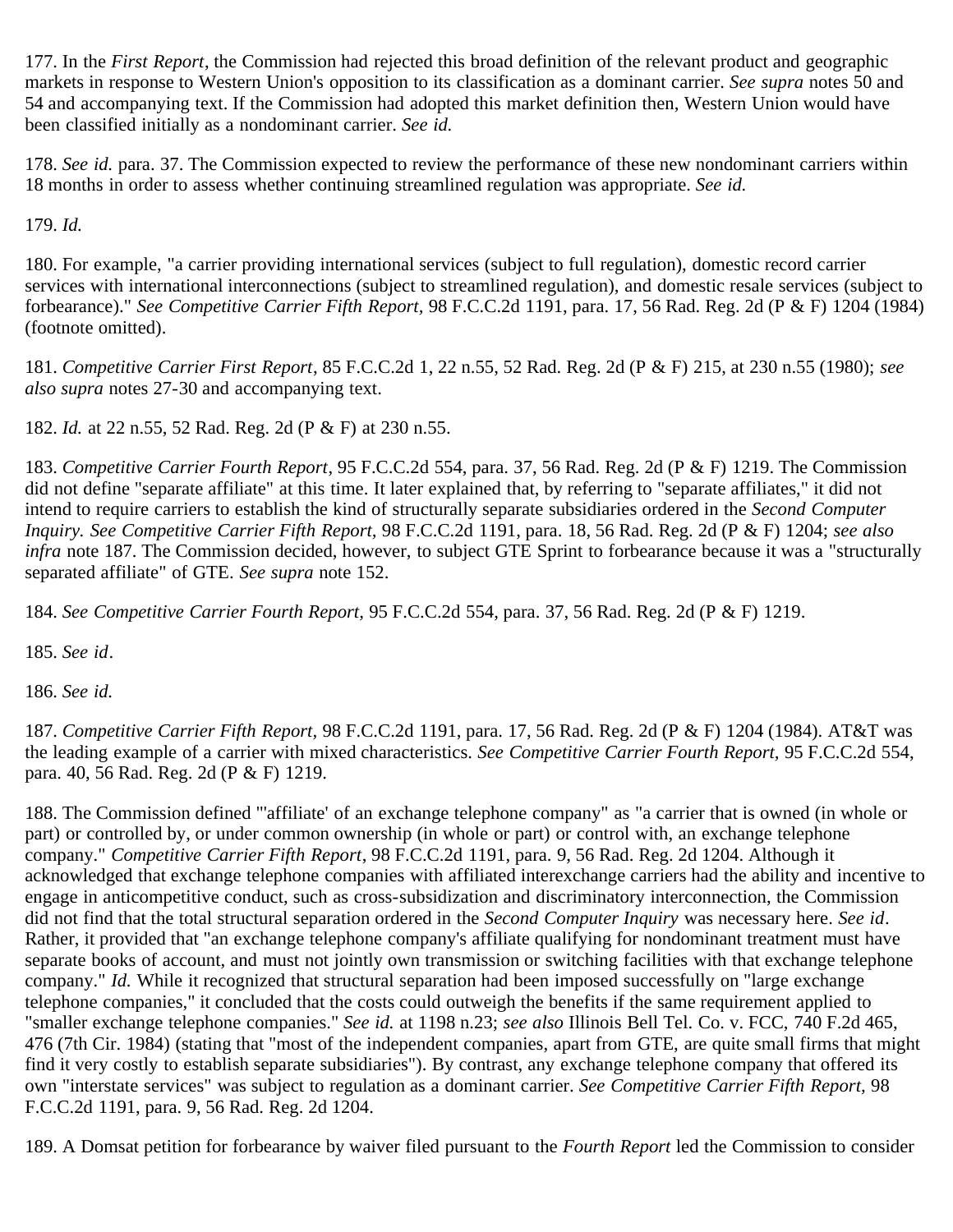extending permissive forbearance to all Domsats. *See Competitive Carrier Fifth Report,* 98 F.C.C.2d 1191, para. 12, 56 Rad. Reg 2d (P & F) 1204.

<span id="page-47-0"></span>190. As with the Domsats, an MCC petition for forbearance by waiver filed pursuant to the *Fourth Report* led the Commission to consider extending permissive forbearance to all MCCs. *See id.* para. 14.

<span id="page-47-1"></span>191. DEMS provide high-speed, two-way radio transmissions. *See id.* para. 19; *see also Competitive Carrier Fourth Report*, 95 F.C.C.2d 554, para. 40, 56 Rad. Reg. 2d (P & F) 1219 (1983). In the *Fourth Report*, the Commission noted that *Competitive Carrier* had not considered certain carriers, including DEMS, domestic public land mobile radio services, public coast maritime mobile radio services, multipoint distribution services, and cellular mobile radio services, for classification as nondominant carriers. *See id.* para. 40 & 1240 n.92 ("[p]ursuant to the *First Report,* resellers of these services are treated by forbearance") (emphasis removed). The Commission provided, however, that these carriers could petition for such consideration and thereby become subject to streamlined regulation or forbearance as long as they satisfactorily "address[ed] the relevant product and geographic markets, supported by factual evidence of demand and supply substitutability, and market power, supported by factual evidence of the level and change in market shares and entry." *See id.* para. 40. It is by this method that the Commission considered DEMS for forbearance treatment. *See Competitive Carrier Fifth Report,* 98 F.C.C.2d 1191, para. 19, 56 Rad. Reg. 2d (P & F) 1204.

<span id="page-47-2"></span>192. The Commission rejected a request by AT&T for regulation as a nondominant carrier. *Competitive Carrier Fifth Report*, 98 F.C.C.2d at 1193 n.4, 56 Rad. Reg. 2d (P & F) at 1206 n.4. MCI and others had opposed AT&T's petition for reclassification. *See id.*

<span id="page-47-3"></span>193. *See supra* notes 137-43 and accompanying text.

<span id="page-47-4"></span>194. *Competitive Carrier Fifth Report,* 98 F.C.C.2d 1191, para. 10, 56 Rad. Reg. 2d (P & F) 1204.

<span id="page-47-5"></span>195. *Id.*

<span id="page-47-6"></span>196. In extending permissive forbearance to DEMS, the Commission noted that DEMS would have close substitutes from the other carriers offering domestic, interstate, interexchange data, voice, record, and video services, that DEMS were a novelty and would have only a "minuscule" market share, that DEMS faced competition from established carriers and other methods of transmission, and that no oppositions to any DEMS tariffs or formal complaints regarding any DEMS service had been filed. *Id.* paras. 19-26. The Commission also found that forbearance particularly benefits new carriers, like DEMS, because often "it is more costly for a new carrier to prepare and file its first tariff than any subsequent tariff." *Id.* para. 23. Despite the apparent applicability of forbearance to all DEMS services, however, the Commission determined that it would regulate the DEMS services of exchange telephone companies as services of dominant carriers unless those companies offered such services through affiliated carriers. *Id.* para. 18.

<span id="page-47-7"></span>197. *Id.* para. 14; *see also id.* paras. 13-14, 23. The Commission noted, however, that it was "[un]able to quantify the benefits and costs discussed" in the *Fifth Report,* but "believe[d] that they are substantial." *Id.* at 1199 n.24, 56 Rad. Reg. 2d (P & F) at 1210 n.24. These carriers still had to file semi-annual reports on circuits in order to provide the Commission with information necessary to adopt regulations which ensured that the telecommunications industry was serving the public interest, and to comply with Title III of the Communications Act. *See id.* paras. 11, 14, 23.

<span id="page-47-8"></span>198. The *Sixth Report* only addressed section 203's tariff-filing requirements and did not pertain to section 214's facilities authorization requirements. *Competitive Carrier Sixth Report*, 99 F.C.C.2d 1020, paras. 1-26, 57 Rad. Reg. 2d (P & F) 1391 (1985).

<span id="page-47-9"></span>199. *Id*. para. 2 (footnote omitted).

<span id="page-47-10"></span>200. *Id*. paras. 23-27. The Commission ordered all forborne carriers to file supplements canceling their tariffs within six months and all carriers with mixed tariffs either to cancel their tariffs and file new ones only relating to services covered by traditional Title II or streamlined regulation or to issue revisions canceling the provisions relating to services subject to forbearance. *Id*. para. 23. The Commission would not accept new tariffs from forborne carriers, but would allow revisions to tariffs that had not yet been canceled. *Id*. para. 24. In place of tariffs, the Commission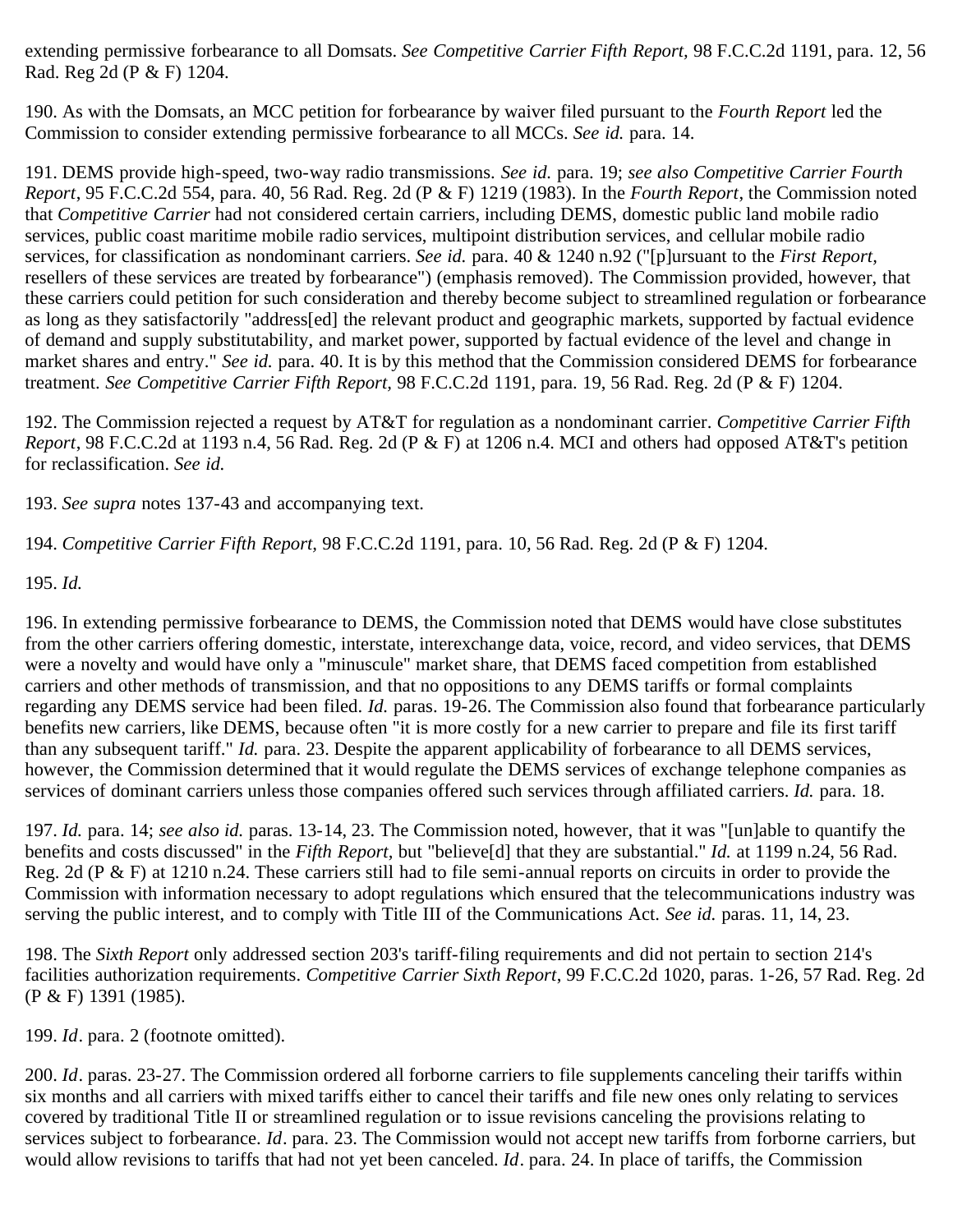required all forborne carriers to "maintain at their premises price and service information" and "copies of service contract and documentation of agreements and arrangements with all customers" in order to ensure that all carrier actions were consistent with the Communications Act and to facilitate the investigation of complaints. *Id*. para. 25.

<span id="page-48-0"></span>201. *Id*. para. 11. The opponents of mandatory forbearance included MCI and GTE Sprint. *Id*. at 1023 n.9, 57 Rad. Reg. 2d (P & F) at 1394 n.9 (citing MCI's position that "a tariff rate is the only legal rate").

<span id="page-48-1"></span>202. *Id*. para. 12.

<span id="page-48-2"></span>203. *Id*. (footnote omitted).

<span id="page-48-3"></span>204. *Id*. para. 16. AT&T supported mandatory forbearance on the grounds that nondominant carriers "cannot have 'the trappings of regulatory approval without the regulatory supervision.'" *Id*. para. 10 (quoting AT&T's comments at page 1); *cf*. Phonetele, Inc. v. AT&T, 664 F.2d 716, 733 (9th Cir. 1981) (noting that the Commission does not approve or adopt a tariff by allowing it to go into effect). In sum, AT&T argued that nondominant carriers cannot enjoy the benefits of competition without bearing the attendant responsibilities and costs. *Competitive Carrier Sixth Report*, 99 F.C.C.2d 1020, para. 10, 57 Rad. Reg. 2d (P & F) 1391 (1985).

<span id="page-48-4"></span>205. *See supra* notes 136-43 and accompanying text.

<span id="page-48-5"></span>206. *Competitive Carrier Sixth Report*, 99 F.C.C.2d 1020, at 1028-29 n.29, 57 Rad. Reg. 2d (P & F) at 1398 n.29.

<span id="page-48-6"></span>207. *Id*. para. 12.

<span id="page-48-7"></span>208. *Id*.

<span id="page-48-8"></span>209. *Id*. paras. 12-27.

<span id="page-48-9"></span>210. *Id*. para. 13 (quoting *Competitive Carrier Fifth Report*, 98 F.C.C.2d 1191, 1199 n.24, 56 Rad. Reg. 2d (P & F) 1204, 1210 n.24 (1984)).

<span id="page-48-10"></span>211. *Id*. para. 13 (concluding that "[s]ince carriers can ascertain their competitors' existing rates and keep track of any changes in those rates by reviewing the filed tariffs, carriers may be encouraged to maintain rates at an artificially high level [while] [w]ithout forborne carrier tariffs on file, carriers may initiate price cutting or generally institute rates at a lower level to meet directly customer demand").

<span id="page-48-11"></span>212. *Id*. para. 14 (pointing out that "[m]ere streamlined regulation of nondominant carriers does not remove any of the harmful effects and offers the consumers less benefit, and imposes unnecessary costs on such carriers, their subscribers, and society generally").

<span id="page-48-12"></span>213. *Id*. para. 18 (noting that "[a] tariff may be restrictive because it fosters an image that all possible service arrangements are defined within its text"). The Commission also stated that "maintenance of tariffs is likely to inhibit the development of the 'informed consumer' who diligently studies industry trends," a result that is antithetical to a competitive market. *Id*. para. 20.

<span id="page-48-13"></span>214. *Id*. para. 20 (arguing that "[t]he presence of effective tariffs on Commission premises may suggest that the Commission has, in fact, substantively evaluated them and found no objection"). *But see Competitive Carrier Second Report*, 91 F.C.C.2d 59, para. 19, 52 Rad. Reg. 2d (P & F) 187 (1982) (rejecting the notion that Commission regulation or certification is a "stamp of approval").

<span id="page-48-14"></span>215. *Competitive Carrier Fourth Report*, 95 F.C.C.2d 554, para. 37, 56 Rad. Reg. 2d (P & F) 1219 (1983).

<span id="page-48-15"></span>216. *Id*. paras. 33-35, 37.

<span id="page-48-16"></span>217. *Id*. para. 33.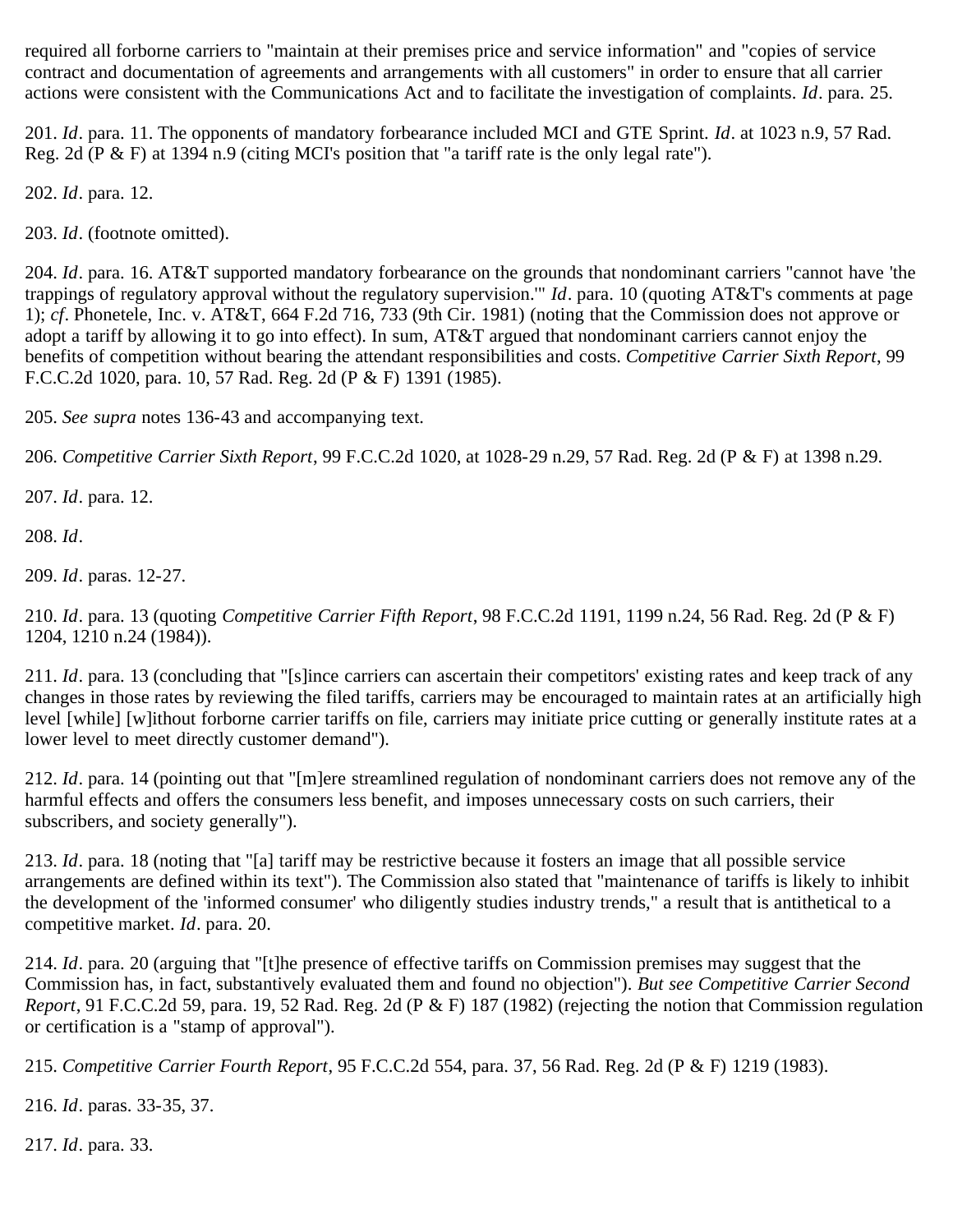<span id="page-49-0"></span>218. *Id*. paras. 33, 36.

<span id="page-49-1"></span>219. *Id*. para. 33.

<span id="page-49-2"></span>220. *Id*.

<span id="page-49-3"></span>221. *Id*.

<span id="page-49-4"></span>222. United States v. AT&T, 552 F. Supp. 131 (D.D.C. 1982) (filed November 20, 1974, the complaint alleged the monopolization of "telecommunications services and equipment in violation of 2 of the Sherman Act"), *aff'd sub nom*. Maryland v. United States, 460 U.S. 1001 (1983).

<span id="page-49-5"></span>223. *Id*. at 139 n.20.

<span id="page-49-6"></span>224. *Competitive Carrier Second Report*, 91 F.C.C.2d 59, 52 Rad. Reg. 2d (P & F) 187 (1982).

<span id="page-49-7"></span>225. United States v. AT&T, 552 F. Supp. at 222-34. Upon the enactment of the Telecommunications Act, this consent decree and the consent decree governing GTE and its operating companies were no longer in effect. *See* Telecommunications Act of 1996, Pub. L. No. 104-104, sec. 601(a)(1)-(2), 110 Stat. 56, 143.

<span id="page-49-8"></span>226. United States v. AT&T, 552 F. Supp. at 160. The AT&T reorganization resulted in the assignment of the 22 BOCs to seven regional holding companies. *Id*. at 142 n.41.

<span id="page-49-9"></span>227. On January 14, 1949, the federal government filed an antitrust action against Western Electric and AT&T. *Id*. at 135. That litigation, which focused on the defendants' alleged domination of the telecommunications equipment market, ended on January 24, 1956, with the entry of a consent decree that enjoined AT&T from engaging in businesses other than common carrier communications services, restricted Western Electric to manufacturing telecommunications equipment only for the Bell System, and required the defendants to license their patents to all applicants. *Id*. at 136, 138.

<span id="page-49-10"></span>228. *Id*. at 223.

<span id="page-49-11"></span>229. *Id*.

<span id="page-49-12"></span>230. *Id*.

<span id="page-49-13"></span>231. *Id*.

<span id="page-49-14"></span>232. *Id*. AT&T also allegedly shifted costs from its competitive businesses to its monopoly local telephone service, thereby enabling it to underprice its competition and recoup the shifted costs through its rate-based regulation. *Id*. at 172.

<span id="page-49-15"></span>233. *Id*. at 223.

<span id="page-49-16"></span>234. *Id*. at 224. BOCs could provide service only in "Local Access and Transport Areas" (LATAs), defined as "one or more contiguous local exchange areas serving common social, economic, and other purposes, even where such configuration transcends municipal or other local governmental boundaries." *Id*. at 229. BOCs therefore could provide service that was traditionally "long distance" as long as it was within their assigned LATA. *Id*.

<span id="page-49-17"></span>235. To obtain the removal of a restriction, a BOC had to show "that there is no substantial possibility that it could use its monopoly power to impede competition in the market it seeks to enter." *Id*. at 225; *see also* United States v. Western Elec. Co., 890 F. Supp. 1 (D.D.C. 1995) (granting BOCs' motion to modify section II(D) of the *MFJ*, subject to certain conditions, in order to allow them to provide cellular and other wireless services across LATA boundaries).

<span id="page-49-18"></span>236. United States v. AT&T, 552 F. Supp. at 227. The Telecommunications Act expressly provides for BOC entry into the interexchange market. *See* Telecommunications Act of 1996, Pub. L. No. 104-104, sec. 151, 271-76, 110 Stat. 56,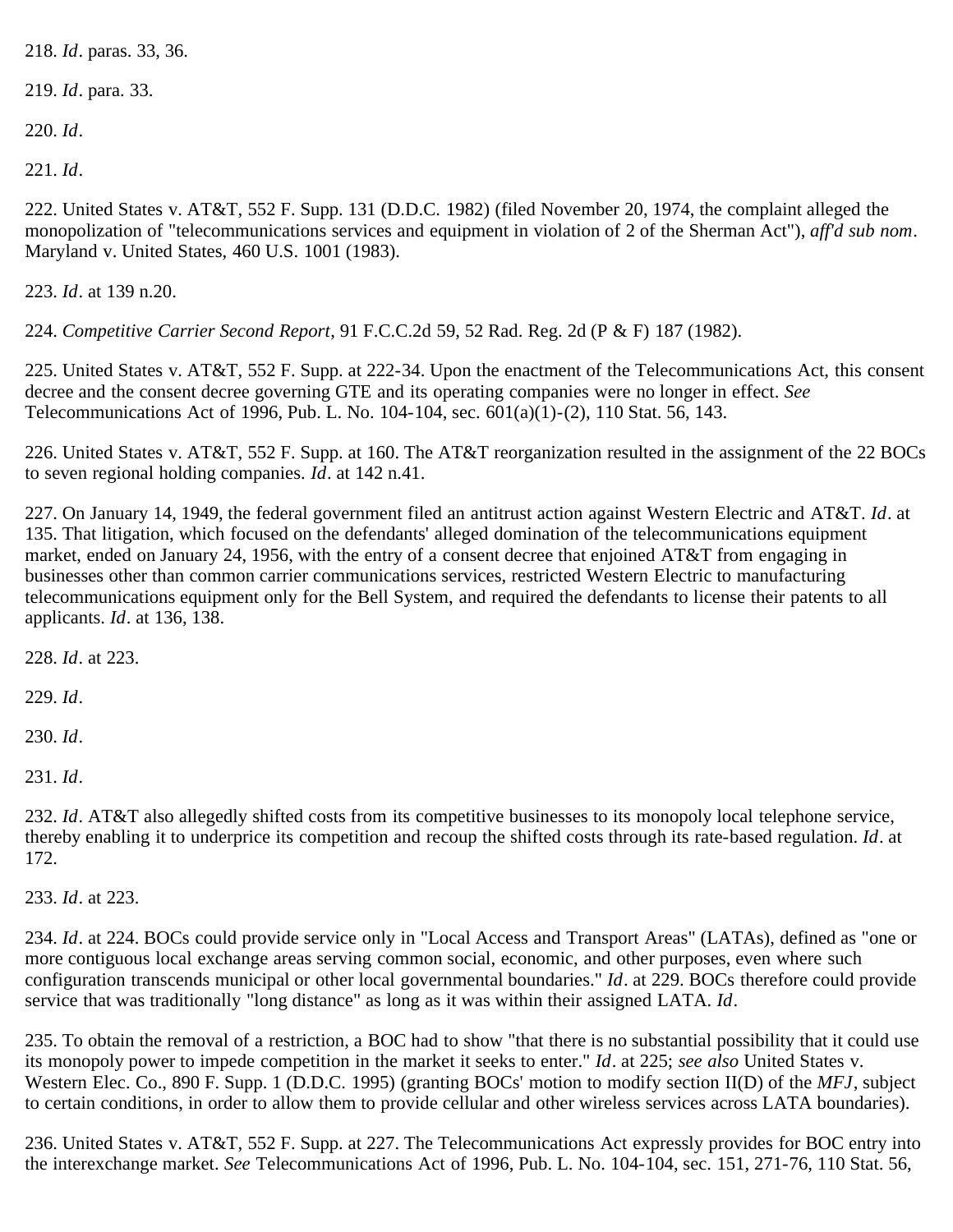86-107. It departs from the *MFJ* by allowing BOCs to offer "out-of-region" and "incidental" interLATA services immediately, but retains the spirit of the *MFJ* by imposing numerous restrictions that BOCs must satisfy before they can offer "in-region" interLATA services. *Id*. sec. 151, 271(b)-(c), (j), 110 Stat. at 86-89.

<span id="page-50-0"></span>237. United States v. AT&T, 552 F. Supp. at 227.

<span id="page-50-1"></span>238. *Id*.

<span id="page-50-2"></span>239. *Id*. at 171. AT&T admitted that its share of interexchange revenues at that time was approximately 77 percent while others asserted that its market share actually exceeded 90 percent. *Id*. at 171 n.170.

<span id="page-50-3"></span>240. *Id*. at 171. Judge Greene noted that "monopoly power" is "'the power to control prices or exclude competition.'" *Id.* (quoting United States v. Grinnell Corp., 384 U.S. 563, 571 (1966)).

<span id="page-50-4"></span>241. *Id*. at 171-72. Examples of technological innovation that facilitated competition cited by Judge Greene included the development of satellites and microwave transmission. *Id*. at 172 n.173. Judge Greene noted that the growing resale and sharing of AT&T's services also promoted competition. *Id*.

<span id="page-50-5"></span>242. *Id*. at 172. Judge Greene acknowledged that AT&T was the only interexchange carrier on certain routes, some of which were less profitable rural routes. *Id*. He did not believe, however, that AT&T would monopolize prices in those instances, even if some of those routes became lucrative, because such action would encourage other firms to enter those markets. *Id*.

<span id="page-50-6"></span>243. *Id*.

<span id="page-50-7"></span>244. *See generally infra* note 253.

<span id="page-50-8"></span>245. *See Competitive Carrier Fourth Report*, 95 F.C.C.2d 554, 557 n.6, 56 Rad. Reg. 2d (P & F) 1219, 1221 n.6 (1983).

<span id="page-50-9"></span>246. *Id*.

<span id="page-50-10"></span>247. *Id.* at 575 n.69, 56 Rad. Reg. 2d (P & F) at 1235 n.69.

<span id="page-50-11"></span>248. *Id*.

<span id="page-50-12"></span>249. *Competitive Carrier Fifth Report*, 98 F.C.C.2d 1191, 1197 n.20, 56 Rad. Reg. 2d (P & F) 1204, 1209 n.20 (1984).

<span id="page-50-13"></span>250. *Id*. at 1198-99 n.23, 56 Rad. Reg. 2d at 1210 n.23.

<span id="page-50-14"></span>251. *Competitive Carrier Sixth Report*, 99 F.C.C.2d 1020, 1029 n.33, 57 Rad. Reg. 2d (P & F) 1391, 1398 n.33 (1985).

<span id="page-50-15"></span>252. *But see Competitive Carrier Fourth Report*, 95 F.C.C.2d 554, para. 40, 56 Rad. Reg. 2d (P & F) 1219 (1983) (pointing out that *Competitive Carrier* did not originally involve "providers of domestic public land mobile radio services, public coast maritime mobile radio services, multipoint distribution services, digital electronic message services, and cellular mobile radio services"); *see also supra* note 34.

<span id="page-50-16"></span>253. *See supra* notes 35-47 and accompanying text.

<span id="page-50-17"></span>254. In October 1983, the Commission sought comments on "the appropriate long-run regulation of AT&T's basic interstate services under the policies of the Communications Act of 1934 and the statutory obligation of th[e] Commission." *In re* Long-Run Regulation of AT&T's Basic Domestic Interstate Services, *Notice of Inquiry*, 95 F.C.C.2d 510 (1983) [hereinafter *AT&T Notice of Inquiry*]. The Commission commenced the *AT&T Notice of Inquiry* in order to, among other things, address "fundamental changes in the telecommunications marketplace," such as the AT&T divestiture. *Id*. para. 2. The Commission intended "to look into the future and begin the public policy discussion" regarding the course it should take to regulate AT&T in the public interest, but did not seek to adopt any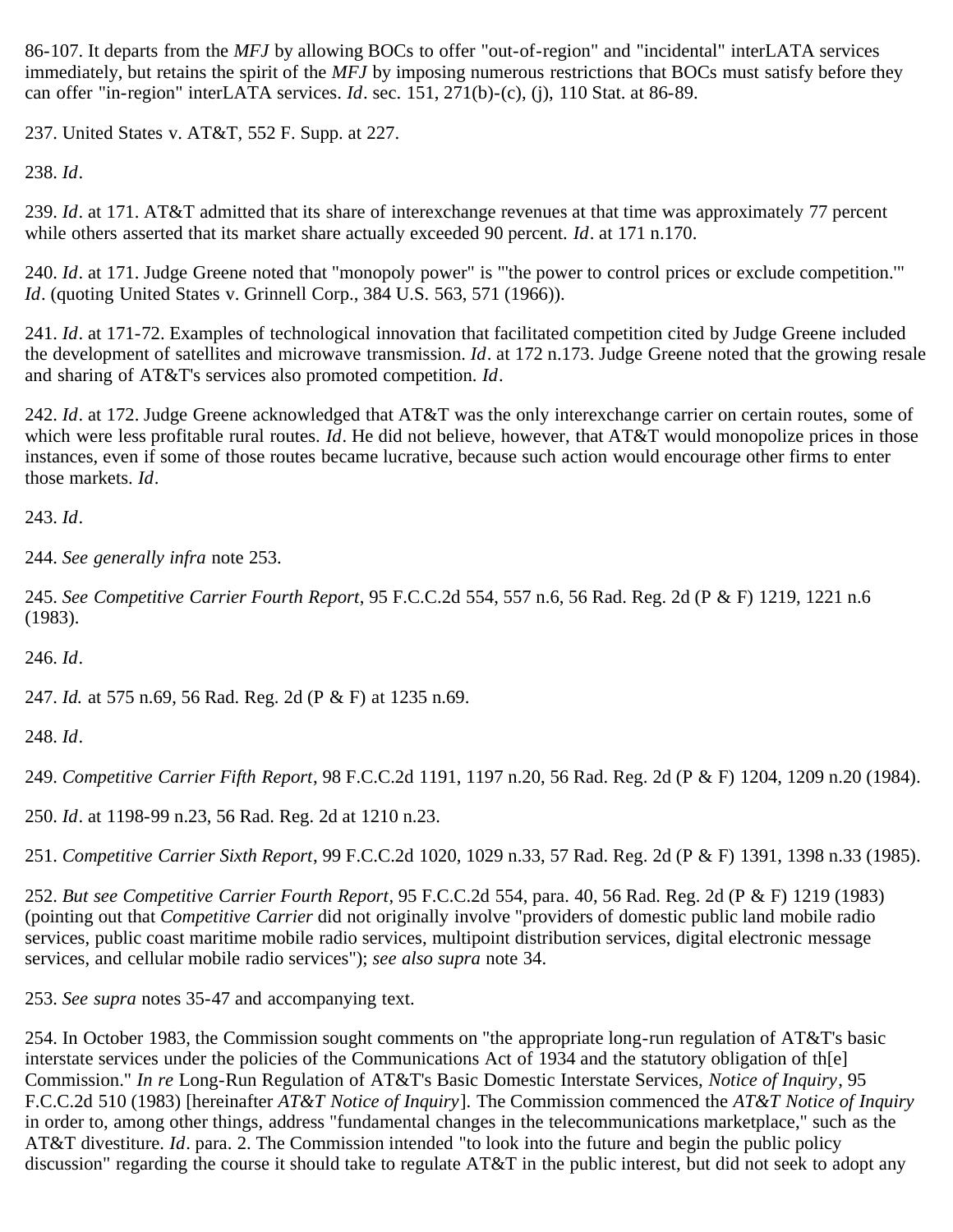deregulatory policies immediately. *Id*. para. 1. Nevertheless, nearly seven years later, the Commission terminated this proceeding without adopting a new regulatory approach to AT&T. *See In re* Long-Run Regulation of AT&T's Basic Domestic Interstate Services, *Order*, 5 FCC Rcd. 5411 (1990). Ironically, the Commission took this action for the same reason it commenced the *AT&T Notice of Inquiry*, the "fundamental changes that have taken place in the telecommunications industry since the proceeding was initiated." *Id*. para. 1. The Commission cited the *MFJ* as evidence of these changes. *Id*. para. 3.

<span id="page-51-0"></span>255. *See supra* note 2 and accompanying text; *see also Competitive Carrier Fourth Report*, 95 F.C.C.2d 554, para. 17, 56 Rad. Reg. 2d (P & F) 1219.

<span id="page-51-1"></span>256. *Competitive Carrier First Report*, 85 F.C.C.2d 1, para. 62, 52 Rad. Reg. 2d (P & F) 215 (1980); *see also supra* notes 2, 38-44 and accompanying text.

<span id="page-51-2"></span>257. United States v. AT&T, 552 F. Supp. at 223, *supra* notes 229-32 and accompanying text.

<span id="page-51-3"></span>258. *Competitive Carrier Sixth Report*, 99 F.C.C.2d 1020, 1029 n.33, 57 Rad. Reg. 2d (P & F) 1391, 1398 n.33 (1985).

<span id="page-51-4"></span>259. The Commission later conceded that, due to the *MFJ*, "AT&T lost any ability to discriminate against its longdistance competitors through its control of bottleneck local interconnection facilities." *In re* Competition in the Interstate Interexchange Marketplace, *Notice of Proposed Rulemaking*, 5 FCC Rcd. 2627, para. 39, 67 Rad. Reg. 2d (P & F) 1010 (1990) (footnote omitted) [hereinafter *Interexchange Notice*]. The Commission further admitted that "this control had been a principal basis for [its] classification of AT&T as a dominant carrier in the *Competitive Carrier* proceeding." *Id*.

<span id="page-51-5"></span>260. *Competitive Carrier First Report* , 85 F.C.C.2d 1, para. 1, 52 Rad. Reg. 2d (P & F) 215. For an explanation of MTS and WATS services, *see supra* note 69 and accompanying text.

<span id="page-51-6"></span>261. United States v. AT&T, 552 F. Supp. at 171-72; *see supra* notes 237-41 and accompanying text.

<span id="page-51-7"></span>262. United States v. AT&T, 552 F. Supp. at 223; *see supra* notes 229-32 and accompanying text.

<span id="page-51-8"></span>263. *Competitive Carrier Fifth Report*, 98 F.C.C.2d 1191, para. 18, 56 Rad. Reg. 2d (P & F) 1204 (footnote omitted). The Commission noted that the basic services of AT&T Information Systems, which was structurally separate from AT&T Communications, were subject to forbearance. *Id*. para. 18 n.40.

<span id="page-51-9"></span>264. *Competitive Carrier Fourth Report*, 95 F.C.C.2d 554, para. 7, 56 Rad. Reg. 2d (P & F) 1219 (1983) (citing 2 P. Areeda & D. Turner, Antitrust Law 322 (1978)); *see also Competitive Carrier First Report*, 85 F.C.C.2d 1, paras. 15, 54, 56, 52 Rad. Reg. 2d (P & F) 1980 and *supra* notes 17-19 and accompanying text.

<span id="page-51-10"></span>265. *Competitive Carrier Further Notice*, 84 F.C.C.2d 445, para. 25 (1981). Although the Commission has no statutory authority to prohibit carriers from challenging rivals' tariffs or to require that carriers demonstrate harm to consumers through the filing of joint carrier-consumer petitions, the Commission could lobby Congress for such power on the grounds that these challenges ordinarily have anticompetitive motives and effects. To date, the Commission apparently has not done so.

<span id="page-51-11"></span>266. 47 U.S.C. 214(a) (1994).

<span id="page-51-12"></span>267. *Competitive Carrier Fifth Report*, 98 F.C.C.2d 1191, para. 23, 56 Rad. Reg. 2d (P & F) 1204.

<span id="page-51-13"></span>268. Some carriers argued that they "would sustain increased administrative costs to negotiate contracts with individual customers and to replace certain protections that they believe the tariff filing process . . . affords them." *Competitive Carrier Sixth Report*, 99 F.C.C.2d 1020, para. 6, 56 Rad. Reg. 2d (P & F) 1391 (1985); *see also id*. para. 17 (pointing out that "[w]ith the tariff mechanism no longer available, carriers accustomed to dealing with their customers by tariff rather than by other methods traditionally used by non-regulated businesses might perceive some increased administrative burdens, at least initially"). In addition, forbearance may have cost nondominant carriers the opportunity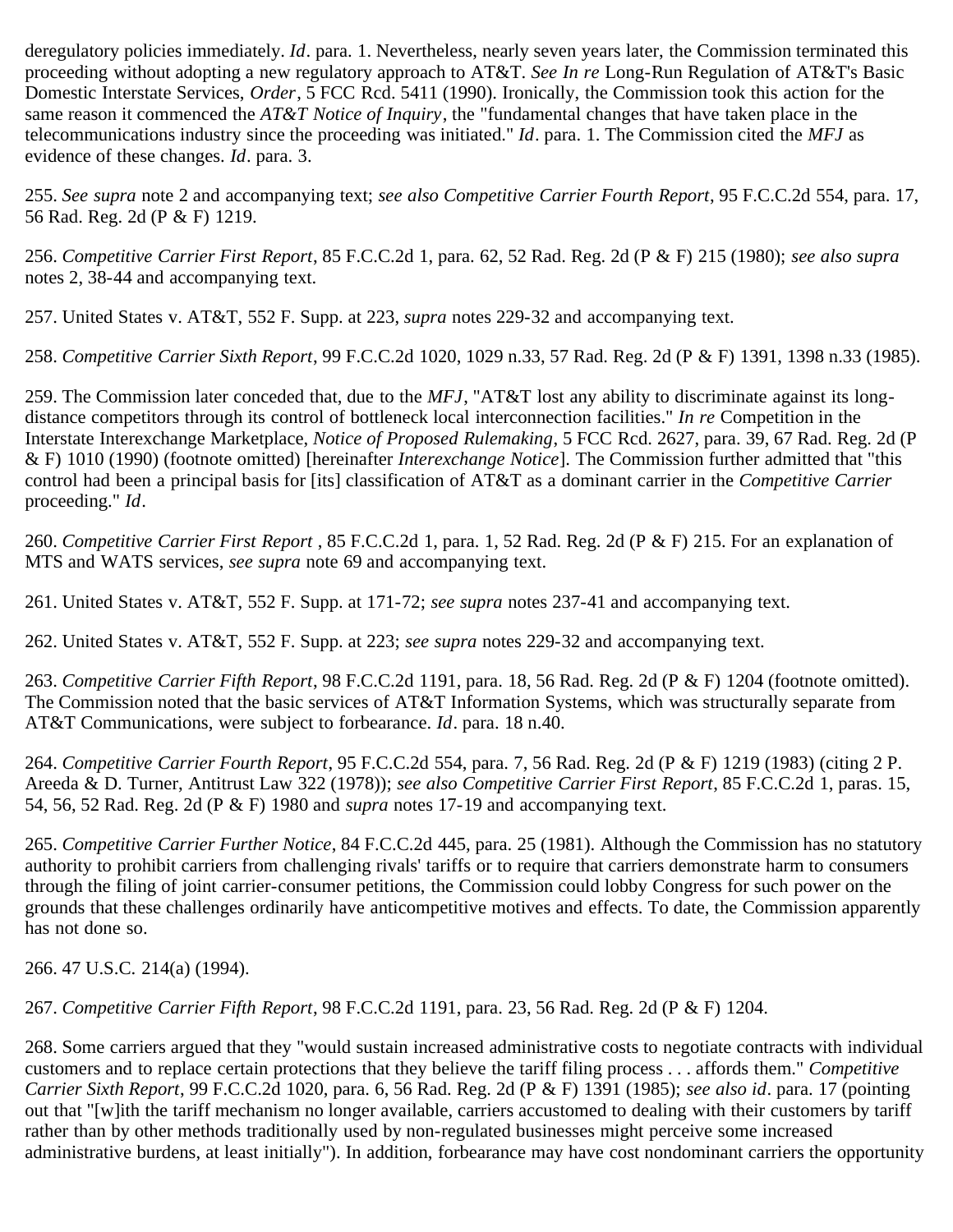to obtain artificially high prices for their services as a result of tacit price collusion with dominant firms. *See Competitive Carrier Further Notice*, 84 F.C.C.2d 445, and *infra* notes 285-286 and accompanying text.

<span id="page-52-0"></span>269. 47 U.S.C. 204(a)(1) (1994) (emphasis added).

<span id="page-52-1"></span>270. *Id*. The Commission has discretion to suspend tariff filings "in whole or in part but not for a longer period than five months beyond the time when it would otherwise go into effect." *Id*.

<span id="page-52-2"></span>271. *Competitive Carrier Further Notice*, 84 F.C.C.2d 445, para. 25.

<span id="page-52-3"></span>272. *Competitive Carrier Fifth Report*, 98 F.C.C.2d 1191, para. 9, 56 Rad. Reg. 2d (P & F) 1204; *see also supra* note 187.

<span id="page-52-4"></span>273. *Id.* para. 9.

<span id="page-52-5"></span>274. This outcome was inconsistent, however, with the concern expressed by the Commission in the *Fifth Report* that imposing substantial regulatory burdens on the "smaller exchange telephone companies" could outweigh the benefits. *Id*. para. 9; *see also supra* note 187. To prevent costs from outweighing the benefits, the Commission had decided not to require complete structural separation of the exchange telephone companies from their interexchange affiliates. *See supra* note 187.

<span id="page-52-6"></span>275. A dominant carrier like AT&T, by contrast, still maintained a substantial revenue advantage over nondominant carriers despite the discrepancy in regulatory costs created by forbearance. *Competitive Carrier First Report*, 85 F.C.C.2d 59, 52 Rad. Reg. 2d (P & F) 215 (1980); *see supra* note 71. Consequently, the additional regulatory costs imposed on AT&T served only to achieve greater balance between the funds available to AT&T and nondominant carriers in the conduct of their businesses.

<span id="page-52-7"></span>276. *See*, *e.g.*, *Competitive Carrier Further Notice*, 84 F.C.C.2d 445; *Competitive Carrier Fifth Report*, 98 F.C.C.2d at 1199 n.24, 56 Rad. Reg. 2d (P & F) at 1210 n.24; *Competitive Carrier Sixth Report*, 99 F.C.C.2d 1020, para. 14, 57 Rad. Reg. 2d (P & F) 1391 (1985).

<span id="page-52-8"></span>277. *Competitive Carrier Fourth Further Notice*, 96 F.C.C.2d 922, para. 2 (1984); *see also Competitive Carrier Sixth Report*, 99 F.C.C.2d 1020, 1030 n.37, 57 Rad. Reg. 2d (P & F) 1391, 1399 n.37.

<span id="page-52-9"></span>278. *See supra* notes 23-26, 31, 205, 214 and accompanying text.

<span id="page-52-10"></span>279. *See Competitive Carrier Further Notice*, 84 F.C.C.2d 445, para. 28; *Competitive Carrier Sixth Report*, 99 F.C.C.2d 1020, para. 14, 57 Rad. Reg. 2d (P & F) 1391.

<span id="page-52-11"></span>280. *Competitive Carrier Sixth Report*, 99 F.C.C.2d 1020, para. 14, 57 Rad. Reg. 2d (P & F) 1391. The Commission disagreed with certain carriers, including MCI and GTE Sprint, that claimed forbearance would not significantly reduce its costs. *Id*. at 1025 (pointing out that these carriers "argued that any cost savings would be offset by additional costs incurred as a result of increased investigations of complaints, increased staff time spent responding to individual customer inquiries and increased time required to review petitions for rulings on discriminatory practices").

<span id="page-52-12"></span>281. *Competitive Carrier Fifth Report*, 98 F.C.C.2d 1191, 56 Rad. Reg. 2d (P & F) 1204; *see supra* note 194 and accompanying text.

<span id="page-52-13"></span>282. *See* 47 U.S.C. 151 (1994); *see also supra* notes 8-11 and accompanying text.

<span id="page-52-14"></span>283. *Competitive Carrier Second Report*, 91 F.C.C.2d 59, para.12, 52 Rad. Reg. 2d (P & F) 187 (1982).

<span id="page-52-15"></span>284. *Competitive Carrier Sixth Report*, 99 F.C.C.2d 1020, para. 18, 57 Rad. Reg. 2d (P & F) 1391.

<span id="page-52-16"></span>285. *Competitive Carrier Further Notice*, 84 F.C.C.2d 445, para. 27 (1981); *see also Competitive Carrier Fifth Report*, 98 F.C.C.2d 1191, para. 10, 56 Rad. Reg. 2d (P & F) 1204 (stating "[f]orbearance can stimulate competition by ...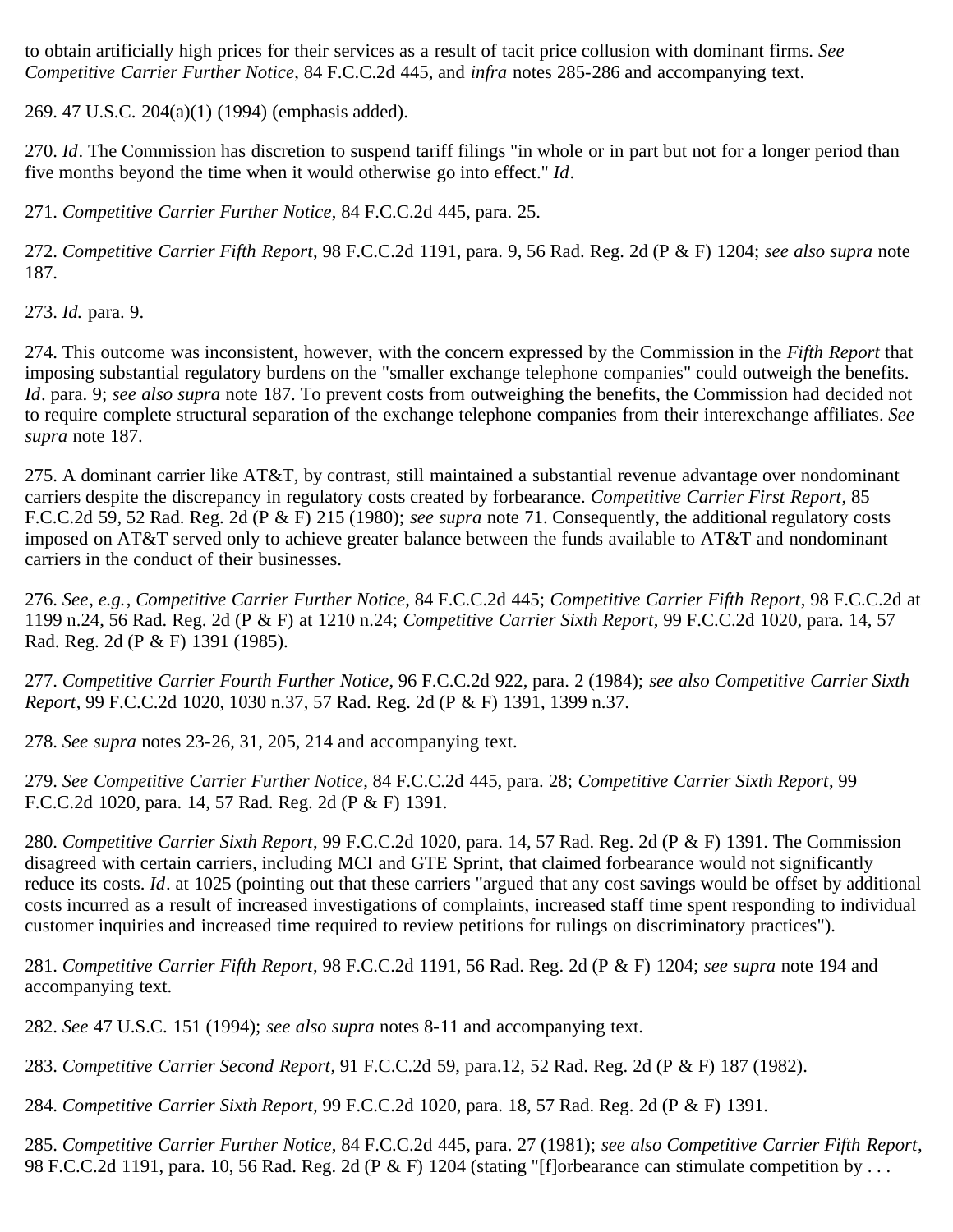decreasing the disclosure of competitively-sensitive information to rival carriers").

<span id="page-53-0"></span>286. *Competitive Carrier Further Notice*, 84 F.C.C.2d 445, para. 26.

<span id="page-53-1"></span>287. Competitive pricing enabled firms to structure their prices according to their customers' needs and market conditions. For example, firms could offer volume discounts to their large customers or lower prices to the general public in the attempt to improve their business. *Id*. para. 24.

<span id="page-53-2"></span>288. *Id*. para. 30.

<span id="page-53-3"></span>289. Before it adopted forbearance, the Commission observed that "firms typically face a series of rival firms offering similar service to the same location." *Id*.

<span id="page-53-4"></span>290. 47 U.S.C. 203(b)(1), 214 (1994).

<span id="page-53-5"></span>291. Forbearance had the potential to discourage dominant carriers from innovating. Because traditional Title II regulation required these carriers to file their business plans with the Commission before their effective date, forborne carriers could review these filings and, if feasible, beat the dominant carriers to the market with their own comparable new services.

<span id="page-53-6"></span>292. MCI v. FCC, 765 F.2d 1186 (D.C. Cir. 1985). Although it apparently approved of permissive forbearance because it could forbear from filing tariffs and applying for facilities authorizations at its pleasure, MCI apparently disapproved of mandatory forbearance because that policy denied it certain advantages offered by the regulatory process. *See, e.g.*, *Competitive Carrier Sixth Report*, 99 F.C.C.2d 1020, 1024 n.13, 57 Rad. Reg. 2d (P & F) 1391, 1395 n.13 (1985) (discussing administrative costs incurred to negotiate service contracts on individual bases).

<span id="page-53-7"></span>293. AT&T v. FCC, 978 F.2d 727 (D.C. Cir. 1992).

<span id="page-53-8"></span>294. *Id*.

<span id="page-53-9"></span>295. MCI v. AT&T, 114 S. Ct. 2223 (1994). For an explanation of how the issue of permissive forbearance arose again, *see infra* notes 336-339 and accompanying text.

<span id="page-53-10"></span>296. The Court split five to three, with Justice O'Connor taking no part in the consideration or decision of the matter. *Id*. at 2226. The rationale of the majority opinion was equally applicable to mandatory forbearance. *See infra* notes 342-62 and accompanying text.

<span id="page-53-11"></span>297. *See* MCI v. FCC, 765 F.2d at 1189. The court also granted MCI's motion for a stay of the *Sixth Report* and ordered expedited briefing and oral argument on the petition for review. *Id*. at 1188. Although MCI filed its petition for review one day after the Commission published the *Sixth Report*, well within the 60-day period for such petitions, the Commission claimed that the petition nevertheless was untimely on the grounds that MCI could not challenge this report when it previously had not challenged either the *Second Report* or the *Fourth Report*. *Id*. at 1189-90. The court, however, disagreed. *Id*. at 1190. It first dismissed the Commission's reliance on the *Second Report* as inapposite because that report only had applied to resellers of basic communications services. *Id*. It then rejected the Commission's reliance on the *Fourth Report*, holding that "[o]nly when the Commission turned permission into command did MCI's aggrievement become evident and plainly adequate to support a challenge to the Commission's forbearance authority." *Id*. (footnote omitted.)

<span id="page-53-12"></span>298. *Id*. at 1191 (quoting 47 U.S.C. 203(a) (1982) (emphasis and deletions in original)).

<span id="page-53-13"></span>299. *Id*.

<span id="page-53-14"></span>300. *Id*.

<span id="page-53-15"></span>301. *Id*.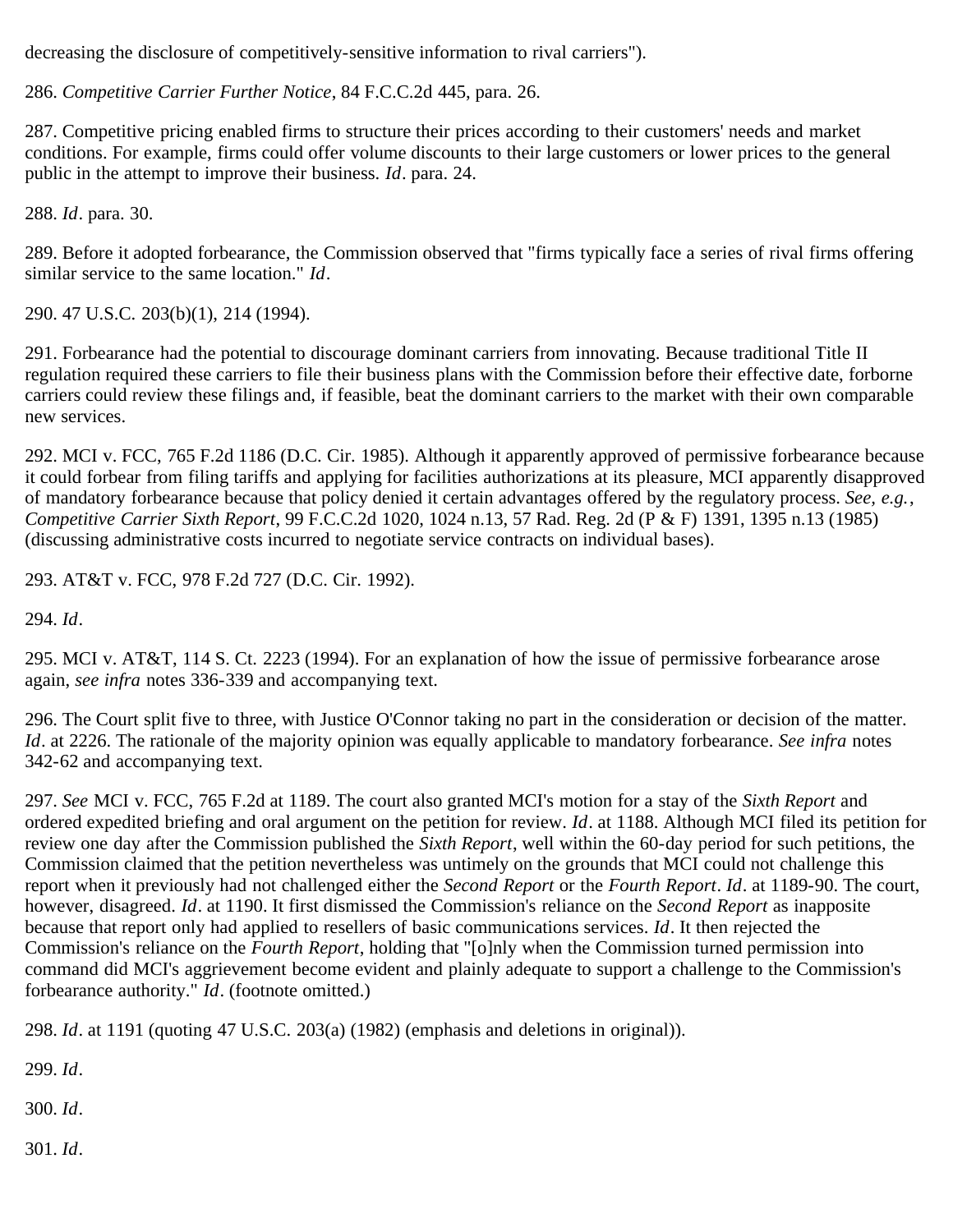#### <span id="page-54-0"></span>302. *Id*.

<span id="page-54-1"></span>303. *Id*. (quoting 47 U.S.C. 203(a) (1982) (emphasis and deletions in original)).

<span id="page-54-2"></span>304. *Competitive Carrier Sixth Report*, 99 F.C.C.2d 1020, 57 Rad. Reg. 2d (P & F) 1391 (1985); *see supra* notes 197- 213 and accompanying text.

<span id="page-54-3"></span>305. MCI v. FCC, 765 F.2d 1186, 1192 (D.C. Cir. 1985).

<span id="page-54-4"></span>306. *Id*. The court quoted *AT&T v. FCC*, 572 F.2d 17, 25 (2d Cir. 1978), which stated that "[t]he Communications Act requires . . . *that carriers file their tariffs with the FCC* . . ." and *AT&T v. FCC*, 487 F.2d 865, 879 (2d Cir. 1973), which stated that "under Section 203(b) the Commission may only modify requirements as to the form of, and information contained in, tariffs and the thirty days notice provision." MCI v. FCC, 765 F.2d at 1192 (emphasis and ellipses in original).

<span id="page-54-5"></span>307. MCI v. FCC, 765 F.2d at 1192-93. The court quoted the Commission's comments in *Western Union Tel. Co.*, *Memorandum Opinion and Order*, 75 F.C.C.2d 461, para. 47 (1980), that "[t]here can be no question that tariffs are essential to the entire administrative scheme of the Act" and that "[t]he importance of tariffs and the requirement that common carriers--all common carriers--must offer all of their communications services to the public through published tariffs is well established." MCI v. FCC, 765 F.2d at 1192-93 (emphasis removed). The court also quoted the Commission's brief in *AT&T v. FCC*, 572 F.2d at 49-50, which stated that "[t]he Commission has affirmative commands from Congress to ensure . . . that rates and practices are set forth in tariffs filed with the FCC" and that "[t]he agency has no authority to ignore these commands, even if market forces arguably are present which undercut the 'natural monopoly' justification for regulation." MCI v. FCC, 765 F.2d at 1193 (emphasis removed).

<span id="page-54-6"></span>308. MCI v. FCC, 765 F.2d at 1193.

<span id="page-54-7"></span>309. *Id*. at 1194. The Commission relied on *Central & S. Motor Freight Tariff Ass'n v. United States*, 757 F.2d 301 (D.C. Cir. 1985) (motor carriers); *Brae Corp. v. United States*, 740 F.2d 1023 (D.C. Cir. 1984) (rail carriers); and *National Small Shipments Traffic Conference, Inc. v. Civil Aeronautics Bd.*, 618 F.2d 819 (D.C. Cir. 1980) (air carriers). MCI v. FCC, 765 F.2d at 1194-1195; *see also* Western Union Tel. Co. v. FCC, 674 F.2d 160 (2d Cir. 1982) (affirming Commission order permitting international record carriers to detariff their terminal equipment offerings).

<span id="page-54-8"></span>310. MCI v. FCC, 765 F.2d at 1194. The D.C. Circuit asserted that the applicable statutes in those cases were distinguishable from section 203 of the Communications Act because, rather than authorizing modifications, they permitted the governing agencies to exempt carriers from the tariff filing requirements. *Id*. at 1194-95; *see also Central & S. Motor Freight Tariff Ass'n*, 757 F.2d at 306 (relevant statute states that the Interstate Commerce Commission "may grant relief from" its terms to motor contract carriers "when relief is consistent with the public interest and the transportation policy of section 10101 of [Title 49]"); *Brae Corp.*, 740 F.2d at 1034-35 (citing 44 U.S.C. 10505(a) which authorizes Interstate Commerce Commission to "exempt" rail carriers from certain regulations); *National Small Shipments Conf.*, 618 F.2d at 827 (citing 44 U.S.C. 1388(c) which allows the Civil Aeronautics Board to "exempt" all air cargo carriers from "any" statutory provisions that it deems appropriate).

<span id="page-54-9"></span>311. MCI v. FCC, 765 F.2d at 1195 (quoting 47 U.S.C. 222(b)(1) (emphasis supplied by court)). For a discussion of the Record Carrier Competition Act of 1981, *see supra* note 153.

<span id="page-54-10"></span>312. *Id.* at 1195.

<span id="page-54-11"></span>313. *Id*.

<span id="page-54-12"></span>314. *Id*.

<span id="page-54-13"></span>315. *See id.* and *supra* note 296 and accompanying text.

<span id="page-54-14"></span>316. AT&T v. FCC, 978 F.2d 727 (D.C. Cir. 1992); *see also In re* AT&T v. MCI, *Memorandum Opinion and Order*, 7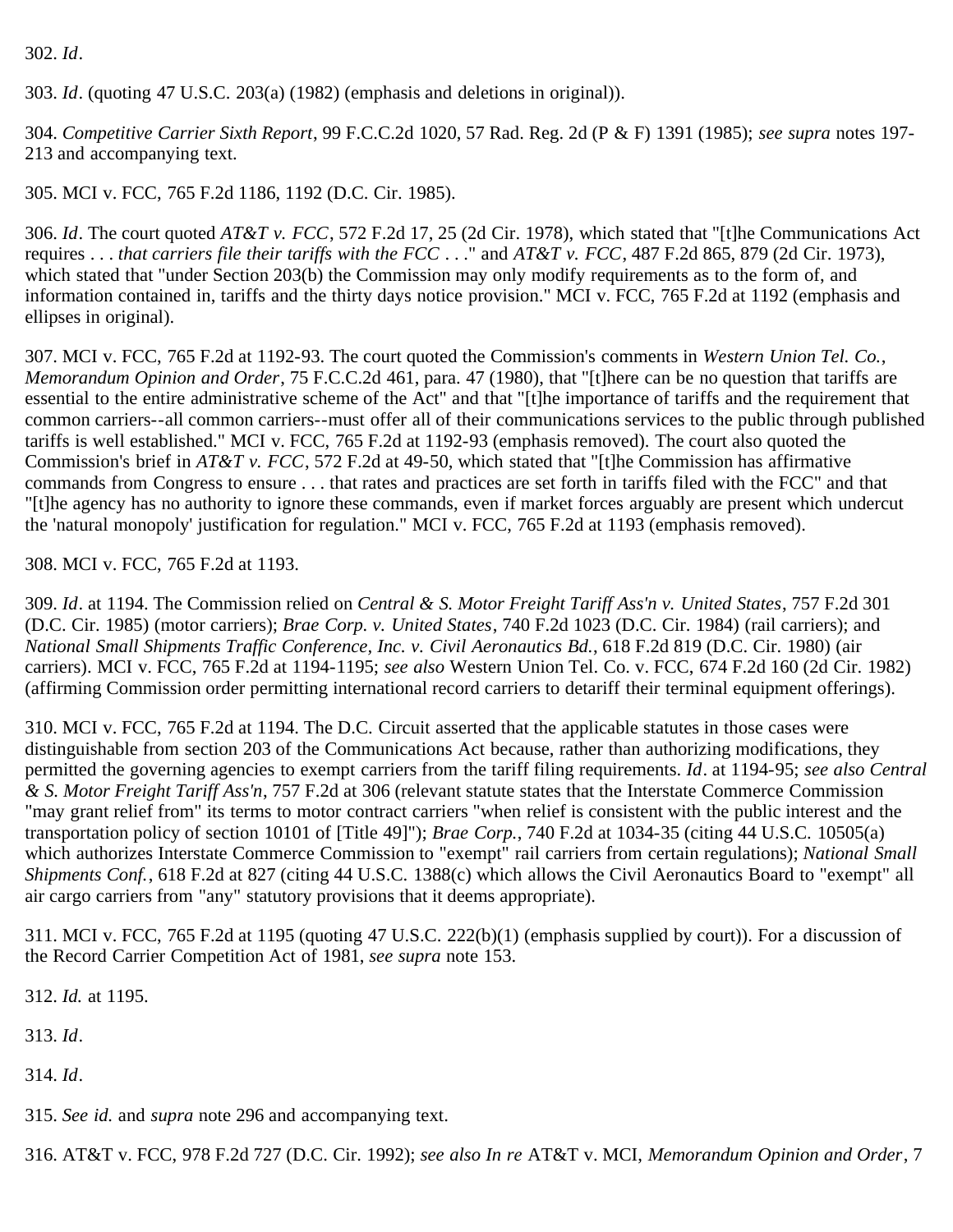FCC Rcd. 807, para. 13, 70 Rad. Reg. 2d (P & F) 404 (1992). AT&T brought this action pursuant to section 208, which required the Commission to investigate the matter and issue an order within 12 to 15 months. AT&T v. FCC, 978 F.2d at 730 (citing 47 U.S.C. 208(a)-(b)); AT&T v. MCI, *Memorandum Opinion and Order*, 7 FCC Rcd. 807, para. 13, 70 Rad. Reg. 2d (P & F) 404.

<span id="page-55-0"></span>317. AT&T v. FCC, 978 F.2d at 730. This lawsuit addressed the Commission's permissive forbearance policy regarding tariff filings under section 203 and did not consider the validity of the Commission's decision to forbear from enforcing the facilities authorization requirements of section 214.

<span id="page-55-1"></span>318. *Id*.

<span id="page-55-2"></span>319. *Id*.

<span id="page-55-3"></span>320. *Id*. The Commission took more than twice the statutory time to act. *Id*. at 731.

<span id="page-55-4"></span>321. *Id*.; *see also In re* AT&T v. MCI, *Memorandum Opinion and Order*, 7 FCC Rcd. 807, para. 13, 70 Rad. Reg. 2d (P & F) 404. For the first time, the Commission stated that the *Fourth Report* was a substantive rule. *See* AT&T v. FCC, 978 F.2d at 731.

<span id="page-55-5"></span>322. *In re* Tariff Filing Requirements for Interstate Common Carriers, *Notice of Proposed Rulemaking*, 7 FCC Rcd. 804 (1992).

<span id="page-55-6"></span>323. AT&T v. FCC, 978 F.2d at 732.

<span id="page-55-7"></span>324. *Id*. at 734.

<span id="page-55-8"></span>325. *Id*. at 731. The Commission apparently believed that its dismissal of AT&T's complaint without expressly relying on or affirming the validity of the *Fourth Report* would avoid judicial review of permissive forbearance. *Id*. at 733.

<span id="page-55-9"></span>326. *Id*. at 732. The court detailed the differences between the Commission's quasi-legislative and quasi-judicial roles and concluded that "[t]o the extent that the Commission thought it had discretion to postpone decision to a rulemaking, it misunderstood its role as an adjudicator." *Id*. at 733.

<span id="page-55-10"></span>327. *Id*. at 732.

<span id="page-55-11"></span>328. *Id*. at 733.

<span id="page-55-12"></span>329. The Commission argued that, because it had not assessed the *Fourth Report*'s validity or decided the merits of AT&T's claim against MCI, the court should remand the matter. *Id*. The court disagreed, citing its earlier opinion invalidating the *Sixth Report*, the Commission's previous delays, and judicial authority to review agency rules after they have been applied in adjudicatory proceedings. *Id*. at 734 (stating that by its dismissal, the Commission "necessarily" had denied the relief sought and sanctioned MCI's conduct pursuant to the *Fourth Report*).

<span id="page-55-13"></span>330. *Id*. at 735-37.

<span id="page-55-14"></span>331. *Id*. at 735-36; *see also supra* notes 299-313 and accompanying text.

<span id="page-55-15"></span>332. *Id.* at 735.

<span id="page-55-16"></span>333. *Id*. at 736 (finding that statute "is not open to the Commission's construction").

<span id="page-55-17"></span>334. *Id*.

<span id="page-55-18"></span>335. *Id*. at 737.

<span id="page-55-19"></span>336. *Id*. The Commission considered AT&T's complaint on the merits in *In re AT&T v. MCI*, *Memorandum Opinion*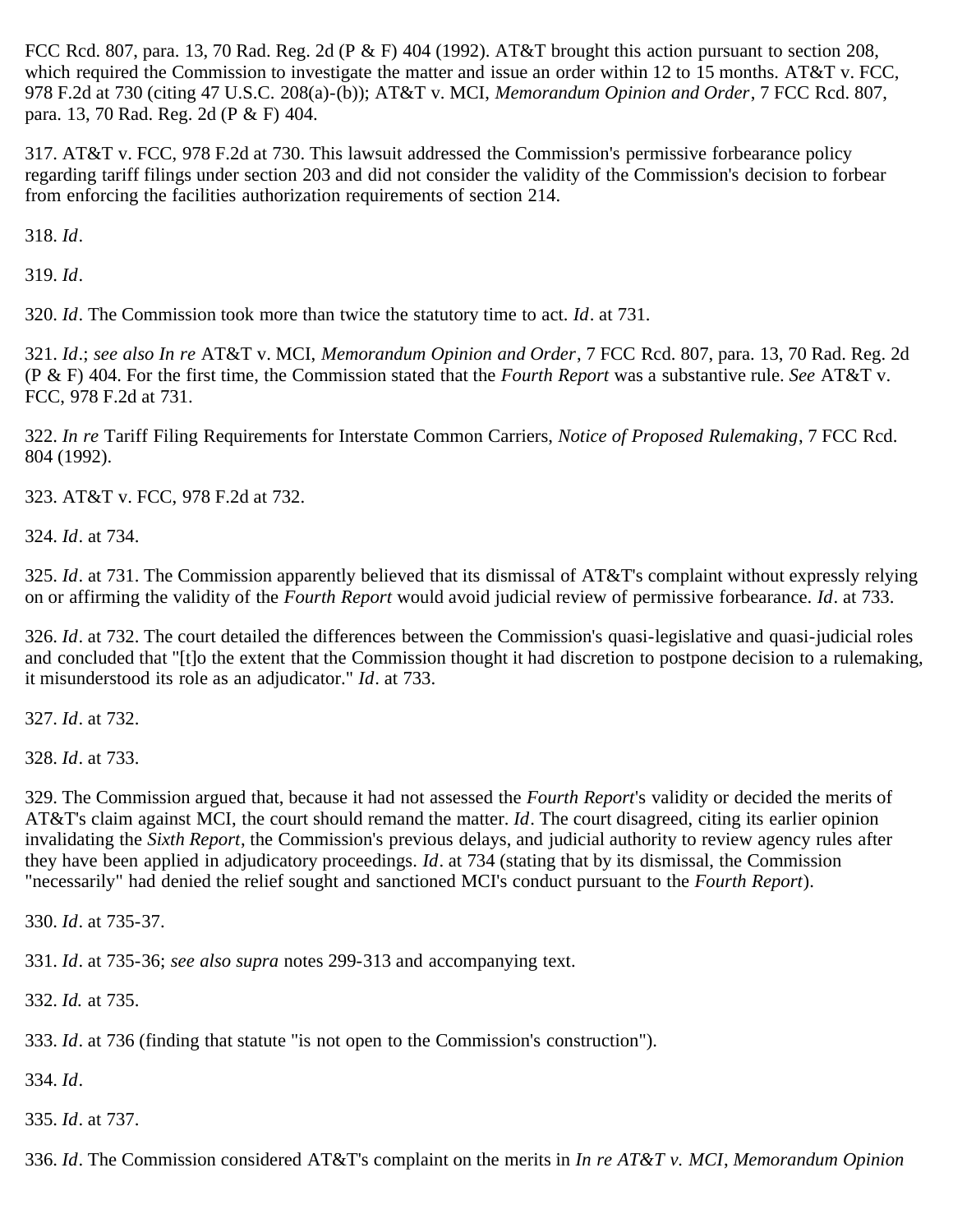*and Order*, 8 FCC Rcd. 3202, 72 Rad. Reg. 2d (P & F) 1169 (1993), and ordered MCI "to file tariffs including the information required by section 203 for all of its interstate common carrier services." *Id*. para. 4.

<span id="page-56-0"></span>337. *In re* Tariff Filing Requirements for Interstate Common Carriers, *Report and Order*, 7 FCC Rcd. 8072, 71 Rad. Reg. 2d (P & F) 898 (1992) [hereinafter *Tariff Filing Report*]. The Commission adopted this *Report and Order* pursuant to its claimed "modification" authority on November 5, 1992, eight days before the D.C. Circuit decided *AT&T Forbearance*, and released it on November 25, 1992. *Id*. para. 17.

<span id="page-56-1"></span>338. *Id*. para. 36. The Commission again relied on its findings in *Competitive Carrier* that "mandatory tariff regulation of nondominant carriers was in fact at odds with the fundamental statutory purpose set forth in Section 1 of the [Communications] Act because it inhibits price competition, service innovation, entry into the market, and the ability of firms to respond quickly to market trends." *Id*. (footnote omitted). The Commission also noted that mandatory tariff filing was unnecessary to protect the public because (1) customers could change carriers when their own charged seemingly unjust or unreasonable rates, (2) the section 208 complaint process remained available to address allegations relating to the charging of unjust or unreasonable rates, and (3) the Commission retained power to reimpose tariff filing requirements when necessary. *Id*. paras. 36-37.

<span id="page-56-2"></span>339. *Id*. para. 39. The Commission pointed out that while "approximately a dozen long distance carriers operated within the United States" in 1982, "there were an estimated 482 such carriers purchasing switched access from local exchange carriers" by 1992. *Id*. In addition, AT&T's growth rate was significantly less than that of nondominant carriers; AT&T's share of minutes of the interstate market and rates for directly dialed interstate calls declined substantially; and nondominant carriers had engaged in intensive capital investment programs which led them to own more than half of the long-distance industry's fiber optic route miles. *Id*. para. 40.

<span id="page-56-3"></span>340. *Id*. para. 40.

<span id="page-56-4"></span>341. *See supra* notes 322-35 and accompanying text.

<span id="page-56-5"></span>342. MCI v. AT&T, 114 S. Ct. 2223 (Scalia, J.) (1994). The Supreme Court granted the petitions of MCI and the United States for certiorari after the D.C. Circuit summarily reversed the *Tariff Filing Report* upon AT&T's motion. *Id*. at 2228. There, in an unpublished *per curiam* order, the D.C. Circuit held that "[t]he decision of this court in [*AT&T Forbearance*] conclusively determined that the FCC's authorization of permissive detariffing violates Section 203(a) of the Communications Act." *Id*.

<span id="page-56-6"></span>343. *Id*. at 2229.

<span id="page-56-7"></span>344. *Id*. at 2229-30.

<span id="page-56-8"></span>345. *Id*. at 2229 (citing Random House Dictionary of the English Language 1236 (2d ed. 1987) ("to change somewhat the form or qualities of; alter partially; amend"); Webster's Third New International Dictionary 1452 (1976) ("to make minor changes in the form or structure of: alter without transforming"); 9 Oxford English Dictionary 952 (2d ed. 1989) ("[t]o make partial changes in; to change (an object) in respect of some of its qualities; to alter or vary without radical transformation"); Black's Law Dictionary 1004 (6th ed. 1990) ("[t]o alter; to change in incidental or subordinate features; enlarge; extend; amend; limit; reduce")).

<span id="page-56-9"></span>346. *Id.*, 114 S.Ct at 2229 (quoting Webster's Third New International Dictionary 1452 (1976)). The Majority noted that petitioners also cited Webster's Ninth New Collegiate Dictionary 763 (1991), "which includes among its definitions of 'modify,' 'to make basic or fundamental changes in often to give a new orientation to or serve a new end,'" and could have cited Webster's Eighth New Collegiate Dictionary 739 (1973) and Webster's Seventh New Collegiate Dictionary 544 (1963), which contain comparable definitions. MCI v. AT&T, 114 S. Ct. at 2229 n.2. By contrast, the Majority pointed out that "[t]he last *New Collegiate* to be based upon *Webster's Second New International*, rather than Webster's Third, does not include 'basic or fundamental change' among the accepted meanings of 'modify.'" *Id*. (citing Webster's New Collegiate Dictionary 541 (6th ed. 1949)).

<span id="page-56-10"></span>347. MCI v. AT&T, 114 S. Ct. at 2229 (observing that the dictionary definitions relied on by petitioners derived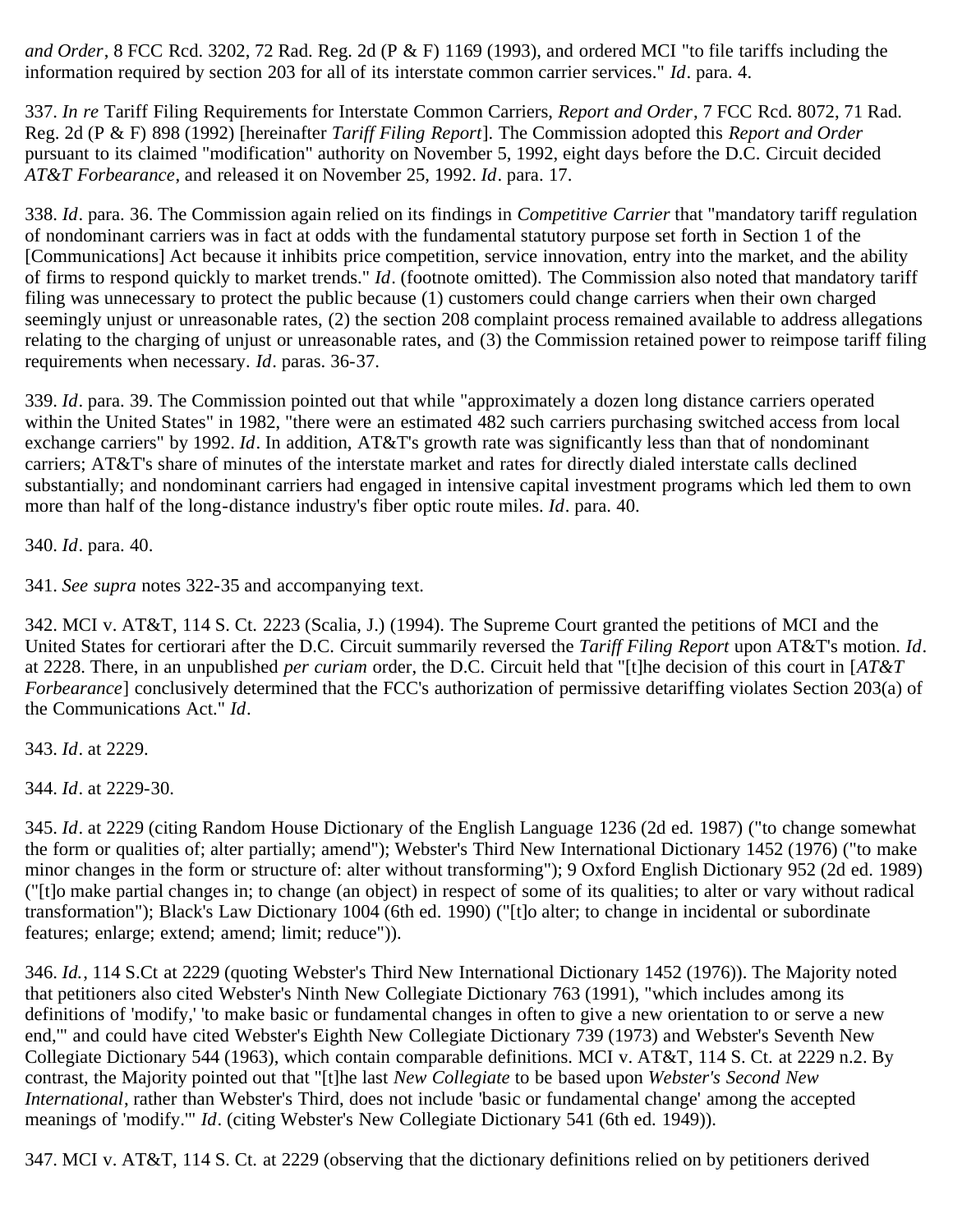exclusively from Webster's Third New International Dictionary 1452 (1976)); *cf*., Chevron U.S.A. Inc. v. Natural Resources Defense Council, Inc., 467 U.S. 837, 843 (1984) (discussing the principle of judicial deference). Petitioners unsuccessfully contended that *National Railroad Passenger Corp. v. Boston and Maine Corp*., 503 U.S. 407 (1992), required such deference. MCI v. AT&T, 114 S. Ct. at 2229-30. Disagreeing with petitioners, the Majority explained that *Boston and Maine* involved "a selection between accepted alternative meanings shown as such by many dictionaries" as well as "contextual indications" favorable to a finding of deference. *Id*. at 2230. Here, by contrast, the Majority found that: (1) contextual indications contradict the petitioners' position and (2) the broad definitions of "modify" derive from a single source, *Webster's*, and are coupled with the narrow definitions. *Id*. at 2229. The Majority expressed confusion as to how "modify" can "connote *both* (specifically) major change *and* (specifically) minor change." *Id*. at 2230 (emphasis in original).

<span id="page-57-0"></span>348. MCI v. AT&T, 114 S. Ct. at 2230.

<span id="page-57-1"></span>349. *Id*. (emphasis in original). The Majority further pointed out that all "Webster's" dictionaries published then provided only the narrow meaning. *Id*.

<span id="page-57-2"></span>350. *Id*. at 2230-31.

<span id="page-57-3"></span>351. *Id*. at 2230.

<span id="page-57-4"></span>352. *Id*. at 2230-31.

<span id="page-57-5"></span>353. *Id*. at 2231.

<span id="page-57-6"></span>354. *Id*.

<span id="page-57-7"></span>355. *Id*. at 2231-32.

<span id="page-57-8"></span>356. *Id*. at 2232.

<span id="page-57-9"></span>357. *Id*. The Majority questioned the Commission's argument that the inquiry should focus on the percentage of consumers affected by permissive forbearance (40% of the market) rather than the proportion of carriers affected (all except AT&T). *Id*. Under both alternatives, however, permissive forbearance failed to survive the Majority's analysis. *Id*.

<span id="page-57-10"></span>358. *Id*.

<span id="page-57-11"></span>359. *Id* (footnote omitted).

<span id="page-57-12"></span>360. *Id*. at 2232-33. The Majority acknowledged that both sides of the permissive forbearance issue could cite at least one example of recent legislation which suggested that Congress supported their position, but explained that this conflict "indicate[d] [only] that Congress was aware of the decade-long tug of war between the Commission and the D.C. Circuit over the authority to relax filing requirements, and at different times proceeded on different assumptions as to who would win." *Id*. at 2233.

<span id="page-57-13"></span>361. *Id*.

<span id="page-57-14"></span>362. *Id*.

<span id="page-57-15"></span>363. *Id*.

<span id="page-57-16"></span>364. *Id*. (Stevens, J., dissenting).

<span id="page-57-17"></span>365. *Id*.

<span id="page-57-18"></span>366. *Id*. at 2234.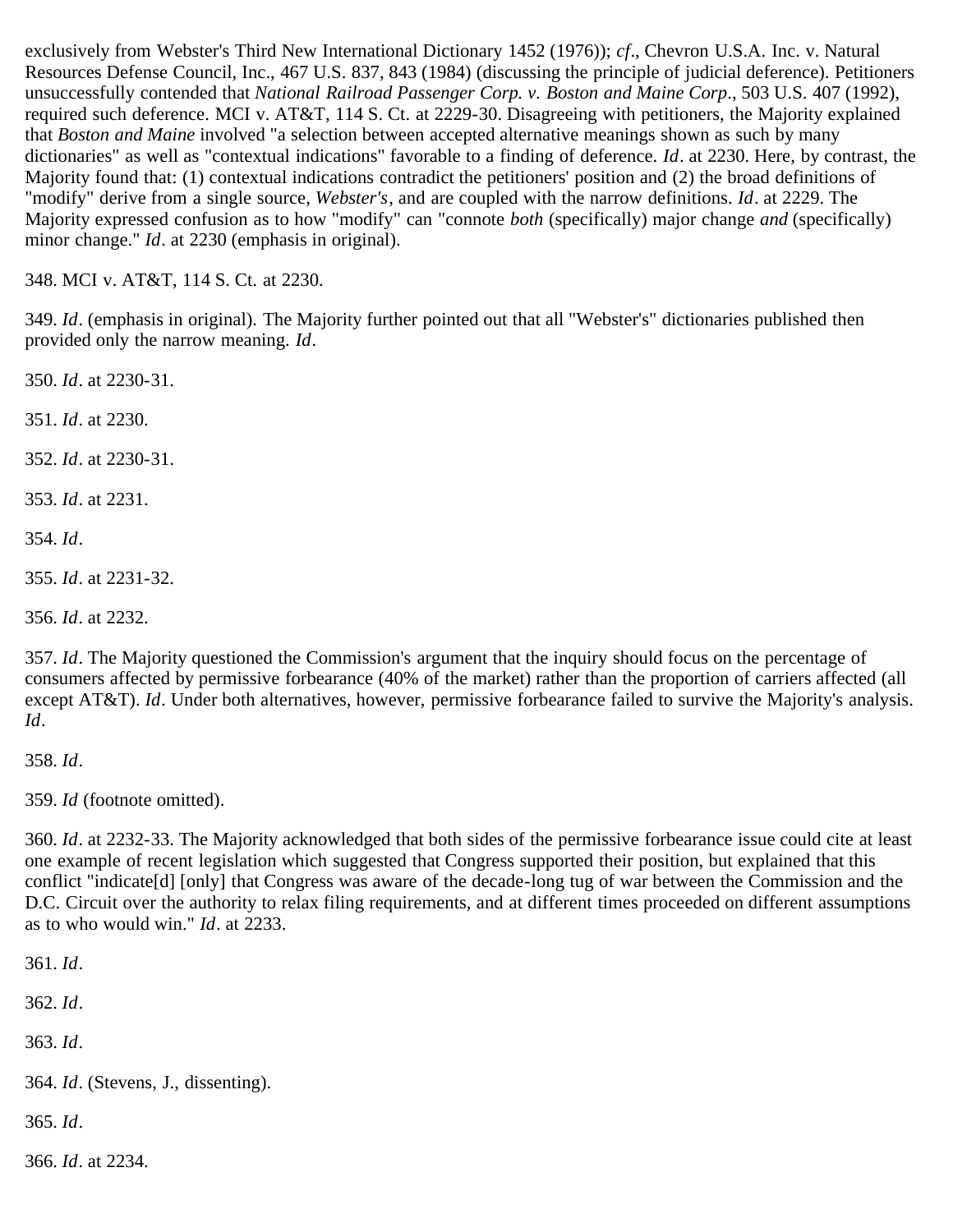<span id="page-58-0"></span>367. *Id*.

<span id="page-58-1"></span>368. *Id*.

<span id="page-58-2"></span>369. *Id*. at 2235.

<span id="page-58-3"></span>370. *Id*. at 2236 (emphasis removed).

<span id="page-58-4"></span>371. *Id*. The Dissent construed the statutory language authorizing the Commission to "modify" the tariff-filing requirements in "particular instances" or by "general order applicable to special circumstances or conditions" as conferring broad discretion on the Commission to adjust those requirements either narrowly or expansively according to existing conditions. *Id*. The Dissent considered the development of competition in the telecommunications industry a "special circumstance or condition" warranting the Commission to exercise its modification authority. *Id*.

<span id="page-58-5"></span>372. *Id*.

<span id="page-58-6"></span>373. *Id*.

<span id="page-58-7"></span>374. *Id*. at 2237. In support of this proposition, the Dissent quoted Webster's Collegiate Dictionary 628 (4th ed. 1934), which defines "modify" as "to limit or reduce in extent or degree." MCI v. AT&T, 114 S. Ct. at 2237 (footnote omitted).

<span id="page-58-8"></span>375. *Id*. at 2237.

<span id="page-58-9"></span>376. *Id*. at 2236-37.

<span id="page-58-10"></span>377. *Id*. The Dissent noted that "[w]hether the current policy should count as a cataclysmic or merely an incremental departure from the Section 203(a) baseline depends on whether one focuses on particular carriers' obligations to file (in which case the commission's policy arguably works a major shift) or on the statutory policies behind the tariff-filing requirement (which remain satisfied because market constraints on nondominant carriers obviate the need for ratefiling)." *Id*. (footnote omitted). The Dissent focused on the latter. *Id*. at 2237 (citing Black's Law Dictionary 1198 (3d ed. 1933), which defined "modification" as "[a] change; an alteration which introduces new elements into the details, or cancels some of them, but leaves *the general purpose and effect of the subject-matter* intact") (emphasis in original)).

<span id="page-58-11"></span>378. *Id*. at 2237-38. The Dissent contended that the Robinson-Patman Price Discrimination Act of 1936, codified at 15 U.S.C. 13, constitutes additional evidence that the Majority's statutory analysis was wrong because it "contains a much broader prohibition against price discrimination than does the Communications Act [and] has performed its mission for almost sixty years without any counterpart to the filed rate doctrine." *Id*. at 2238.

<span id="page-58-12"></span>379. *Id*. (emphasis in original).

<span id="page-58-13"></span>380. *Id*. at 2239.

<span id="page-58-14"></span>381. In *AT&T Forbearance Affirmed*, the Majority suggested that permissive forbearance was the wrong approach to the regulation of competition in the interexchange market by expressing "doubt [that] it makes sense, if one is concerned about the use of filed tariffs to communicate pricing information, to require filing by the dominant carrier, the firm most likely to be a price leader." *Id*. at 2233.

<span id="page-58-15"></span>382. *See* NBC v. United States, 319 U.S. 190, 219 (1942) (noting that "Congress was acting in a field of regulation which was both new and dynamic" when it passed the Communications Act).

<span id="page-58-16"></span>383. *See supra* notes 299-313 and 342-57 and accompanying text.

<span id="page-58-17"></span>384. MCI v. FCC, 765 F.2d 1186, 1192 (D.C. Cir. 1985).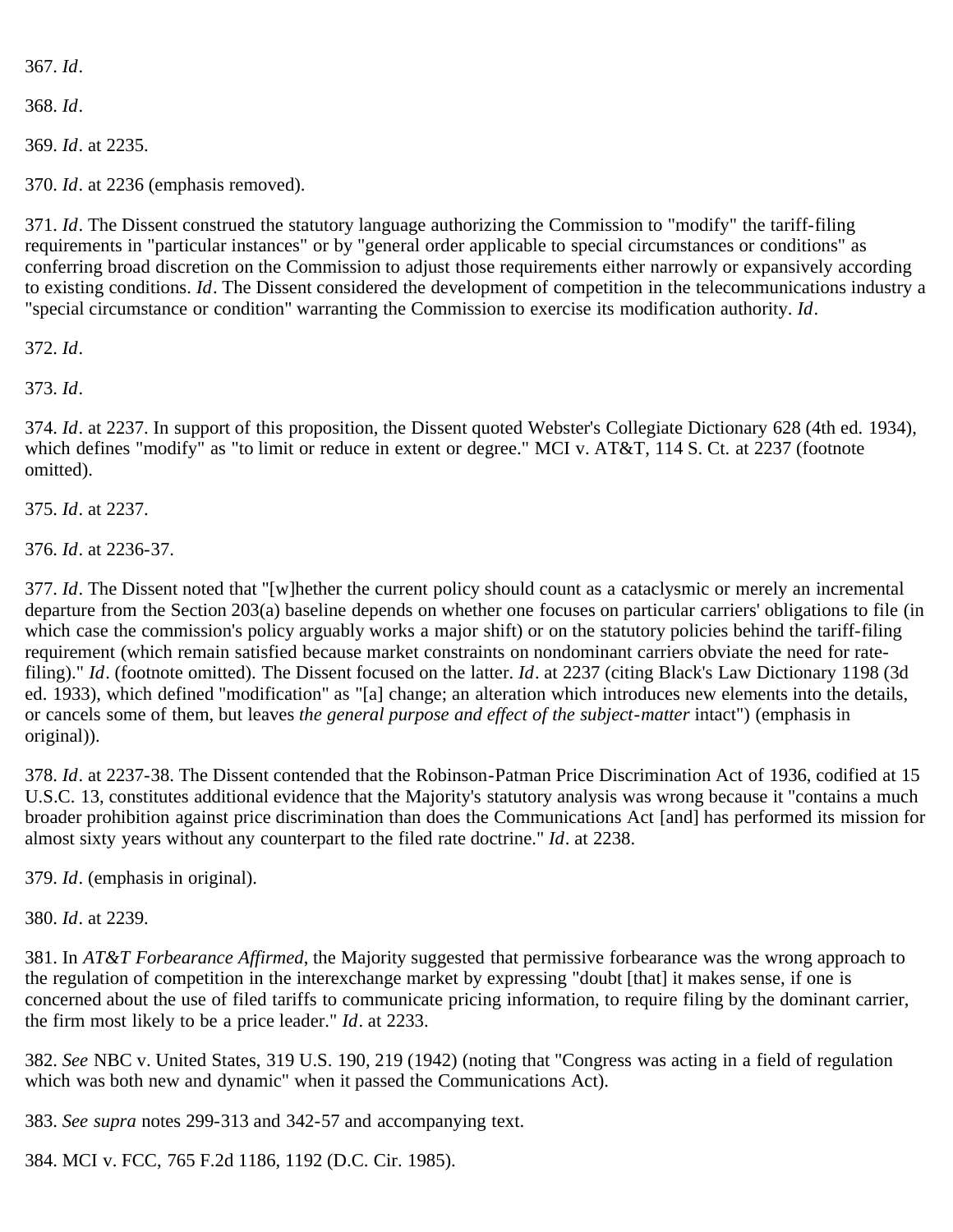<span id="page-59-0"></span>385. MCI v. AT&T, 114 S. Ct. at 2223.

<span id="page-59-1"></span>386. Metropolitan Life Ins. Co. v. Promenade Towers Mut. Hous. Corp., 84 Md. App. 702, 718, 581 A.2d 846, 854 (1990), *aff'd*, 324 Md. 588, 597 A.2d 1377 (1991); Black's Law Dictionary 1004 (6th ed. 1990).

<span id="page-59-2"></span>387. Webster's Third New International Dictionary 1452 (1986).

<span id="page-59-3"></span>388. The American Heritage Dictionary 1161 (3d ed. 1992).

<span id="page-59-4"></span>389. *Id*.; AT&T v. FCC, 503 F.2d 612, 614 (2d Cir. 1974). In *AT&T Forbearance Affirmed*, MCI v. AT&T, 114 S. Ct. at 2223, the Majority suggested that "to alter" supports its narrow construction of "modify". As the authorities relied on by the Majority indicate, however, "to alter" supports a broad construction of "modify" when qualifying or limiting adjectives are absent. For example, the Majority cites the Random House Dictionary of the English Language 1236 (2d ed. 1987), Webster's Third New International Dictionary 1452 (1976), and 9 Oxford English Dictionary 952 (2d ed. 1989), which respectively include to "alter partially," "alter without transforming," and "alter or vary without radical transformation" among their definitions of "modify." *See* MCI v. AT&T, 114 S. Ct. at 2229. If "to alter" alone had the narrow meaning suggested by the Majority, the use of such qualifying or limiting adjectives with "alter" would have lacked purpose.

<span id="page-59-5"></span>390. The American Heritage Dictionary 1161 (3d ed. 1992).

<span id="page-59-6"></span>391. Webster's Third New International Dictionary 1452 (1976).

<span id="page-59-7"></span>392. Freese v. County of Douglas, 315 N.W.2d 638, 641 (1982).

<span id="page-59-8"></span>393. Lee Enter., Inc. v. Iowa State Tax Comm'n, 162 N.W.2d 730, 737 (Iowa 1968); Black's Law Dictionary 1004 (6th ed. 1990).

<span id="page-59-9"></span>394. Anderson v. Civil Serv. Comm'n, 176 Cal. Rptr. 66, 67 (1981); Black's Law Dictionary 905 (6th ed. 1990).

<span id="page-59-10"></span>395. Black's Law Dictionary 905 (6th ed. 1990). As with "to alter," the Majority in *AT&T Forbearance Affirmed* suggested that, as definitions, "amend," "limit," and "reduce" support its narrow construction of "modify." MCI v. AT&T, 114 S. Ct. at 2229. That conclusion is suspect for the same reasons discussed *supra* at note 388.

<span id="page-59-11"></span>396. 47 U.S.C. 203(b)(2) (1994) (emphasis added); *see also Competitive Carrier Further Notice*, 84 F.C.C.2d 445, paras. 87-88.

<span id="page-59-12"></span>397. Some dictionaries do not even include the narrow definitions, while others only include them on a secondary basis. *See* The American Heritage Dictionary 1161 (3d ed. 1992); Black's Law Dictionary 1004 (6th ed. 1990); Webster's Third New International Dictionary 1452 (1986). *But see* 58 C.J.S. *Modify* 840 (1948) (stating that "[t]he power to modify anything does not imply a power to substitute a thing entirely different, and it does not confer the power to destroy") (footnotes omitted).

<span id="page-59-13"></span>398. The Communications Act's legislative history offers no guidance on this issue. Congress based the Communications Act on the Interstate Commerce Act passed nearly 50 years earlier and substantially relied on the legislative history of that earlier legislation. *See, e.g.*, S. Rep. No. 73-781 (1934); H.R. Rep. No. 73-1850 (1934); *see also* ABC v. FCC, 643 F.2d 818, 820-821 (D.C. Cir. 1980) (observing that "[t]o understand the purposes of the Communications Act, [a court] must look to the legislative history of the Interstate Commerce Act of 1887, for the Communications Act borrowed its language and purpose from the Interstate Commerce Act").

<span id="page-59-14"></span>399. MCI v. FCC, 765 F.2d 1186, 1196 (D.C. Cir. 1985).

<span id="page-59-15"></span>400. MCI v. AT&T, 114 S. Ct. at 2233.

<span id="page-59-16"></span>401. MCI v. FCC, 765 F.2d at 1196.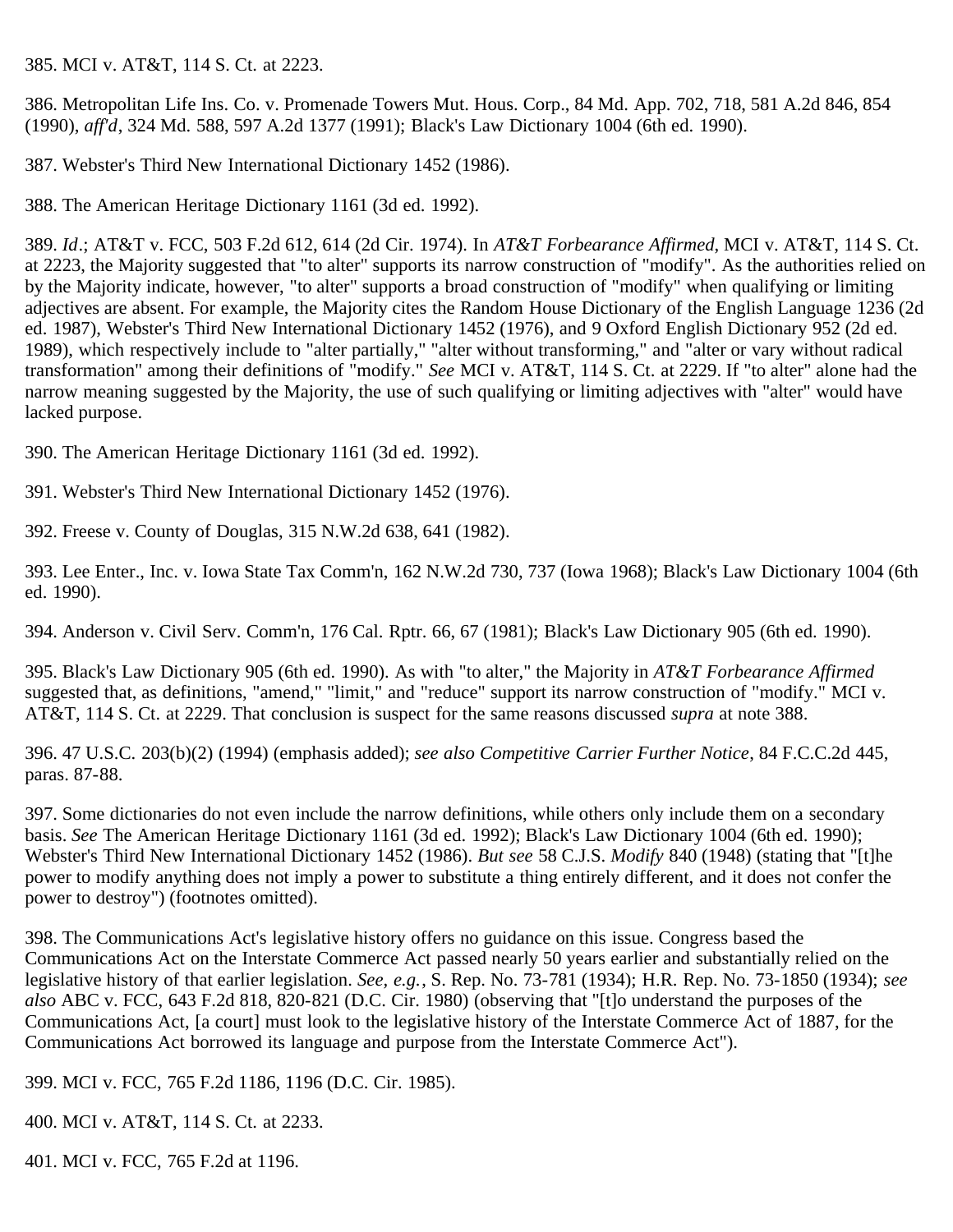<span id="page-60-0"></span>402. Such a result would be consistent with the Second Circuit's statement that the Commission may waive the notice requirements of section 203(b). *See* AT&T v. FCC, 487 F.2d 865, 871 n.10 (2d Cir. 1973); *see also* ABC v. FCC, 682 F.2d 25, 30 (2d Cir. 1982) (stating that the Commission may forego pre-effectiveness review of a tariff). However, in both *MCI Forbearance* and *AT&T Forbearance*, the D.C. Circuit ignored the Second Circuit's opinion in *AT&T v. FCC*, 503 F.2d 612 (2d Cir. 1974), the one case in which a court addressed the meaning of "modify" as used in section 203(b). There, the Second Circuit evaluated the validity of a Commission rule extending the existing 30-day notice period for tariff filings to 60 days under the power to "modify" the tariff filing requirements conferred by section 203(b). AT&T v. FCC, 503 F.2d at 612. AT&T argued, to no avail, that this power authorized only a reduction in the notice period. AT&T v. FCC, 503 F.2d at 615. Noting that the "language of the statute is not ambiguous," the court expansively held that "the word 'modify' used in the statute plainly gives the FCC the power to alter or change the notice period whether it results in an increase or decrease of time involved." AT&T v. FCC, 503 F.2d at 614. Although the Second Circuit did not consider whether "modify" included authority to adopt a forbearance policy, it suggested that the Commission had broad discretion either to decrease or increase substantially the notice period. AT&T v. FCC, 503 F.2d at 614-15.

<span id="page-60-1"></span>403. MCI v. AT&T, 114 S.Ct. at 2233.

<span id="page-60-2"></span>404. *See id*. at 2232-33; *see supra* note 362 and accompanying text.

<span id="page-60-3"></span>405. *See*, *e.g.*, Transcontinent TV Corp. v. FCC, 308 F.2d 339, 341-344 (D.C. Cir. 1962) (considering the meaning of the phrase "modified by Commission" as used in section 316(a) of the Communications Act).

<span id="page-60-4"></span>406. *Id*. at 339.

<span id="page-60-5"></span>407. *Id*. at 340-41. Section 316(a) of the Communications Act stated in pertinent part: "'Any station license \* \* \* may be modified by the Commission either for a limited time or for the duration of the term thereof \* \* \* No such order of modification shall become final until the holder of the license \* \* \* shall be given reasonable opportunity \* \* \* to show cause by public hearing, if requested, why such order of modification should not issue.'" *Id*. at 341 (omissions in original; footnote omitted).

<span id="page-60-6"></span>408. *Id*. at 342-44.

<span id="page-60-7"></span>409. *Id*. at 343.

<span id="page-60-8"></span>410. *Id*. at 344.

<span id="page-60-9"></span>411. *See* Philadelphia TV Brdcst. Co. v. FCC, 359 F.2d 282, 283 (D.C. Cir. 1966). The Supreme Court avoided having to show such deference by holding that the Commission's interpretation of "modify" was unreasonable and therefore not entitled to deference. *See* MCI v. AT&T, 114 S. Ct. at 2231.

<span id="page-60-10"></span>412. *See* Philadelphia TV Brdcst. Co. v. FCC, 359 F.2d at 283.

<span id="page-60-11"></span>413. *Id*. at 283-84 (quoting Udall v. Tallman, 380 U.S. 1, 16 (1965)).

<span id="page-60-12"></span>414. *Id*. at 284; *see also* Wold Comm., Inc. v. FCC, 735 F.2d 1465, 1468 (D.C. Cir. 1984) (stating that "a reviewing court owes particular deference to the expert administrative agency's policy judgments and predictions, its forecasts of 'the direction in which future public interest lies,'" when "it confront[s] on review an arcane, fast-moving field of technology" and Congress has not enunciated its own policy on the matter); *supra* notes 364-79 and accompanying text, discussing the dissent's concurrence with these principles in *AT&T Forbearance Affirmed*. The Commission noted in the *Sixth Report* that "as a result of [its own] decisions and the [*MFJ*] . . . the telecommunications industry structure today is drastically different from the one that existed in 1934 when the Communications Act was enacted." *Competitive Carrier Sixth Report*, 99 F.C.C.2d 1020, 1029 n.33, 57 Rad. Reg. 2d (P & F) 1391, 1398 n.33 (1985).

<span id="page-60-13"></span>415. AT&T v. FCC, 978 F.2d 727, 737 (D.C. Cir. 1992); *see supra* notes 334-335 and accompanying text.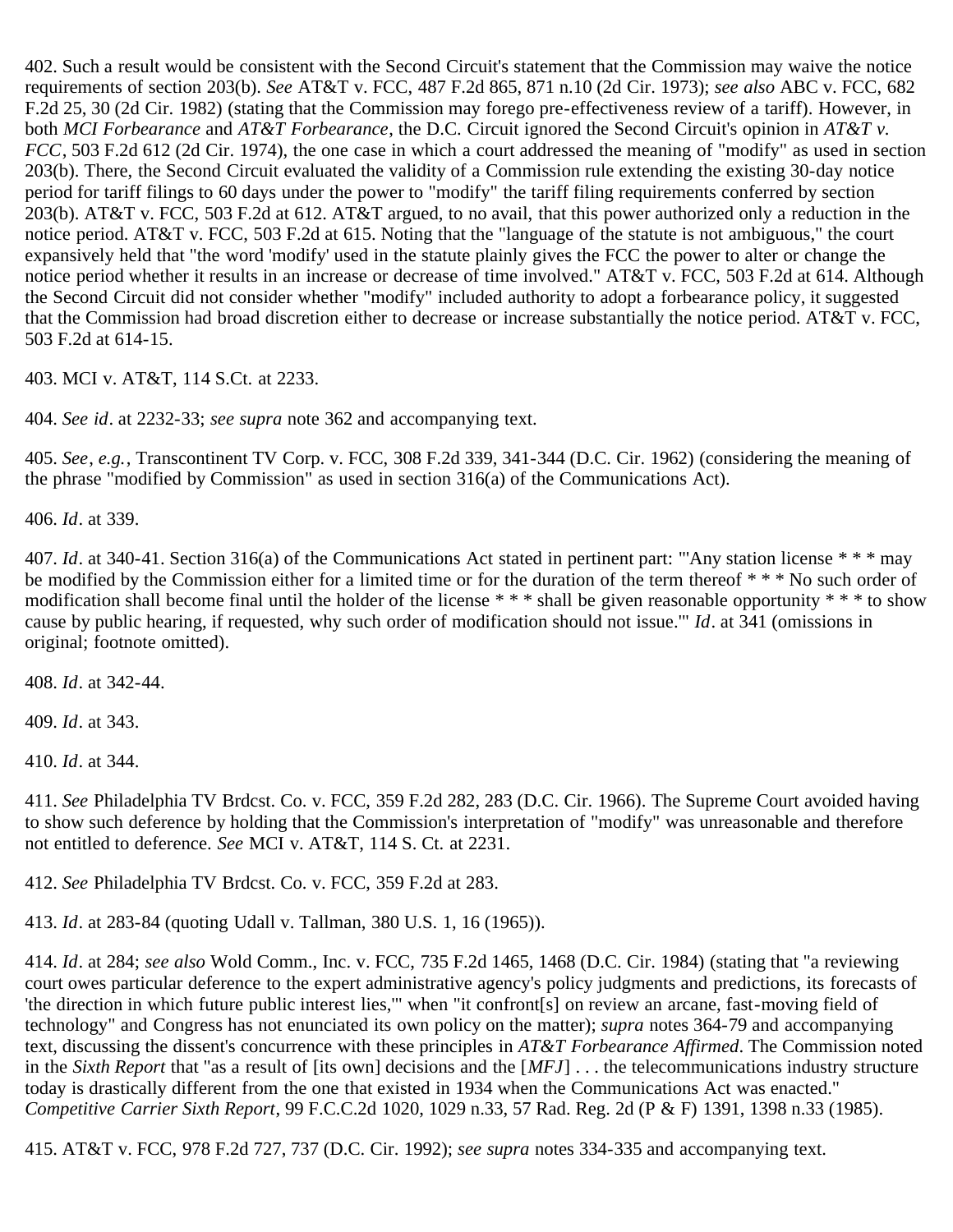<span id="page-61-0"></span>416. *Competitive Carrier Second Report*, 91 F.C.C.2d 59, paras. 25-27, 52 Rad. Reg. 2d (P & F) 187 (1982).

<span id="page-61-1"></span>417. *See In re* Tariff Filing Requirements for Nondominant Carriers, *Notice of Proposed Rulemaking*, 8 FCC Rcd. 1395, para. 6, 73 Rad. Reg. 2d (P & F) 861 (1993) [hereinafter *Tariff Filing Notice*]; *see also* AT&T v. FCC, 978 F.2d 727, 737 (D.C. Cir. 1985).

<span id="page-61-2"></span>418. *Tariff Filing Notice*, 8 FCC Rcd. 1395, para. 6, 73 Rad. Reg. 2d (P & F) 861.

<span id="page-61-3"></span>419. *Id*.; *see also supra* notes 315-35 and accompanying text.

<span id="page-61-4"></span>420. *In re* Policy and Rules Concerning Rates for Dominant Carriers, *Report and Order and Second Further Notice*, 4 FCC Rcd. 2873, 66 Rad. Reg. 372 (1989) [hereinafter *AT&T Price Cap Order*].

<span id="page-61-5"></span>421. *In re* Competition in the Interstate Interexchange Marketplace, *Notice and Proposed Rulemaking*, 5 FCC Rcd. 2627 (1990); *In re* Competition in the Interstate Interexchange Marketplace, *Report and Order*, 6 FCC Rcd. 5880, 69 Rad. Reg. 2d (P & F) 1135 (1991) [hereinafter *First Interexchange Report*].

<span id="page-61-6"></span>422. *First Interexchange Report*, 6 FCC Rcd. 5880, para. 3, 69 Rad. Reg. 2d (P & F) 1135.

<span id="page-61-7"></span>423. *Id*.

<span id="page-61-8"></span>424. *See infra* notes 469-93 and accompanying text.

<span id="page-61-9"></span>425. *See supra* notes 398-399 and accompanying text. With the demise of permissive and mandatory forbearance, the Commission's streamlined regulation policies governed nondominant carriers. *See Tariff Filing Requirements Notice*, 8 FCC Rcd. 1395, 1396 n.9, 73 Rad. Reg. 2d (P & F) 861, 862 n.9 (1993).

<span id="page-61-10"></span>426. *See supra* Part III.B.

<span id="page-61-11"></span>427. *Tariff Filing Notice*, 8 FCC Rcd. 1395, 73 Rad. Reg. 2d (P & F) 861.

<span id="page-61-12"></span>428. *Id*. para. 15.

<span id="page-61-13"></span>429. *Id*. The Commission proffered no evidence to support this conclusion and seemingly overstated the benefits that would accrue to the public by eliminating 13 days from the notice period for tariff filings.

<span id="page-61-14"></span>430. *Id*. para. 14.

<span id="page-61-15"></span>431. *Id*. para. 16 (citing Communications Act of 1934, ch. 652, 4(i), 204-205, 403, 48 Stat. 1064, 1068, 1071-72, 1094 (as amended)).

<span id="page-61-16"></span>432. *Id*. (citing Communications Act, 208, Stat. at 1073.)

<span id="page-61-17"></span>433. *Id*.

<span id="page-61-18"></span>434. *Id*. (quoting 47 U.S.C. 203(a); omissions in original).

<span id="page-61-19"></span>435. *Id*.

<span id="page-61-20"></span>436. *Id*. The Commission contended that this proposal was consistent with section 203.

<span id="page-61-21"></span>437. *Id*.

<span id="page-61-22"></span>438. *Id*.

<span id="page-61-23"></span>439. *In re* Tariff Filing Requirements for Nondominant Common Carriers, *Memorandum Opinion and Order*, 8 FCC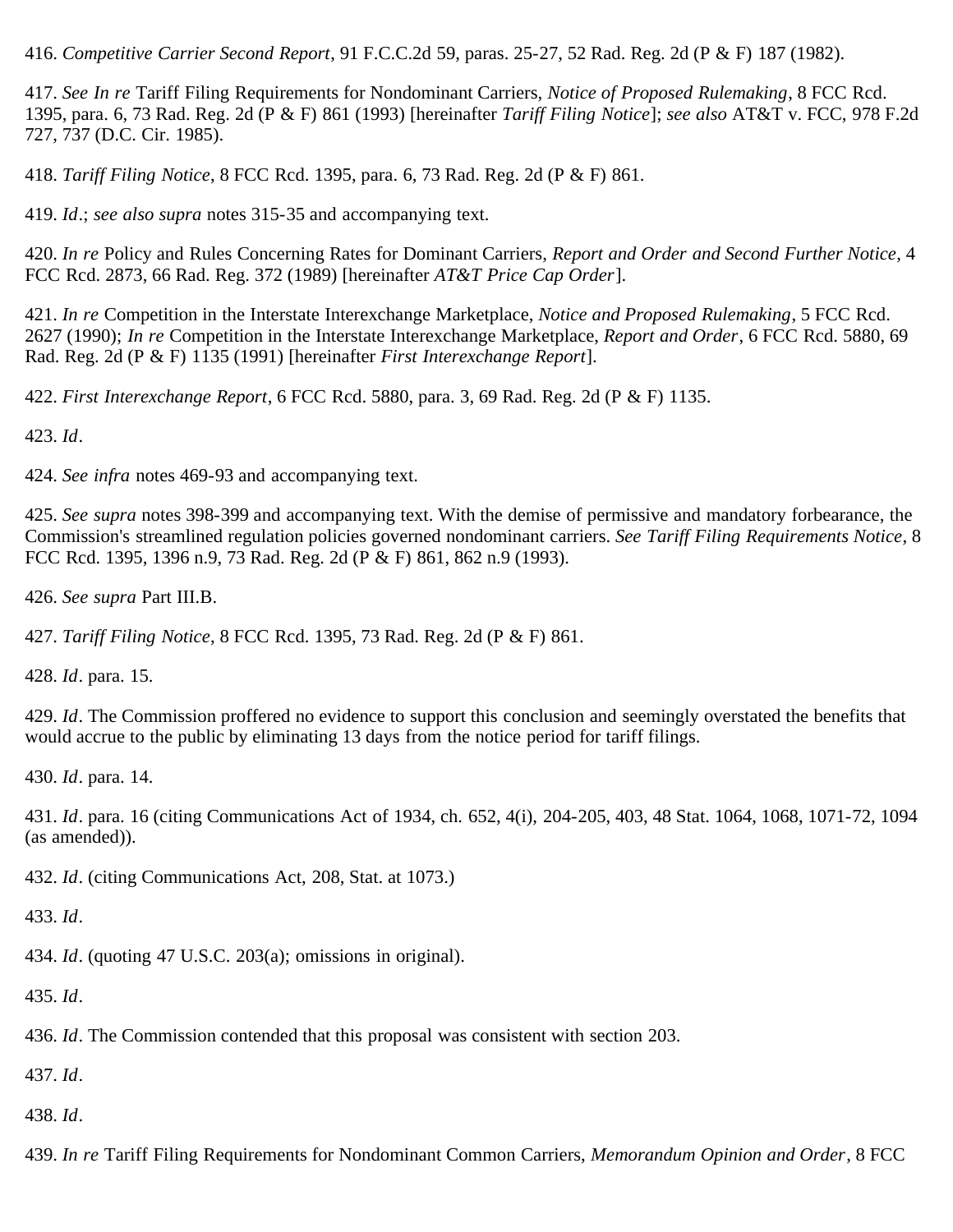Rcd. 6752, 73 Rad. Reg. 2d (P & F) 849 (1993) [hereinafter *Nondominant Filing Order*].

<span id="page-62-0"></span>440. *See supra* notes 264-66, 285-86 and accompanying text.

<span id="page-62-1"></span>441. *See supra* notes 398-99 and accompanying text.

<span id="page-62-2"></span>442. *See* AT&T v. MCI, *Order*, No. Civ. A. 93-1147 SSH, 1993 WL 268394, at \*2 (D.D.C. July 7, 1993) (stating that "rates must be 'published in,' or 'readily ascertainable from,' the filed schedules" (quoting *Regular Common Carrier Conference v. United States*, 793 F.2d 376, 380 (D.C. Cir. 1986) (invalidating Interstate Commerce Commission's tariff rule which permitted freight forwarders to "agree to provide services to shippers at unpublished rates determined by averaging prior charges to those shippers"))).

<span id="page-62-3"></span>443. *See* Southwestern Bell Corp. v. FCC, 43 F.3d 1515 (D.C. Cir. 1995). Relying on its earlier forbearance decisions as well as on the majority opinion in *AT&T Forbearance Affirmed*, the D.C. Circuit concluded: "Congress is free to select the remedial tools it deems appropriate; Congress decided to require common carriers to file 'schedules showing all charges' not ranges of rates [and] [t]he FCC cannot abandon the legislative scheme because it thinks it has a better idea." *Id*. at 1525. In sum, the D.C. Circuit held that "the Commission does not have the authority under section 203(b) to modify the requirements of section 203(a), allowing nondominant common carriers to file ranges of rates." *Id*. at 1526. While this decision vacated the entire *Nondominant Filing Order*, the Commission subsequently reinstated that order, except for its range of rates provision, on the grounds that the D.C. Circuit did not object to its other terms. *See In re* Tariff Filing Requirements for Nondominant Common Carriers, *Order,* 10 FCC Rcd. 13,653, 78 Rad. Reg. 2d (P & F) 1722 (1995).

<span id="page-62-4"></span>444. *See supra* notes 398-400 and accompanying text.

<span id="page-62-5"></span>445. The Commission's original streamlined regulation already substantially reduced the amount of information that nondominant carriers had to submit to support their tariffs. *See supra* notes 111-15 and accompanying text.

<span id="page-62-6"></span>446. The only other benefits of this further streamlined regulation are questionable. For

example, despite the Commission's assertion to the contrary, it is unclear whether thirteen fewer days notice of nondominant carrier tariff filings would appreciably benefit competition. *See supra* note 428 and accompanying text. Likewise, given the substantial reduction in data required to support nondominant carrier tariff filings established by the Commission's original streamlined regulation approach, it is unclear whether any additional reductions in such supporting information would have a meaningful impact on competition. *See supra* notes 111-15 and accompanying text.

<span id="page-62-7"></span>447. *See supra* notes 285-86 and accompanying text.

<span id="page-62-8"></span>448. *Id*.

<span id="page-62-9"></span>449. Following the forbearance decisions, the Commission had two other options to regulate interexchange competition under the surviving portions of *Competitive Carrier*. First, the Commission could have redefined "common carrier" to exclude firms with little or no market power, an approach it previously rejected. *See Competitive Carrier Second Report*, 91 F.C.C.2d 59, para. 5, 52 Rad. Reg. 2d (P & F) 187 (1982). Only firms possessing market power would be "common carriers" subject to traditional Title II regulation. *See Competitive Carrier Further Notice*, 84 F.C.C.2d 465, para. 54 (1980). However, because a firm is a common carrier "by virtue of its functions" and not as a result of being "declared to be so," such a redefinition likely would have no legal effect. *See* National Ass'n of Reg. Comm'rs v. FCC, 525 F.2d 630, 644 (D.C. Cir. 1976). Second, the Commission could have lobbied Congress to authorize forbearance. However, because the legislative process is slow and uncertain, it did not offer the Commission much hope for immediately acquiring forbearance authority. Thus, like further streamlined regulation, these two alternatives were unsatisfactory when compared to the Commission simply asserting forbearance authority under the existing Communications Act provisions.

<span id="page-62-10"></span>450. 449. *See In re* Policy and Rules Concerning Rates for Dominant Carriers, *Report and Order and Second Further*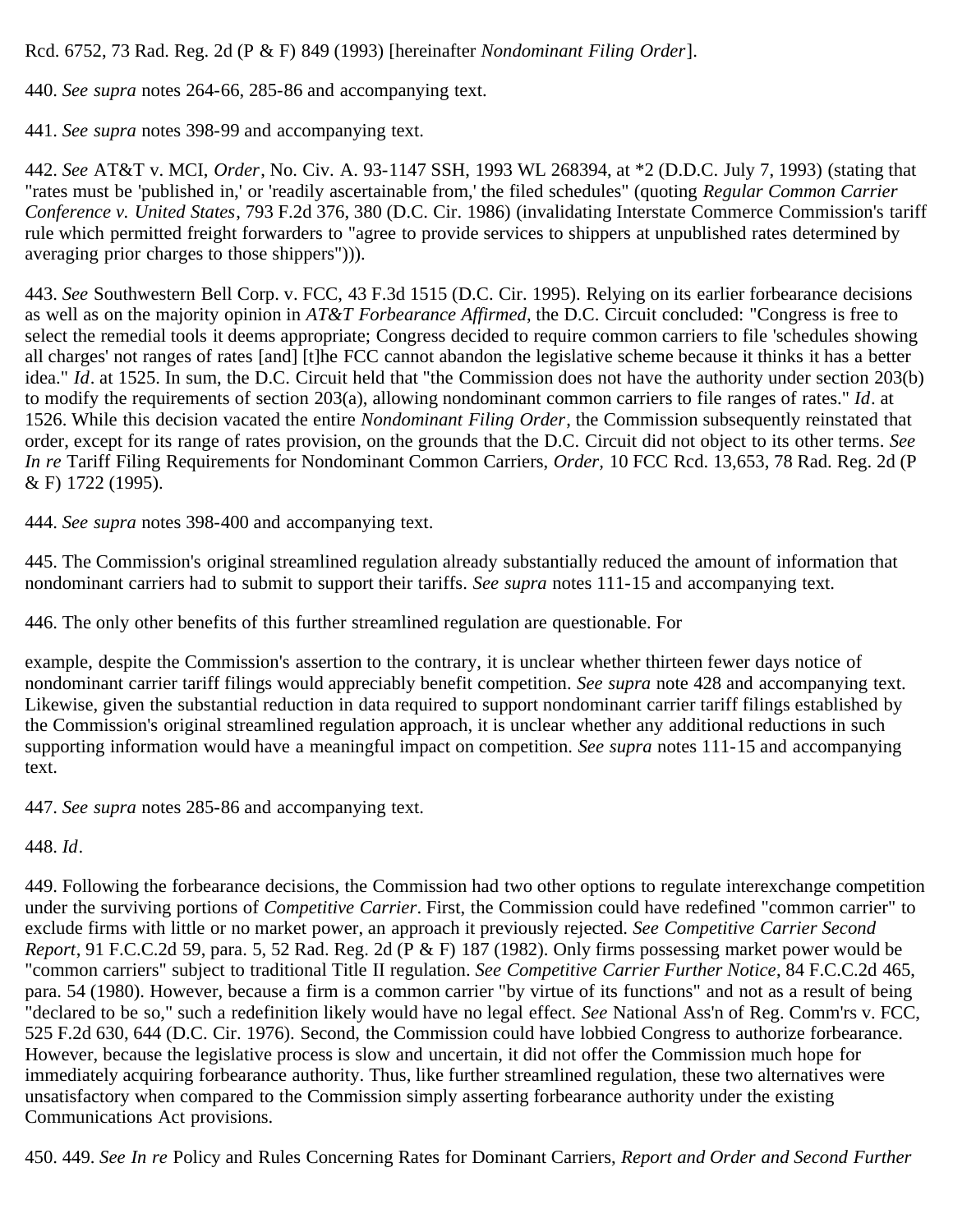*Notice of Proposed Rulemaking*, 4 FCC Rcd. 2873, 66 Rad. Reg. 2d (P & F) 372 (1989); *see also supra* notes 225-32 and accompanying text.

<span id="page-63-0"></span>451. 450. *AT&T Price Cap Order*, 4 FCC Rcd. 2873, para. 36, 66 Rad. Reg. 2d (P & F) 372 (1989). Under this scheme, the Commission divided AT&T's services into three "baskets": (1) residential and small business services; (2) 800 toll-free services; and (3) all other business services. *Id*. paras. 359-87. The Commission placed residential and small business services in their own basket "so that AT&T will not be able to raise prices for these services in order to lower prices for services that larger business customers use." *Id*. para. 361. The Commission also protected residential customers by, among other things, forbidding AT&T from raising the average residential rate per minute by greater than one percent per year above a price cap index. *Id*. paras. 364 & 377.

<span id="page-63-1"></span>452. *Id*. para. 30 (emphasis removed).

<span id="page-63-2"></span>453. *Id*. para. 37.

<span id="page-63-3"></span>454. *First Interexchange Report*, 6 FCC Rcd. 5880, para. 36, 69 Rad. Reg. 2d (P & F) 1135 (1991).

<span id="page-63-4"></span>455. *Id.* para. 47.

<span id="page-63-5"></span>456. *Id.* para. 49; *see also supra* notes 449-52.

<span id="page-63-6"></span>457. *Competitive Carrier First Report*, 6 FCC Rcd. 5880, paras. 50-51, 69 Rad. Reg. 2d (P & F) 1135. The Commission pointed out that "AT&T's market share in business services appears to be about fifty percent, a level that is not incompatible with a highly competitive market." *Id.* para. 51.

<span id="page-63-7"></span>458. *Id*. para. 60. The Commission further found that "while AT&T may have certain first-in advantages, no one has shown that these advantages preclude the effective functioning of the . . . market." *Id.*

<span id="page-63-8"></span>459. *Id.*

<span id="page-63-9"></span>460. *Id.* para. 9. Like its earlier decisions to adopt streamlined regulation and forbearance for nondominant carriers, the Commission found that the costs of maintaining full regulation of AT&T's business services outweighed the benefits to the public. *See id.* paras. 8-12.

<span id="page-63-10"></span>461. *See id.* para. 74. The Commission referred to this approach as "further streamlined regulation." *Id.* para. 72. When challenged, these tariffs would enjoy a presumption of validity. *Id.* para. 74. However, the Commission would still engage in a limited review of all AT&T tariff filings before they became effective. *Id.* paras. 73-79.

<span id="page-63-11"></span>462. *Id.* para. 91. Fourteen days before such a contract became effective, AT&T had to file a tariff that summarizes the contract and specifies: "(1) the term of the contract, including any renewal options; (2) a brief description of each of the services provided under the contract; (3) minimum volume commitments for each service; (4) the contract price for each service or services at the volume levels committed to by the customers; (5) a general description of any volume discounts built into the contract rate structure; and (6) a general description of other classifications, practices, and regulations affecting the contract." *Id.* para. 121. The Commission asserted that "the provision of this information will satisfy the requirements of section 203(a) of the Act, while avoiding disclosure of customer proprietary information or information that might increase the risk of tacit collusion in the marketplace." *Id*.

<span id="page-63-12"></span>463. *See id.* para. 130.

<span id="page-63-13"></span>464. *Id*. paras. 153-61. In taking this position, the Commission demonstrated excessive caution. It suggested that it would soon find that effective competition existed with regard to these services. *See Interexchange Notice*, 5 FCC Rcd. 2627, para. 156 (1990).

<span id="page-63-14"></span>465. *First Interexchange Report*, 6 FCC Rcd. 5880, para. 138, 69 Rad. Reg. (P & F) 1135 (1991).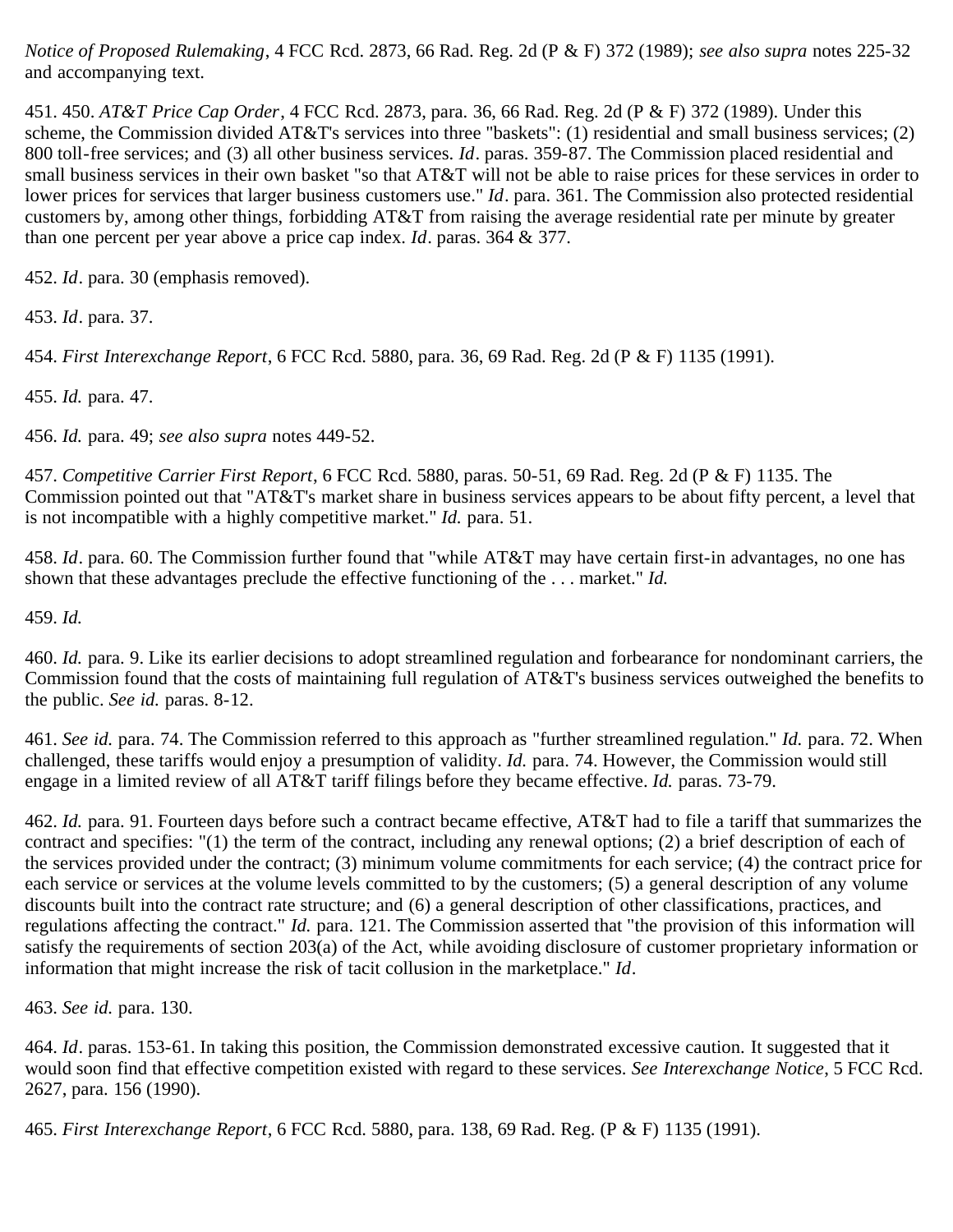<span id="page-64-0"></span>466. *In re* Competition in the Interstate Interexchange Marketplace, *Second Report and Order*, 8 FCC Rcd. 3668, 72 Rad. Reg. (P & F) 1114 (1993).

<span id="page-64-1"></span>467. *Interexchange Notice*, 5 FCC Rcd. 2627, para. 257. The Commission again failed to explain why it retained AT&T's dominant classification.

<span id="page-64-2"></span>468. This approach therefore constituted an acceptable "modification" of the statutory requirements under the analysis of the Supreme Court and D.C. Circuit. *See supra* notes 291-362, 398-99 and accompanying text.

<span id="page-64-3"></span>469. Because of the judicial repudiation of permissive and mandatory forbearance, streamlined regulation then governed nondominant carriers. *See Competitive Carrier Tariff Filing Notice*, 8 FCC Rcd. 1395, 1396 n.9, 73 Rad. Reg. 2d (P & F) 861, 862 n.9 (1993); *see also supra* note 424 and accompanying text.

<span id="page-64-4"></span>470. *See In re* Motion of AT&T Corp. to be Reclassified as a Non-Dominant Carrier, *Order*, 11 FCC Rcd. 3271, para. 1, 1 Comm. Reg. (P & F) 63 (1995) [hereinafter *Reclassification Order*]. AT&T had opposed its classification as a dominant carrier since *Competitive Carrier* commenced. *See Competitive Carrier First Report*, 85 F.C.C.2d 1, para. 22, 52 Rad. Reg. 2d (P & F) 215. In September 1993, AT&T filed a motion with the Commission requesting reclassification as a nondominant carrier and, in April 1995, filed *ex parte* papers supplementing and updating its motion. *See Reclassification Order*, 11 FCC Rcd. 3271, para. 1, 1 Comm. Reg. (P & F) 63.

<span id="page-64-5"></span>471. *Reclassification Order*, 11 FCC Rcd. 3271, para. 1, 1 Comm. Reg. (P & F) 63. To facilitate "an orderly transition," reclassification became effective 30 days after the *Reclassification Order*'s October 23, 1995 release date. *Id*. paras. 167, 172. The Commission "defer[red] consideration of AT&T's request to be reclassified as non-dominant in its provision of all international services because that category of services requires a different market analysis." *Id*. para. 2.

<span id="page-64-6"></span>472. *Id*. para. 19.

<span id="page-64-7"></span>473. *Id*. para. 20.

<span id="page-64-8"></span>474. *Id*. paras. 21-22.

<span id="page-64-9"></span>475. *Id*. para. 23.

<span id="page-64-10"></span>476. *Id*. paras. 21-23.

<span id="page-64-11"></span>477. *Id*. para. 24.

<span id="page-64-12"></span>478. *Id*. paras. 26-27. Although it admitted that several of its pronouncements during *Competitive Carrier* and other proceedings suggested that AT&T had to lack the ability to control prices for all services before reclassification could occur, the Commission argued that these statements did not constitute a rule. *Id*. paras. 28-30; *see also supra* notes 27- 30, 179-86 and accompanying text (suggesting the existence of such a rule). Even if these statements nevertheless did establish such a rule, the Commission contended that circumstances required "either a departure from that policy or a waiver of that rule." *Reclassification Order*, 11 FCC Rcd. 3271, para. 31, 1 Comm. Reg. (P & F) 63 (1995).

<span id="page-64-13"></span>479. *Id*. para. 26. The Commission cited the same consequences of dominant carrier regulation which it had identified during *Competitive Carrier*, such as carriers' inability to offer new services immediately and to respond quickly to competitors' new services because of the tariff filing requirements. *Id*. para. 27; *see also supra* notes 80-131 and accompanying text.

<span id="page-64-14"></span>480. *Id*. para. 35.

<span id="page-64-15"></span>481. *Id*. paras. 38, 139.

<span id="page-64-16"></span>482. *Id*. paras. 57-66. With respect to supply elasticity, the Commission observed that AT&T's competitors have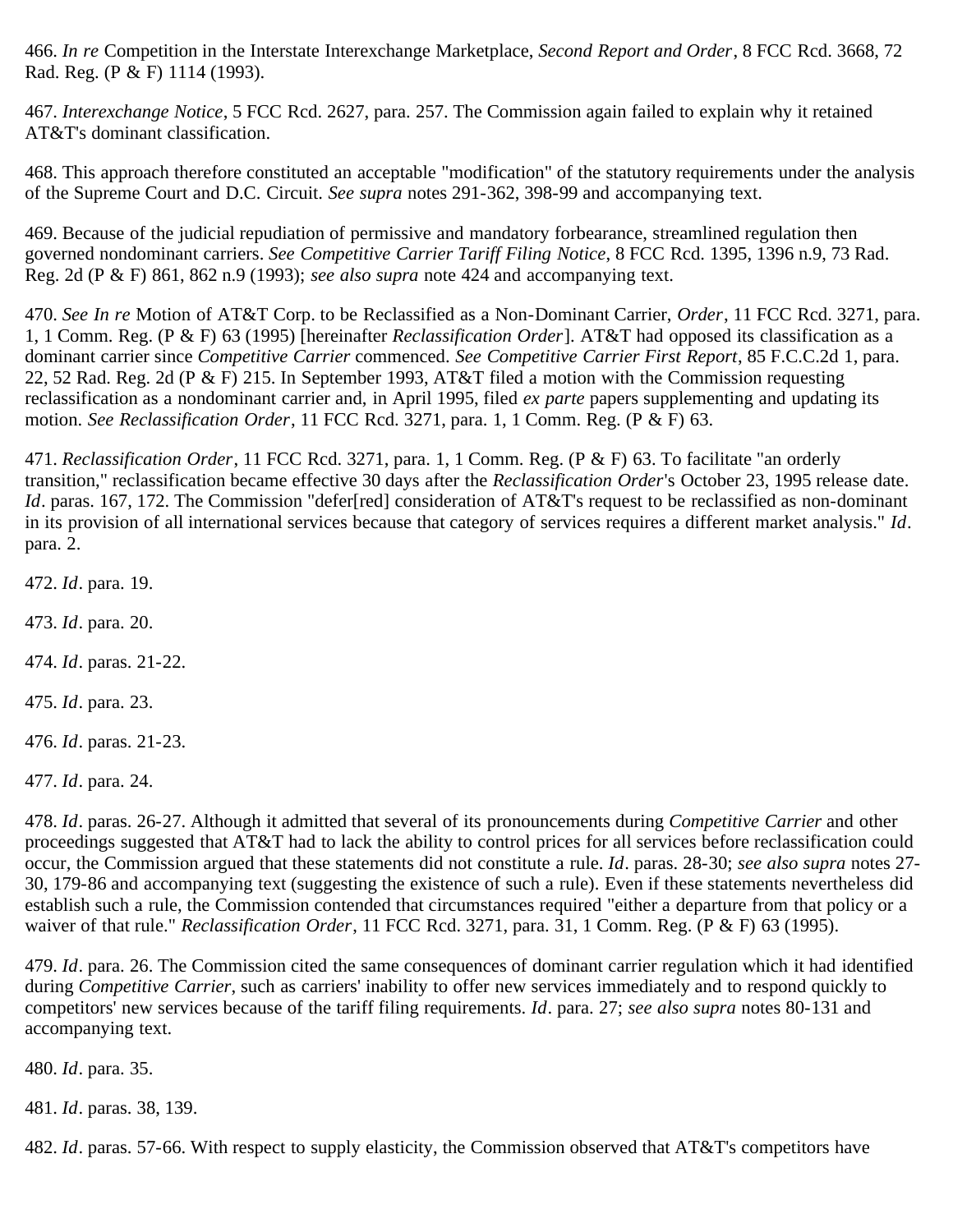sufficient excess capacity or could readily acquire such capacity in order to respond to the public's needs in the event AT&T overprices. *Id*. para. 58. With respect to demand elasticity, the Commission concluded that residential and business customers believe that the services offered by AT&T and its competitors are comparable and therefore are not reluctant to switch regularly between carriers. *Id*. paras. 63-65. Although it conceded that AT&T had acquired valuable goodwill over the years, the Commission explained that goodwill is not evidence of market power or demand inelasticity. *Id*. para. 66.

<span id="page-65-0"></span>483. *Id*. para. 67. The Commission pointed out that AT&T's market share declined from approximately 90 percent to 55.2 and 58.6 percent in terms of revenues and minutes respectively during the preceding 10 years. *Id*.

<span id="page-65-1"></span>484. *Id*. paras. 67-72. Responding to claims that AT&T's large market share mandated the conclusion that AT&T retained market power, the Commission noted that "[i]t is well-established that market share, by itself, is not the sole determining factor of whether a firm possesses market power," but rather "[o]ther factors, such as demand and supply elasticities, conditions of entry and other market conditions, must be examined to determine whether a particular firm exercises market power in the relevant market." *Id*. para. 68 (footnote omitted).

<span id="page-65-2"></span>485. *Id*. para. 73. The Commission reiterated its comment in the *First Interexchange Report* that the "competitive process itself is largely about trying to develop one's own advantages, and all firms need not be equal in all respects for this process to work." *Id*. (quoting *First Interexchange Report*, 6 FCC Rcd. 5880, para. 60, 69 Rad. Reg. 2d (P & F) 1130 (1991).

<span id="page-65-3"></span>486. *Id*. paras. 78-80. Although the Commission admitted that certain evidence suggested the existence of tacit price coordination among AT&T, MCI, and Sprint with AT&T as the price leader, it concluded that such collusion was an industry problem unrelated to whether AT&T had the unilateral ability to raise and maintain residential rates above competitive levels. *Id*. paras. 81-83. The Commission also pointed out that, while not relevant to resolving this market power debate, AT&T had voluntarily committed to offering two optional calling plans designed to offset the effects of its inevitable increases in basic residential rates. *Id*. paras. 84-87.

<span id="page-65-4"></span>487. *Id*. paras. 88-99, 116-37. By 1994, AT&T had only 25.6 percent of the resale market segment and anticipated a decline to 20.3 percent within two years. *Id*. para. 129.

<span id="page-65-5"></span>488. *Id*. para. 105. Moreover, the Commission anticipated that AT&T's three-year voluntary agreement to limit any price increases for its interstate analog private line and 800 directory assistance services to the increase in the consumer price index and to file clearly identified tariff changes increasing prices for these services on not less than five business days' notice would address any concerns regarding AT&T's continued ability to control pricing for these services. *Id*. para. 106.

<span id="page-65-6"></span>489. The Commission believed that AT&T's reclassification would not adversely affect long-standing policies in favor of rate integration, geographic rate averaging, and universal service. *Id*. paras. 107-15.

<span id="page-65-7"></span>490. *Id*. para. 164. The Commission removed all of AT&T's domestic residential services from Basket 1, 800 directory assistance services from Basket 2, and analog private line service from Basket 3. Only AT&T's international services remained in Basket 1. *Id*.

<span id="page-65-8"></span>491. *Id*. para. 165.

<span id="page-65-9"></span>492. *Id*.

<span id="page-65-10"></span>493. *Id*. The Commission ordered the Chief of the Common Carrier Bureau to determine which additional disclosures were necessary. *Id*.

<span id="page-65-11"></span>494. *Id*.

<span id="page-65-12"></span>495. H.R. Conf. Rep. No. 104-458, at 113 (1996), *reprinted in* 1996 U.S.C.C.A.N. 124 (March 1996).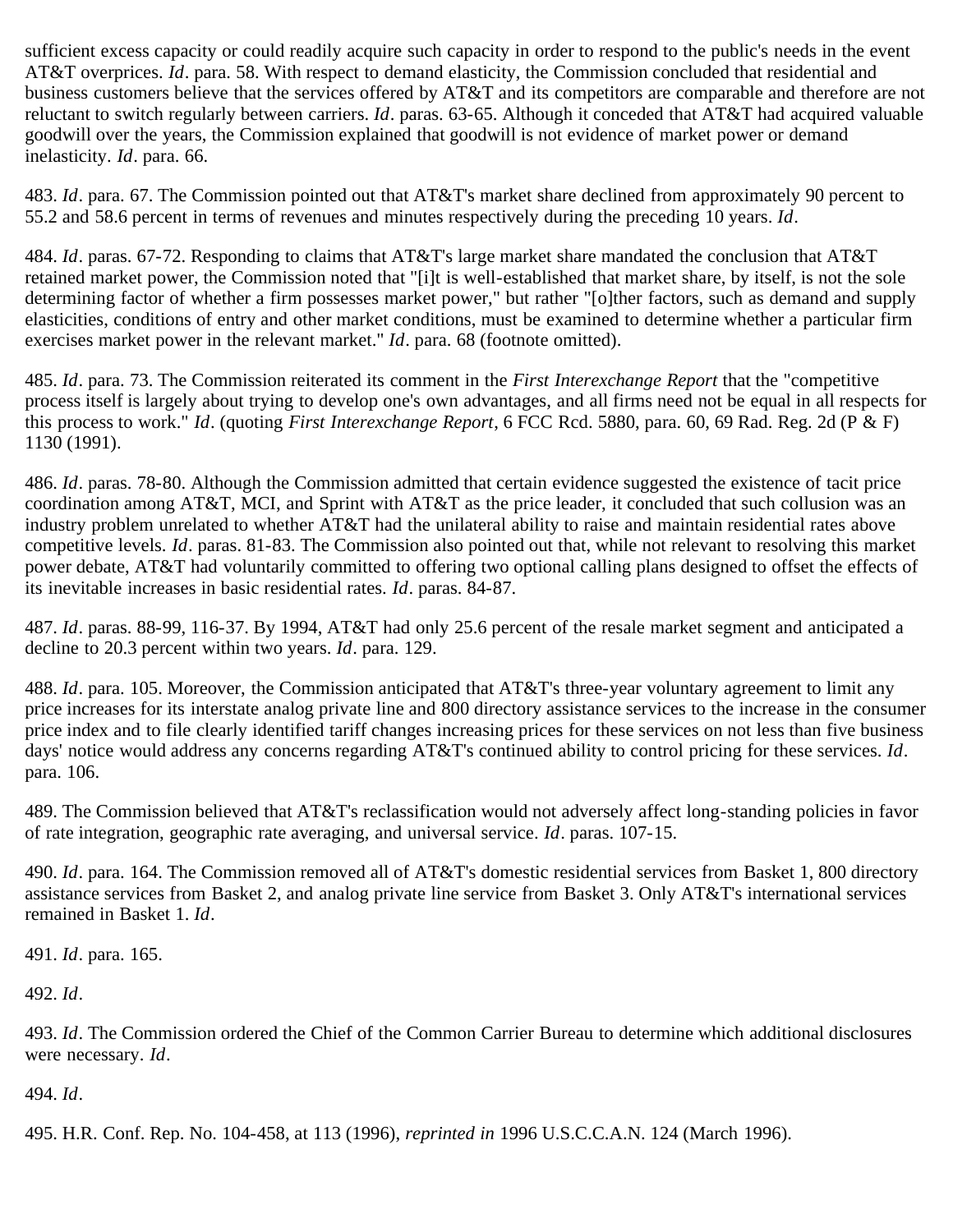<span id="page-66-0"></span>496. 47 U.S.C. 151; *see supra* note 9 and accompanying text.

<span id="page-66-1"></span>497. 47 U.S.C. 154(i) and 201(b); *see supra* note 10 and accompanying text.

<span id="page-66-2"></span>498. . Telecommunications Act of 1996, Pub. L. No. 104-104, sec. 401(a), 110 Stat. 56, 128 (emphasis added). Section  $332(c)(1)(A)$  authorizes the Commission to hold that certain Title II regulations are inapplicable to commercial mobile services. 47 U.S.C. 332(c)(1)(A) (1994).

<span id="page-66-3"></span>499. The Telecommunications Act allows any carrier or class of carriers to petition for forbearance treatment and authorizes the Commission to forbear from enforcing statutory or regulatory provisions if it determines, in its complete discretion, that such action will promote competition among service providers. Telecommunications Act of 1996, sec. 401(b)-(c), 110 Stat. 128 (such petitions "shall be deemed granted" if the Commission does not deny them within one year (or 15 months if the Commission exercises its authority to extend the initial one-year period for 90 days)). The only exceptions to this forbearance authority are that the Commission may not forbear from applying the interconnection obligations imposed on incumbent local exchange carriers by new section 251(c) or the prerequisites to BOC entry into in-region interLATA services set forth in new section 271 until "it determines that those requirements have been fully implemented." *Id*. Commentators have observed that, "[p]resumably, 'full implementation' arrives when a BOC secures interLATA relief on a region-wide, or perhaps even state-wide, basis." *See* Peter W. Huber et al., The Telecommunications Act of 1996: Special Report 61 (1996).

<span id="page-66-4"></span>500. Telecommunications Act, sec. 401(a), 110 Stat. at 128 (emphasis added).

<span id="page-66-5"></span>501. *See supra* notes 132-220 and accompanying text. Section 402(b)(2) of the Telecommunications Act also specifically provides that the Commission shall exempt any common carrier from the requirements of Section 214 of the Communications Act for the extension of any line. Telecommunications Act, sec.  $402(b)(2)(A)$ , 110 Stat. at 129.

<span id="page-66-6"></span>502. *Id*. sec. 402(b), 110 Stat. at 129 (emphasis added).

<span id="page-66-7"></span>503. *Id*. sec. 402(b)(3), 110 Stat. at 129 (emphasis added).

<span id="page-66-8"></span>504. Of course, the 104th Congress' construction may not comply with the 73rd Congress' intent in enacting section 203.

<span id="page-66-9"></span>505. *See supra* note 498.

<span id="page-66-10"></span>506. *See* Telecommunications Act, sec. 151, 271-276, 110 Stat. at 86-107; *see also supra* note 249 and accompanying text (discussing Commission's expected regulatory treatment of BOCs after they obtain permission to offer interexchange services).

<span id="page-66-11"></span>507. *See In re* Policy and Rules Concerning the Interstate, Interexchange Marketplace; Implementation of Section 254(g) of the Communications Act of 1934, as Amended, *Notice of Proposed Rulemaking*, 61 Fed. Reg. 14,717, paras. 23-29 (1996); *Second Report and Order*, 61 Fed. Reg. 59,340, paras. 14-66 (1996) (to be codified at 47 C.F.R. pts. 42, 61, and 64; effective December 23, 1996) (this proceeding's *First Report and Order*, 61 Fed. Reg. 42,558 (1996) (effective September 16, 1996), issued rules relating to the Telecommunications Act's geographic rate averaging and integration requirements) [hereinafter *Interexchange Forbearance Report*]. To support this finding, the Commission relied on the same factors which it had cited in favor of forbearance for nondominant carriers in earlier proceedings. For example, the Commission again concluded that: (1) the services provided by interexchange carriers are close substitutes; (2) consumers of interexchange services are "highly demand-elastic" and will readily switch carriers in order to obtain better prices if their carriers attempt to impose unjust or unreasonable rates, terms, or conditions for service; (3) detariffing will deter tacit price coordination, promote price competition and service innovation, enable carriers to respond quickly to market demands, and encourage carriers to tailor their service offerings to the specific needs of their customers; (4) carriers will likely make the rate and service information set forth in tariffs "available to the public in a more user-friendly form in order to preserve their competitive position in the market, and as part of their contractual relationship with customers"; (5) the absence of tariffs will not impede the public's ability to challenge the lawfulness of carriers' rates, terms, and conditions for service on the rare occasion it is necessary to do